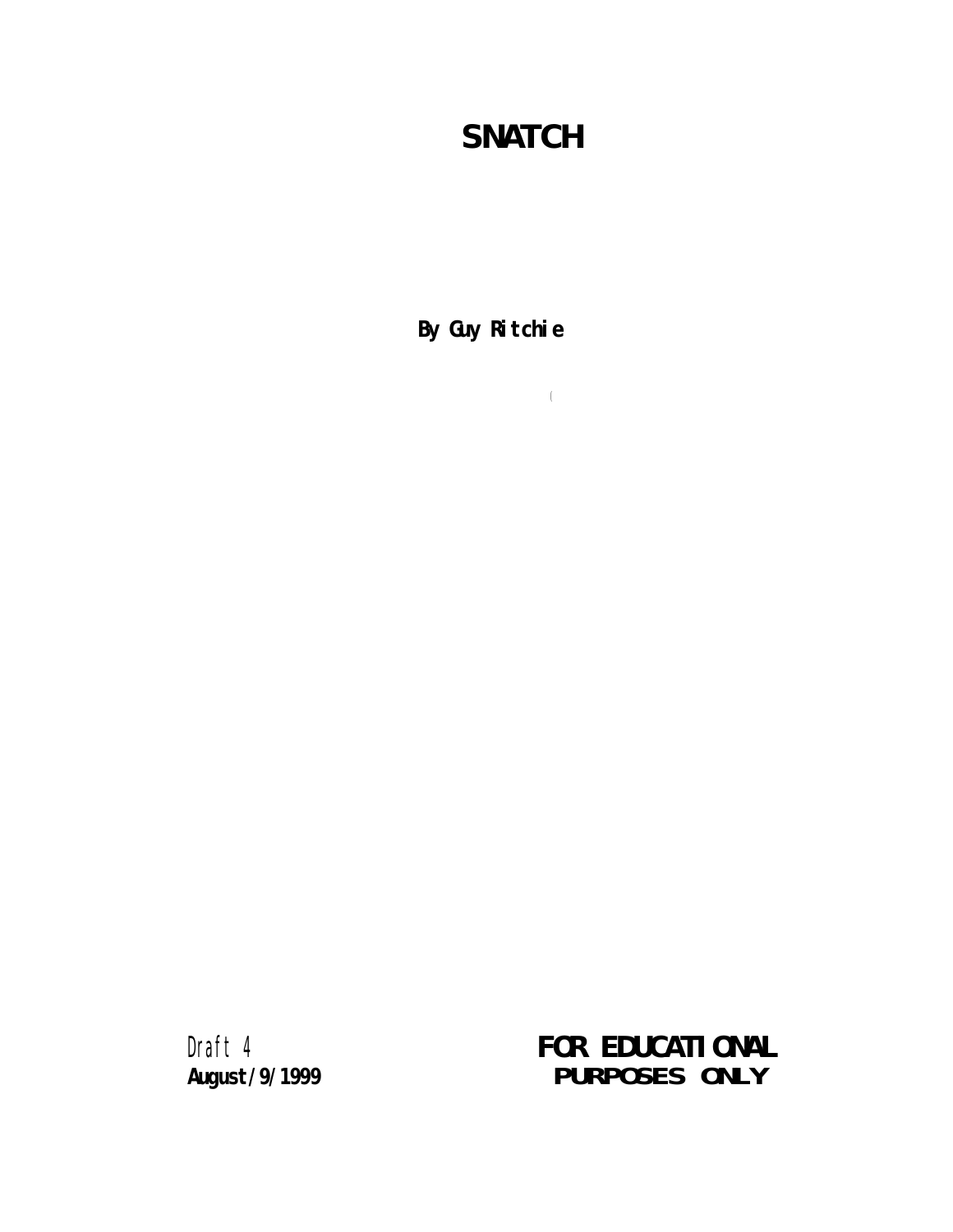## 1 • EXT. RUSSIA -- NIGHT

We open on a GUARD sitting in front of a sentry post. He is wearing a heavy fur hat that covers his ears and a militaryjacket. Behind him is a list of instructions (in Russian). He 'sucks in a cigarette as though he's a drowning man lookin for oxygen. A CAR comes to a stop by the sentry post, the, guard looks, asks a couple of questions and is given an -envelope which he quickly examines, he then attempts to stick his head in the car. A gun barrel is promptly stuck in his face and a couple of angry words emanate from the back, the guard jumps back and quickly raises the barrier.

*This next section will be intercut with the credit sequence.*

«•'

## 2 INT. BACK OF RUSSIAN CAR -- NIGHT

On the back seat is FRANKY FOUR -FINGERS, (New York street wise Jew) who is clutching a fancy looking briefcase which is handcuffed to his wrist. He is flanked by TWO RUSSIAN<br>HOODS. This *next section will be subtitled*. This *next section* will be *subtitled.* 

## FRANKY FOUR FINGERS How much further do we have to go?

Just then the car comes to a standstill. The window is wound<br>down and a gun barrel is stuck through. The RUSSIAN DRIVER down and a gun barrel is stuck through. looks dramatically calm.

#### RUSSIAN

Pass him the money.

Franky hesitates for a second.

RUSSIAN (CONT'D) Franky you know you have no choice. So please can we get on with it?

Franky knows discussion is futile. He flips the case open and pulls out a transparent plastic bag full of American dollars. The package is pulled out of the window, the driver doesn't move, we dissolve for a passage of time, the anxiety is more than obvious, but Four Fingers can do nothing. All of a sudden a package comes through the window and the car speeds off without waiting for an inspection of the delivery.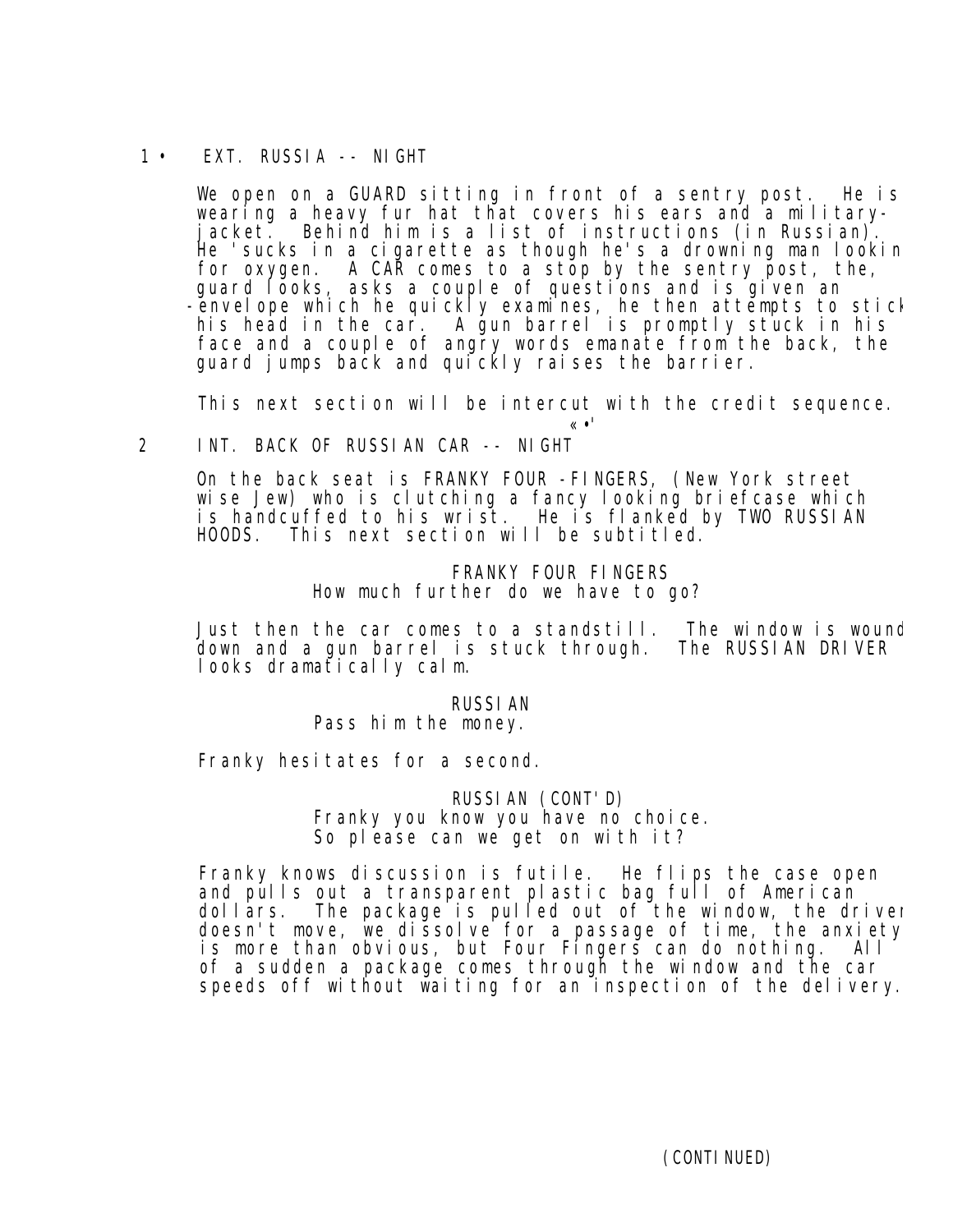## 2 CONTINUED:

Franky opens the package and he reveals a stone the size of a fist. He shines a torch onto it and puts a stone inspectir monocle to his eye. He's satisfied.

CUT TO: MUSIC,A CLOSE UP OF THE DIAMOND. MIX TO: ANOTHER DIAMOND BEING HELD BY AN OVERWEIGHT BLACK MAN. CUT TO: MONTAG INVOLVING ALL THE CHARACTERS IN THE FILM. DEALING OR HAVING SOMETHING TO DO WITH DIAMONDS OR THEFT. ONE SHOT AND SET UP TAKES US SEAMLESSLY INTO ANOTHER SHOT AND SET UP. THIS GOES ON FOR THE DURATION OF THE CREDITS. CUT BACK TO:

Franky Four Fingers opens a fancy case, presses a hidden catch, this reveals a second wall within the case, he then carefully places the stone within this secret compartment and firmly closes the case. The Russian next to him is playing with a revolver, he spins the chamber.

> RUSSIAN (CONT'D) If you need a man in London then call this number.

Franky takes the card looks at it and repeats the name.

. FRANKY FOUR FINGERS

Boris?

RUSSIAN Boris, Boris can get you anything you need.

CUT TO:CU OF SPINNING GUN CHAMBER

3 INT. LONDON - AMUSEMENT ARCADE -- DAY :

CUT TO:CU OF SPINNING GUN CHAMBER

We are in the back room of an amusement arcade and can hear fruit machines beeping in the distance. Meet BORIS THE BLADE and TOMMY who is toying with a heavy-looking revolver.

> TOMMY It's a bit heavy isn't it Boris?

> > BORIS

Heavy is good. Heavy is reliable. If it doesn't work you can hit him with it.

Tommy practices a couple of gun slinging maneuvers. He's impressed. At that moment the door opens and in walks a MAN carrying two heavy sacks of coins. He's a rough looking bastard, he's massive, and extremely ugly. Meet GORGEOUS GEORGE.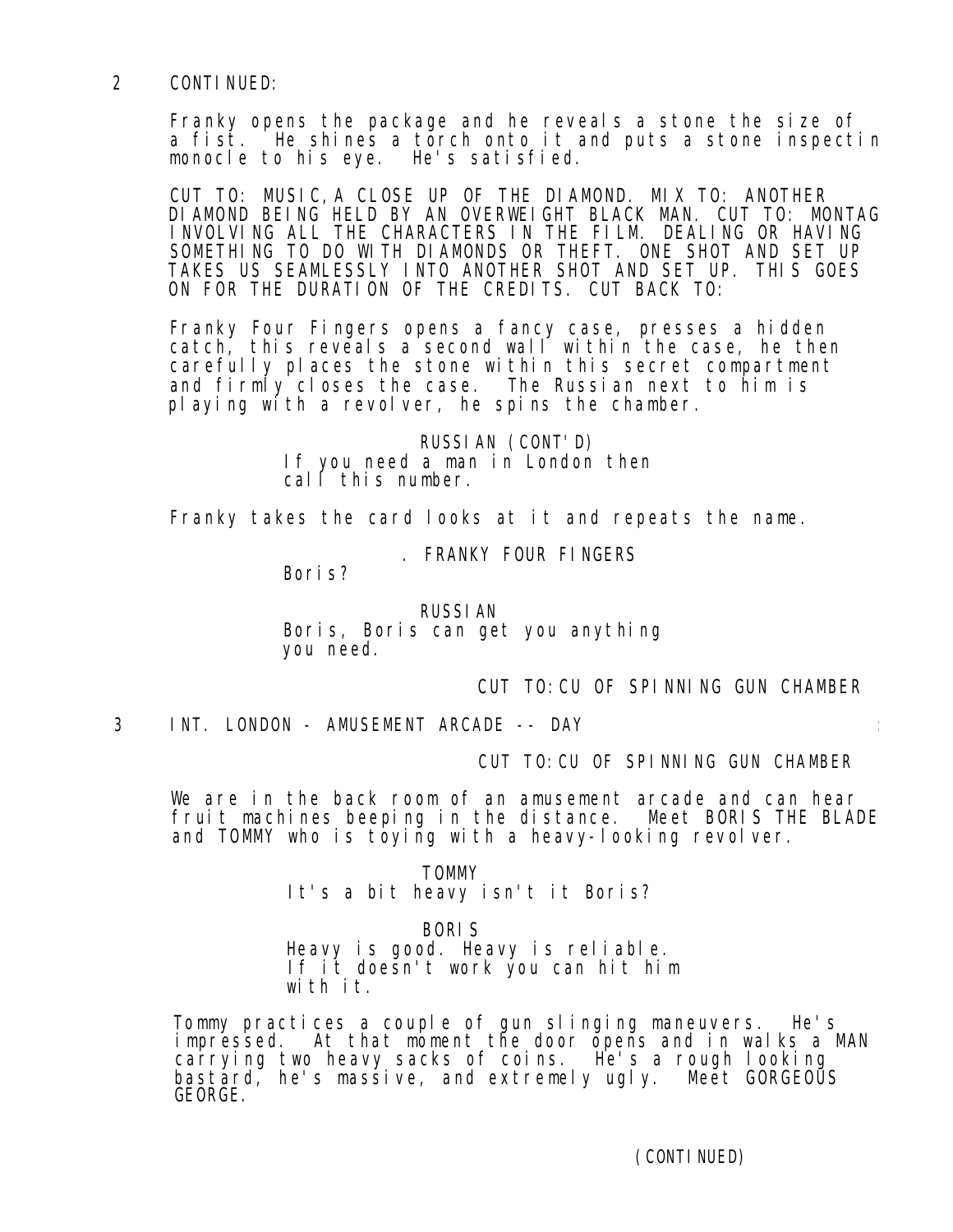## TOMMY

Yes Gorgeous?

George looks at the weapon and can see that he's interrupting.

GORGEOUS GEORGE Sorry Tommy, I hope that I am not interrupting.

#### TOMMY

Oh of course you're not interrupting Gorgeous, I put the do not disturb sign on the door because I wanted you to join us.

George isn't too bright

GORGEOUS GEORGE What are you doing Tommy?

## TOMMY

I am baking a cake Gorgeous, not that it's any of your business. Put the takings down, and be a good chap.

-. George puts down the coins. Tommy implies he should leave. Gorgeous isn't too bright and continues to stand there looking stupid. Tommy goes to turn around but can see that he hasn't left, so he turns back,

> TOMMY (CONT'D) Is there anything else Gorgeous, a cup of tea perhaps? No? Well in that could you kindly fuck off and shut the door behind you?

Tommy turns round to Boris with a slight shake of his head.

TOMMY (CONT'D) Not too bright but he hits like a train. OK I'll take it. You're a gambling man Boris, so I'll toss you for it. Heads it's mine, tails I'll give you twice the price.

Boris chews this for a second.

BORIS I'll toss the coin.

He tosses the coin

CUT TO: CU OF SPINNING COIN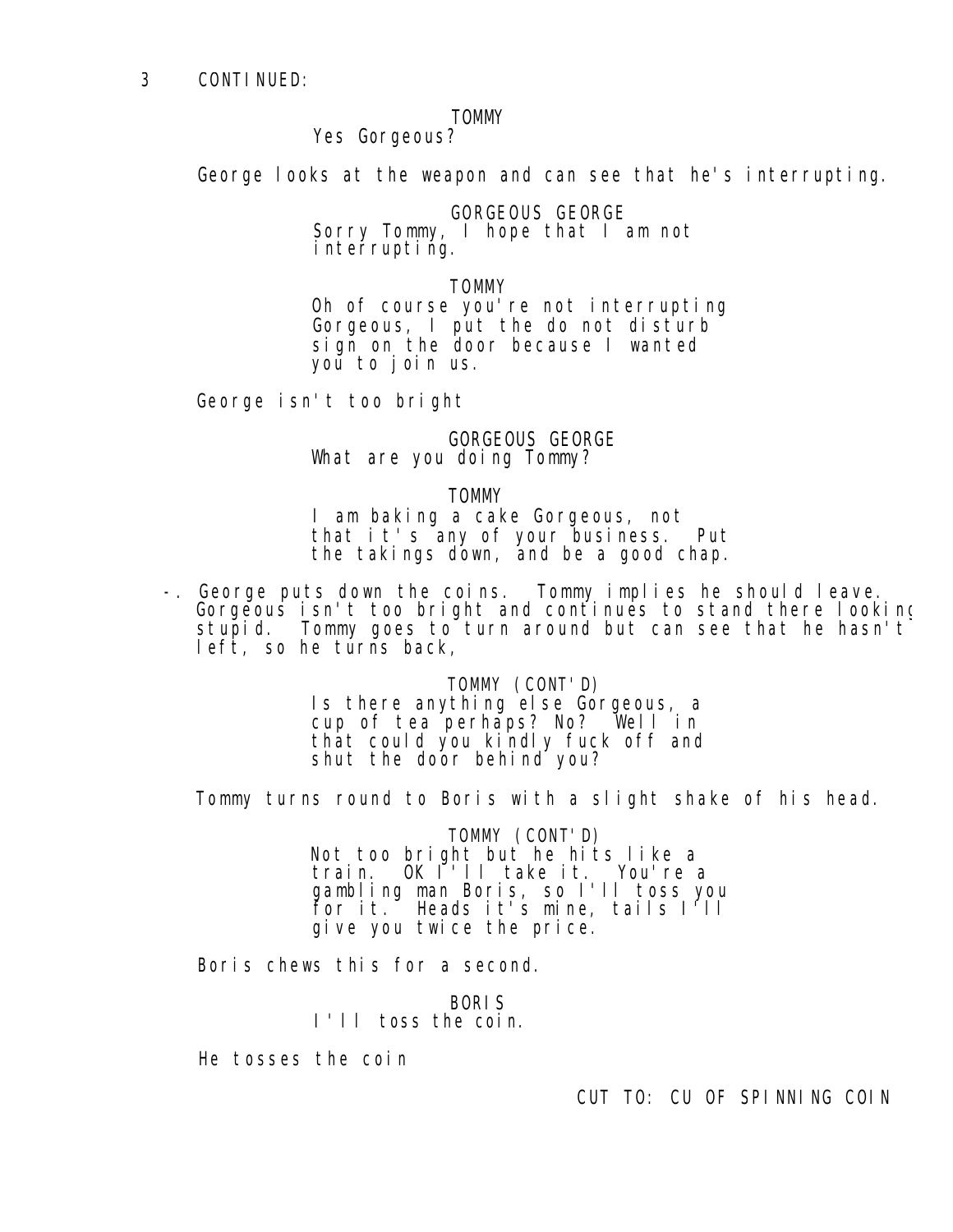## CUT TO :CU OF SPINNING COIN

Meet HANDS. On the phone. Cool young street wise NY diamond dealer. He catches a coin.

# **HANDS**

Twenty carats?

## 5 INT. HEATHROW AIRPORT -- DAY

Franky's on the phone.

## FRANKY FOUR FINGERS Best stone I've seen in years.

**HANDS** 

Good man Franky, you done a good job. What time you back?

## FRANKY FOUR FINGERS

I gotta move the smaller stones here; it shouldn't take me long. I'll be a couple of days.

**HANDS** Speak to my cousin Doug.

FRANKY FOUR FINGERS Doug the Head?

#### HANDS

Yeah, Doug the Head. But get some security. I mean it, get it today, speak to those Russians, they can get you anything. And. . .

Dramatic pause

## FRANKY FOUR FINGERS

And **what?**

#### **HANDS**

**No fuckin around in any casinos, you hear me? You've done a good job Franky, don't go and fuck it up.**

FRANKY FOUR FINGERS I hear ya Hands. I see ya Hands.

The phone goes down and Hands looks up at a COLLEAGUE.

#### **HANDS**

He's got it.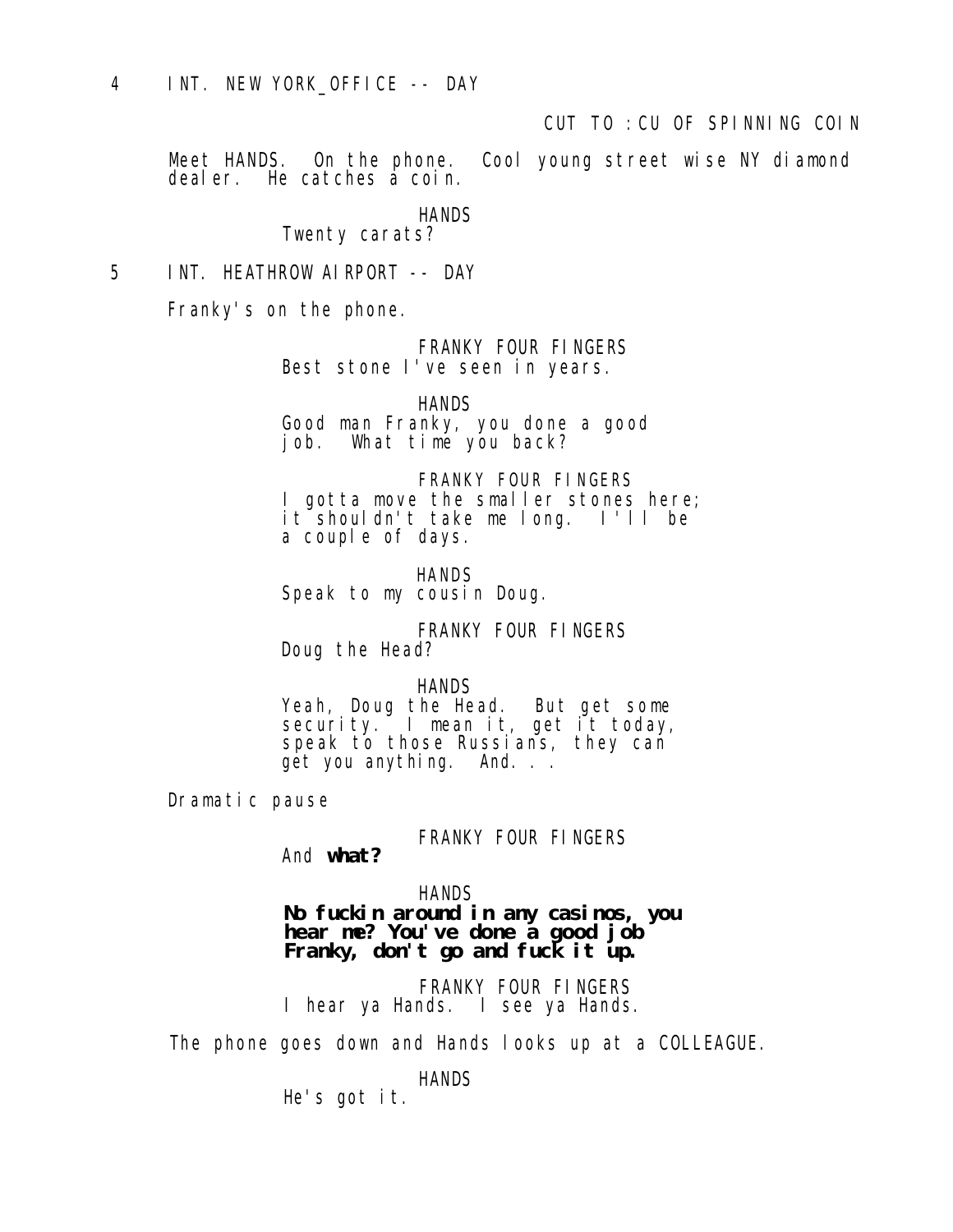## 6 INT. BORIS<sup>1</sup> HOUSE

On the phone subtitled

#### RUSSIAN

Yes he's got it. He might call, he might not, but if he does be ready.

BORIS

I'll see what I can do.

## RUSSIAN

He can't know that it's you Boris. We do too much business together. You're gonna have to get someone else to hit him and there is no way it can relate to us. You understand?

#### BORIS

Yes I understand.

RUSSIAN One more thing, he loves to gamble.

7 EX.T. BACK ALLEY MAKESHIFT BOXING RING -- DAY

BRICK TOP (aka MR MCLEAN) is a heavy looking fella. He is observing a giant of a man, BOMBER HARRIS, boxing a sparring partner.

> BRICK TOP Two hundred and sixty pounds, that's fucking pedigree pal.

He's talking to LIAM and GARY, a couple of employees.

BRICK TOP (CONT'D) He doesn't look bad does he?

GARY Oh no Mr Mclean, he looks great.

## LIAM

Yeah great.

## GARY

He'll kill him, he'll do you proud governor.

BRICK TOP Do you reckon that's what people should do for me, do you Gary, do me proud?

GARY That's what you deserve Mr Mclean.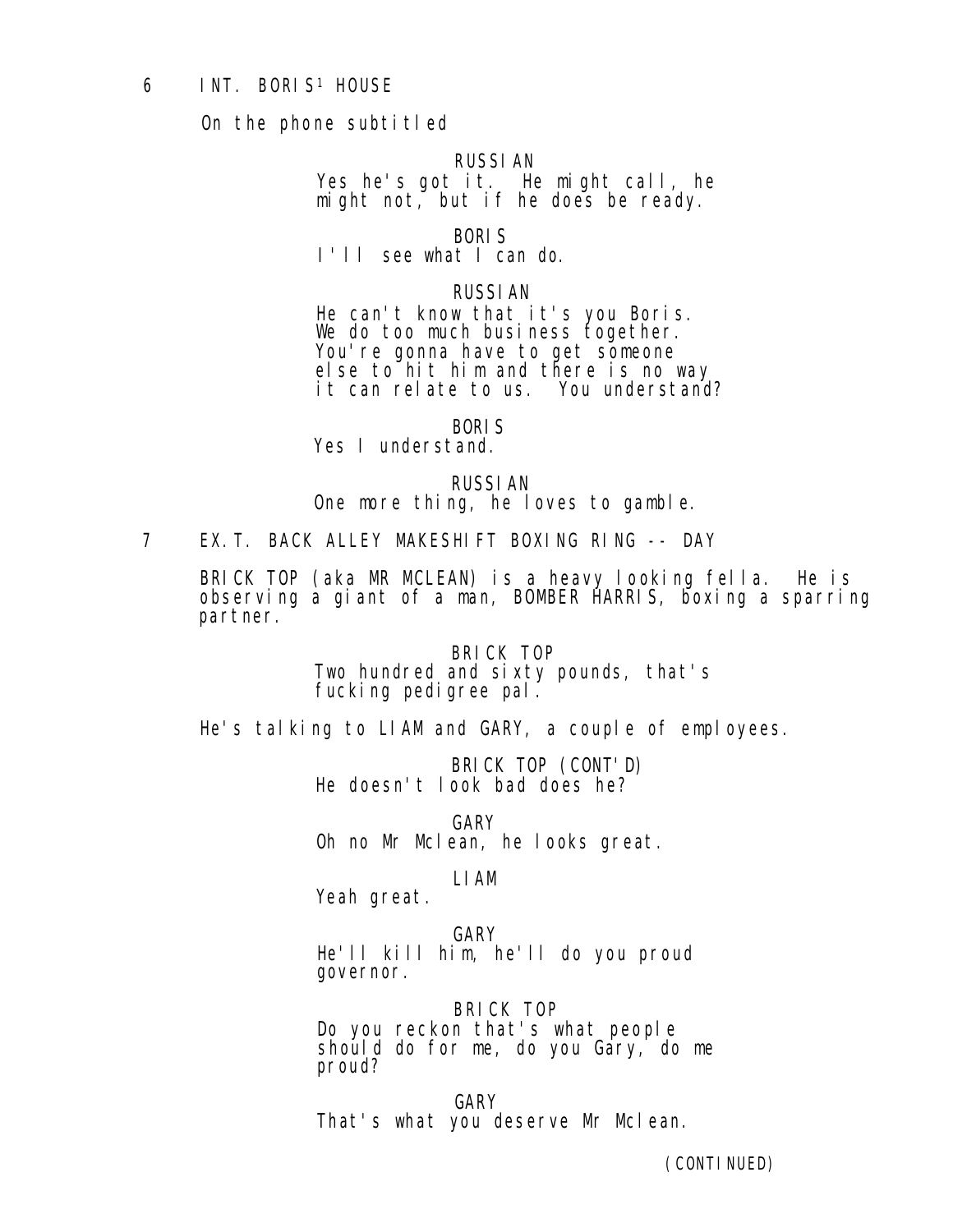## BRICK TOP

Pull your tongue out of my arsehoie Gary. Dogs do that, and you're not a dog, are you Gary?

Taken aback by the change in tone.

## GARY

Err no, I am not.

## BRICK TOP

However, you do have all of the characteristics of a dog Gary, all except loyalty.

There is a definite change in temperature.

BRICK TOP (CONT'D) And people like dogs Gary, for the principal reason that they're loyal. So I don't quite know where that leaves you my old son, other than refuckinpugnant. . .

There is *a* problem

## BRICK TOP (CONT'D) Which one was it that kept the four grand from the Clapham job?

Pause

## BRICK TOP (CONT'D) Don't let me ask again. I would like answers, but I am not in the mood for asking questions, get busy lads, or it's feeding time, oink, oink, know what I mean?

Liam takes a step to the side and moves his eyes in a sideways action implying the guilt lies with Gary. Gary catches this and opens his mouth to protest. One of Brick Tops's henchmen, ERROL, sticks a belt in there as quick as it opens and smashes a bar across Gary's legs, he buckles. The henchman man pulls out a plastic bag and a roll of tape.

> BRICK TOP (CONT'D') You know what to do with that don't you Liam?

CUT TO FIGHTERS. SMALLER FIGHTER IS DISTRACTED.

HARRIS Don't look for your sake.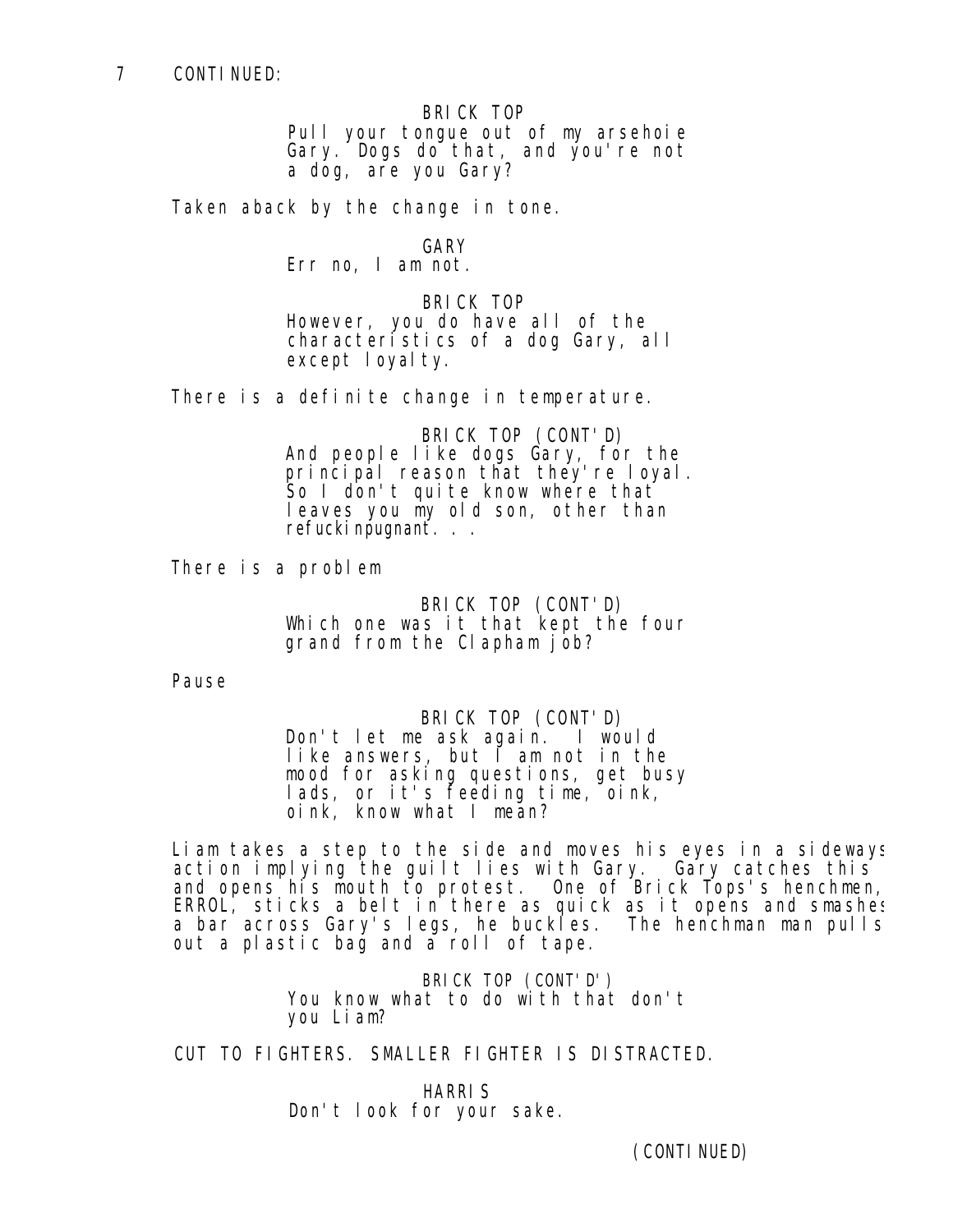## 7 CONTINUED: (2)

POV of Smaller Fighter, we witness Liam putting the bag over Gary's head and tying tape round his neck. Gary tries to resist but it's futile and we vaguely witness the demise of poor Gary.

CUT TO BRICK TOP

BRICK TOP You're a ruthless cunt Liam, I'll give you that.

Brick Top turns away at this point to admire his fighter.

BRICK TOP (CONT'D) But I got no time for grasses.

We cut to see Liam's panic filled eyes. The bar comes down again. Brick Top finds more interest in his fighter.

> BRICK TOP (CONT'D) Feed em to the pigs Errol.

With a short beat.

BRICK TOP (CONT'D) He's looking good, Bomber, is he not? How's their man getting on?

We whip pan off Brick Top's boxing ring...

8 EXT. ANOTHER BACK ALLEY MAKESHIFT BOXING RING - - DAY

...And the whip pan shot takes us into this boxing ring. Meet TURKISH, he is Tommy's partner. Turkish is older and wiser than Tommy, they are both watching Gorgeous go through his paces. Gorgeous George is head butting a heavy punch bag. The sound that emanates is disturbing, and Tommy is distracted.

TOMMY

Is he allowed to do that?

Turkish is drinking milk from a bottle

TURKISH

It's an unlicensed boxing match Tommy, not a tickling competition. These lads are out to hurt each other.

GORGEOUS GEORGE Oi Turkish, can I have a drink?

Turkish looks over his shoulder and then points to himself

(CONTINUED)

v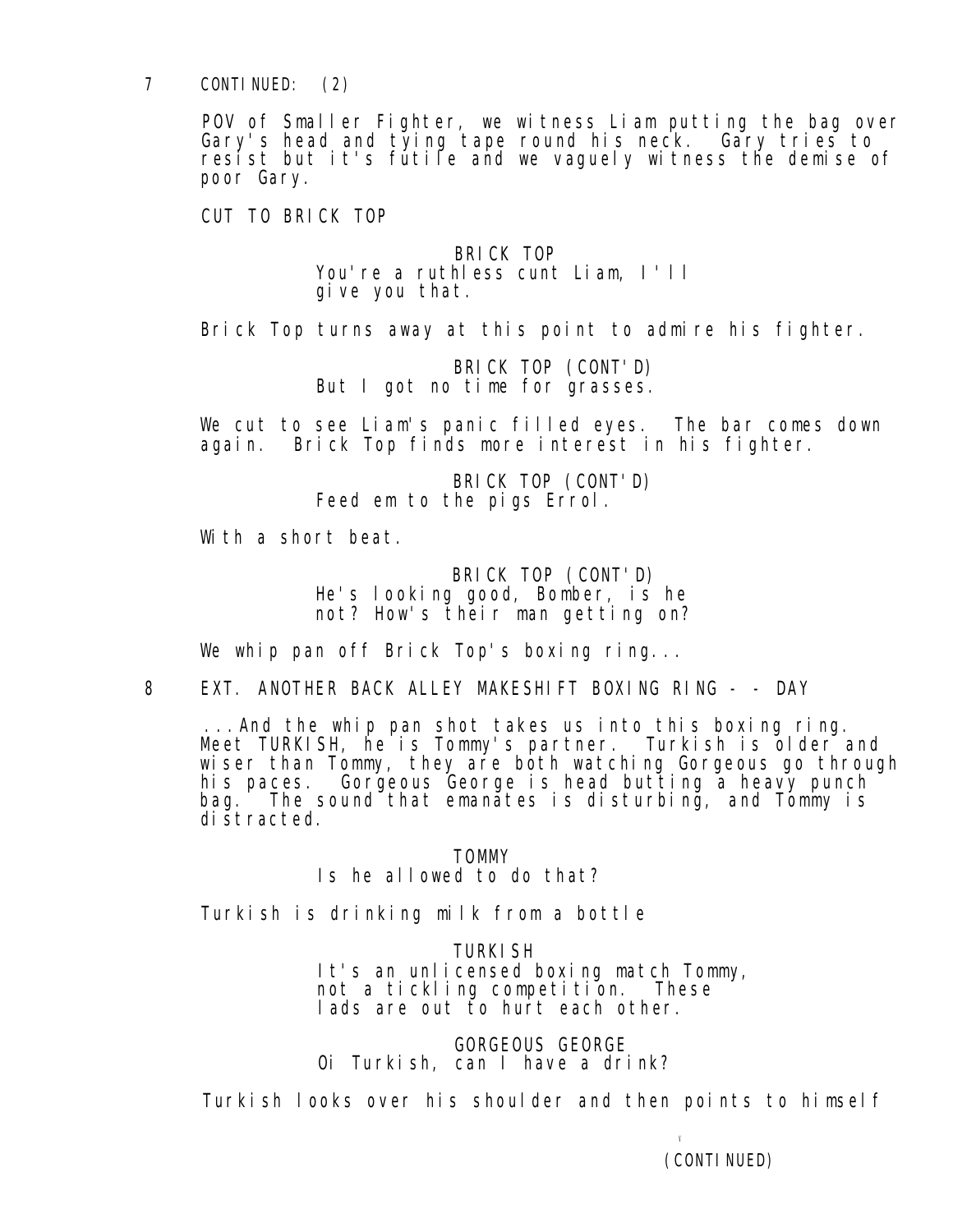TURKI SH What do I look like to you George, a fuckin water boy?

Turkish looks at the WATER BOY.

## TURKISH (CONT'D) Oi son, look lively.

He turns .back to Tommy.

TURKISH (CONT'D)

Look at it.

He turns to see the remnants of a caravan where they keep the training gear and administration for the fights

> TURKISH (CONT'D) How am I supposed to run this thing from that? We gonna need a proper office.

He looks at the caravan again and sighs, it is quite pitiful

TURKISH (CONT'D) I want a new one Tommy and you 're going to buy it for me.

#### TOMMY

What's wrong with this one?

Turning back to Tommy and ascending the steps in to his "I have seen better days" caravan, TURKISH'S foot goes through one of the stairs and the.door comes off at the hinges as he tries to open it.

> **TURKI SH** Oh nothing Tommy, it's tip top, it's just I am not sure about the colour.

He passes him a piece of paper

TURKISH (CONT'D) Here it's all arranged. You just gotta pick it up. Here's an address.

Tommy looks at the address and frowns.

#### TOMMY

It's that campsite.

TURKISH

That's right, you're buying a caravan, caravans live in campsites.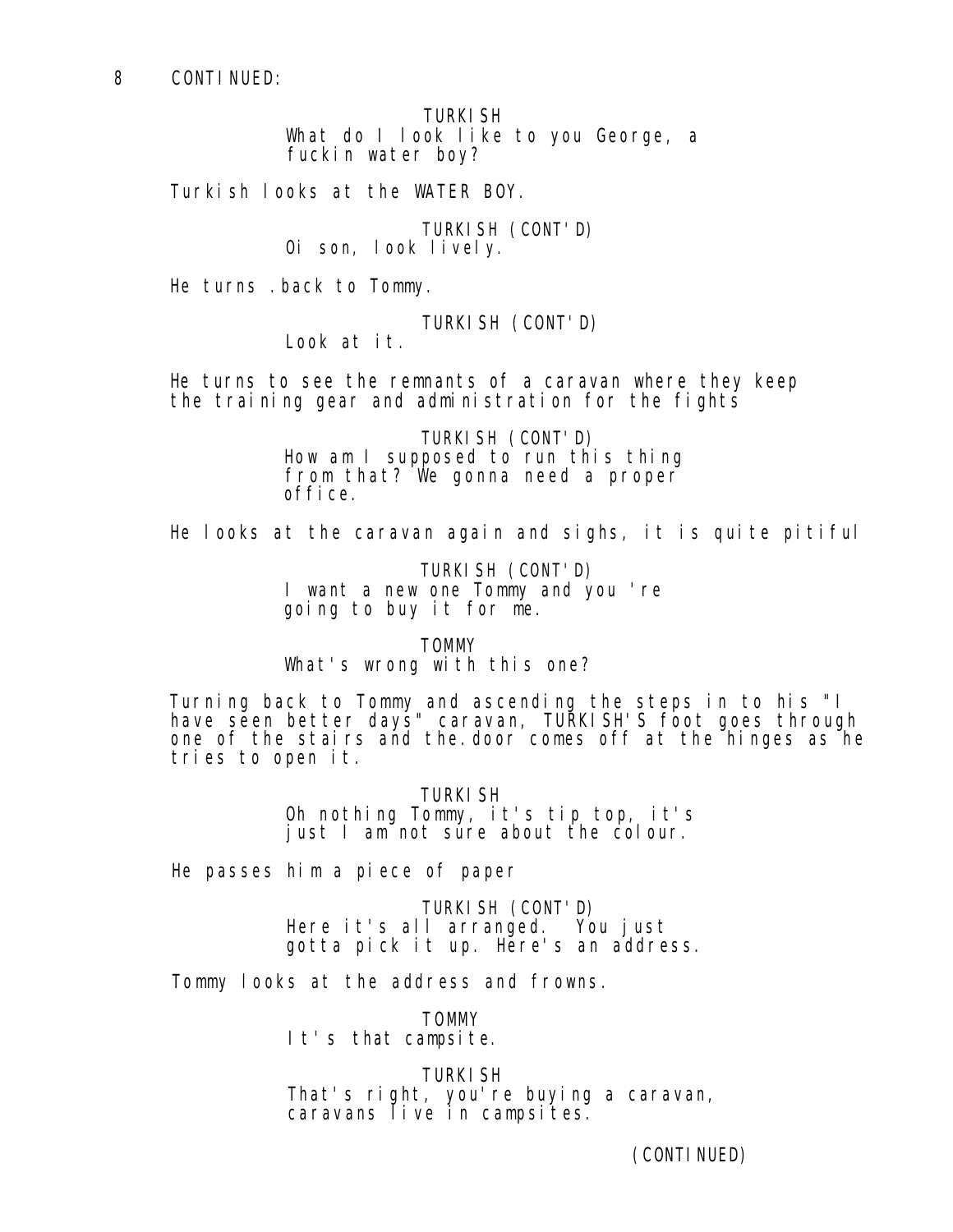CONTINUED: (2).

#### TOMMY

They aren't pikey are they?

TURKISH I don't know what they are, all I know is they have a caravan, and we want a Caravan.

## TOMMY

I hope they're not pikies. I hate fucking pi kies.

## **TURKI SH**

You're a sensitive boy, ain't you Tommy? You got ten grand and I want to see change.

He is distracted by the bulge in Tommy's trouser front.

TURKISH (CONT'D) Fuck me, hold tight, what's that?

TOMMY It's my Gucci belt, Turkish.

Pointing quite clearly at the gun.

## TURKISH

No Tommy, there's a gun in your trousers. What is a gun doing in your trousers?

TOMMY

It's for protection.

## TURKISH

Protection from what, the Germans? The war ended fifty years ago. Err what's to stop it blowing your balls off every time you sit down? Where did you get it?

Looking down onto his gun.

#### TOMMY

Boris the Blade.

## TURKISH

You mean Boris the sneaky fucking Russian.

Turkish pulls the gun out of Tommy's front.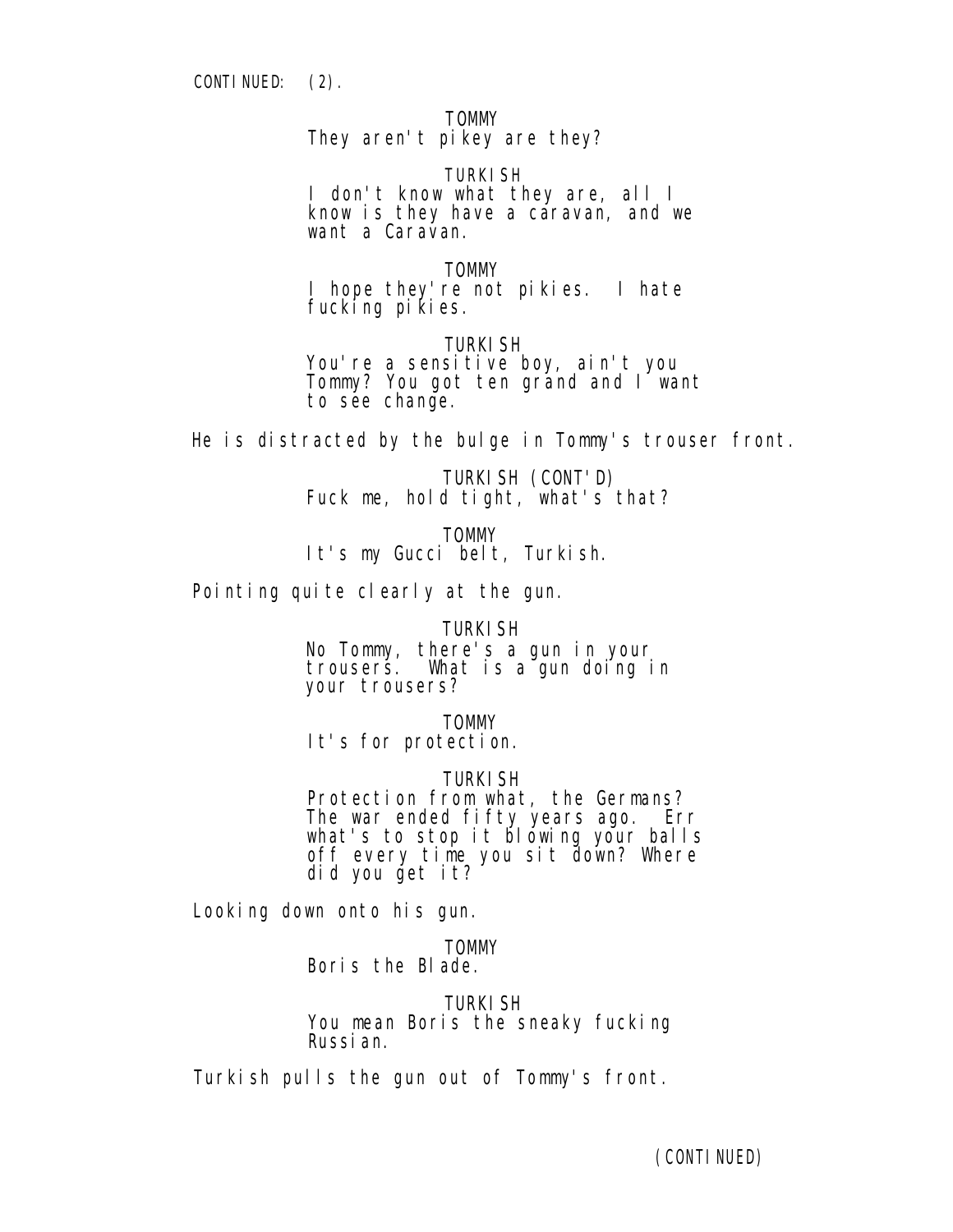8 CONTINUED: ( 3 )

## TURKISH (CONT'D) I t' s a bit heavy isn't it?

He spins the chamber

## CUT TO: CU OF GUN CHAMBER

9 INT. BORIS<sup>1</sup> HOUSE -- DAY

CUT TO: CU OF GUN CHAMBER

BORIS The weight is a sign of reliability. I always go for reliability.

Boris is showing Franky a large pistol.

FRANKY FOUR FINGERS I'll take it. How much do you want for -it?

#### BORIS

Nothing.

Pause

FRANKY FOUR FINGERS Ok, so what do you want for it?

BORIS I want you to do something for me .

Franky nods for him to go on .

BORIS (CONT'D) There is a fight in a couple of days:

FRANKY FOUR FINGERS What kind of a fight?

## BORIS

Unl i censed boxing.

The camera tracks into Franky: he has a problem and it's been exposed.

> BORIS (CONT'D) There is a bookies I know that will take bets. If you place one down for me we will call it quits.

FRANKY FOUR FINGERS Why don't you put it down yourself?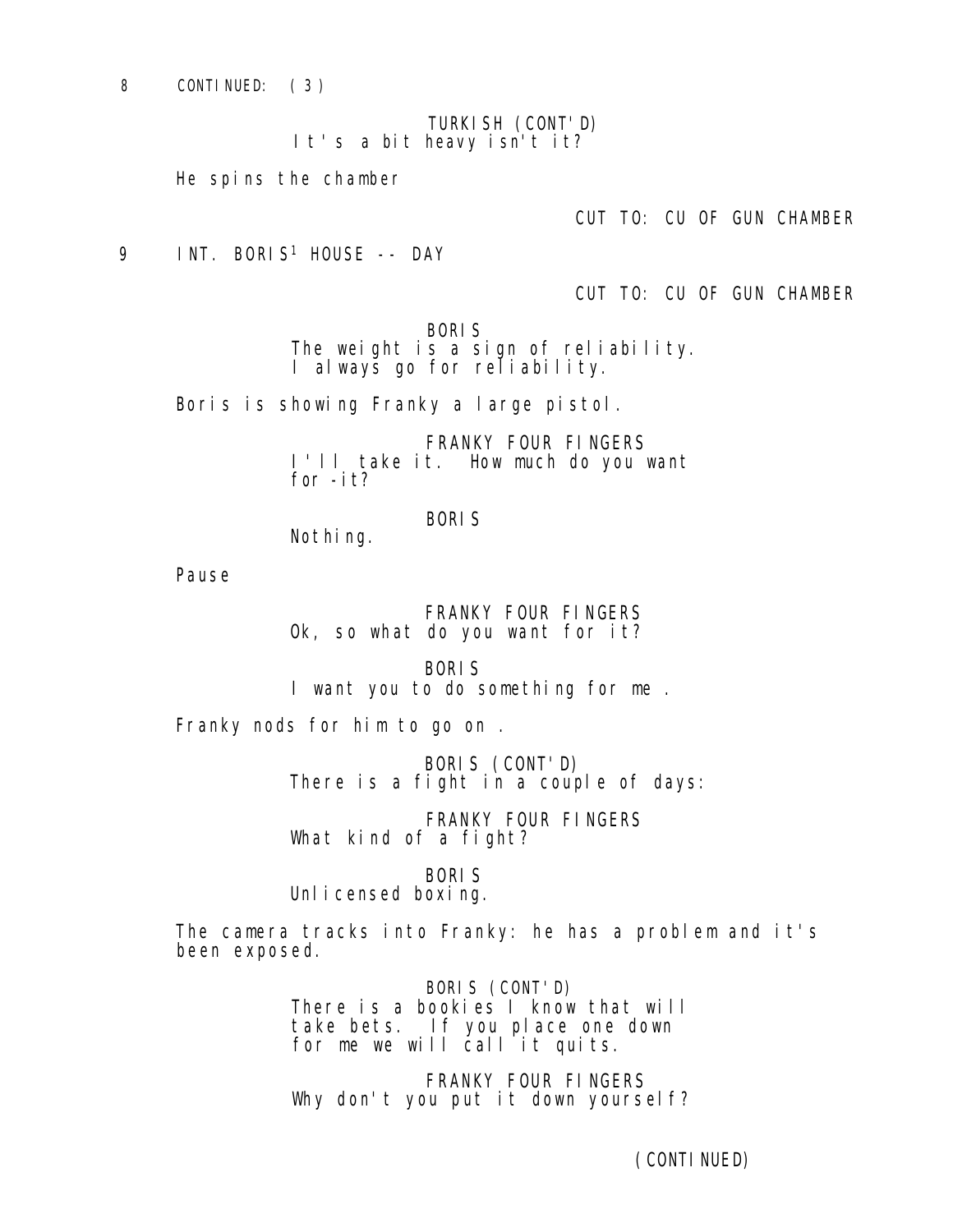### BORIS

Well there isn't too many bookies that take those kind of bets, and I already have an outstanding debt with the house. I know something most don't. Why don't you put a few pounds down yourself?

Frankie shrugs and implies he wants to hear more.

FRANKY FOUR FINGERS What do you mean?

10 INT. NEW YORK OFFICE --DAY

On the phone.

#### HANDS

Play the game Doug.

11 INT. DOUG'S OFFICE

DOUG THE HEAD is an east London Jew, about forty five, almost completely bald and proud of it, he sits with his two twin daughters ALEX and SUSI - they look like Prada models but as soon as they open their mouths, it's clear that they aren't, they have extremely rough London accents. Doug is on the phone to Hands.

> DOUG I am playing the game Hands. That's what I'll give ya.

Hands shakes his head in disbelief.

**HANDS** You gotta haggle fairly Doug, otherwise it'll make your hair fall out you'll see. .

DOUG You know I won't buy poop.

**HANDS** He isn't selling poop.

DOUG

Listen if the stones are kosher then I'll by em. Now I gotta business, to run.

He puts the phone down.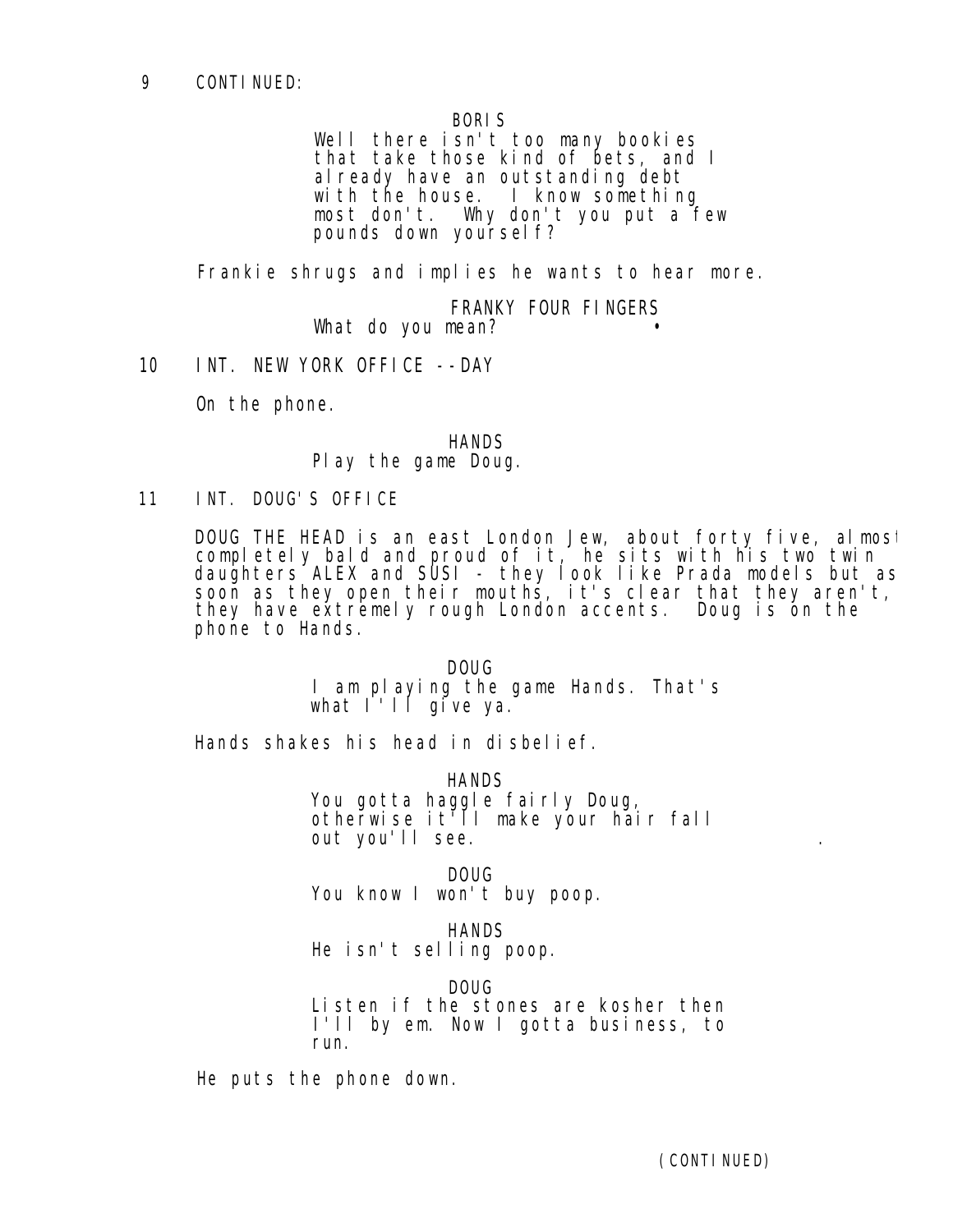## 11 CONTINUED:

DOUG (CONT'D) That was my cousin Hands, Have I told you about my cousin Hands?

ALEX Yes Dad, you have.

DOUG He's an important fella.

 $SUSI$ , Yes Dad, you told us.

ALEX Is that a prawn sandwich you're eating?

Doug looks mildly embarrassed

DOUG

Is it?

ALEX You're Jewish Dad.

DOUG Yes. I was last time•I looked.

ALEX Well you can't eat shell fish, Dad, it's against your persuasion.

DOUG

What persuasion myself or the prawns belongs to is not the issue, the issue is how a fuckin shrimp managed to sneak in to' my sandwich.

Pause.

## DOUG (CONT'D) Sneaky bastards.

He throws the half eaten sandwich out the window.

12 EXT. STREET OUTSIDE BOOKIES -- DAY

We cut to an enormous and frightening looking dog sniffing the half eaten prawn sandwich, before he is yanked away by his master. The dog is a lively young thing. We raise the camera to see the man that is walking it. Meet VINNY. Vinny is a very large black man - the size is due to dumplings not dumbbells. He stops outside a shop. We see it clearly. It's a pawnbrokers.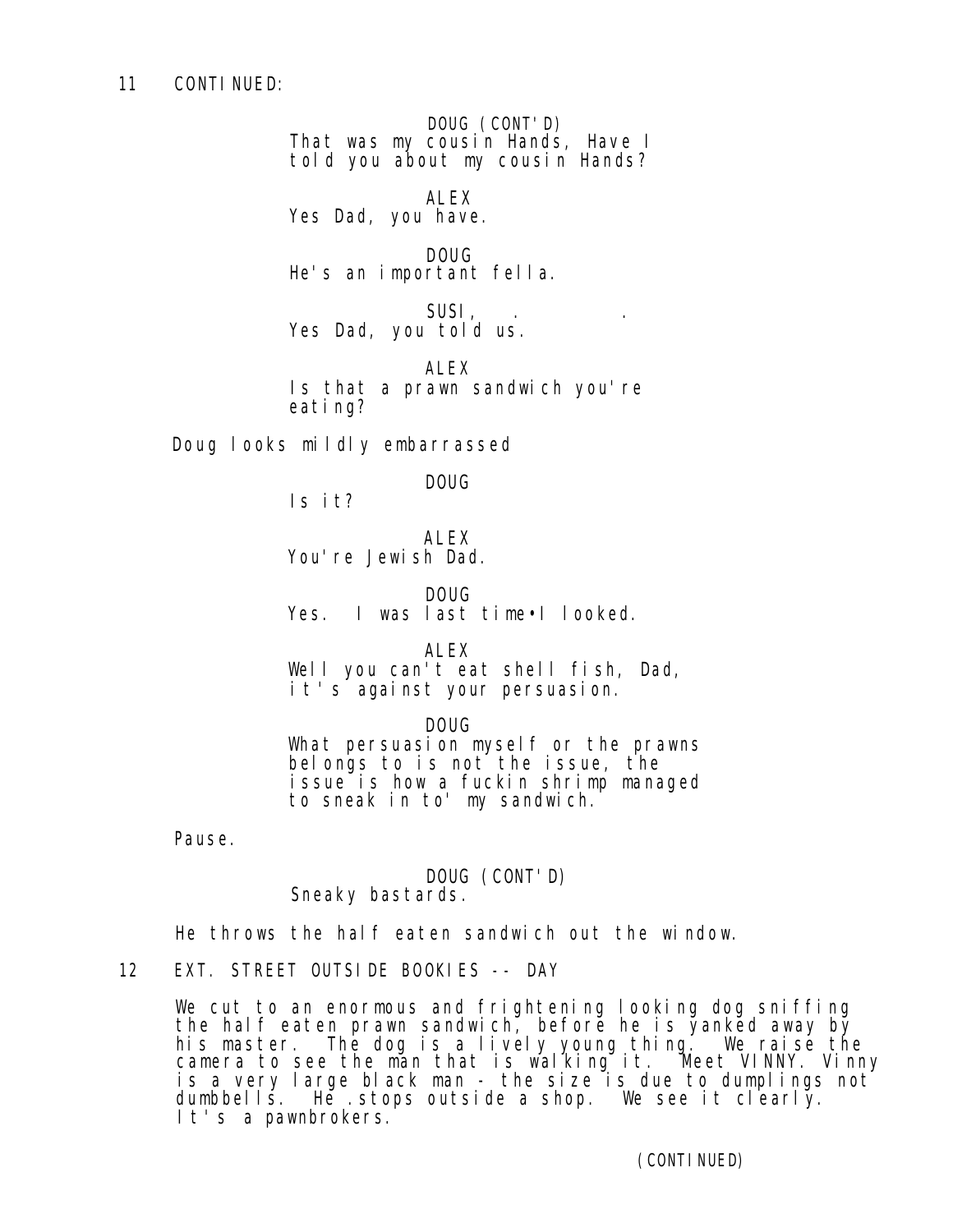# VINNY

# Move it, come on move" it.

Vinny enters the pawn shop.

13 INT. PAWN BROKERS -- DAY

Meet SOL, who's behind the counter, Vinny's partner in the pawn shop. He's concentrating on the deal at hand with BAD BOY LINCOLN and has a stone-inspecting monocle to his eye.

> VINNY Alright Sol, Lincoln.

They are in deep discussion and only Lincoln responds.

BAD BOY LINCOLN

Vin.

SOL It's a mosinite.

BAD BOY LINCOLN A whatinnite?

SOL

No, a mosinite.

BAD BOY LINCOLN How much a night?

SOL

No, a fuckin mosinite. It's the updated zirconia.

BAD BOY LINCOLN Enough of bosinites and mosonias, talk English to me Sol?

SOL

Zirconias are artificial diamonds, they look pretty good to the novice like you Lincoln. But you could break them with a hammer, so they came up with mosinites.

BAD BOY LINCOLN What are you saying?

SOL

I am saying it's worth fuck all.

Lincoln's face drops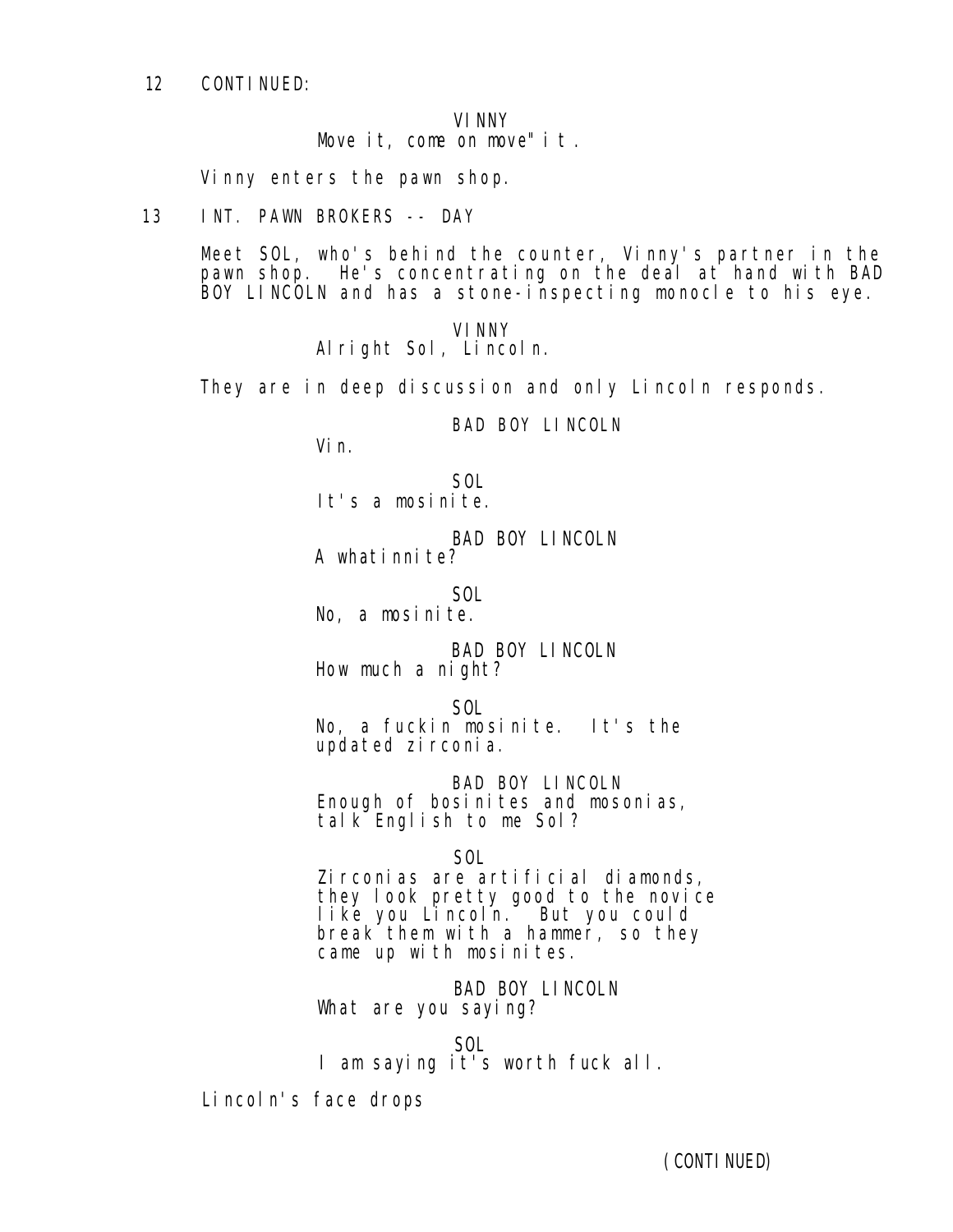## BAD BOY LINCOLN

Fuck what?

.SOL

It's worth more than fuck what, but not a lot more.

#### VINNY

We have told you before Lincoln, you • stick to being a gangster and leave this game to me and Sol.

Sol looks round properly at Vin and can see that he's accompanied by a dog.

> SOL What's that Vince?

> > VINNY

Err, it's a dog Sol.

SOL ' Where do you think you're going with that Vince?. You can't bring that thing in here.

VI NNY It's in here, what's the problem, it's only a dog.

SOL

I know full fucking well what it is Vin. Where did you get it?

VINNY Those gypsies, they threw it in with a load of moody gold.

Sol considers this and decides it can't be all bad.

SOL It better not be dangerous.

VINNY Does it look dangerous?

SOL Yes, it fucking does Vin. If it so much as farts it's out.

VINNY If it farts we'll all be out.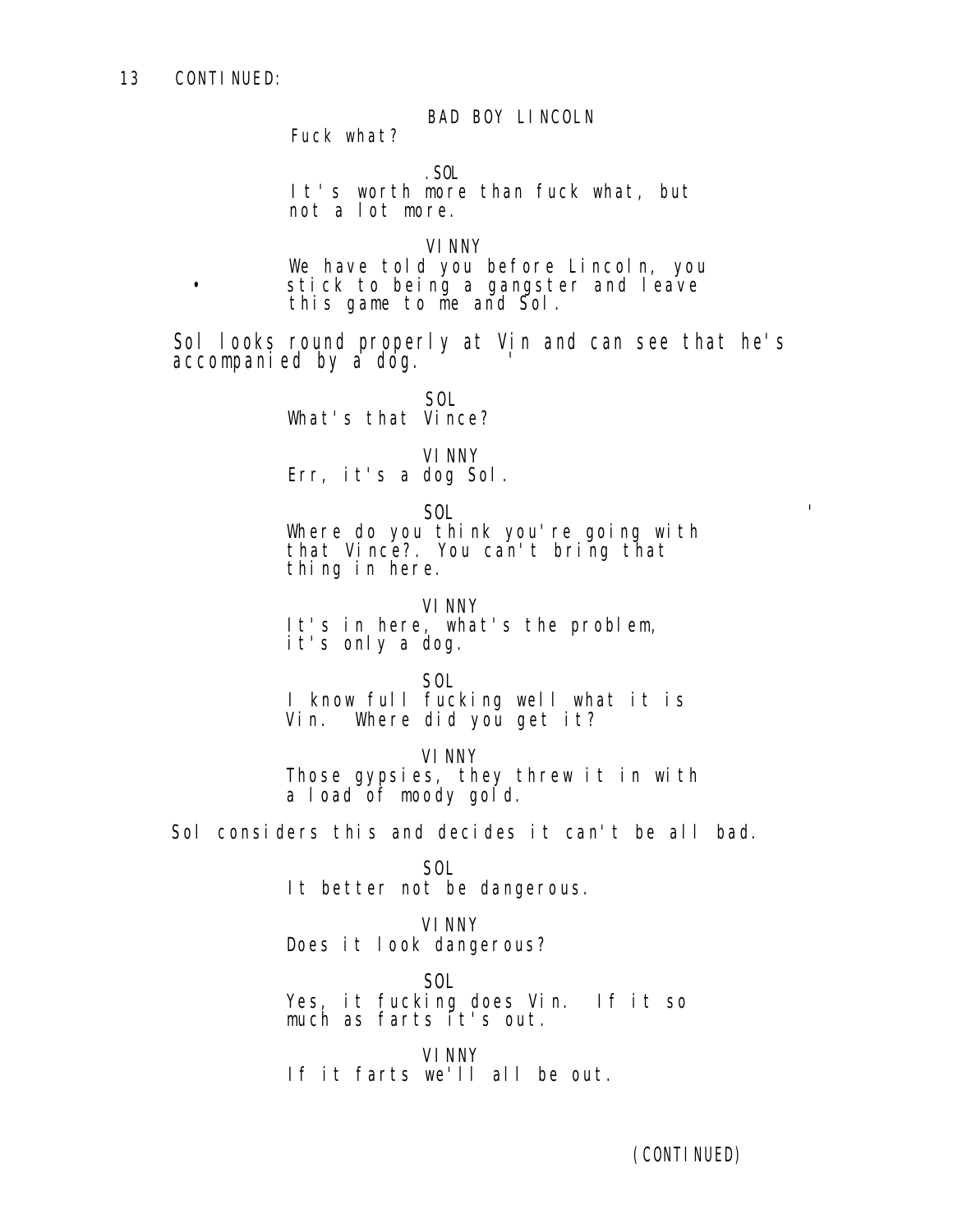#### 13 CONTINUED: (2)

Vin turns around and runs into Boris, who's entered the shop without making *a* noise.

> VINNY (CONT'D) Jesus, where did you come from?

## BORIS

Uzbeki stan.

VI NNY Oi Sol, Boris is here.

SOL Boris, what's up?

BORIS I have a job for you.

SOL

Go on.

BORIS *I* want you to hold up a bookies.

SOL

How high do you want us to hold it? Steady on George. We deal in jewellery Boris, we don't hold up bookies.

We can hear Vinny in the background

BORIS Hear me out. This one is different.

14 INT. TOMMY'S VAN -- DAY

Tommy is driving down a country lane with Gorgeous George in the passenger seat.

#### TOMMY

Don't you worry Gorgeous, he's a big man granted but you gotta bigger punch than Judy.

Cut to a caravan camp site comes into view. It's the PIKEY ENCAMPMENT.

## GORGEOUS GEORGE Jesus what's that?

TOMMY That's what we are looking for.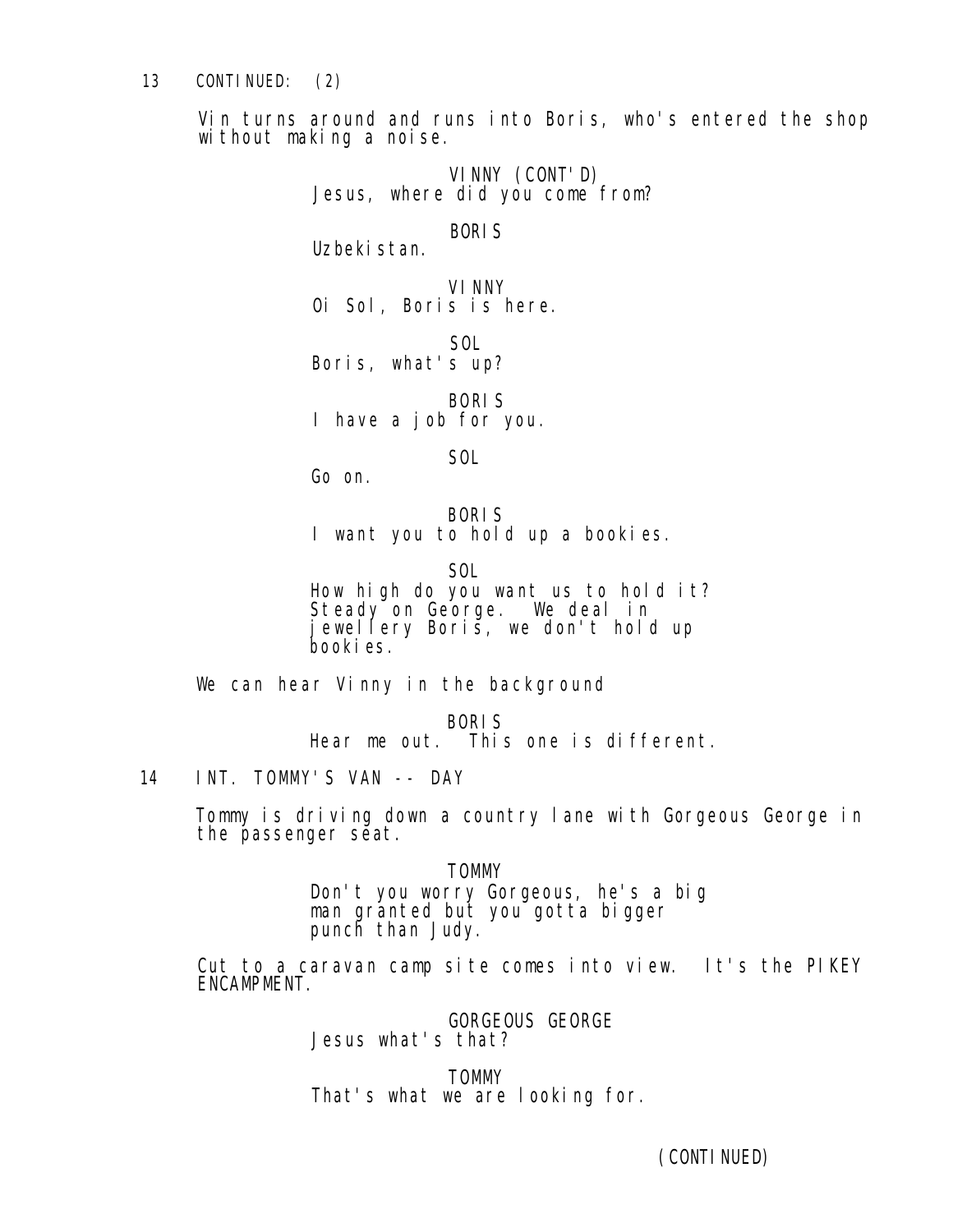## 14 CONTINUED:

## GORGEOUS GEORGE

It's a camp site. It's a pikey campsite.

#### TOMMY

Ten points.

GORGEOUS GEORGE What are we doing here?

#### TOMMY

We are buying a caravan.

GORGEOUS GEORGE Off a pack of fucking pikies? What's wrong with you? This'll get messy.

TOMMY

Not if you're here.

GORGEOUS GEORGE Oh fuck off Tommy you never said anything about pikies.

TOMMY Calm down, we are buying and then we are off.

GORGEOUS GEORGE Oh you bastard, I hate fuckin pikies.

They arrive in the camp site and the car is immediately surrounded by KIDS. The kids (most of whom are on bikes) speak with a sort of Anglo-Irish mix that sounds as rough as the kids look. ,

## KID 1 That's a flash car Mister.

TOMMY Not as flash as your bike though is it?

KID 1 Who you looking for?

TOMMY

Mr O'Neill.

KID 1 Do you want me to go and get him?

## TOMMY

Good lad.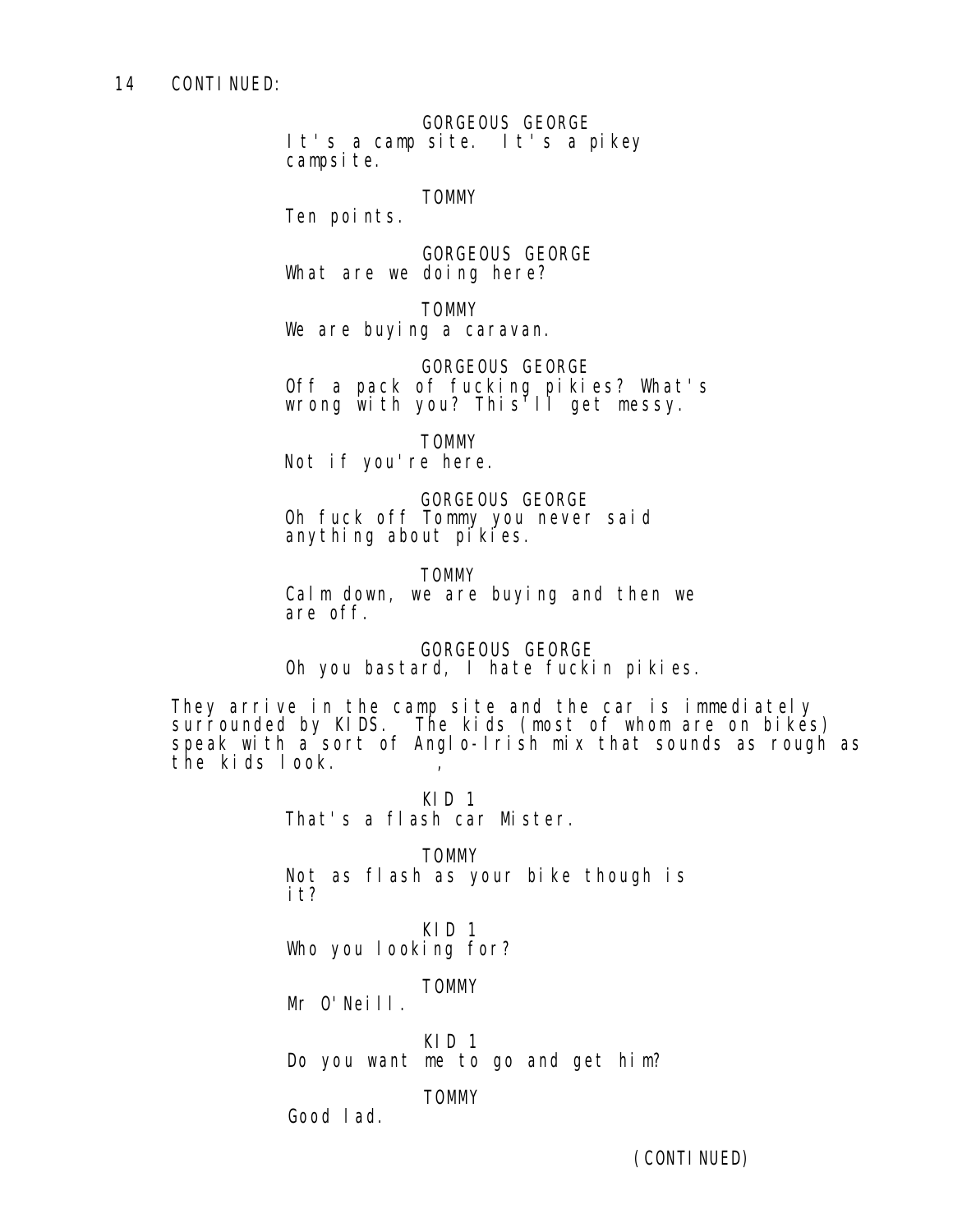14 CONTINUED: (2)

There is a pause, the boy doesn't move.

TOMMY (CONT'D) Well are you going to go and get him?

## KID 1

Yeah.

There is another pause.

TOMMY Well what are you waiting for?

KID 1 The five quid you are going to pay me.

Chuckl ing.

TOMMY Oh fuck off, I'll find him myself.

KID 1

Two fifty.

TOMMY You can have a quid.

KID 1

Oh you're a tight fucker aren't ya?

A man shouts from the background. He's a young fella with a hard but friendly face (when he smiles). He's covered in grease and facial hair, and his trousers are done up with string. But he's wearing a Cartier watch and Gucci shoes, and a large gold identity bracelet. This is MICKY O'NEILL.

MI CKY

What are you doing Paul? Get out of the way boy. Are you Tommy, have you come about the caravan?

#### TOMMY

Mr O'Neill?

MI CKY Fuck man, call me Micky.

Micky comes up to the car, cleaning his grease covered hands with a hand towel.

## TOMMY

How are ya?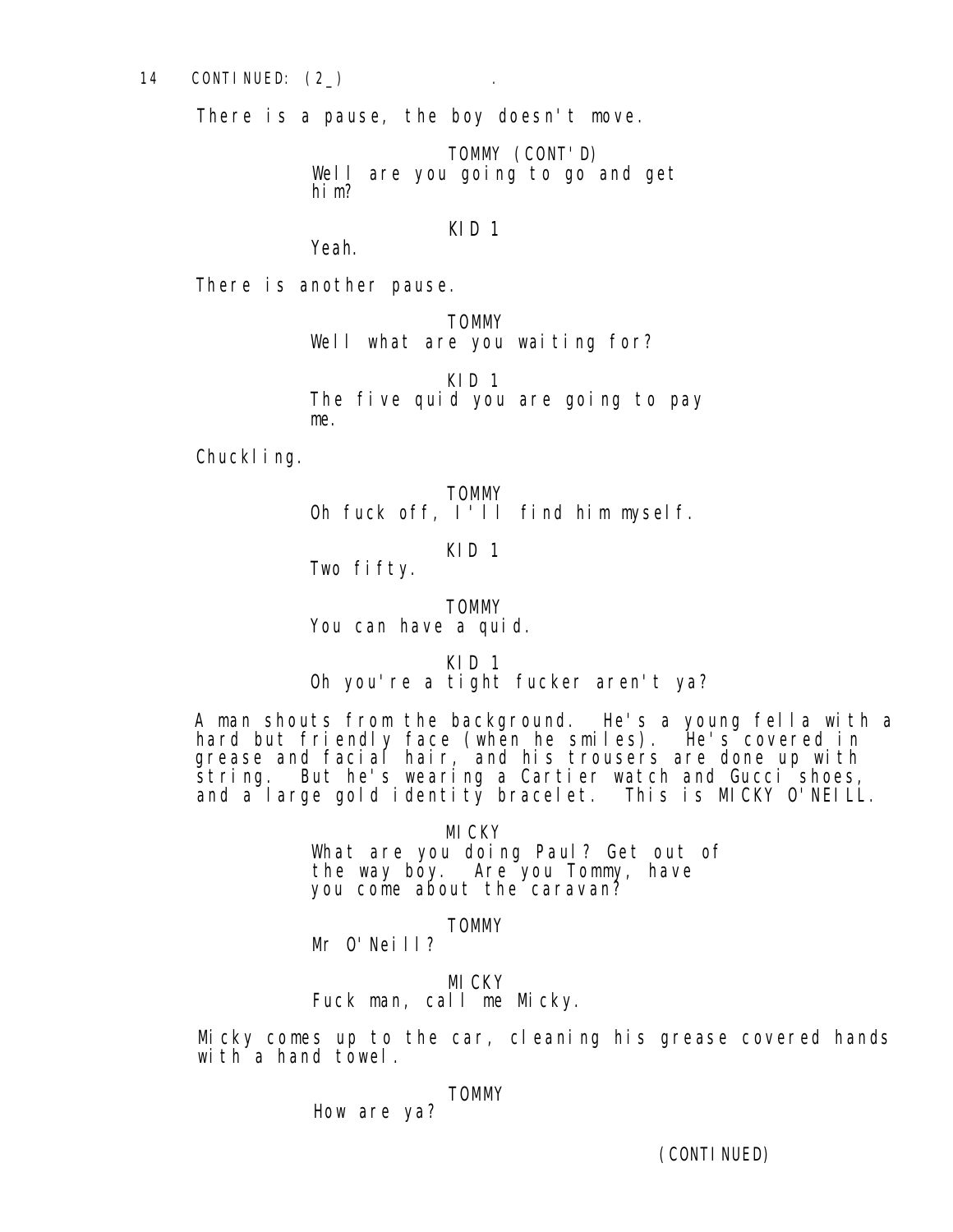MI CKY

I am well sir, well, quite well, the weather is being kind to us but the engines aren't.

Gorgeous George steps out of the car. Micky takes a step back.

MICKY (CONT'D)

Fuck me, would you look at the size of him, Jesus man how big are you? Hey kids how fucking big is he?

KID 2

He's a big man that's for sure.

#### MICKY

Would you look at the size of his muscles? And then look at the size of his fists. Hey Mum, come and look at the size of this fella.

The kids start to feel his arms. Gorgeous George plays the game and raises the kids on his biceps. Micky's MUM comes out to see.

## MICKY (CONT'D)

Would you look at the strength of the man? I bet you can box a little can't you sir? You look like a boxer.

MUM

Get out of the way Micky and see if the fellas would like a drink.

TOMMY

*I* could murder one.

MUM

There won't be any murdering done around here, I don't mind telling ya.

#### MI CKY

Would the big fella like a cup of tea?

MUM

Don't be silly Micky, a man didn't get that size from drinking cups of tea. Offer the man a Guiness boy.

KID 2

Lift me up would you Mister?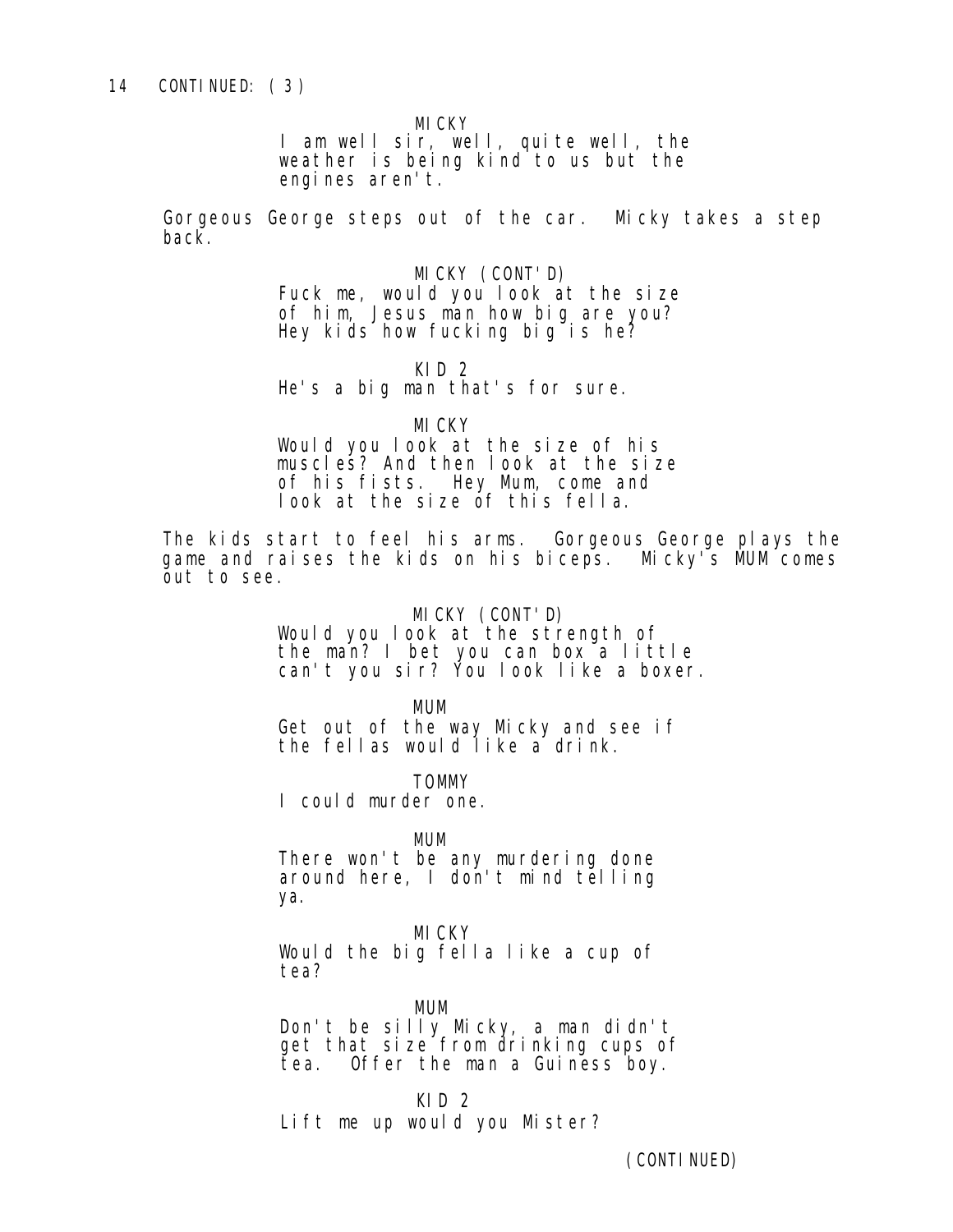#### KID 3

*I* bet you can't lift us both at the same time.

Tommy and Gorgeous follow Micky who's walking past a kennel. The dogs are in good condition, and are happy as you like to see. Micky stops and gives one of them a stroke.

#### MI CKY

Good dogs, do you like dogs?

TOMMY

Sure, yeah, I like dogs. I like caravans more.

#### 15 INT. TYRONE'S CAR

We open on Vinny's dog, now sitting in a car, it's breathing heavily and doesn't look well, and Sol doesn't see the funny side of the dog sitting next to him. The man driving is called TYRONE: he's a white guy who thinks he's black. Vin is also in the car.

#### **TYRONE**

I don't want him dribbling on my seats man.

SOL

Give him another of those biscuits. They shut him up.

#### VINNY

They give him wind.

Tyrone turns round to complain, and narrowly misses a car.

## VINNY (CONT'D) Hey watch the road! Fuck me, you want this man to drive us Sol? Can you drive mate?

#### SOL

No Vin, he can't tell the difference between a steering wheel and a man . on the moon. That' s why I got him.

Sol gives the dog another biscuit.

## TYRONE Don't you worry about me, jus worry about the dog on my seats man!

Tyrone gets out of the car to put some petrol in.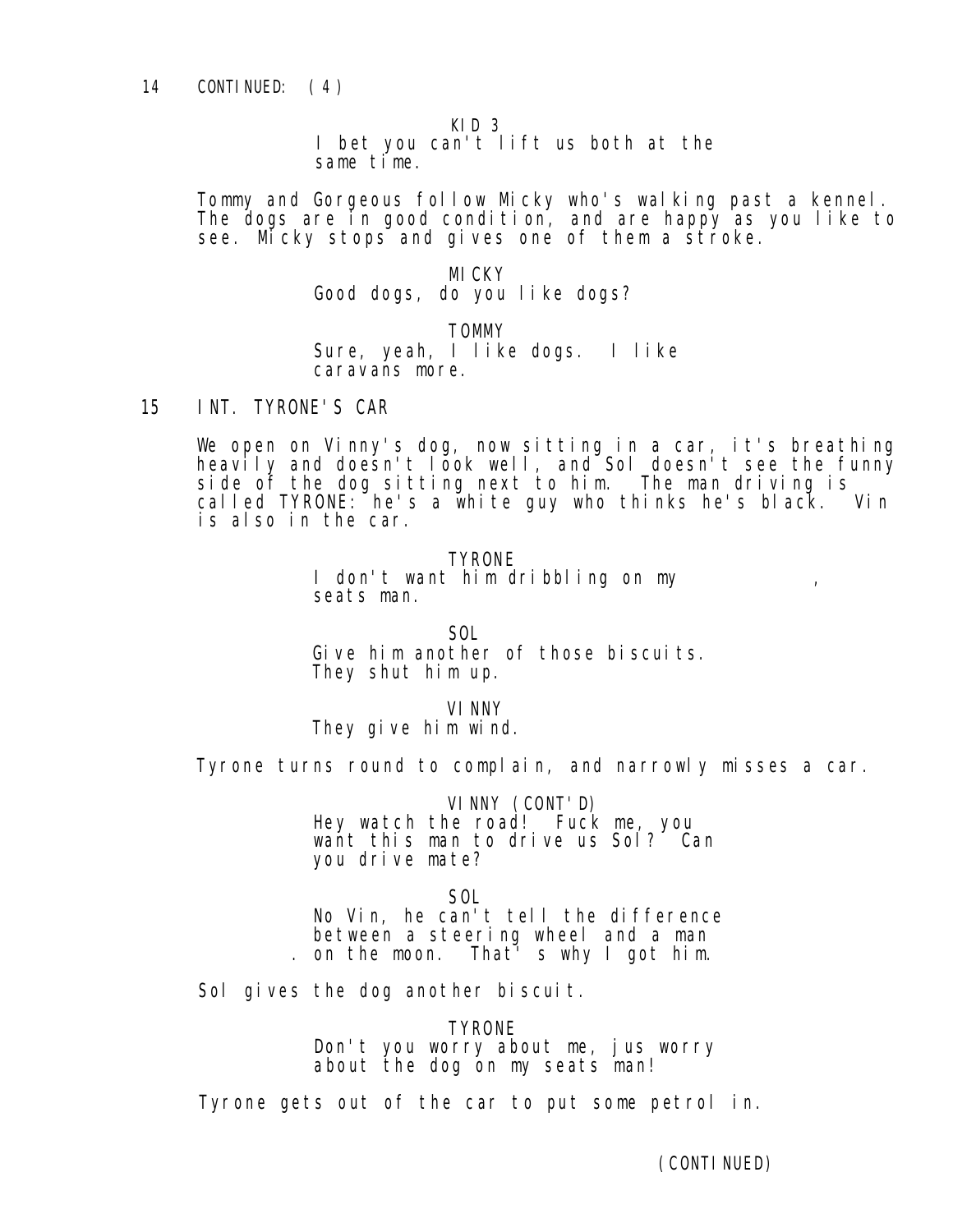#### VINNY

Sol why's he talking like a black man?

SOL

*I* don't know Vin. Oi Tyrone, Vin wants to know why you talk like a bl ack man?

#### TYRONE

Roots and ting, seen?

Sol and Vin raise their eyebrows.

**VI NNY** Roots and what?

SOL

I don't know. You get that gun from Boris?

VINNY

Got it. It wasn't exactly what I was expecting, mind. Mean looking bastard though, that's for sure.

Sol unzips a bag. Inside is a ridiculously powerful shotgun.

SOL

What's that?

VINNY

It's a shotgun Sol.

SOL

It's a fuckin anti-aircraft gun Vin. What are you planning on shooting, the angel's out of the clouds? That's gonna raise more than pulses.

VINNY It will raise hell my old son.

#### SOL

I don't think I really want to see hell Vin. What's wrong with a normal gun?

VINNY

The are psychological advantages to a gun that looks like it can perforate the moon.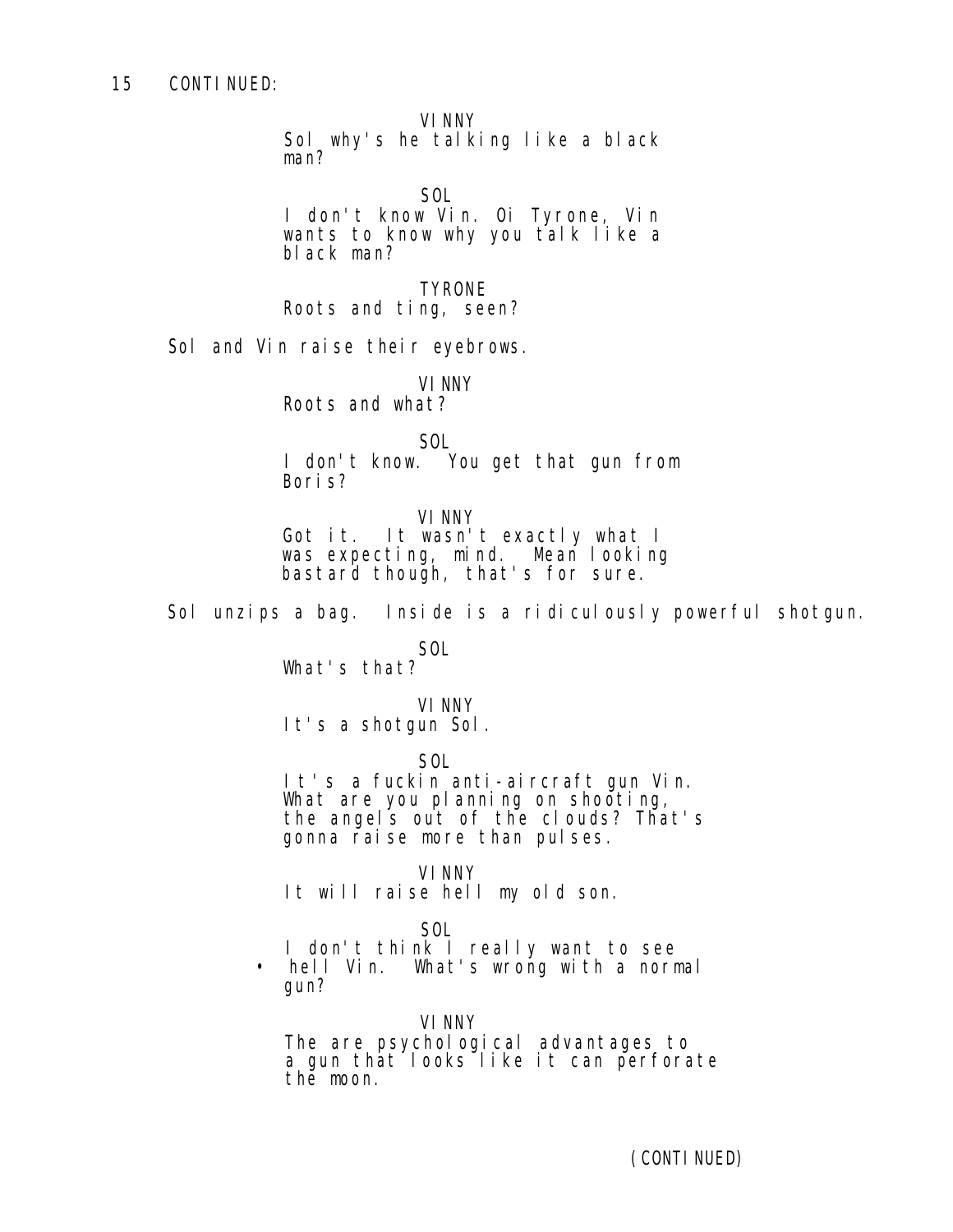#### 15 CONTINUED: ( ? )

Tyrone gets into the car, starts it up again and puts some money in the car wash machine.

> SOL Can you get this fuckin dog to stop dribbling on me?

Vin pulls the dog back.

## SOL (CONT'D)

I worry about you Vin, Jesus, talk about overkill. One look at a crack desperate brother and you could wave *a* knife and fork around, and I am sure they would lick the salt of your scrotum.

The car wash starts.

## VINNY

What the fuck are you doing?

## **TYRONE**

*I* never do a job unless I have a clean car, I like to make my wheels look crisp.

#### VINNY

Are you serious,? You' re a getaway driver, you're not here to show your fuckin car off.  $\bullet\bullet$ .

The machine starts. They do the windows up and that point the dog lets out a fart. The water starts to hit the windshield so they can't undo the windows. There is more an atmosphere of disbelief than of concrete anger.

16 EXT. CARAVAN CAMP SITE

Gorgeous George fastens the caravan to the back of their Land Rover and pulls away. They wave at Micky and he reci procates.

> MI CKY He's a good dog. He'll get a little homesick for a while but he'll get over it.

Tommy has a dog that looks distressed about leaving Micky sitting next to him.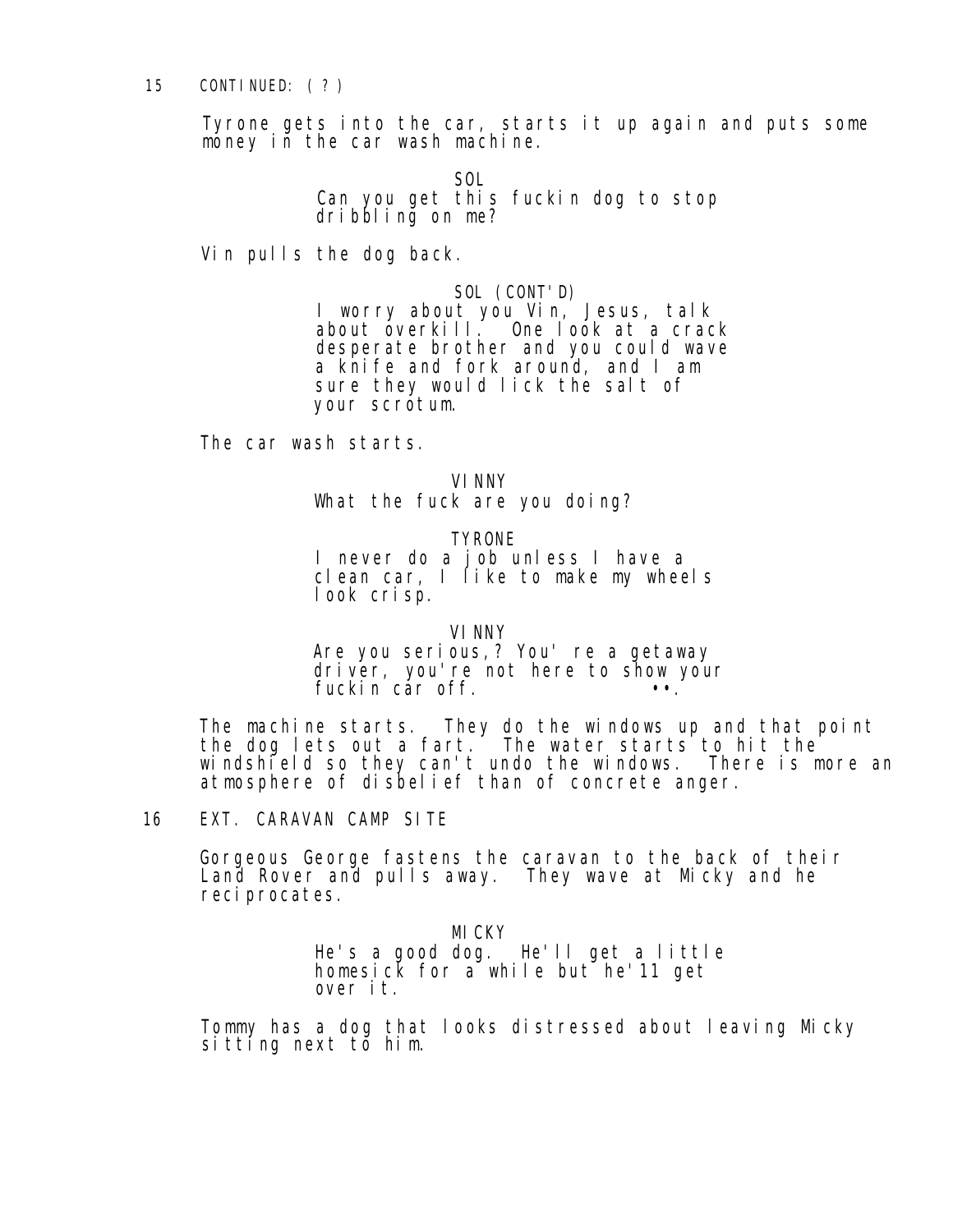TOMMY

*I* don't know what all your fuss was about. They aren't bad fellas.

Just then the wheels of the caravan come straight off and the caravan is dragged until the car comes to a sudden stop. The dog jumps out the window and goes bounding back to the campsite.

18 EXT. CARAVAN -- DAY

They are looking at the damage. Of course it's completely useless now.

. GORGEOUS GEORGE

*I* don't think it's supposed to have done that.

19 EXT. CARAVAN CAMP SITE -- DAY

The dog is behind Micky's legs happy to be back.

MI CKY The deal was you bought it how you saw it.

Tommy goes to interrupt but he doesn't get a chance

## MICKY (CONT'D) Look, I have helped ya as much as I am gonna help ya. You still got a car and I suggest you use it before you're not welcome anymore.

There is a silence for *a* while. The atmosphere has gone more than frosty and a few more gypsies are hanging around.

GORGEOUS GEORGE

Hey...

Interrupted

#### MI CKY

It was only a question of time before you got some attention. Nobody brings a fella the size of you unless they are trying to say something without tal king.

TOMMY Just give us my money and you can keep your caravan.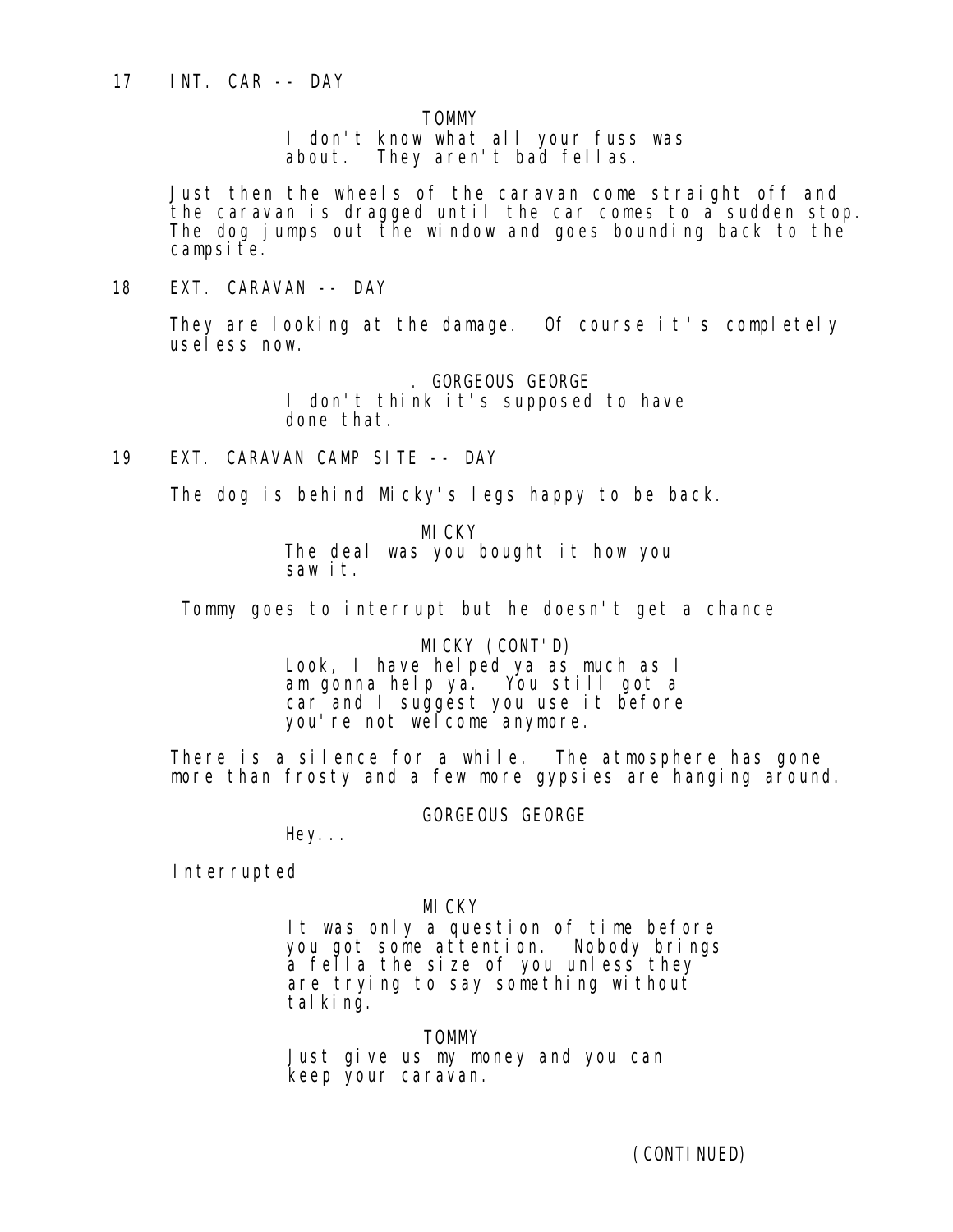MI CKY

Why the fuck do I want a caravan that's got no fuckin wheels? I am not going to do that.

Gorgeous George steps forward.

MICKY (CONT'D) Where the fuck do you think you're going? You want to settle this with a fight?

MUM You'll do no such thing Michael. You'll...

#### MI CKY

Alright Mum, we shan't, we'll settle it some other way, now don't get upset.

#### MUM

*I* won't have you fighting, Micky.

Micky's Mum is getting upset and it's consequently upsetting Micky.

#### MI CKY

Okay mum okay. You need to sit down.

Micky calls to one of the lads standing by.

# MICKY (CONT'D)

Darren look after Mum. Get her sitting down.

We see Mum being led out by Darren; Micky looks genuinely concerned for his mum. Pause as Micky waits for her to be well gone.

#### MICKY (CONT'D) I'll fight you for it.

Tommy looks at Gorgeous George. Gorgeous George raises his eyebrows.

## 20 INT. HORSE BOX, PIKEY CAMP -- DAY

The two fighters start pacing. It looks a bit ridiculous, Micky is dwarfed by comparison. Gorgeous George takes a swipe: it was an .impressive punch, but Micky is a quick littl bastard and sidesteps. Micky does nothing to retaliate; his hands are still by his, side.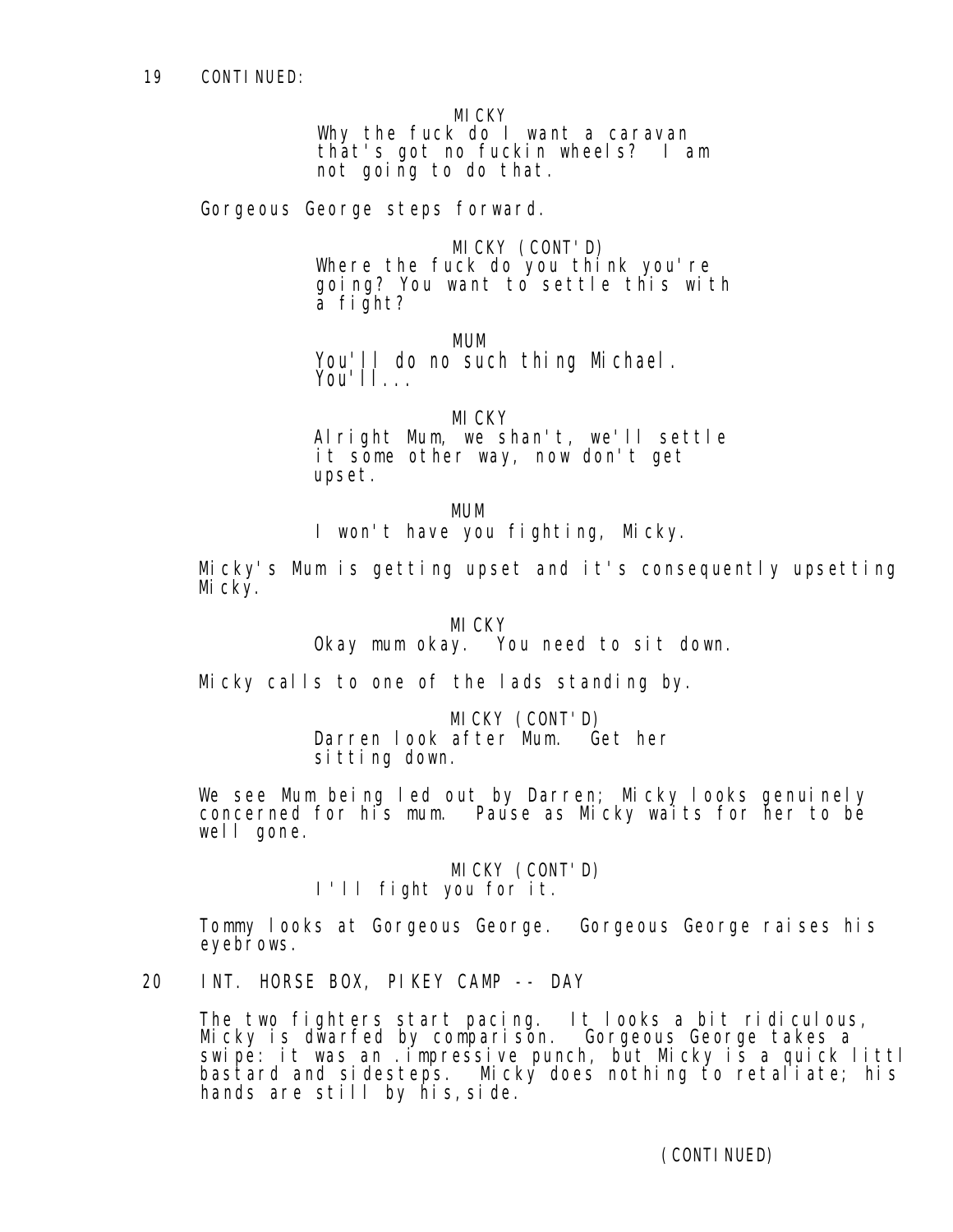## 20 CONTINUED:

Gorgeous George lunges out and grabs Micky by the throat and groin, picks him up like a sack of spuds and throws him against the car door. All eyes are on Micky for a second or two, then he rises and appears little bothered by this, he gets up brushes himself off and starts to pace again, hardly even looking at the big man.

## GORGEOUS GEORGE

You want to stay down my friend, I promise you, you want to stay down.

Micky ignores this and continues to pace, the big fella grabs him and puts him in a headlock and charges him into the stable door. There is *a* terrible noise.

> GORGEOUS GEORGE (CONT'D) Now you fucking stay down boy or you won't be coming up next time.

It appears as though this is going to get messy and any humour that might have been around has now evaporated. Micky raises his head there is still no damage to speak of. All of a sudden he starts jumping up and down like he's warming up, throwing a few shadow punches, taking off his shirt. This reveals a heavily tattooed and scarred torso, and underneath these embellishments is a physique that warrants some respect.

> GORGEOUS GEORGE (CONT'D) This is sick. I am outta here.

> > MICKY -

You're not going anywhere my friend. You stay until the job is done.

Micky starts pacing, and throwing out a couple of shadow punches with his back to Gorgeous George, he still hasn't really acknowledged his opponent. Gorgeous George moves in for the coup de grace, Micky spins on his feet and catches the big man under the jaw.

#### CUT TO BLACK

FADE IN: We see Gorgeous George lying on the floor with a head the size of a water melon. There is blood streaming out of every orifice in his head - he's in.big trouble. We are in slow motion;- there's a lot of activity going on around the body on the floor, their mouths are open but we can't hear what they are saying, all we can hear is the voice over given by Tommy.

> TOMMY  $(V. 0. )$ This isn't good, if George doesn't wake up in the next few minutes I (MORE)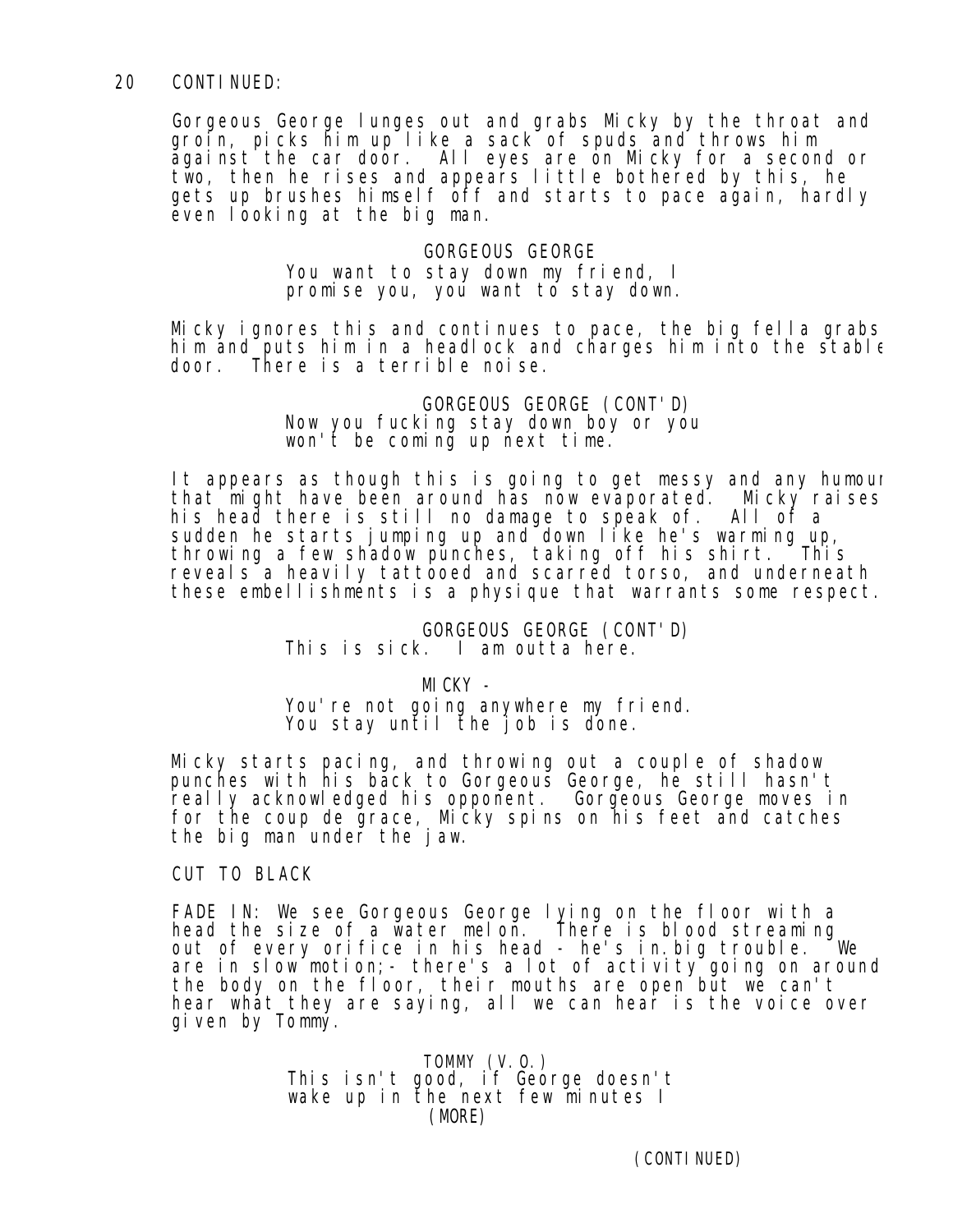TOMMY  $(V. 0.)$   $(CONT' D)$ have a problem. I am scared, really fuckin scared. There is something coldblooded and practical about what these people are thinking. They will pop me like a hot sausage if George doesn't wake up. Why do they want to go to the trouble of explaining why a man died in a campsite? These people don't exist in society, you can't find them, they live under their own laws and ignore everybody else's. I am scared, I am really fuckin scared.

## 21 INT. AMUSEMENT ARCADE 1 -- DAY

We see Turkish with a somewhat serious expression on his face he has his customary pint of milk on one side, he takes a sip and "ohhhs" and "arrrs" for a while.

> .TURKISH So you're telling me he would have run you through if Gorgeous hadn't woken up?

#### TOMMY

No, his Mum stopped it. If his Mum hadn't turned up, well, I'd be pikey fuckin sausages.

#### TURKI SH

What were you thinking of? Why the fuck did you put Gorgeous George into a bare knuckle boxing match two days before he had to fight the Bomber?

TOMMY

He was half his size.

He pantomimes a man that would reach his navel

TOMMY (CONT'D) I didn't expect him to get hurt.

#### TURKI SH

You put the man into a bare knuckle boxing match.

He raises his voice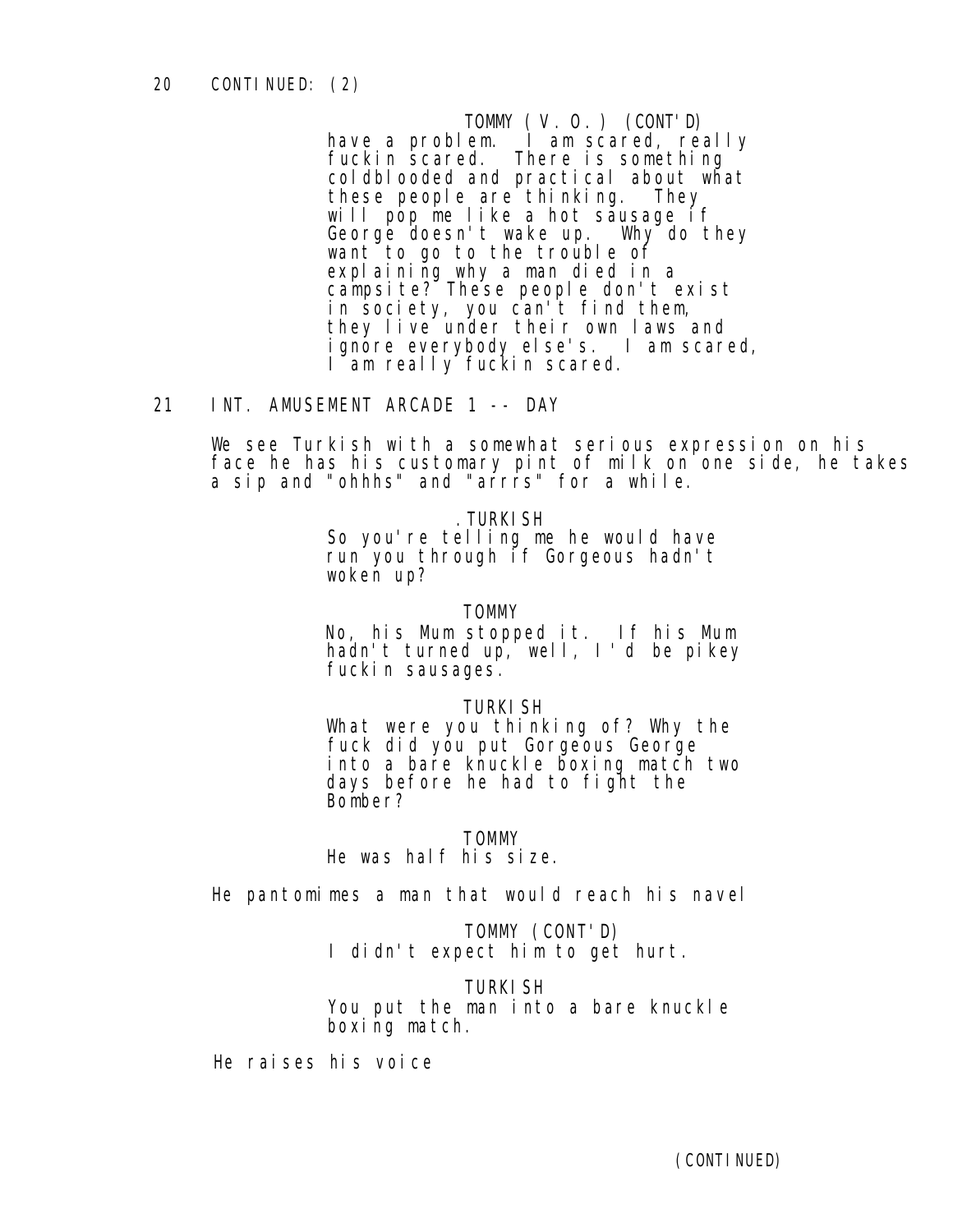TURKISH (CONT'D) What the fuck did you expect? A grease down and a shiatsu?

TOMMY Who took the jam out of your donut?

**TURKI SH** You took the fuckin jam out of my donut Tommy, you did.

TOMMY

You said get a good deal so...

**TURKI SH** Tell me the correlation between a hospitalized boxer and a good deal?

Pause there is no correlation as Tommy knows.

TURKISH (CONT'D) How are we going to explain to Brick Top that his fight isn't going to . happen?

TOMMY We replace the fighter.

TURKISH

Oh what, and hope he doesn't notice? And who the fuck are we going to replace him with?

TOMMY

John "The Gun?" Or "Mad Fist" Willy?

**TURKI SH** 

You're not exactly Mr Current Affairs, are you Tommy? Mad Fist went mad, and the "Gun" shot himself.

TOMMY

What about Clam Hand Tony?

TURKISH

Got his fingers caught in the till. He's no good to anyone.

TOMMY

Why not?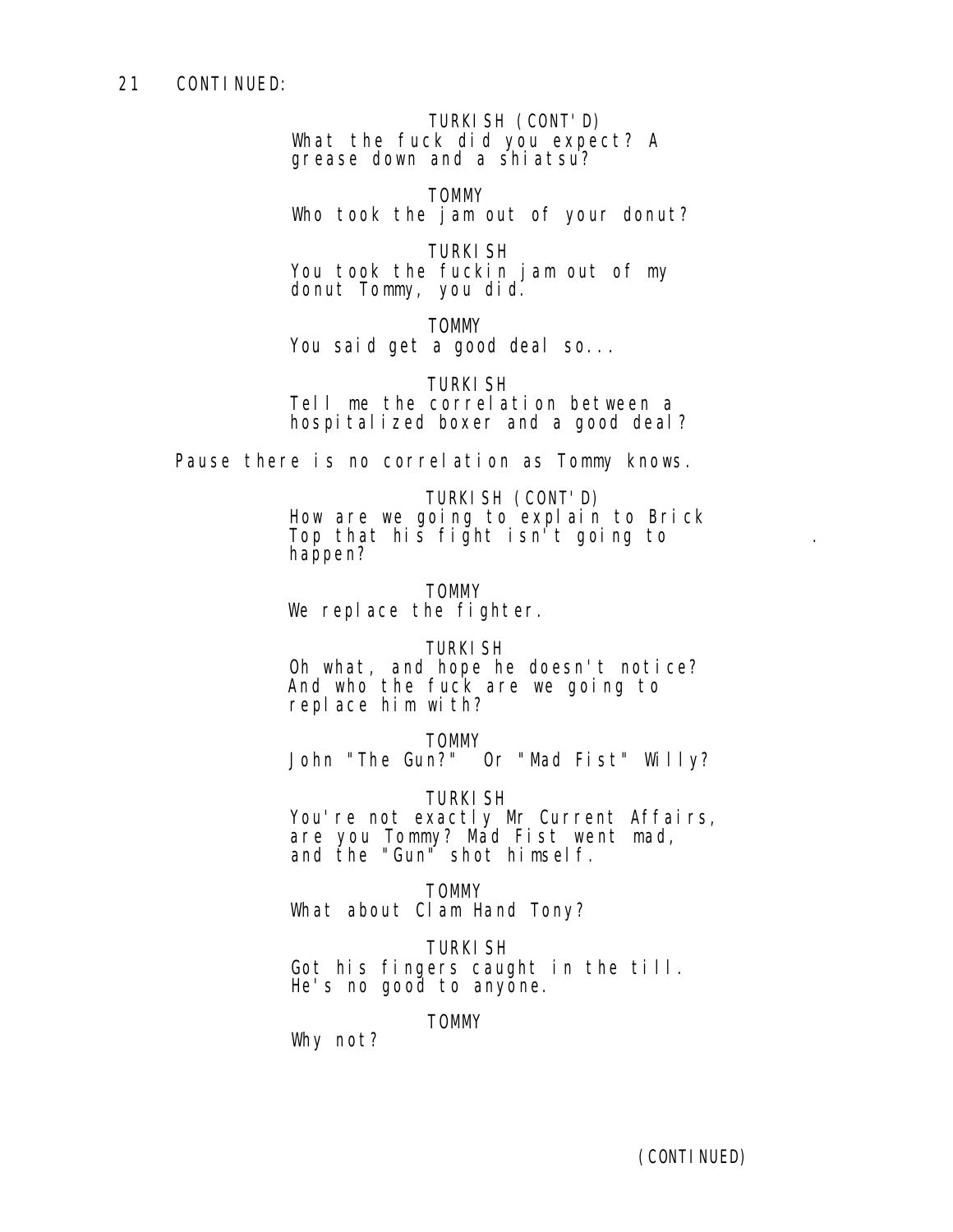TURKISH

A bare .knuckle boxer isn't a lot of good without any fuckin knuckles, Tommy.

Pause for thought, then Turkish has the look of a man that has come across a really bright idea.

TURKISH (CONT'D)

Jesus!

What?

TOMMY

## TURKISH Let's use the fuckin pikey.

22 INT. DOUG'S OFFICE -- DAY

Doug the Head and Franky Four Fingers are doing a deal. Doug has a case open and is admiring a couple of stones.

> FRANKY FOUR FINGERS From Russia with love. You interested?

DOUG I told you I was interested.

Pause. Franky's in a rush.

## FRANKY FOUR FINGERS

I got stones to sell, fat to chew and many different men to see about many different dogs, so if I am not rushing you, could you spit shine the top of your smoothie and move a little faster?

DOUG

Hold tight Franky, when in Rome.

FRANKY FOUR FINGERS I am not in Rome Doug, I am in a rush.

He looks at his watch

FRANKY FOUR FINGERS (CONT'D) I gotta make the bookies.

DOUG Bookies? What you betting on?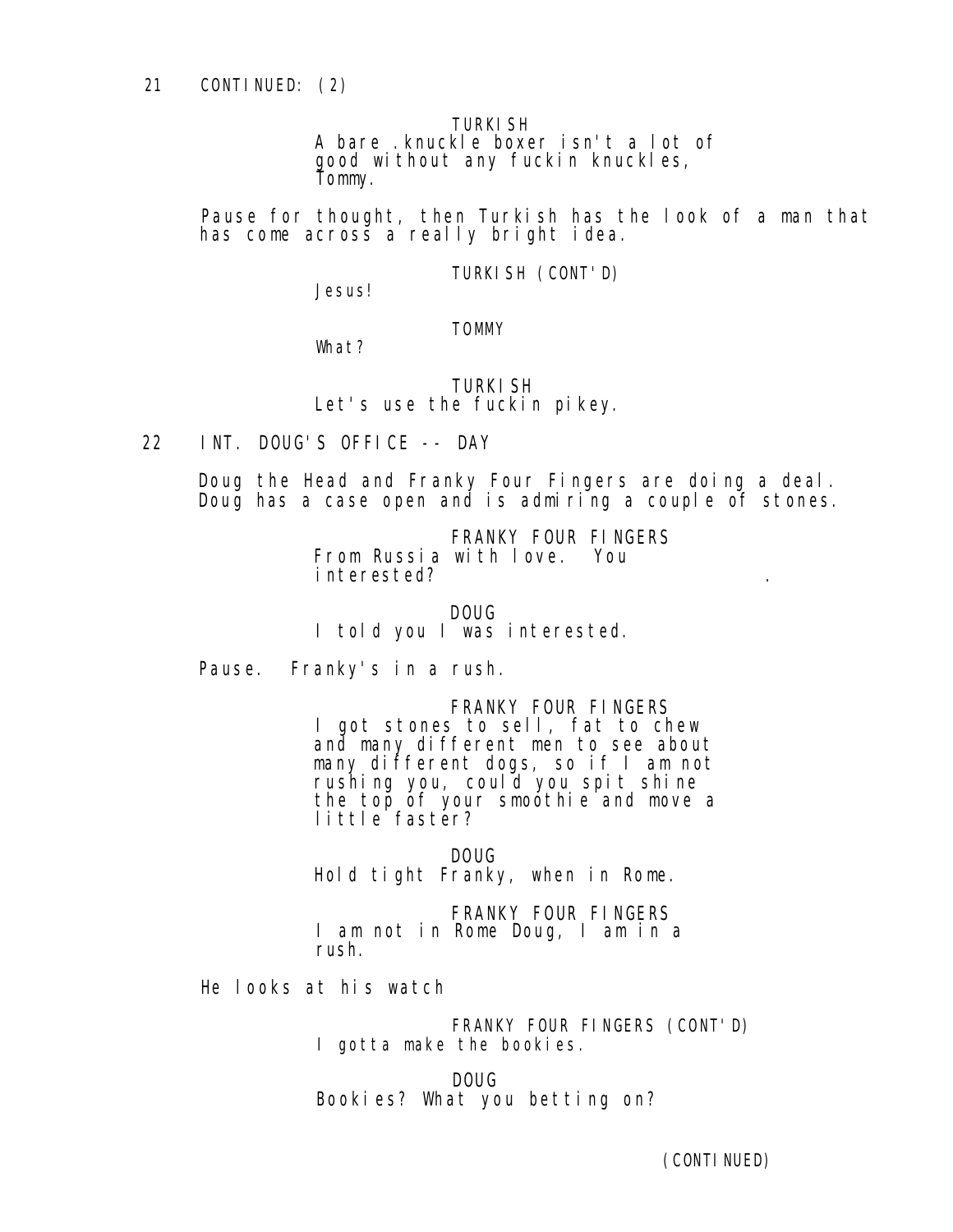FRANKY FOUR FINGERS Some guy called Bomber Harris.

**DOUG** The unlicensed boxer? You know something I don't?

## FRANKY FOUR FINGERS

Maybe.

Doug raises his eyebrows

DOUG You get busy Franky. Put a couple of hundred down for me.

23 INT. PIKEY ENCAMPMENT -- DAY

TURKISH What do you say?

MI CKY How much you going to pay us?

TOMMY

Ten k.

#### MI CKY

I lose more than that running for the bus. I'll do it for a caravan.

**TURKI SH** 

A what?

## MI CKY

No a caravan.

## TOMMY

A what?

#### MI CKY

You are sitting in one if that makes things easier. I want a top caravan.

## TOMMY

It was us that wanted a caravan.- Anyway what's wrong with this one?

**MICKY** It's not for me, it's for me Mum.

24 INT. DOUG'S OFFICE -- MORNING

Doug is on the phone to Hands.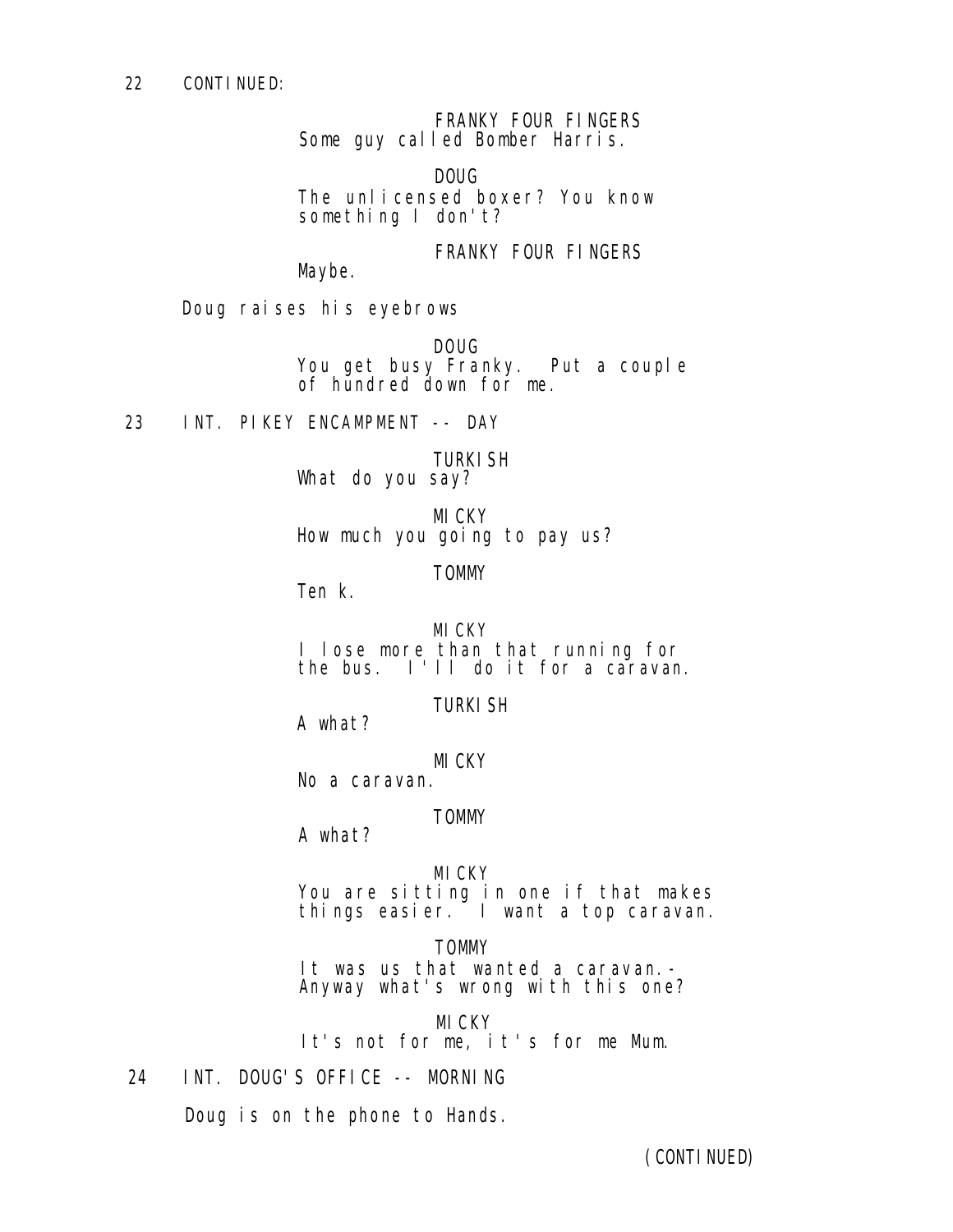DOUG

I overpaid Hands, I want you to recognize charity when it's offered.

HANDS Do shut up, where is he now?

DOUG I don't know Hands, I ' m not his mother. But I am seeing him later.

#### **HANDS**

When?

#### DOUG

He wants cash so he's coming back after he has been to a fight.

There is a serious expression of alarm on Hands's face - the camera crashes in.

#### **HANDS**

What do you mean a fight, you mean a boxing match? Is there gambling i nvol ved?

DOUG It's a boxing match Hands.

Hands isn't happy.

HANDS

Did he have a case with him?

## DOUG

Yes.

#### **HANDS**

And he's gone gambling? That's Franky "I have a problem with gambling" fuckin Four Fingers, you are talking about Doug.

DOUG

What am I, telepathic?

## HANDS

Franky is good at buying stones Doug but he's a fuckin liability when it comes to gambling. That has cost me. So in turn<sub>r</sub>it's cost him. He gets distracted and chopping off a digit seems to focus his attention.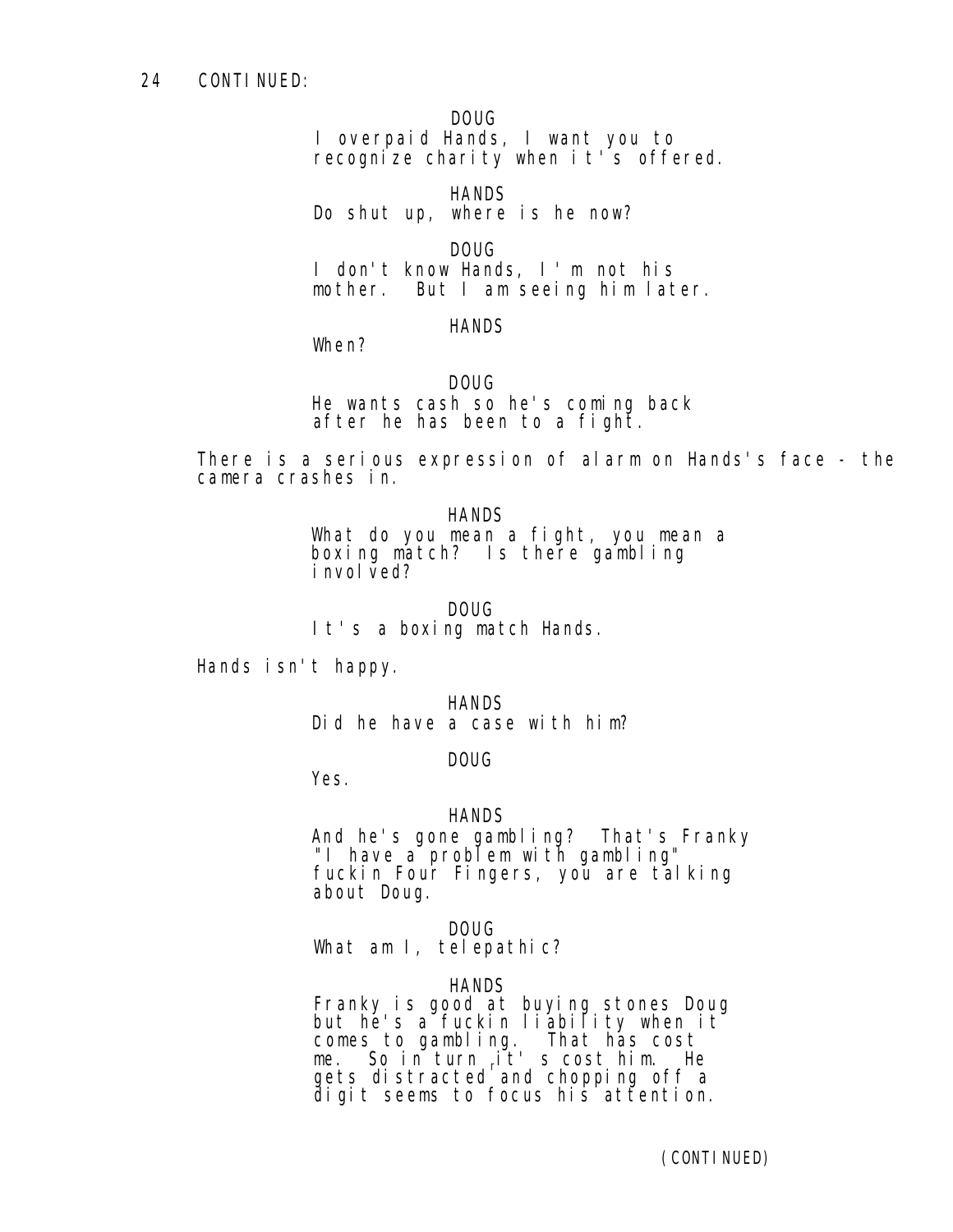## DOUG

## How much can he lose?

Hands pulls a face like "what kind of a stupid question is that?" He them starts to shout

## **HANDS**

I'll not forgive you Doug, *I* am coming over, get me that car.

The phone is slammed down.

CUT TO:

25 EXT. AIRPLANE --

We see the undercarriage of Concorde taking off.

26 INT. BRICK TOP'S PUB --

Tommy and Turkish walk into a pub and approach the BARMAN. They reach the bar. .

#### TURKISH

We are here to see Brick Top.

The barman looks them up and down a bit. He's not doing anything.

#### BARMAN

I am very busy at the moment.

TURKISH •

I am not asking you to break sweat, . *I* am asking you to call Brick Top.

## BARMAN

Who?

## **TURKI SH**

Brick Top.

# BARMAN

Never heard of him.

. . . .  $\therefore$  : TURKISH Well make a call and see if someone

else has. Say it's Turkish.

The barman looks bothered by the fact he has to move but wanders off. Turkish looks at the pool table.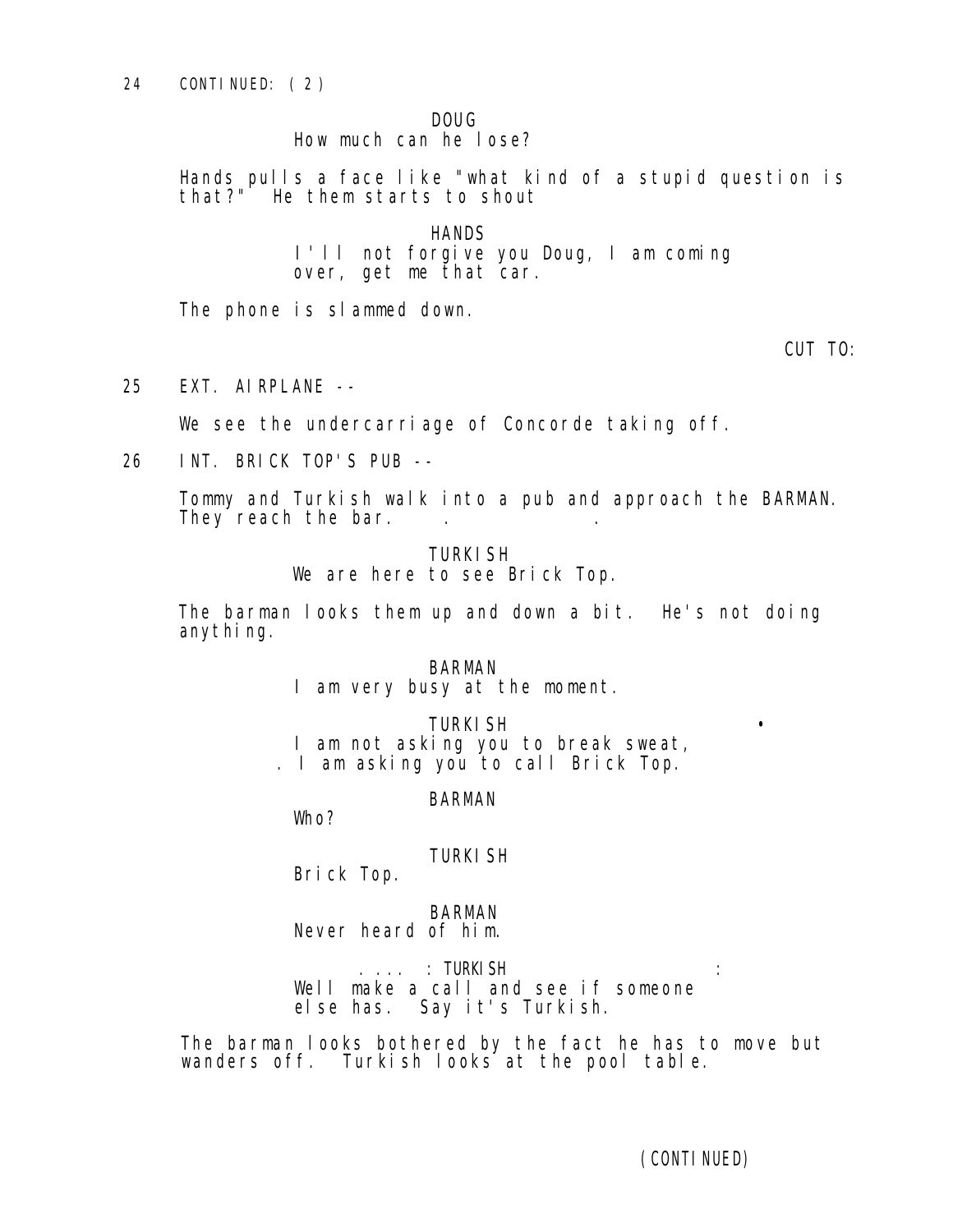TURKISH (CONT'D) You know what he's done to people on that pool table?

They both give the table an eyeball.

TOMMY What, potted more balls than any other player? What else can you do to people on a pool table?

TURKISH Quite a fuckin lot if you nail 'em to it.

TWO HEAVY LOOKING FELLAS appear out of the woodwork.

## HEAVY FELLA

You Turkish?

## **TURKI SH**

Yup. -

## HEAVY FELLA

Follow me.

The heavy fella opens up the bar and beckons Turkish and Tommy through. They go through another door and the corridor turns into a mass of dogs barking, snarling 'and whining in cages. The mood is sinister..they reach another door, they open up and we are introduced to a dog fight. A load of HEAVY GEEZERS are commenting on the performance of the dogs, one dog is being carried out by a single leg, it's covered in blood. Another dog is left in the ring, it too is covered in blood but it's survived.

> TURKISH They can charm the paint off walls these fellas.

27 INT. BACK OF PUB - DOG FIGHT -- NIGHT

A circle of blunt faces are exchanging money with one another A few faces turn round to examine Tommy and Turkish, they frown slightly but carry on about their business once they see they are accompanied by the muscle.

The heavy walks over to Brick Top. The heavy taps him on the shoulder and whispers. He acknowledges, and gives his drink to the heavy. He walks over. There is a cage next to Brick Top which has a pit bull in, and Brick Top who is carrying a cane pokes it through the cage doors. The dog snarls back.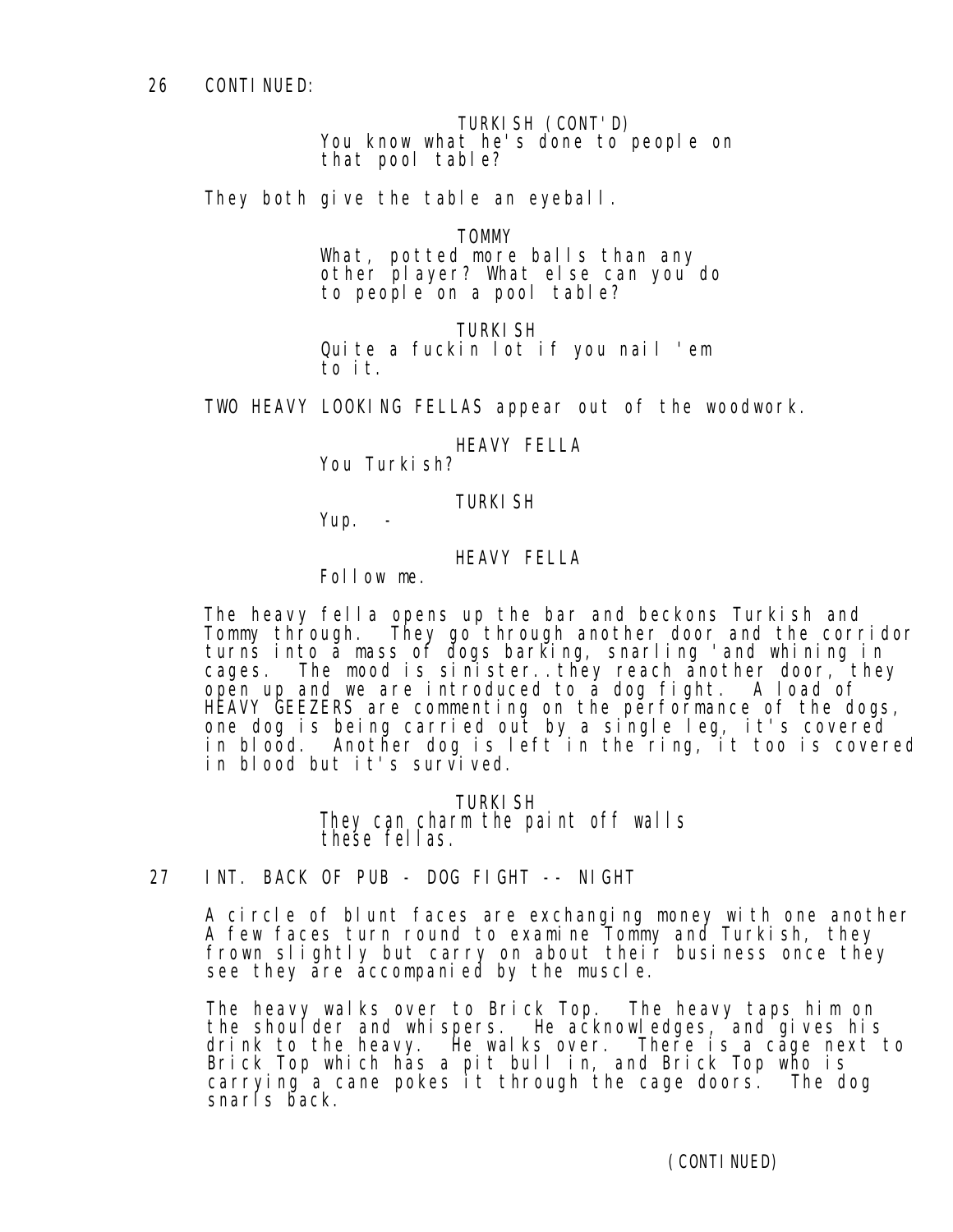## BRICK TOP

Look mean now you hairy fucker won't ya?

He looks at the appalled faces of Turkish and Tommy.

BRICK TOP (CONT'D) Shits itself when you put it in the ring, but poke .it with a stick and watch his bollocks grow. You like a dog fight, Turkish?

## TURKISH

I like my dog to growl at the post man.

BRICK TOP Gorgeous ready for tonight?

#### TURKISH

We don'c have a Gorgeous anymore.

Brick Top turns round and indicates that he would like the noise around him to drop. It does marginally.

> BRICK TOP You're going to have to repeat that.

#### **TURKI SH**

We have lost Gorgeous George.

Brick Top turns round again at the already subdued crowd, he doesn't raise his voice but the crowd reacts.

> BRICK TOP I said keep the noise down.. . .

A tangible silence between the men reflects Brick Top's authority.

## BRICK TOP (CONT'D)

Well, where did you lose him? He isn't a set of fuckin car keys is he? And it's not as though he is inconfuckinspicuous is it?

**TURKI SH** 

I am not backing out.

## BRICK TOP You can bet your bollocks to a barn dance you're not backing out.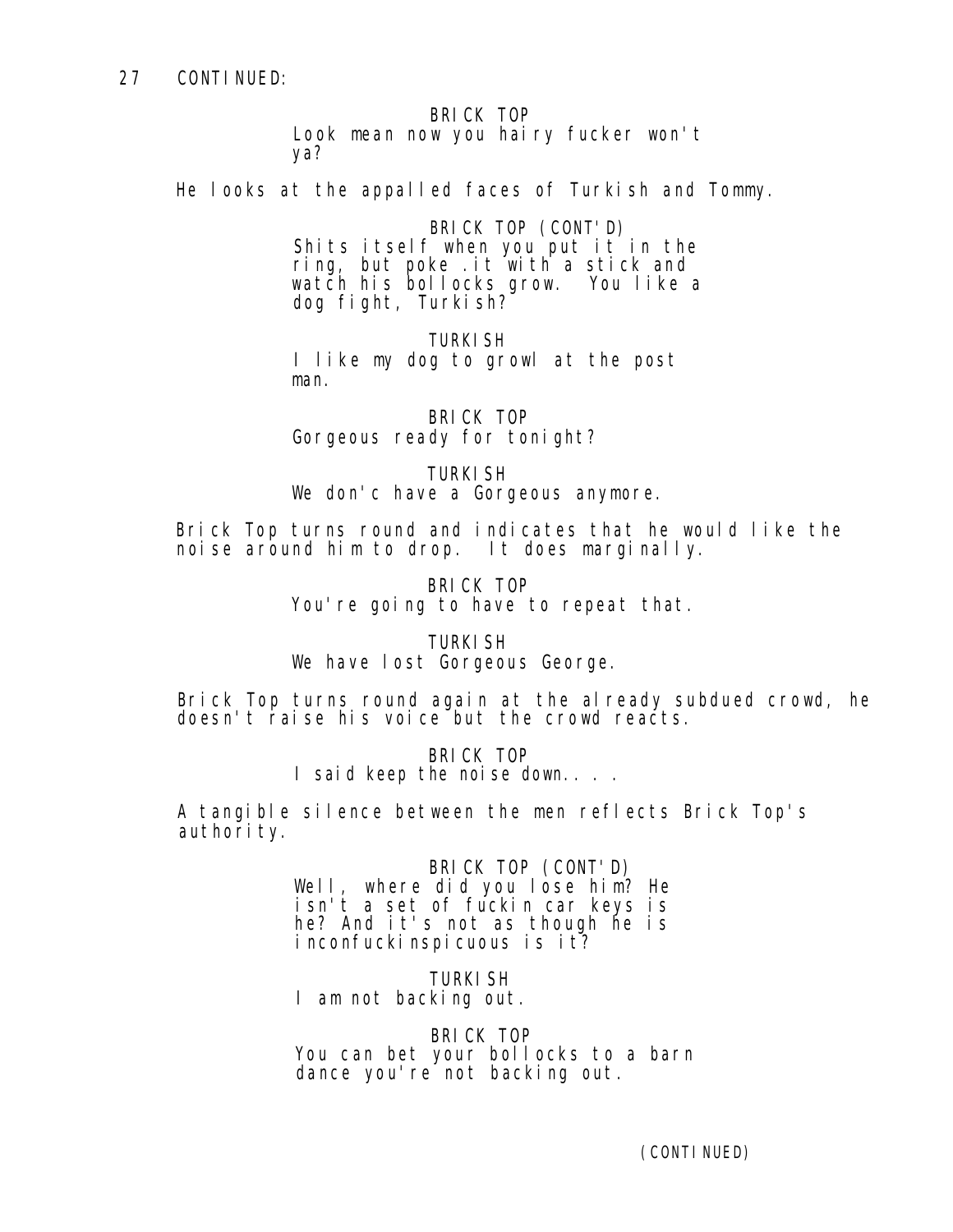TOMMY We are changing the fighter.

Brick Top wasn't expecting anything out of Tommy.

BRICK TOP Oh fuck me your lady friend has got a voice. And who might you *be* changing him to, sweetheart?

**TURKI SH** You won't know him.

Pause: a look of you're kidding comes over his face.

BRICK TOP Are you taking the piss?

TURKISH No, there was an accident.

BRICK TOP I'll show you a fuckin accident.

TURKISH You've still got your fight.

BRICK TOP No, *I* lose all bets at the bookies. You can't change fighters at the last minute, so no, I don't have my fight do I, you fuckin prat!

TOMMY You could take bets at the fight.

BRICK TOP Put a lead on her Turkish, she gets bitten. Before

Pause

BRICK TOP (CONT'D) Make sure your man goes down in the fourth. You're on thin fuckin ice my pedigree chums and I'll be there if it breaks.

## 28 EXT. BOOKIES

The black guys pull up in'Tyrone's car outside the bookies Vin is playing with the dog in the back.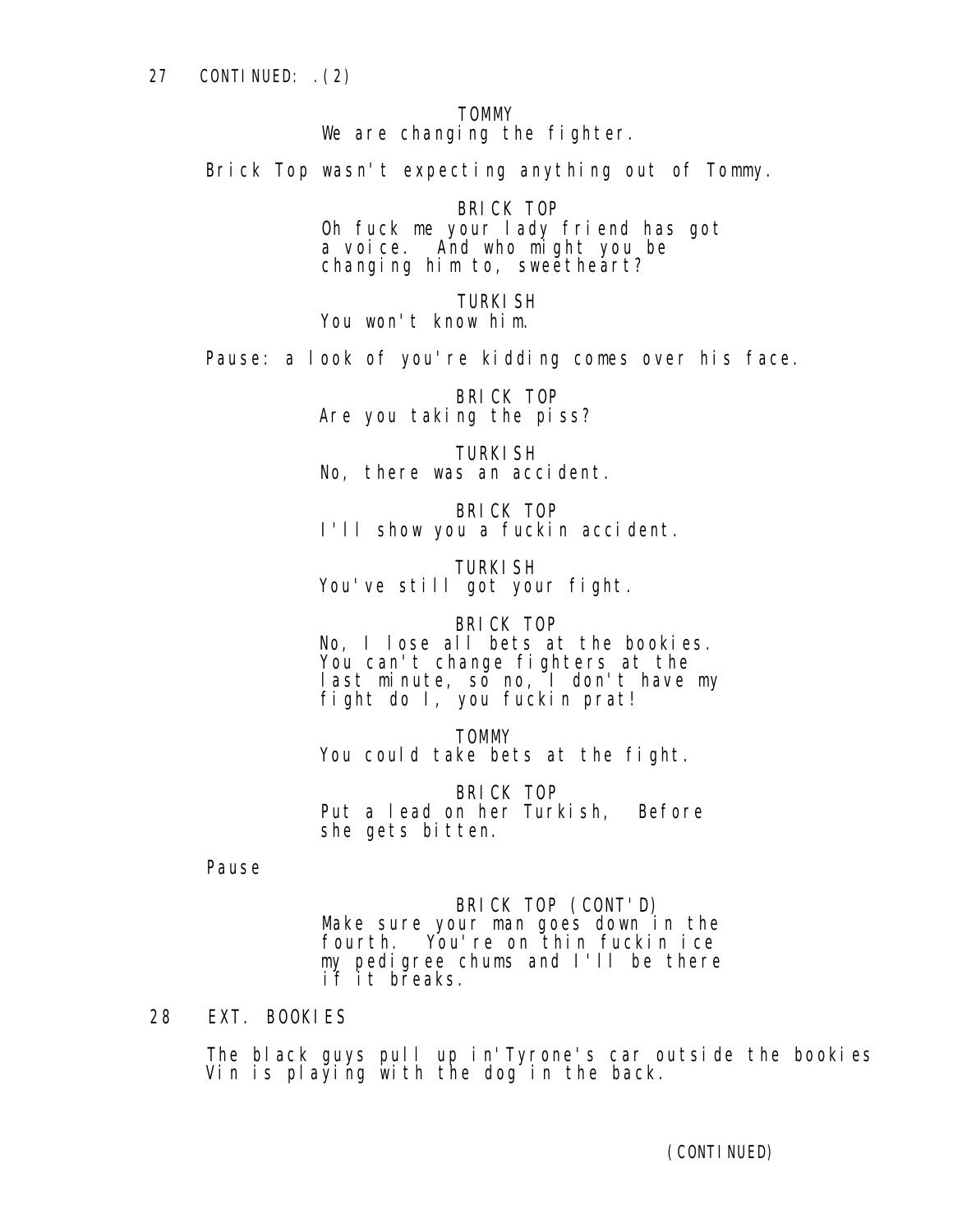SOL

I am not happy about that dog Vin, you can't bring a dog on a job.

VINNY

You can't leave him on his own, not to begin with, he gets homesick.

SOL

Homesick, for fucks sake.

VINNY

He does. If he gets the chance he runs back to the gypsies' campsite.

SOL

Ohh shut up, how can he find it?

VINNY

I don't know Sol, I am not a dog. Ask him. It's like he's got a fuckin homing beacon. Give him the chance and he's off.

SOL You're going soft Vin? Here pass me a sandwich.

Vin throws a sandwich to Sol but the dog catches it whilst it's in flight and swallows it in one gulp.

> SOL (CONT'D) Jessssus, he didn't even chew it.

The car has stopped.

VINNY What have you stopped here for? What's wrong with that space?

TYRONE

It's too tight.

## VINNY

What are you talking about, tight? You could land a jumbo fuckin jet in there.

SOL

Leave him alone, he's a natural.

Tyrone gets a little over-excited with the accelerator and reverses with a crashing sound into the rear of the van behin them (ie it:s parked back to back with them).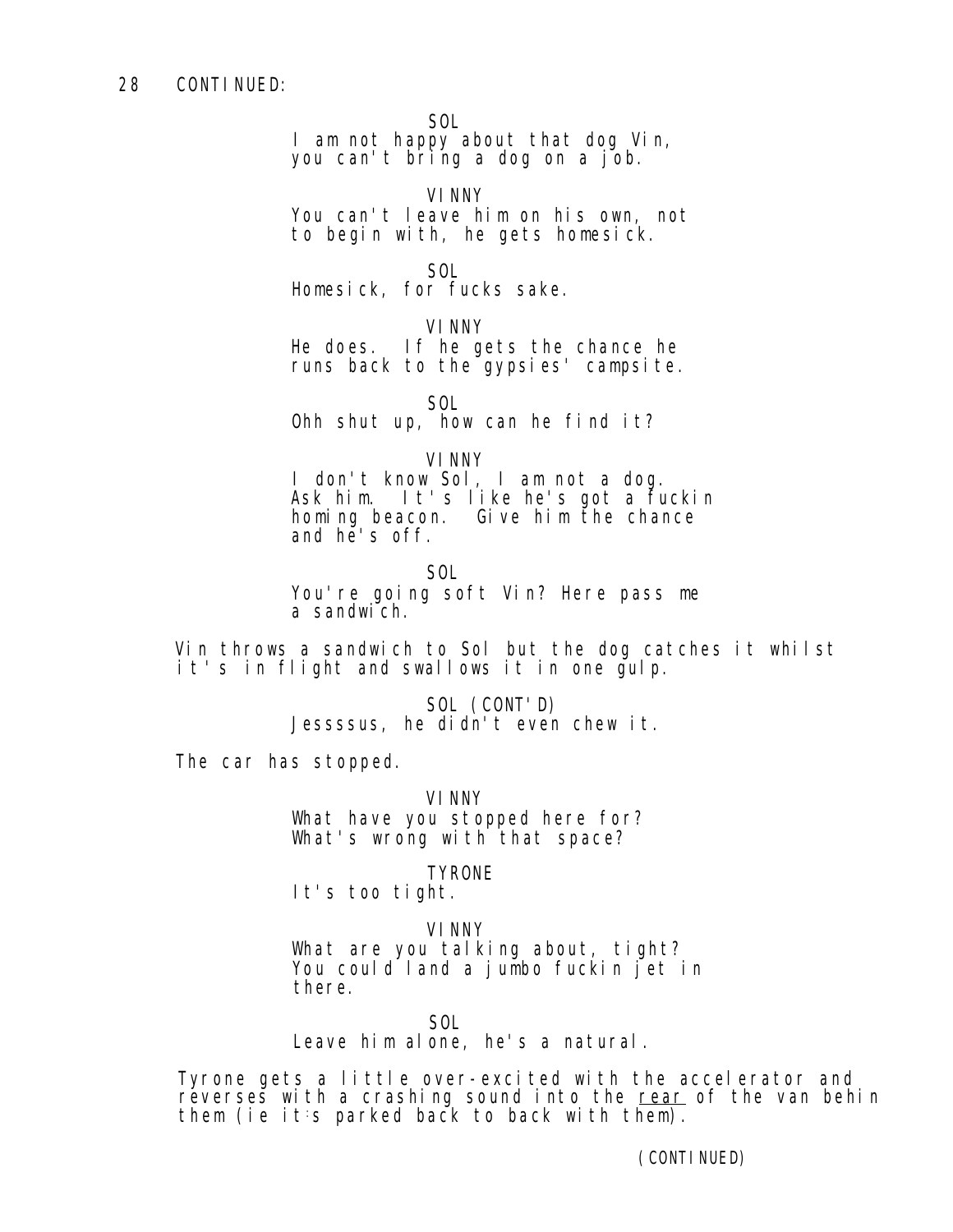## VINNY

A natural fuckin idiot. Tyrone, what have you done?

TYRONE Look, you hassle me, see what happens.

Tyrone makes to move the van forward again.

VINNY

Well don't move it now, otherwise people will see the damage. What did you do that for?

**TYRONE** 

I didn't see it there.

### VINNY

Eh? It's a four ton truck. It's not as though it's a ferret fuckin a flea is it?

## TYRONE

It was at a funny angle.

Vin is confused as to this last statement.

#### VINNY

Funny angle? It was behind you Tyrone, whenever you reverse things come from behind you. I am not happy Sol.

- The dog starts whining.

#### VINNY (CONT'D)

Give him something to shut him up.

Sol throws a plastic squeaky dog ball that was in the front. The dog grabs in and swallows it in one gulp. The brothers look on in shock.

SOL

He can't swallow a whole ball.

## TYRONE

He swallowed it.

The dog looks up having completed the task. Vin who looks quite alarmed holds the dog by the ribs and squeezes, there is a squeak.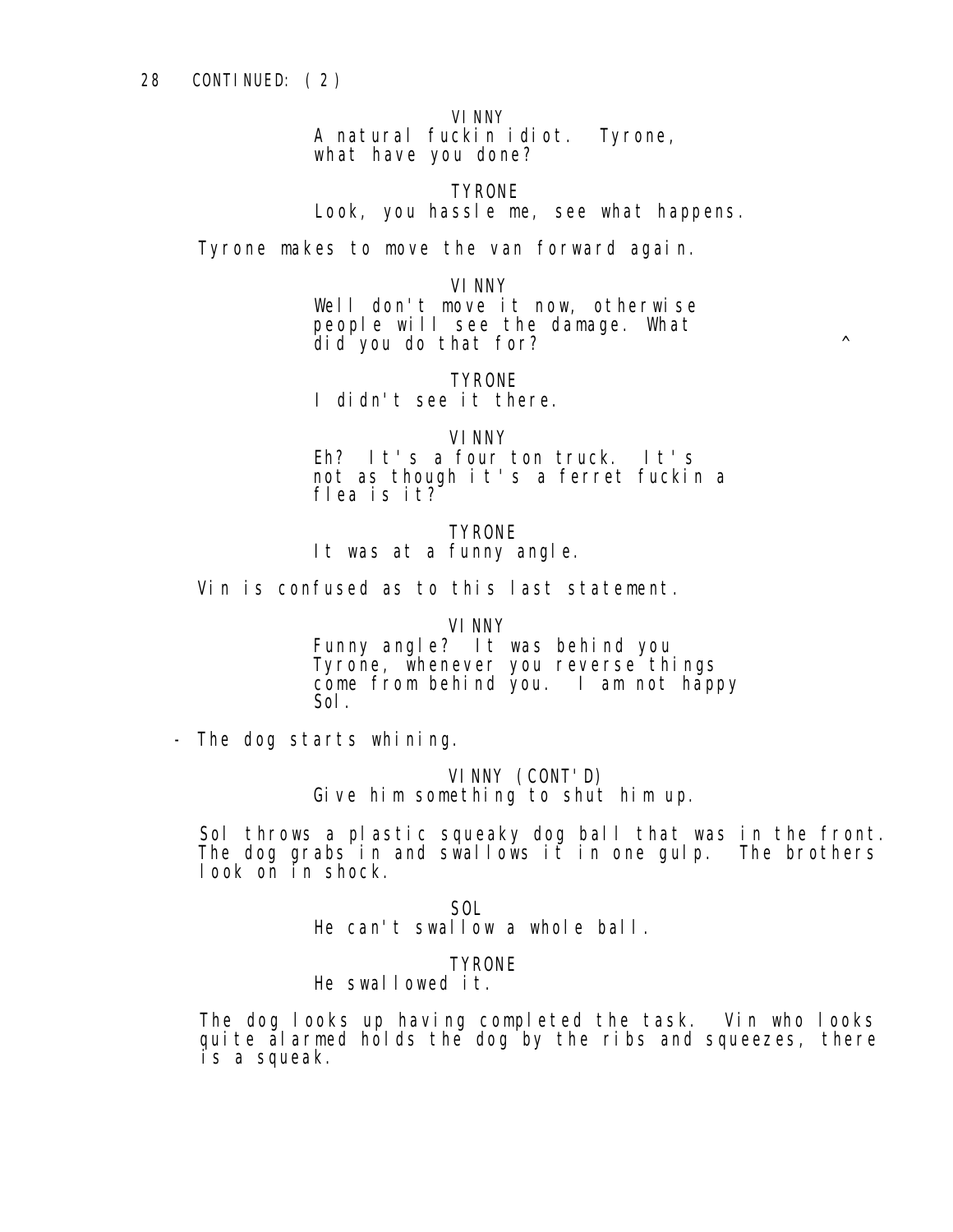29 EXT. AIRPORT. --

Doug and Alex are waiting to pick- up Hands.

DOUG

Did you get Hands that car?

# ALEX

# I got him one like it.

Doug is in shock.

DOUG What do you mean one like it?

ALEX I got him the Volante.

### DOUG

What did I say? What exactly did I say?

# ALEX

You said get him the Vantage.

# DOUG

That's right, I clearly said get him the Vantage. So why did you get the Vol ant e?

### ALEX

Because they look the same.

### DOUG

The Septuagint scholars mistranslated the Hebrew word for "young woman" in to the Greek word for "virgin", because they thought they looked the same, coming up with the prophecy "behold a virgin shall conceive and bear a son". But there is a world of difference between a virgin and a young woman like there is between a Volante and a fuckin Vantage.

'.Pause: she thinks about this.

## ALEX

Are you saying that the fact that your cousin Hands is driving a Valiant instead of a Vantage is a profound a mistake as a whole  $rel$ igion?

DOUG Yes I fuckin am! (MORE)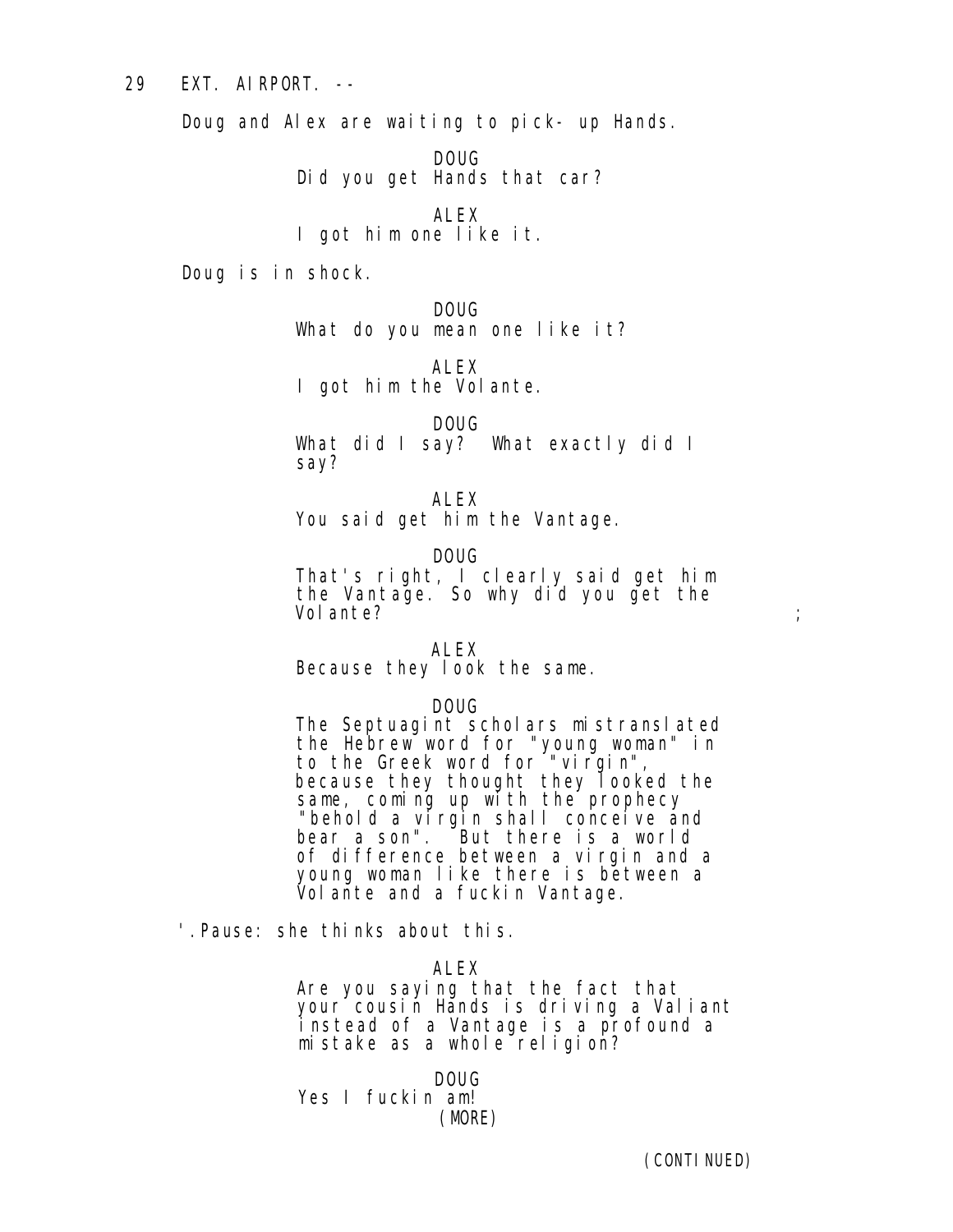DOUG (CONT'D) Cars are his religion. He can drive a Valiant in the States but I can't drive a Vantage because they won't tolerate the emissions. Well, it's too late now, that's Concorde.

SHOT OF CONCORDE'S WHEELS TOUCHING DOWN

# 30 EXT. AIRPORT -- DAY

Hands and his sidekick Rosebud are coming out of the sliding glass doors towards Doug who's now standing by the car with his arms crossed. Hands is quite clearly looking for a car.

> DOUG How about a hug for your old cousin Doug?

He stops looking for his car and focuses on Doug.

• HANDS Fuck off you fat bald bastard - and where's my car?

### 31 EXT. BOOKIES

The black guys are sitting in the car still. The occasional squeak comes from the dog.

> VINNY How am I going to get it out?

SOL He'll probably cough it up.

VINNY Do you think he'll be alright?

Sol shrugs.

SOL

Hope not.

TYRONE What are we waiting for?

SOL We are waiting for a man carrying a case.

# **TYRONE**

Why?

*(*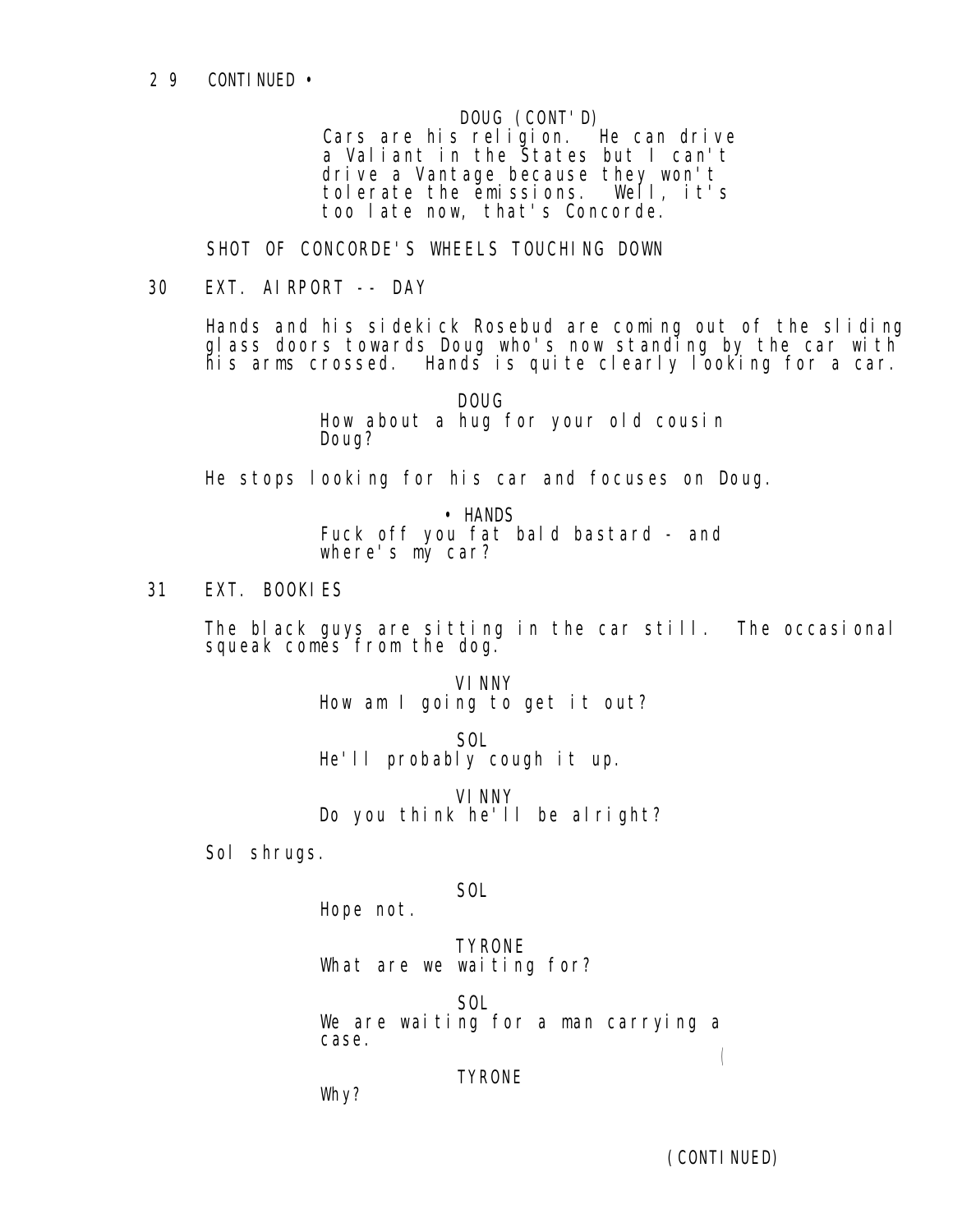SOL Because the deal is that we give the Russian the case and we keep the money.

He rubs his fingers symbolically together

### TYRONE

# What's in the case?

Sol turns round to talk to Tyrone.

SOL

Fuckin 'ell Tyrone you ask a lot of questions. You concentrate on the driving okay?

He turns back just as a MAN is stepping into the bookies: he is carrying a case.

> SOL (CONT'D) Shit, was that him?

> > VI NNY

Don't ask me, you're the one supposed to keep an eye on it. How many fingers did he have?

SOL

Are you serious? I am sorry but I couldn't get the binoculars out in time.

### VINNY

Well let's not stand on ceremony, let's start the show.

They get out of the van and go up to the bookies, leaving Tyrone in the van. There's a double set of glass doors. Sol pushes them open, and Vinny walks in first, while Sol hangs back with the shotgun.

# 32 INT. BOOKIES -- DAY

Inside is the MAN with the case, busy filling in a slip, and TWO CLERKS behind the betting counter. Vinny doesn't mince around and goes straight to the counter, where the HEAD CLERK PAULINE, comes up to help.

> PAULINE Yes sir, how can I help?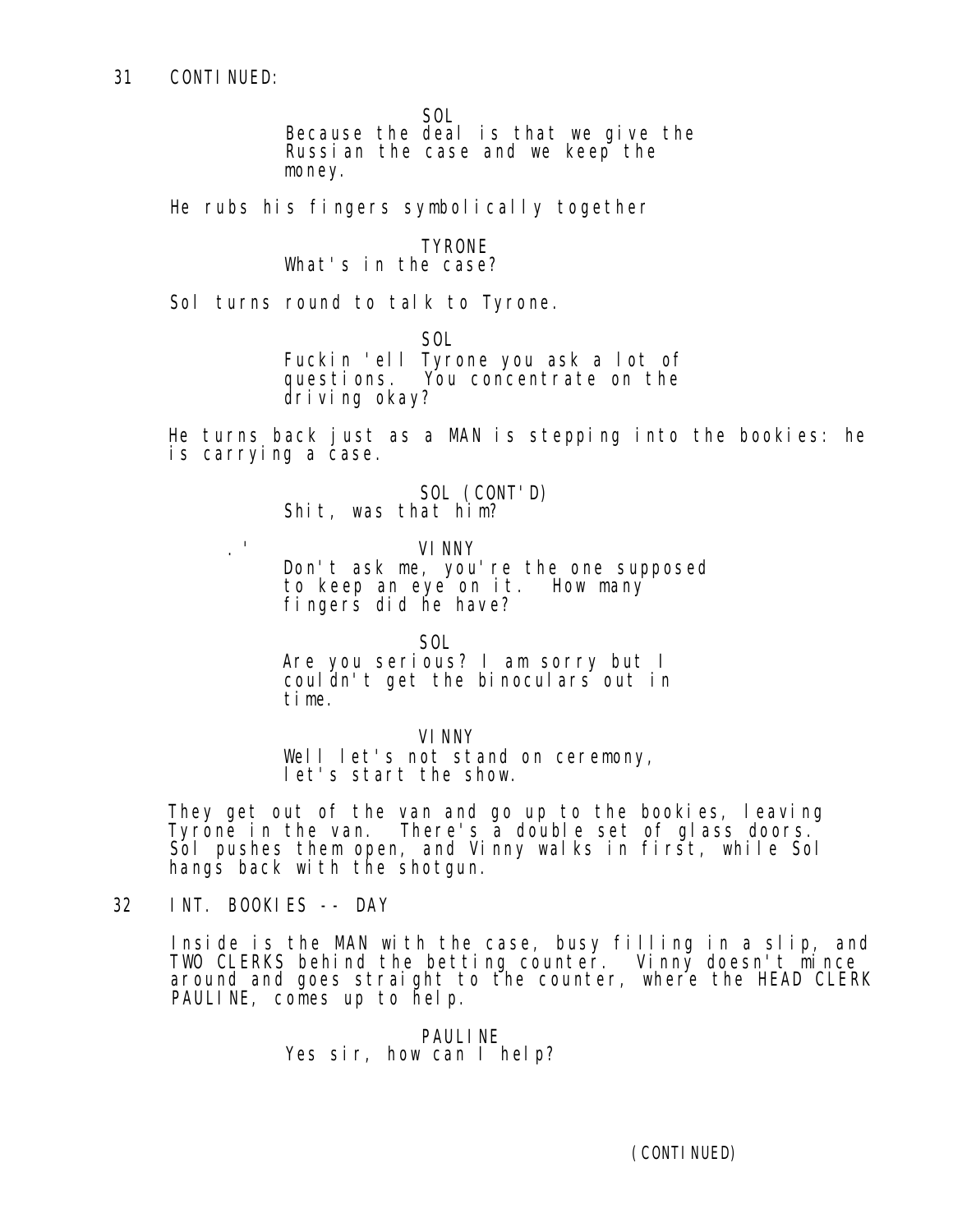### VINNY

You can start by giving me all your money.

#### PAULINE

Does Sir know who this bookies belongs to?

### VINNY

### It. belongs to me now.

Vinny then leans over the counter to get menacing. Pauline looks more than a little concerned

### VINNY (CONT'D)

If you know what's good for...

He is cut short, as Pauline triggers a button under the counter and a security screen comes flying up at a very rapid<br>rate of knots protecting all the counters. This has the rate of knots protecting all the counters. unfortunate consequence of taking Vinny with it. Poor Vin is shot straight to the ceiling, all we can see is half a body and his desperately searching for ground legs. Needless to say this leaves Sol in a bit of a bewildered state. He's looking the wrong way at the critical moment and is left wondering what happened, not having seen Vince impaled on the ceiling. Sol extracts the enormous shotgun.

#### SOL

Vince? Vince??

He spins round looking for his colleague. A muffled noise tells him to look up. ,

# SOL (CONT' D)

What are you doing Vince? And what the fuck are you doing up there?

A few groans emanate from the other side of the counter. Sol panics some more, and decides that emergency action is called for.

> SOL (CONT'D) I have got your man out here. If you don't put down the screen I'll blow his fucking head off! You hear me?

# PAULINE (0. S.)

I don't care, you can do what you like he's not related to me.

#### SOL

You think you can try me?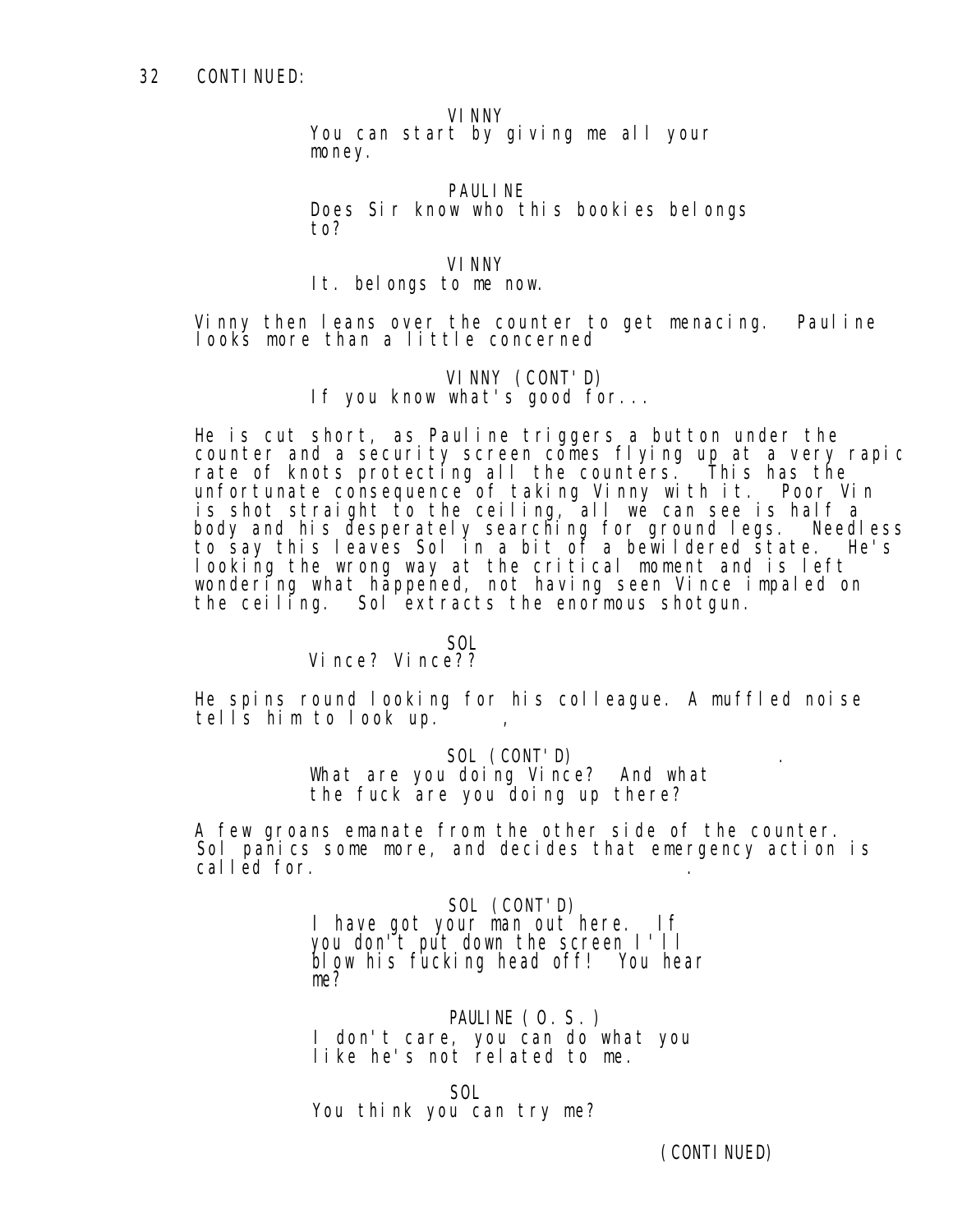32 CONTINUED: (2.)

Sol raises the gun and fires into the side .of- the wall. There's an enormous explosion and a clear hole is made in the side of the wall. The powerful kick from the gun also makes Sol momentarily airborne.

### 33 EXT. BLACK GUYS' VAN -- DAY

We see Tyrone grimace at the sound of the shotgun.

34 INT. BOOKIES -- DAY

Sol pulls himself together and marches up to the hole in the wall that the shot created and pokes the gun through.

> SOL Drop the screen now! You just seen what it did to this wall so think what it could do to you.

Pauline knows she has lost this one and looks genuinely scared.

> PAULINE (to the other clerk) . Do it. ... I said do it.

The screen comes down with a thud. This means that Vince comes down with just as serious a thud. He lets out another groan.

SOL

How you doing Vince?

A weakened voice retorts.

VINNY

How do I look like I am doing you fucking idiot? I would be doing a lot better if you would stop using my name.

Consoled that his colleague is not dead it's back to busines:<br>for Sol. He raises the gun and pulls his fiercest face. He raises the gun and pulls his fiercest face.

SOL

Now fill this bag... ' . - . -

PAULINE All bets are off.

SOL I am not here to make a fuckin bet.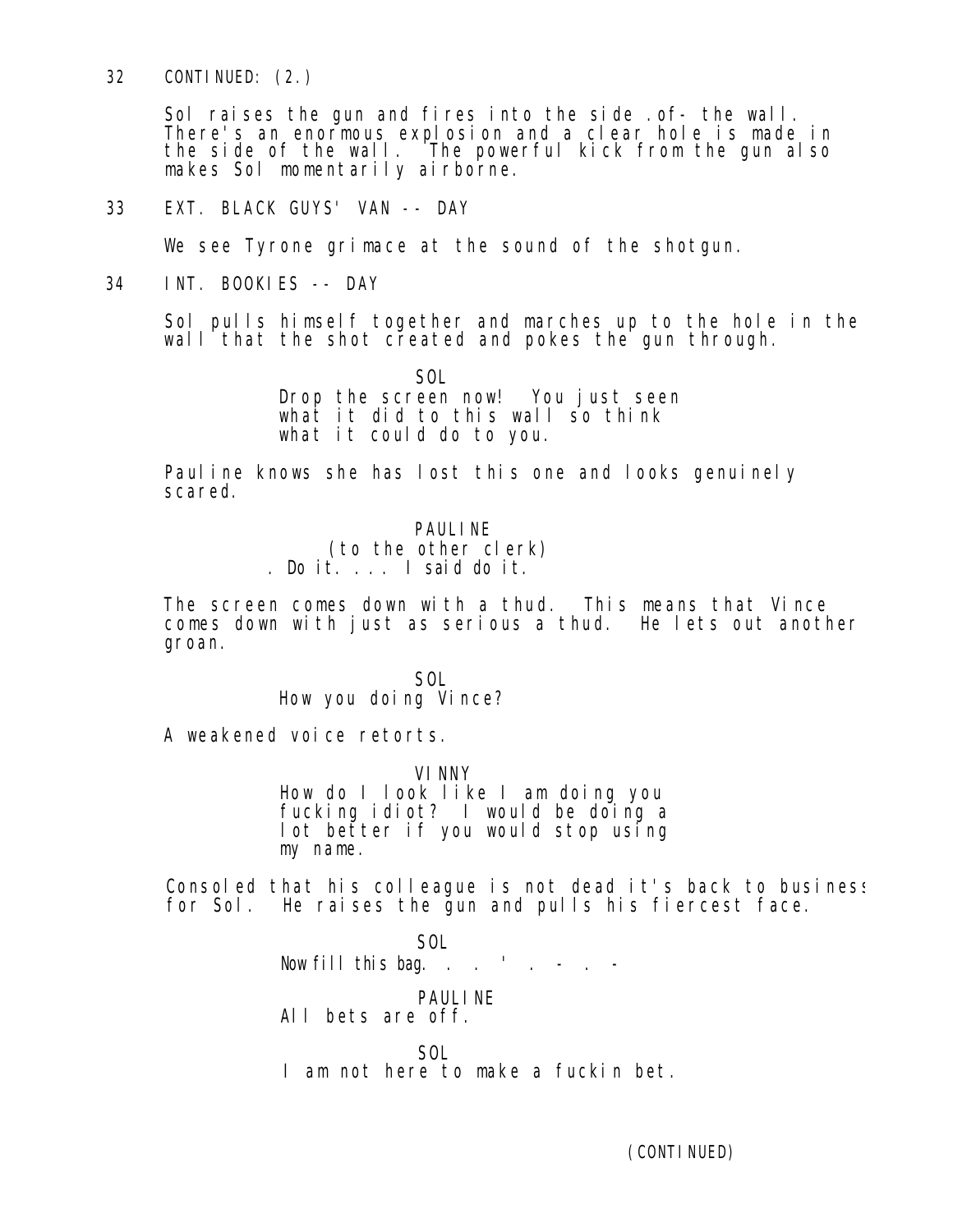# PAULINE

All bets are off.

SOL

Are you fuckin stupid? *I* don't care if the fuckin bets are off. I want...

PAULINE If all bets are off then there can't be any money, can there?

There is a pause. Sol knows he's fucked. She points to a black board that clearly states "ALL BETS ARE OFF"

> SOL I ain't buying that.

PAULI<sub>NE</sub> I ain't fuckin selling it, it's a  $\text{fact!}$  . '...

Pause

SOL

Well, what have you got?

PAULINE Nothing, I mean we got a few coins but no notes.

VINNY Can we just get out of here please. I am not feeling too funny.

Sol's temper does have a limit.

SOL Well I am not feeling too fucking

funny myself, let me tell you!

Sol points at the man on the floor who is carrying the case.

SOL (CONT'D) Let me see your hands.

The man holds his hands up. He has got a perfect set of five fingers on both hands. Sol puts his head in his hands. Pauline and the other clerk put two bags full of coins on the counter. Sol picks them up and frowns, he's not happy with a bag full of change. He puts his gun down and starts to rifle through the bag. Pauline can see Vinny's pistol on the counter, dropped after his encounter with the screen.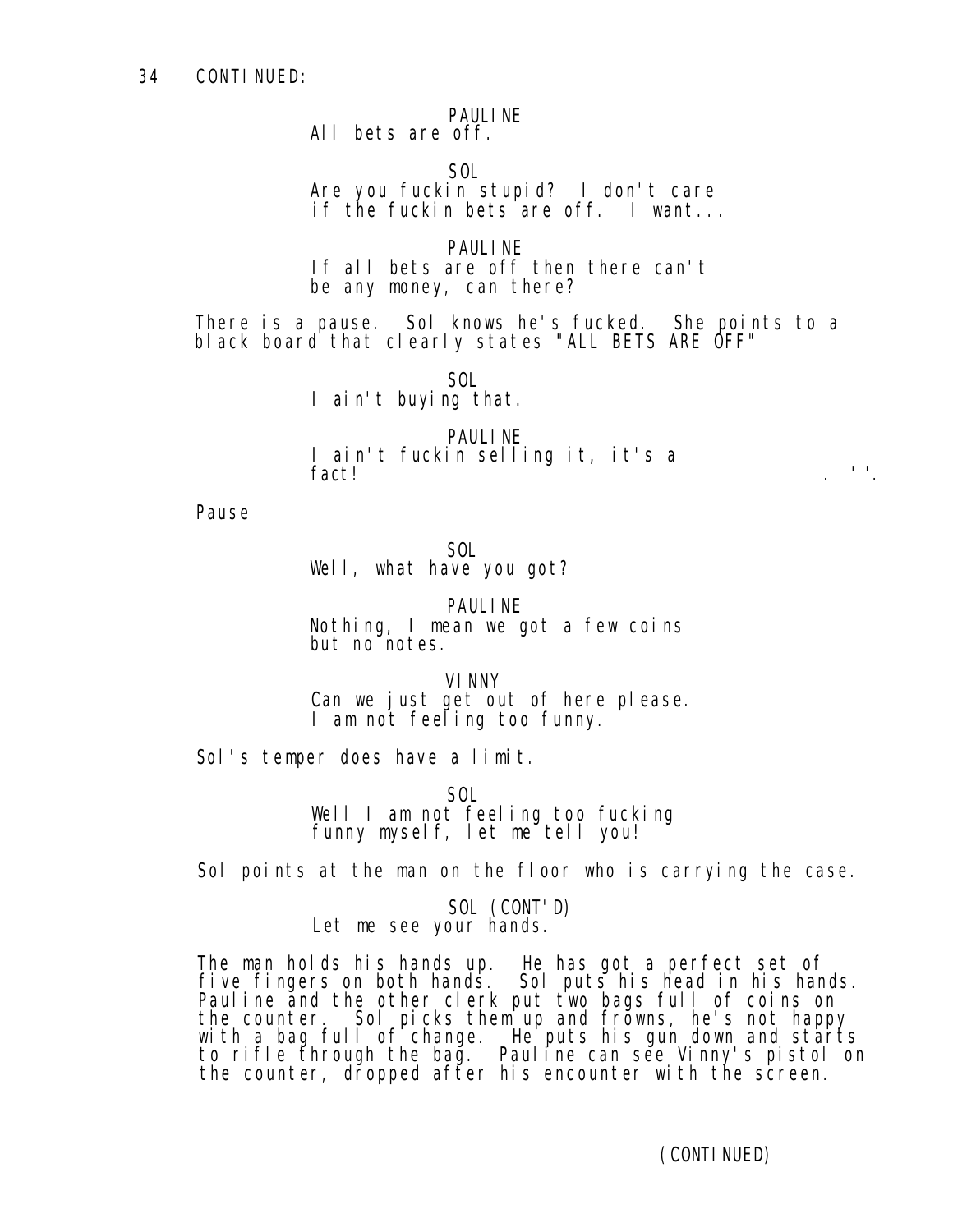#### SOL (CONT.'D) Copper coins? What do you mean copper fuckin coins?

Pauline sees her opportunity and grabs the pistol. Sol .goes for it too, but he's beaten to it. Sol ducks, pulling Vince with him, Pauline lets out a series of shots in their direction, Sol counter blasts over the top of the counter. The security screen comes flying back up.

### VINNY .

### Get me out of here now Sol.

Vinny does sound convincingly desperate.

#### SOL

# We're going Vin.

He grabs the bag of copper coins, grabs Vince and marches towards the double'doors. They open the first set and then they try to open the second. They push the door nothing happens. There is no going back. Sol starts to kick the glass door, but it doesn't budge. With panic rising swiftly, Sol doesn't fuck around he takes aim with the handgun and fires, the bullet shatters the glass but it doesn't break through, and the bullet now ricochets off both glass doors shattering bullet-proof glass all around them. Vinny's panic filled eyes attempt to follow its trajectory. Sol is unaware of the ricochet and before Vin has time to warn him, Sol fires another bullet. Now he observes the problem and waits for the inevitable. The bullet tears through the bag of coins, which then empties its contents at Vin's and Sol's feet. Eventually the bullet hits poor Vince in the thigh. Sol sinks to the floor, he has given up. Amongst the yells emanating from Vince we can hear Sol's pathetic and desperate whimpering.

### SOL (CONT'D) No security, eh?

At that point Tyrone appears and pushes the door open. The door was open the whole time - only Sol was pushing it the wrong way. *" • '*

> TYRONE What the fuck are you two doing?

They stumble out into the street. Vinny is in big trouble. They throw him into the van. Just as Sol gets into the back, we hear kicking noises on metal from the van behind. Tyrone we hear kicking noises on metal from the van behind. pulls out. And the rear doors of the van behind them fly open. Franky Four Fingers appears from the back of this • van. He was locked in due to the fact that the black guys' van was blocking his exit.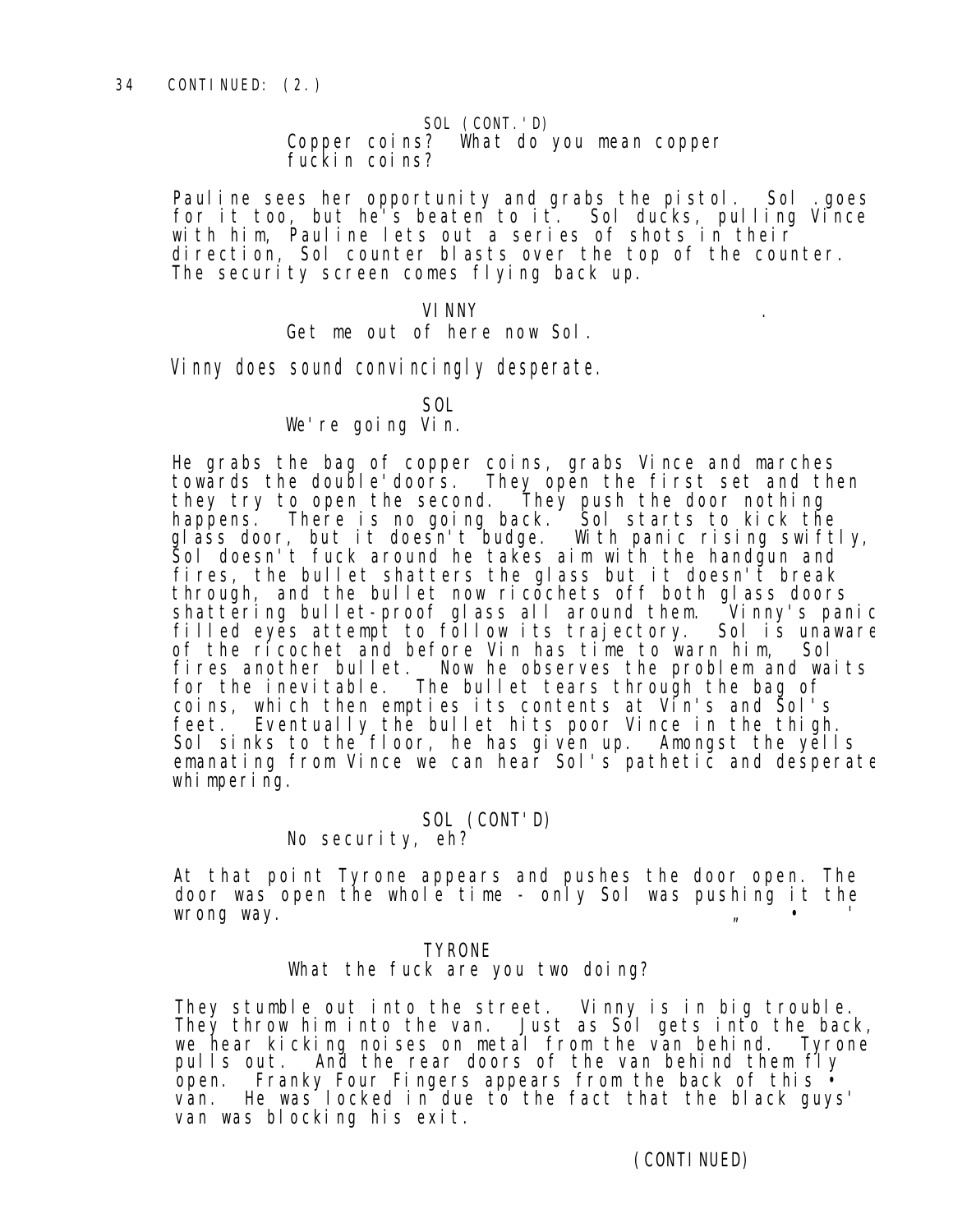#### SOL

Tyrone get us outta here.

Tyrone takes an interest in the man from the van (ie Franky) seeing that he's carrying a case and the case is connected to his wrist.

### SOL (CONT'D) I said, get us outta here Tyrone!

### 35 EXT. CAESARS PALACE STREATHAM

The Aston Martin comes to a screeching halt outside. Doug is quite pale from the ride. Hands looks almost satisfied with the car.

#### HANDS

. . . - . ! gotta say it's not bad.

He then looks at the sign of the rundown venue, his eyes squint incredulously.

> HANDS (CONT'D) Caesar's Palace?

### 36 INT. CAESARS PALACE STREATHAM

Doug approaches the entrance.

# DOORMAN

Private night tonight chaps.

Doug passes him a ticket. The doorman steps to the side. They continue to walk past several other doorman who all inspect the ticket.

#### HANDS

Jesus are we ever going to get in there?

### DOUG

You gotta understand that this isn't exactly Vegas and it's not exactly legal.

### **HANDS**

I am not looking for Vegas, Doug, I am looking for Franky Four Fingers.

DOUG

Well he said he was going to be here.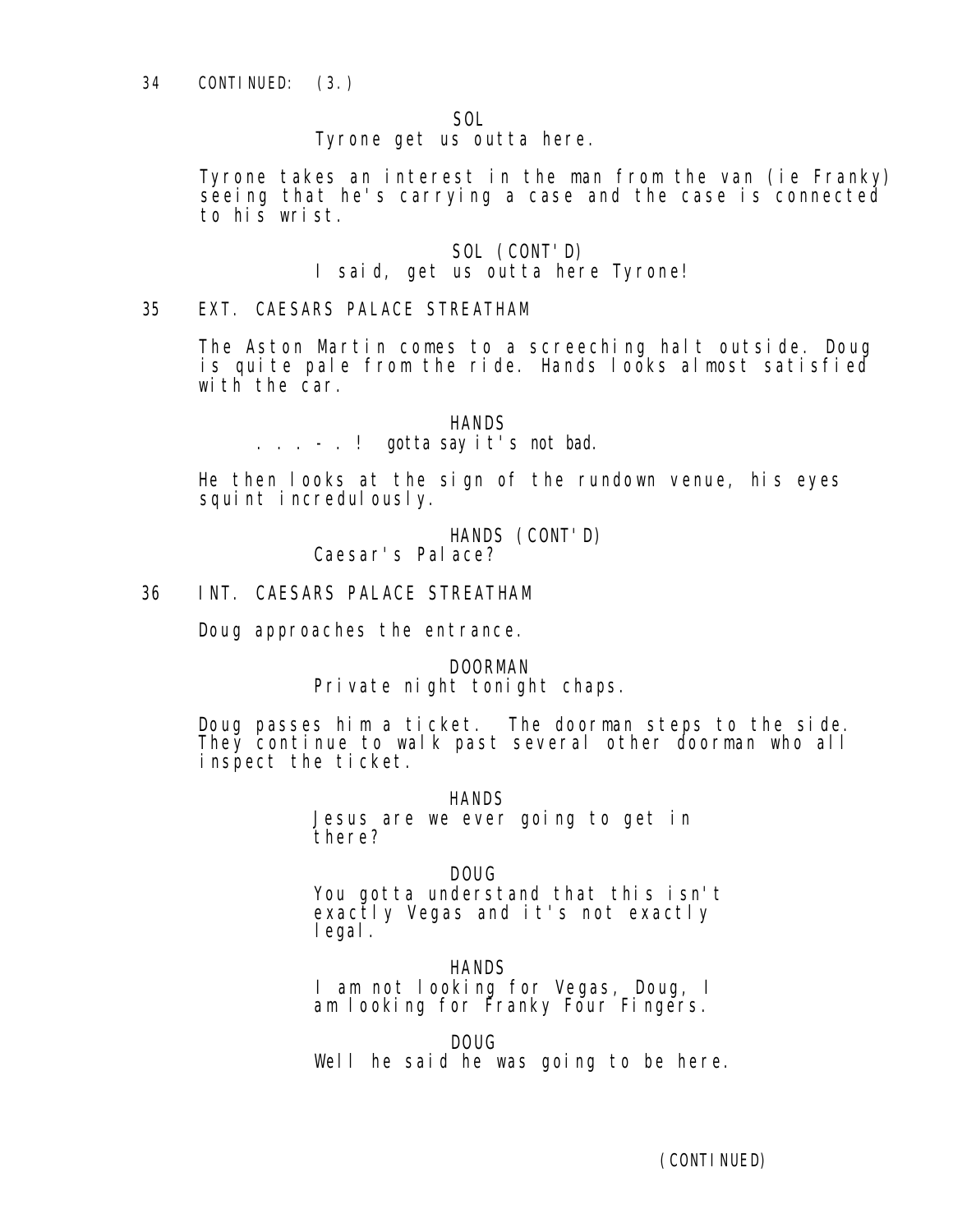**HANDS** If there's gambling involved, he'll be here.

They get nudged aside by an entourage of men coming through.

HANDS (CONT'D) Hello, who's your man?

Hands points out Brick Top who is being crowded by minders.

DOUG Horrible bastard, it's his fight, made all his money in.

He touches the side of his nose and inhales.

HANDS

Original.

### DOUG<sub></sub>

So he doesn't need to do this, but he's got dark taste for fights and blood, he wants to impress London's criminal royalty..

He points out JACK "THE ALL SEEING EYE" and SALT PETER: they are surrounded by heavies.

> DOUG (CONT'D) ..with a tip on when who hits the floor. Any man with veins in his brains knows Brick Top knows the answer.

Cut back to Jack and Salt Pete.

DOUG (CONT'D) Those boys make Brick top look like a skirt clinging thumb sucker. And if you play with fire... •

Cut to a few still shots of atrocities committed by the men in question.

.: CUT TO: TURKISH & MICKY

TURKISH

So Michael, you got it clear? It's the fourth round. I'll tap you anyway to let you know when to go down.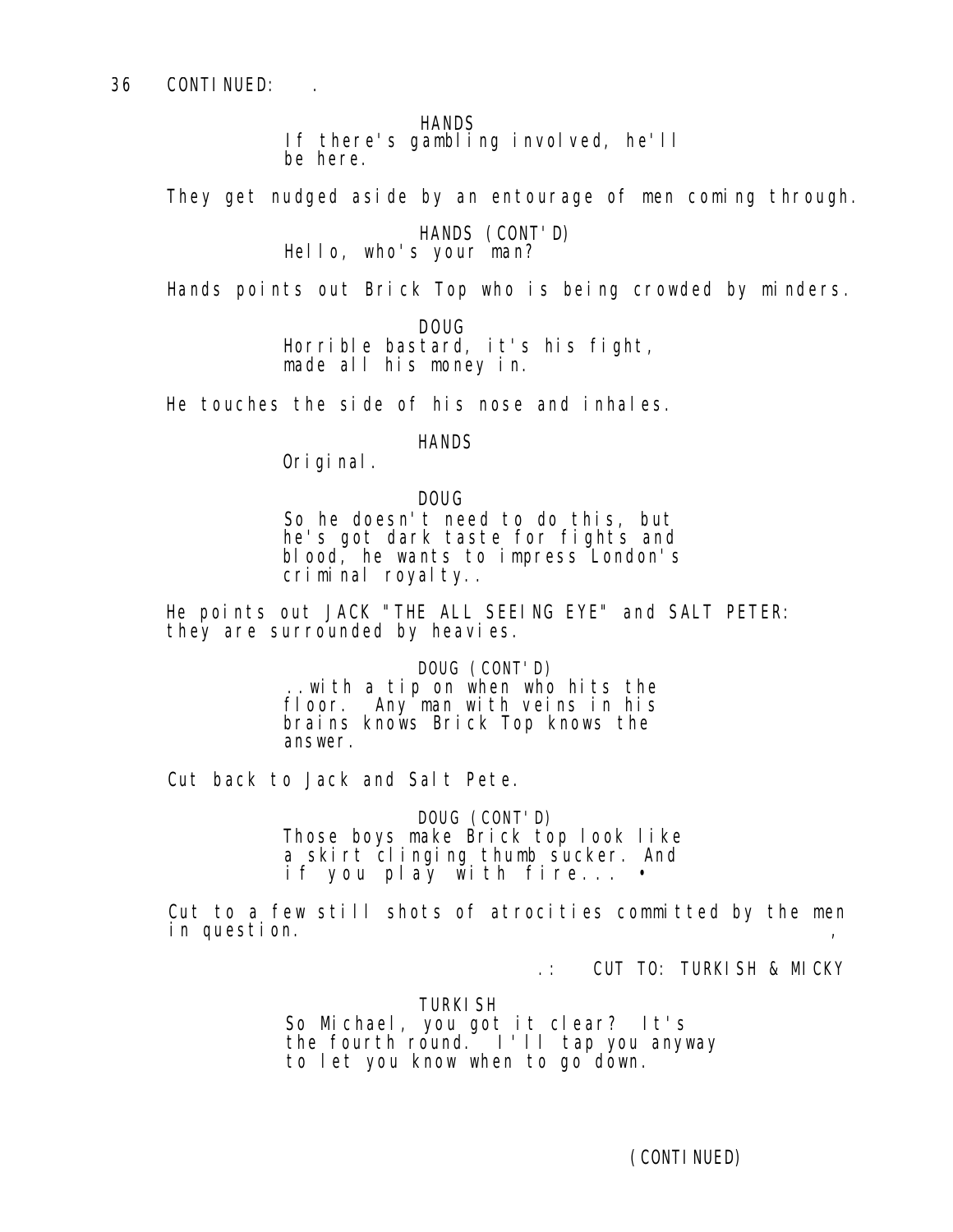MI CKY

Just make sure the man doesn't kill me before the fuckin fourth.

### : CUT TO:BRICK TOP & ERROL

### BRICK TOP As long as we keep them happy.

Brick Top nods at Jack and Salt Peter, they nod back.

BRICK TOP (CONT'D) Make sure they are kept sweet. The last thing I want is them fuckin moaning.

37 INT. BOXING RING -- NIGHT

 $REF$ 

In the blue corner I have the young and only unchallenged cutthroat of calamity, meaner than Beelzebub's conscience cleaner. Give it up for the bone crunching one punch machine gun -- Micky.

A murky sound of displeasure emanates round the arena. The audience don't know who he is and don't care either.

> REF (CONT'D) And in the other corner a man that needs no introduction to destruction, the solo warrior of Walthamstow, sometimes known as Buckshot Peter, or sometimes known as the dictator . to the devastator, he put the ' e ' in eradicate, the ' o' in obliterate and the  $'a<sup>1</sup>$  in annihilate, you know this monster of a monster, the sinister prime minister.. . . "Bomber the prime minister....<br>"mad man" Harris"!

The audience goes mad. It's hard to tell whether it's out of affectionate enthusiasm or just enthusiasm.

> REF (CONT'D) Now I want a good dirty fight lads, So now it's that time again.. . . Let's... Get ready to rrrrrrummmmmble.

The two come out to fight. Bomber Harris lifts his monster hands to do damage. They pace each other for a second. Then Micky lets one go. Then Micky lets one go.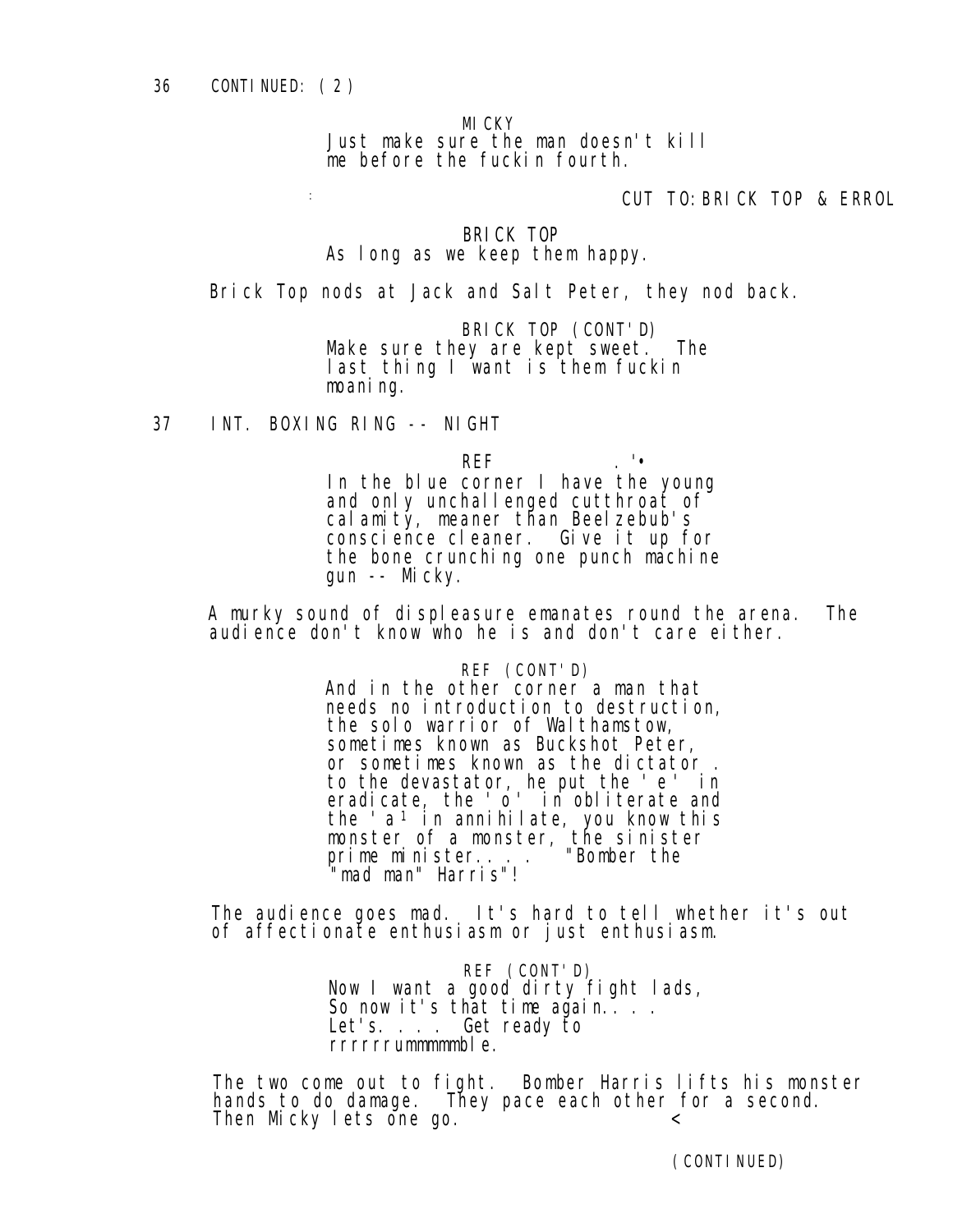It hits Bomber Harris square on the jaw this has the effect of forcing blood out of his ears the man is positively out cold. We crashtrack into various characters' reactions: We crashtrack into various characters' reactions: Brick Top, Turkish and Tommy etc. All are in shock. The ref (who is obviously paid off as well) tries to resuscitate Harris/ but it's not happening, he catches a look of desperation from one of the villains and is eventually left with little choice but to hold Micky's hand up. We cut to the nasty looking characters that we saw before they have approached with their heavies, and they are obviously not satisfied. .

# SALT PETER

Tha-nks for the tip, Brick top.

JACK THE ALL SEEING EYE I have just said goodbye to forty large because of you, what's the crack?

### 38 EXT. STREET OUTSIDE BOOKIES -- DAY

*(NB: the first half of this scene happens about midway scene 28 - as Tyrone parks the van )*

We cut back to Frankie Four Fingers getting out of his van. He takes a quick look around and enters the back of his van. There he raises the spare tire and picks up his gun, he examines it and places it in his trouser front. He then turns to exit. At which point there is a loud smash and Franky is knocked backwards (as Tyrone hits his van).

WE CUT TO BLACK.

WE FADE UP

*(Time-wise, we're now at the end of scene 34)*

Frankie wakes up. He has a trickle of blood dripping down the back of his neck, he looks at his watch and panics. He kicks the doors a couple of times - nothing happens, but on the third kick the doors spring open. Franky brushes himself off and makes his way to the bookies.

39 EXT. STREET OUTSIDE BOOKIES --DAY

We cut to Tyrone. Tyrone clocks the case attached to Franky' wrist. Gets out and slams the end of the gun across Franky Four Fingers' head. He falls to the ground. Tyrone tries to take the case off him but it's handcuffed to his wrist. So he has little choice but to pick him up and throw him in to the back of the car with the other two.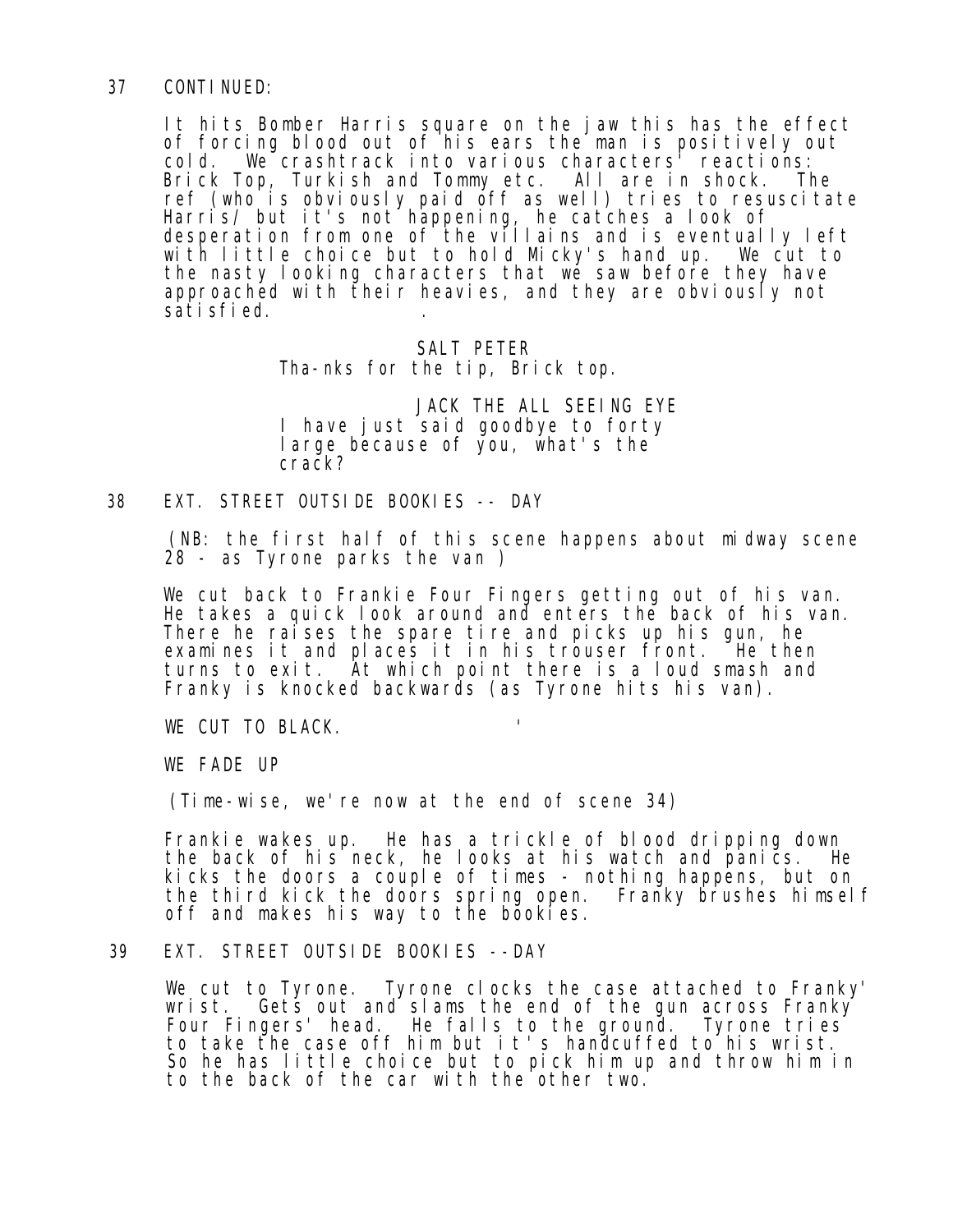We cut to the black guys trying to open the case. They have Franky's hand up on a desk and are fiddling with the handcuff, whatever they are trying to break in with snaps off. Vinny is frustrated and illustrates his dissatisfaction.

SOL

Where ' s the Russian?

VINNY He should be here in a minute. Well get him to open it.

Vinny turns to Franky who has tape over his eyes.

VINNY (CONT'D) Oi, you, Four Fingers, how are we going to get into your case?

FRANKY THREE FINGERS If you take the tape off my eyes • I Ml tell you.

SOL

What do you need the tape off your eyes for? You talk out of them?

• VINNY Just tell us the combination.

FRANKY THREE FINGERS I can't remember the combination I can only do it if I see it .

Pause

VINNY You look at us and it's good night.

Vinny takes it off. Franky blinks at the revelation of light. And gets busy opening the case .

SOL

Come on.

He opens it - and it's got about a grand inside.

VINNY

And?

FRANKY FOUR FINGERS And here's the money.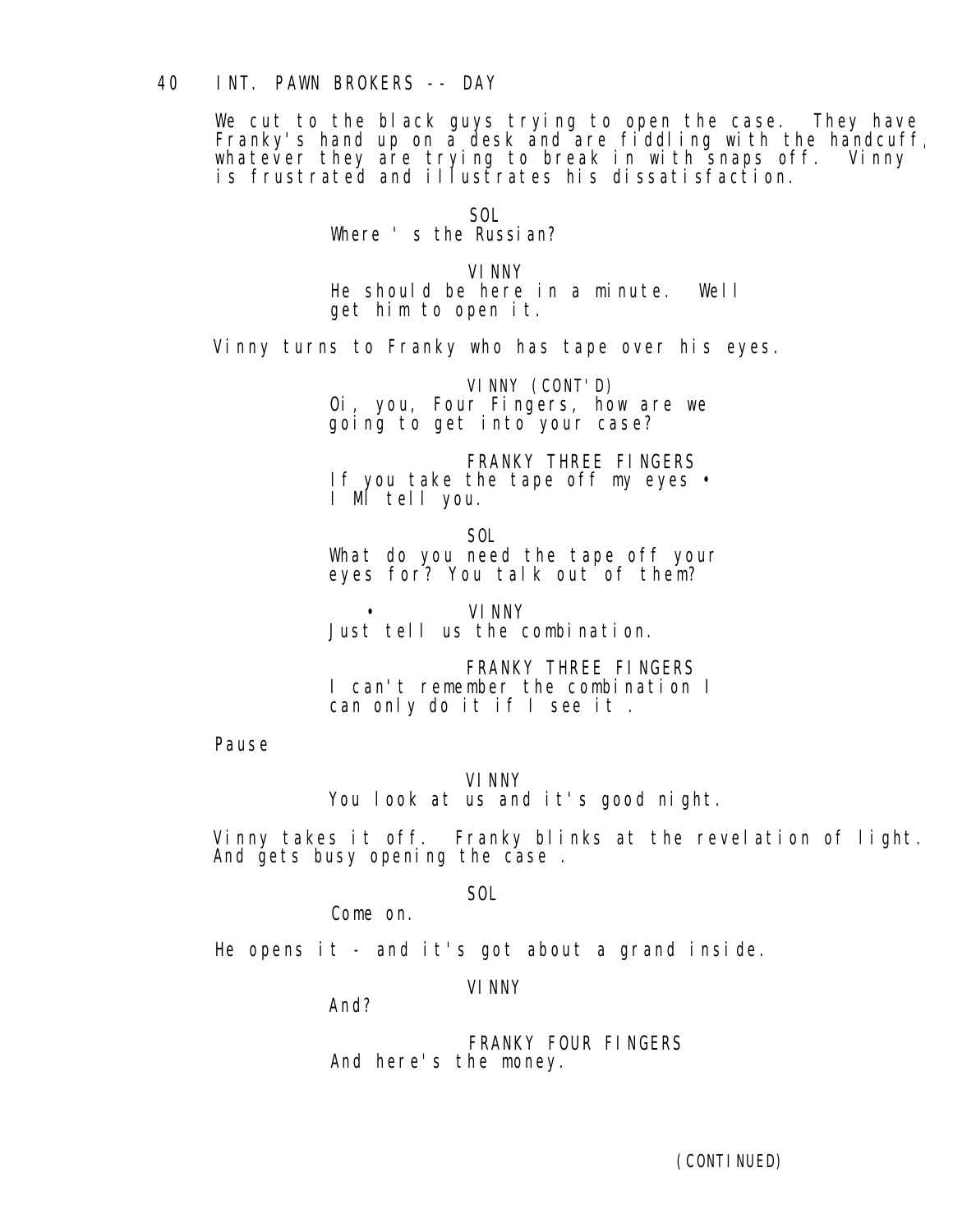# VINNY

I don't believe this. Why are you carrying round a case with this little in it?

Vin turns to Sol and Tyrone who is leaning on the big shotgun At which point Franky pulls out the gun from the secret compartment in the case.

> FRANKY FOUR FINGERS Now be a bunch of good fellas and lie down on the floor.

Tyrone goes for the big gun and Franky pulls the trigger. Nothing happens other than a big click, there is silence for a long second and the black guys open their tightly shut  $eyes.$  :

#### TYRONE

Whoops.

Tyrone also looks into the case and sees the. open secret compartment: this also reveals the stone.

> TYRONE (CONT'D) Hello what have we got here?

#### 41 EXT. PAWN BROKERS

Boris is admiring the outside of the shop. He walks in.

42 INT. PAWN BROKERS

Franky is tied up on a stool, in front of him is the case and it's open. Boris waves the black guys to come into the corridor so they can talk without being heard.

> BORIS What are you doing with him?

SOL The case was attached to his body.

BORIS So why didn't you chop it off?

Sol looks horrified by the thought.

VINNY Err, because we didn't. Now Boris we have or rather you have a problem.

BORIS

What?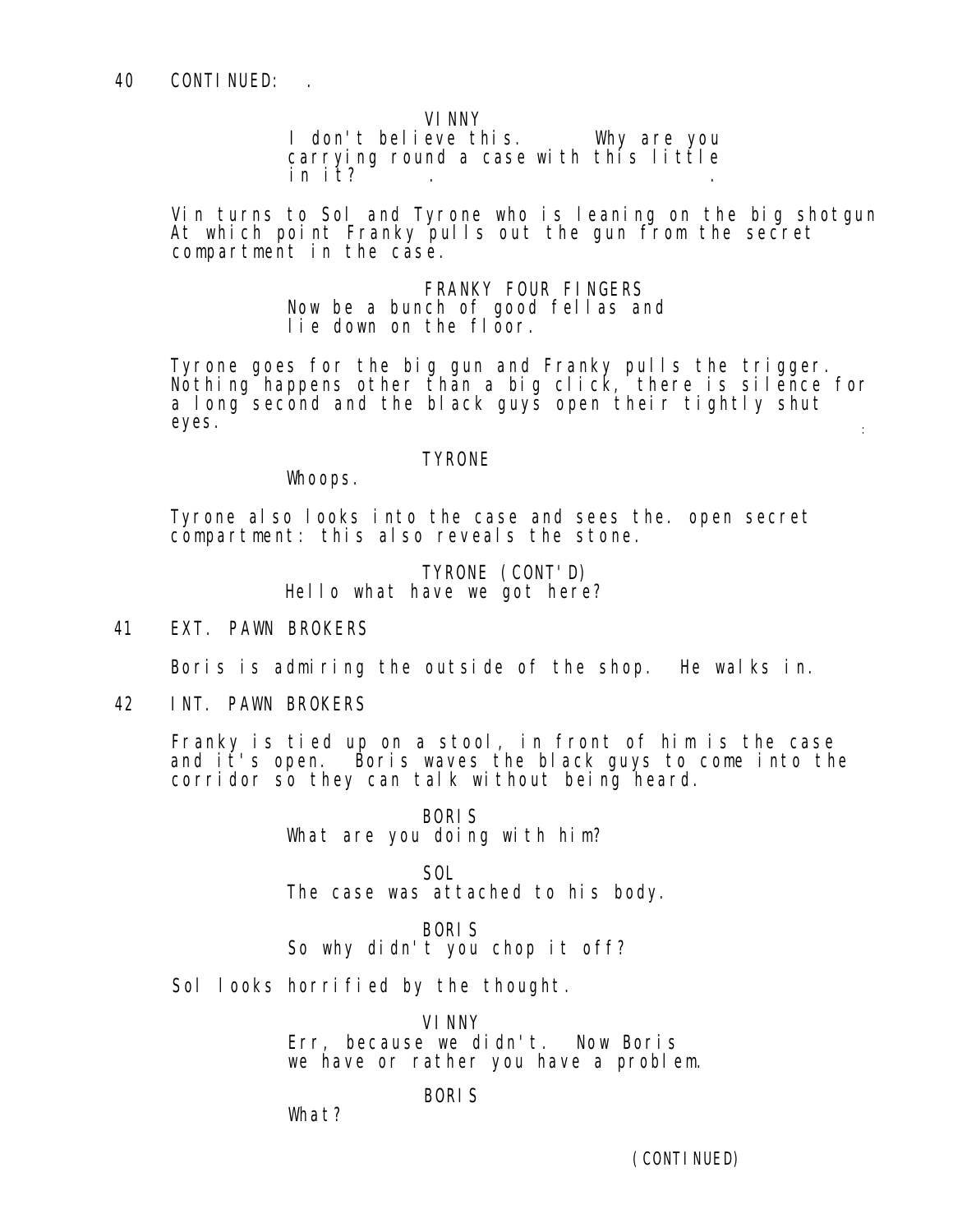. SOL There wasn't any money there.

Boris pulls out a wad of notes

### BORIS

There's ten grand.

#### VINNY

Keep it. We want this, or at least hal<sup>f</sup> of this.

Vin holds up the stone: the atmosphere changes.

### BORIS

What was in the case was mine, what was in the bookies was yours, ok there wasn't much but, here's ten large to help the situation.

#### VINNY

I am afraid it's too late for that Boris.

He holds up the diamond. Boris<sup>1</sup> eyes follow him as he walks back into the room where Franky is and puts the diamond back into the case while he's talking and changes the combination.

### VINNY (CONT'D) We want half and that's because we are being generous. We could by rights keep the whole fuckin stone.

Boris grimaces and pulls out a gun from god knows where, and within a second shoots poor Franky in the face. Franky's body disappears off the stool that he was sitting on. The black guys are stunned into silence.

#### BORIS

You fuckin idiots. He couldn't know who I am. Now open the case and give me.the stone.

The black guys are left with their mouths open, everything just changed gear and they weren't expecting that.

> BORIS (CONT'D) Who's next? You have the ten grand now give me the stone.

The pause continues. Boris lets a shot off that tears worryingly close to Sol's head.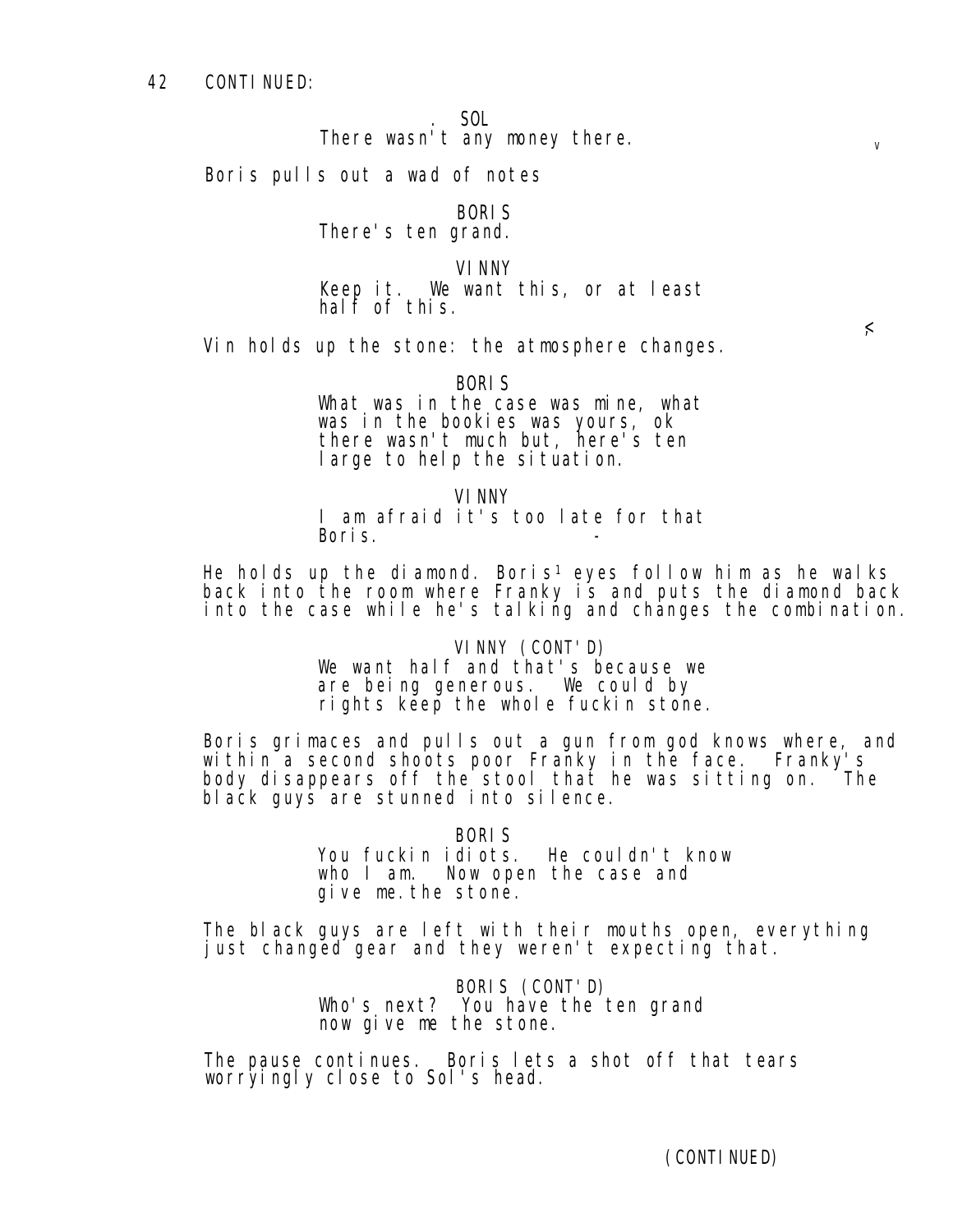SOL

The only man that knows the combination you just shot.

Boris appears little bothered by this and whips out a four foot machete that he was concealing about his person. He pulls the case towards him and brings the machete down with full force. We can tell by the expression on Tyrone's face that it must have been some part of Franky's anatomy. Pointing to the ground:

BORIS

He's your problem now. You can keep the" ten grand along with the body, but if I see you again...well look at him.

He points to Franky. While he is saying this he bends down and picks up the case from the floor and wraps the severed arm in newspaper. He then walks out of the shop casual as you like.

43 EXT. AMUSEMENT ARCADE LONDON -- MORNING

Turkish pulls up outside his arcade and has a look around: all seems to be clear.

> TURKI SH *I* ain't going in the front.

TOMMY I don't think it's a good idea you going in at all.

The car surges off round the back.

TURKISH

Unless you are going to transcendentally extract the passports and cash from out of a steel safe, I can't see any other way of getting them. Keep your eyes peeled.

Turkish has another look around the back

TURKISH (CONT'D) Well I can't see anyone. After I have got in go round the front and call me if you see anything.

# 44 INT. AMUSEMENT ARCADE

Turkish lets himself in and walks through. Everything seems to be fine. •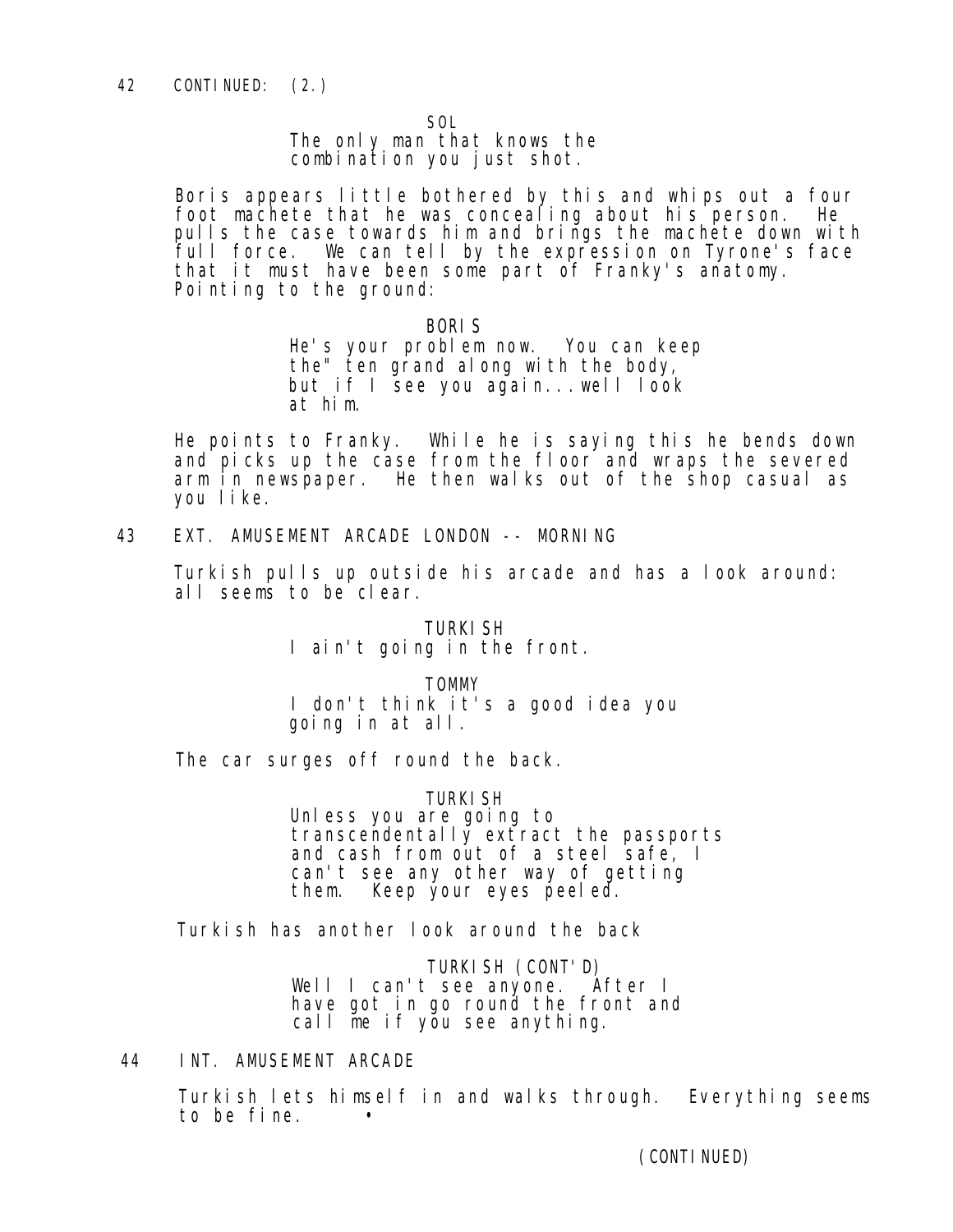He walks into his office, has *a* quick look around and makes his way to the safe under the floor. He decides to put the kettle on, does so, and his attention is caught by something, he looks at the cups on the side and sees that one is waiting to be made. He stands back and looks at the cupboards he sees that they are all open. Then he sees that the kettle is already boiled.

ERROL

Oink, oink. Where do you keep the sugar?

**TURKI SH** Shit you scared the life outta me.

JOHN

You wait till you see what the pigs do to you.

TURKISH What brings you two here, run out of pants to sniff?

ERROL That's very good Turkish.

JOHN Very cool Turkish.

TURKISH Well what do you want?

EROL

I want two sugars in my tea. What do you want John?

JOHN

I want to see him lying cold and still, but we aren't here for what we want are we Errol?

Errol shakes his head slowly. Turkish's phone rings. They let it ring for a while.

> ERROL Well aren't you going to answer it?

Turkish does.

45 EXT. AMUSEMENT ARCADE LONDON -- MORNING

Tommy on the phone.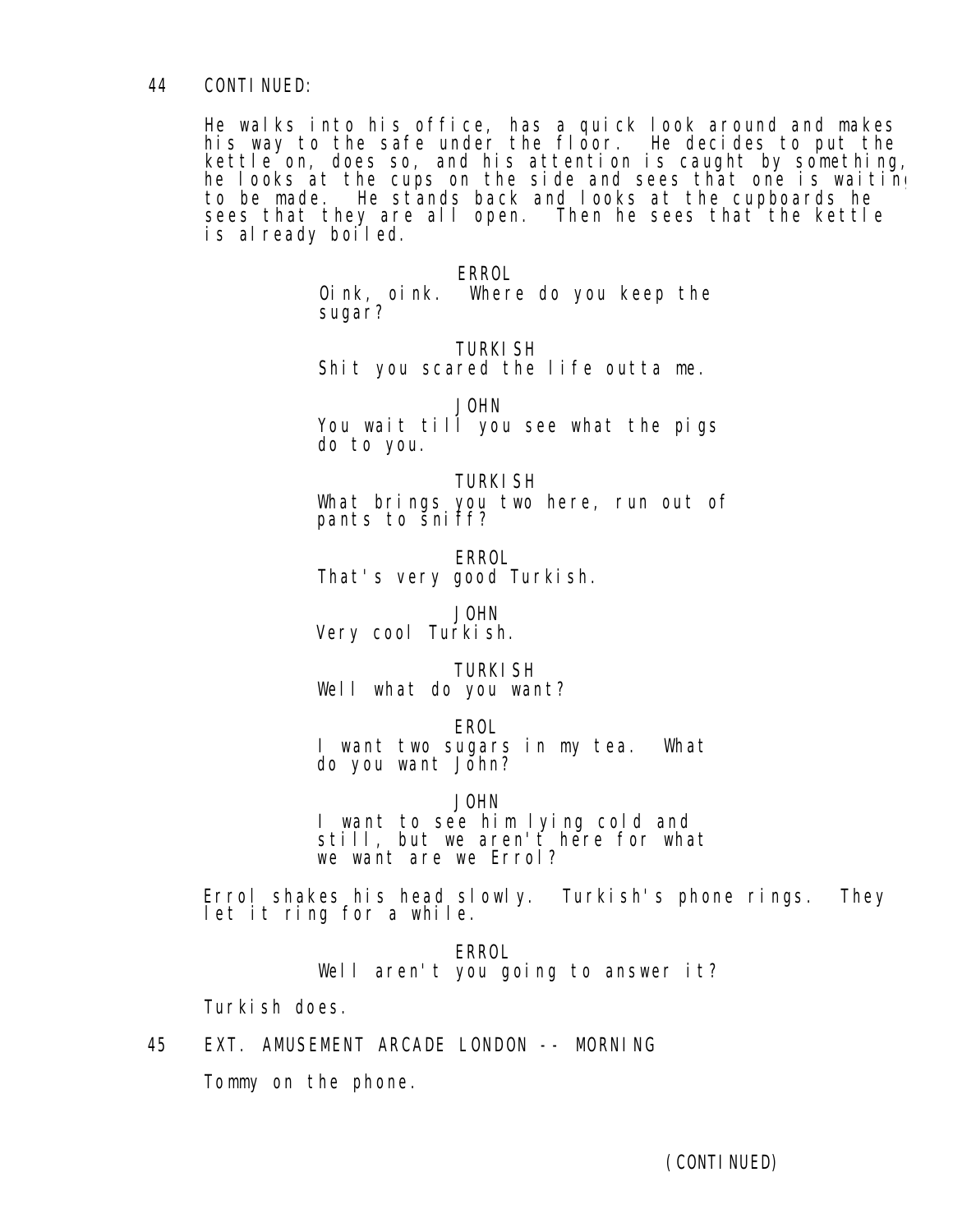#### TOMMY

Brick Top's just landed, he's walking in the front, *I* would move it if I were you Turkish...

Turkish puts down the phone

#### ERROL

What's happening with the tea?

### **TURKI SH**

Help yourself. You have to every thing else.

# ERROL

That sounds like hostility, doesn't it John?

JOHN

Oh we don't like hostility do we .Errol?

EROL

No John we don't, but I am sure he could be pacified, what do you think John? Here you hold his arms, and I'll hold his legs.

In walks Brick Top before the boys have had a chance to get a grip.

# **TURKI SH**

Brick Top.

# BR,ICK TOP Turkish. Got the kettle on?

Turkish adapts to his new circumstances.

### TURKISH

You want sugar?

BRICK TOP No thank you Turkish, I am sweet enough.

TURKISH If I turn my back am I going to get a hole through it?

BRICK TOP Don't be silly Turkish, if I wanted you dead would I be talking?. . . (MORE)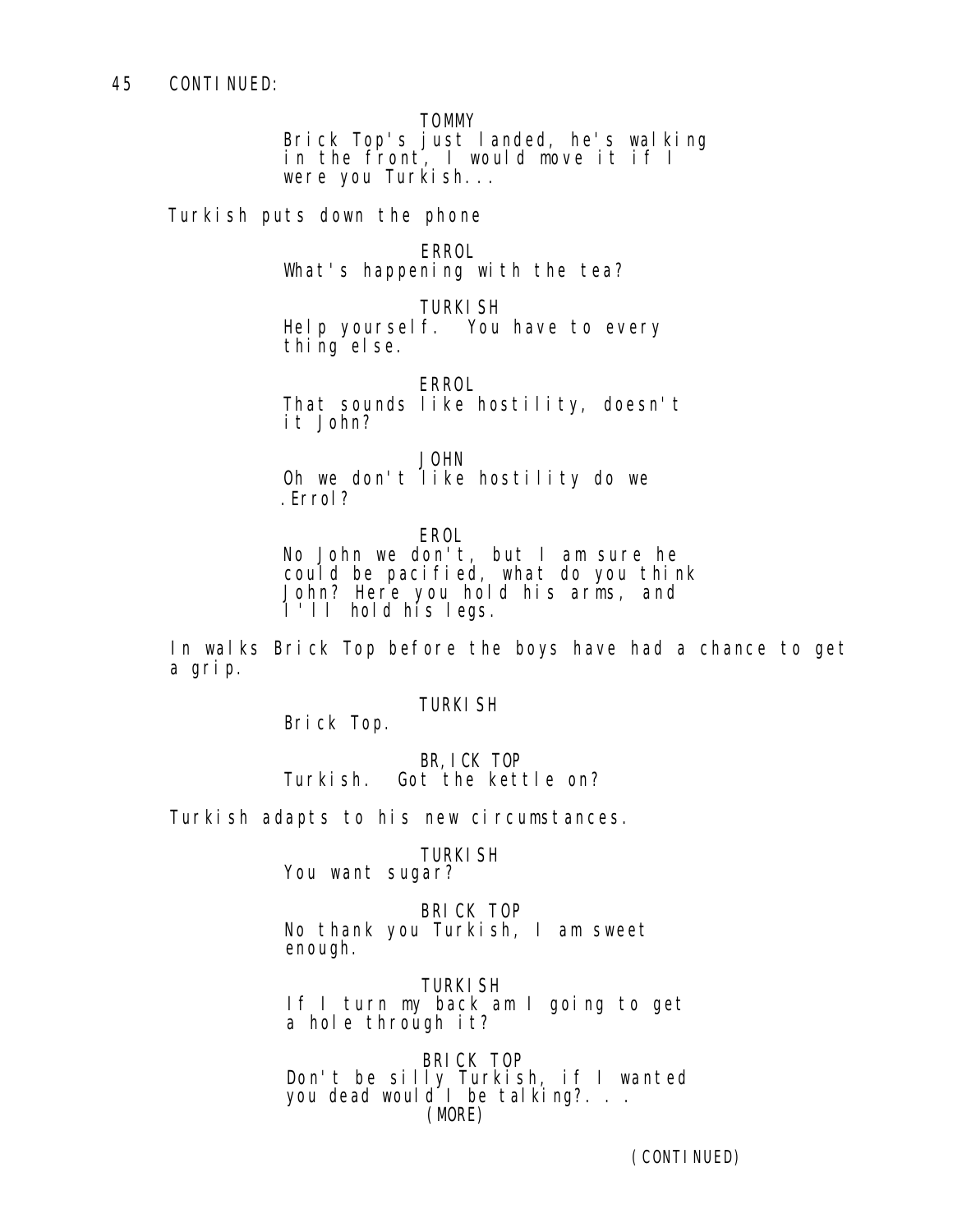### BRICK TOP (CONT'D)

Carry on. You've provided me with a problem, which you gonna have to remedy. I gotta bare knuckle fight in a couple of days. I want to use the pikey.

### TURKISH

Of course.

## BRICK TOP Of course fuckin of course, I wasn't asking I was telling. But this time I do want him to go down in the fourth. And I do mean it this time.

Pause

BRICK TOP (CONT'D) Now I know you,came back. to. open your safe, so now you can open it. .

There is nothing Turkish can do.

# 46 EXT. AMUSEMENT ARCADE

Brick Top exits with Errol and John and grimaces with.the light. He's holding the contents of Turkish's safe.

> BRICK TOP He's been a busy little bastard that Turkish.

> > ERROL

I think you have let him get away with enough all ready gov.

Brick Top looks round with some concern.

BRICK TOP It can get you into a lot of trouble thinking Errol, I shouldn't do so much of it.  $\cdot$ 

Pause as Errol wants the ground to swallow him up.

BRICK TOP (CONT'D) Well that takes care of one little piggy, now find me the silly sods that blagged the bookies. Find em today.

FADE OUT: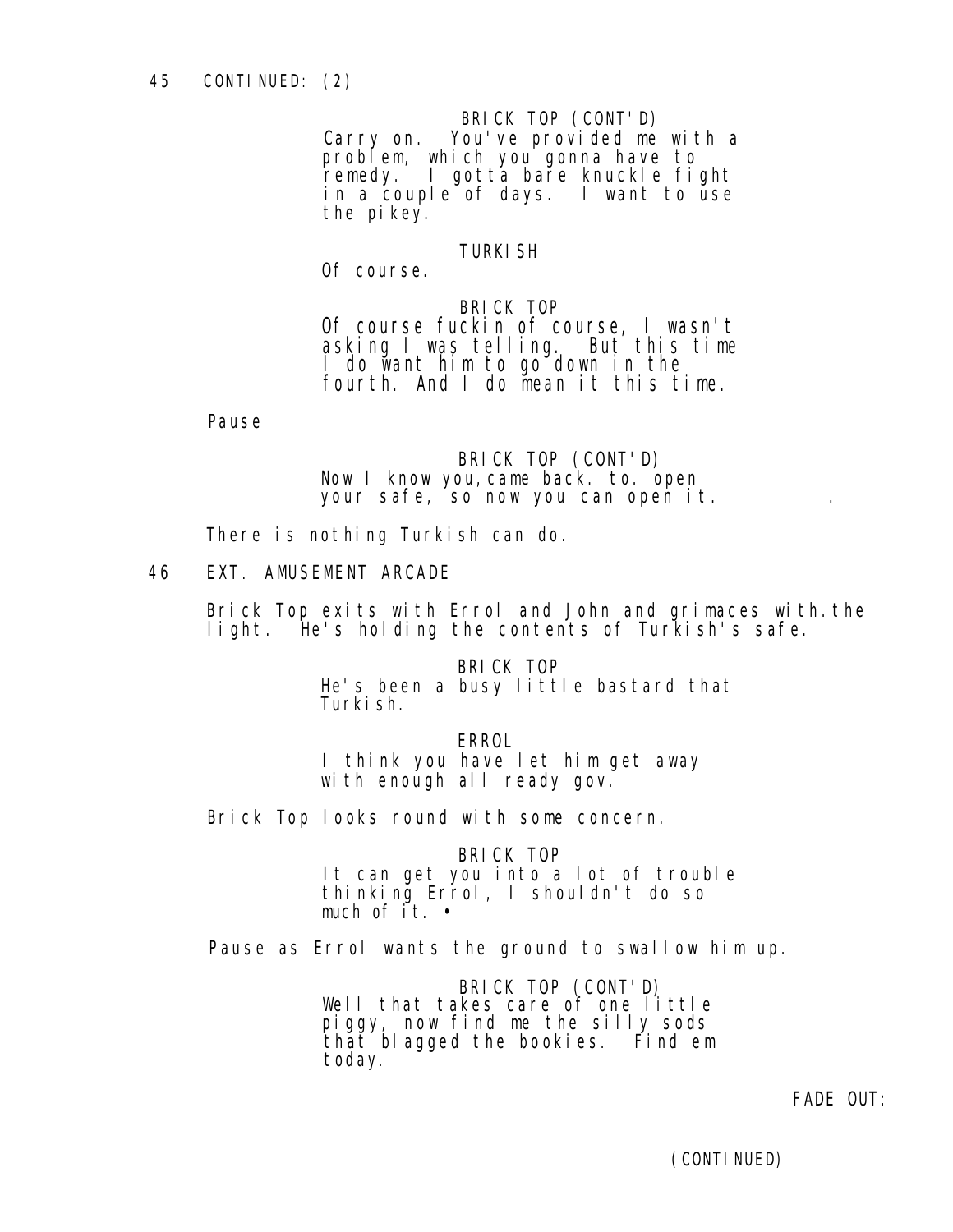46 CONTINUED:

FADE TO BLACK:

FADE IN:

47 EXT. PORTACABIN

The film stock is 1970s, and things seem more dated. This is confirmed by the dress of our man TONY. Tony is standing outside a scrap metal yard and he is kicking the door of a portacabin.

#### TONY

Open up Charlie.

CHARLIE Fuck off. The only thing I'11 open up is you.

TONY

It's lucky you .got me Charlie, it could have been one of the other lads, and then think how much trouble you' d be in.

CHARLIE You come through that door and you'll be going out prostrate.

#### TONY

### It doesn't belong to you Charlie.

He kicks open the door. CHARLIE is standing behind his desk holding a pistol directly at Tony. On the table is a bag of what we must believe is coke, it's open, and Charlie has it all over his nose.

> TONY (CONT'D) You silly fucker, you can't go running off with other people's gear. How much you put up your nose?

Charlie opens up, he fires four shots straight into Tony who buckles and falls to the floor. Tony seems only shaken and he holds his hands out to inspect them, he's bleeding.

> TONY (CONT'D) Oh you silly cunt.

Tony stands and walks towards Charlie. Charlie is understandably shocked and fires another. It goes straight through Tony and we see the blood hit the wall behind.

# CHARLI E

Go down-boy, go down.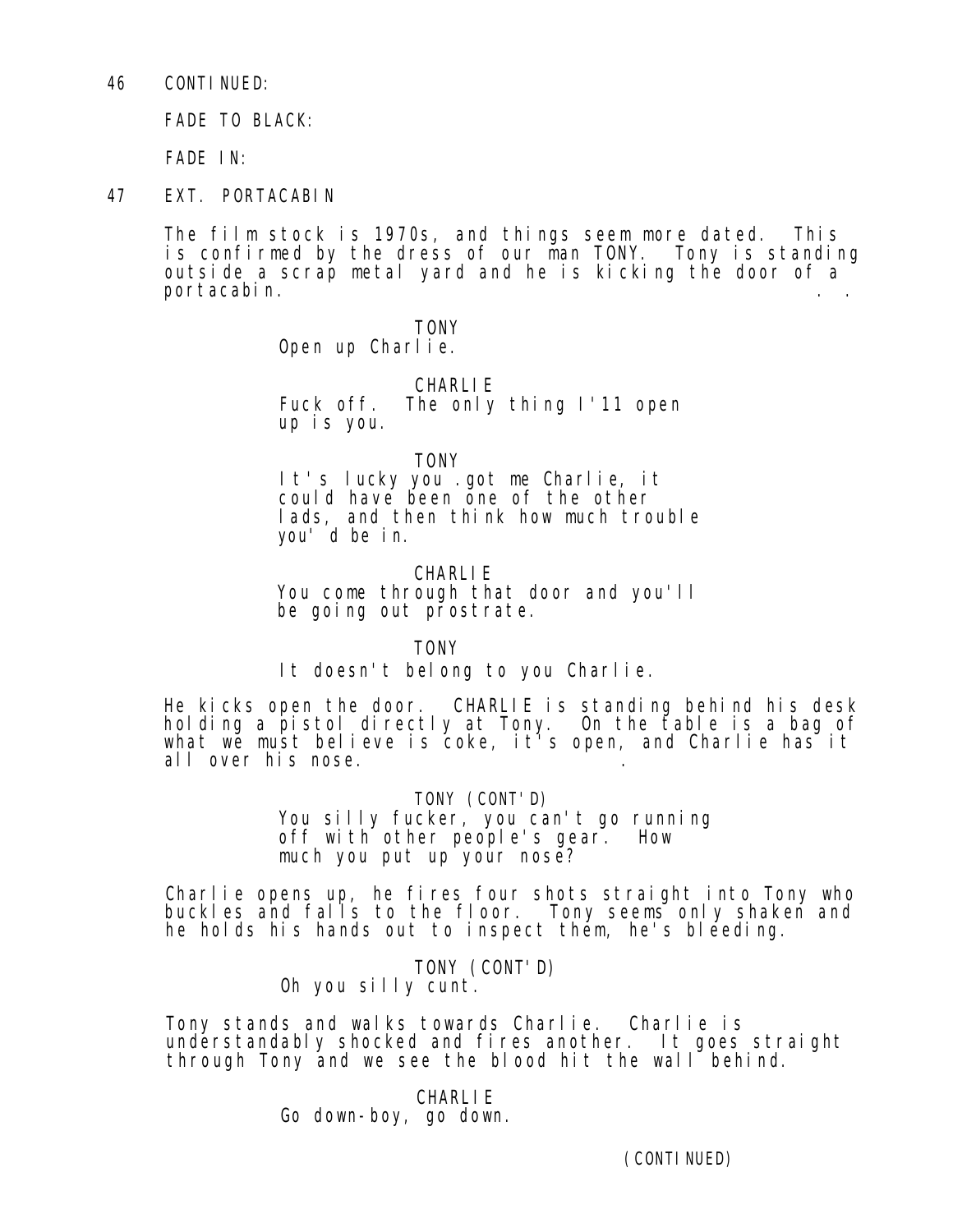### 47 CONTINUED:

Tony keeps going for him. Charlie raises the gun and points it at Tony's face and fires the last shot. The bullet goes straight into his mouth but it went in at an angle and it exits his cheek. Tony is standing there with six. bullet holes in him and bleeding all over the carpet. As he talks blood courses its way down his front and a strong lisp is frustrating the words.

### TONY

Ohh you'f in twouble nowf.

Tony slowly extracts a short sword from behind him. Fear has set into Charlie's face and has rendered him useless.

FADE IN:

48 INT. VANTAGE

The car comes to a halt again.

### HANDS

They, have only made forty this year. You could find the maker of this engine's signature on the engine. But you can't find me Franky.

DOUG

No it's true. I can't find'him, but I know a man that can.

Cut to a shot of Hands encouraging him to continue.

DOUG (CONT'D) Tony. Bullet Tooth Tony. He'll find Franky for you.

**HANDS** 

Who's he?

Susi interrupts.

SUSI •What is he?' Would be a more appropriate question.

Doug frowns at Susi, but continues.

DOUG He's the best chance you have of finding Franky.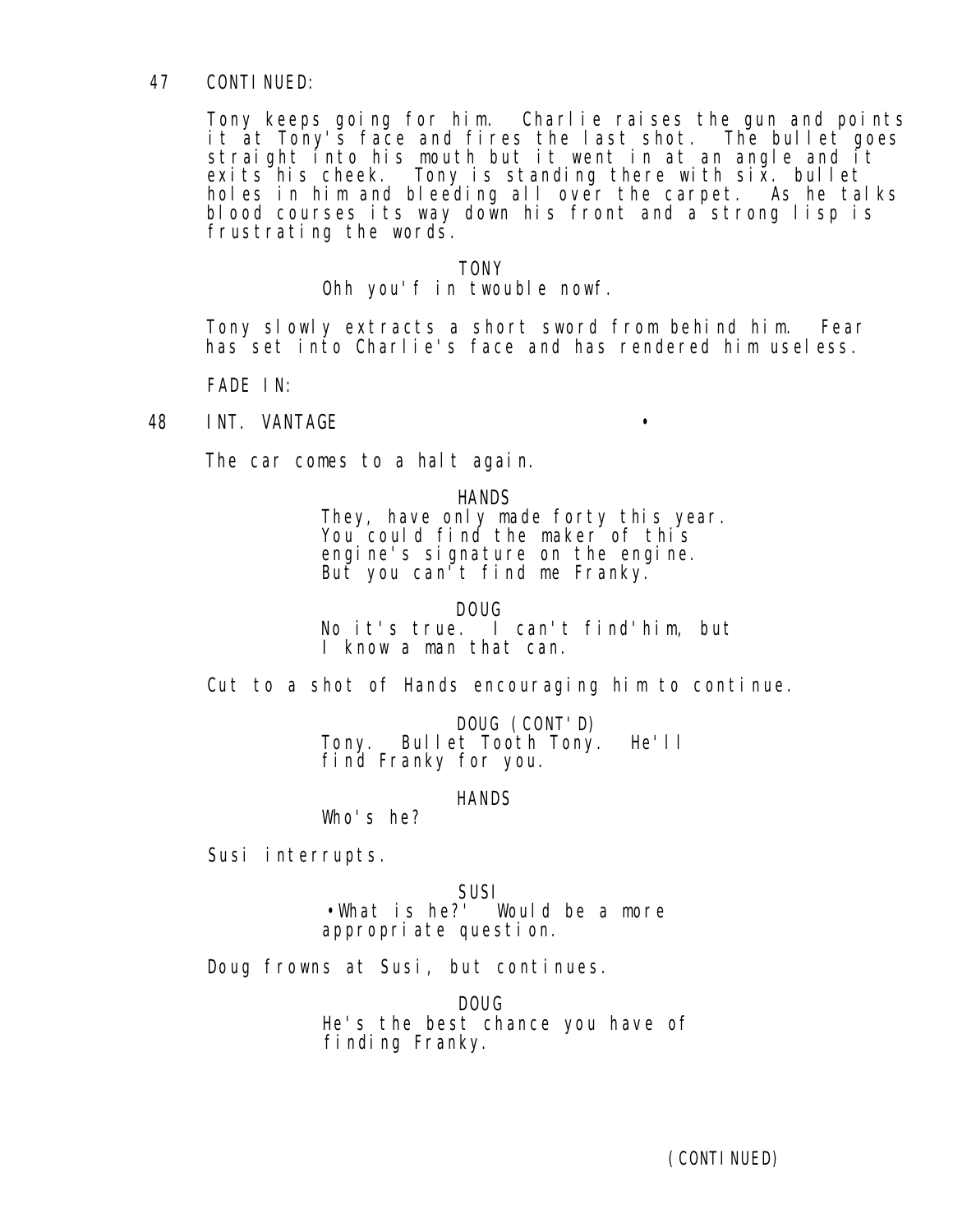#### SUSI

He has upset every bad boy in town, at some point, or another but nobody's got the nuts to knock him off because they aren't sure whether you can kill the bastard.

#### **HANDS**

You really think he can find him?

#### SUSI

He'll find you Moses and the burning bush if you pay him to.

#### HANDS

Ok so let's get hold of him.

#### DOUG

Firstly you gotta understand he's a little strange.

#### **HANDS**

.He could swing from trees wearing rubber dresses as far as I am concerned, all as I care about is whether he can find Franky.

### 49 INT. CARAVAN CAMP SITE --DAY *4*

Turkish and Tommy pull up outside the pikey camp. Micky's Mum is sitting in her chair surrounded by kids.

#### MUM

They're very nice Tommy. Thank you.

Tommy has produced a bunch of flowers from somewhere. Turkish finds this a great surprise.

#### TURKISH

Where did they come from? You're a snake in the grass Tommy.

#### MUM

You looking for Micky?

TURKI SH 'Do you know where I can find him?

### MUM

Yes.

Pause **•**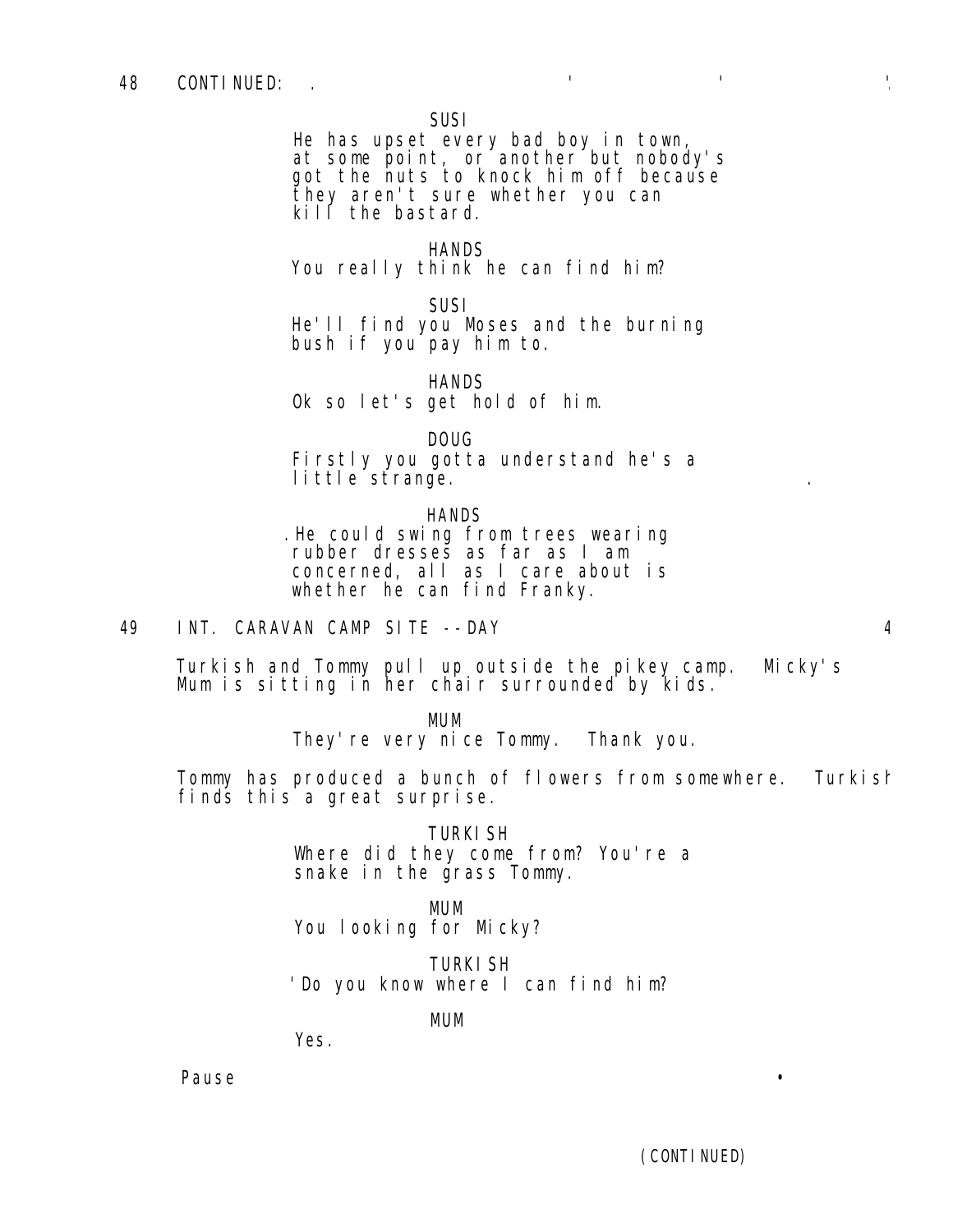**TURKI SH** Well would you like to share that information with me Ms O'Neill?

MUM

I don't want you getting my boy in to any trouble you hear me? He's my only boy and he's a good boy.

MUM (CONT'D) He's coursing, he's a couple of fields that way.

Pause

TOMMY What's coursing?

50 INT. CAR •

TURKISH Hare coursing. The gypsies can't get enough of it.

TOMMY What the fuck's a hare?

TURKISH

It's a big rabbit.

TOMMY Why don't they call em big rabbits then?

TURKISH Because they call em hares.

Tommy shrugs.

TOMMY

So what's coursing?

### TURKISH

They set two lurchers, they are dogs before you ask, on a hare, that's the big rabbit. And the hare has to outrun the dogs.

TOMMY What happens if he doesn't?

TURKI SH Well the big rabbit gets fucked doesn't it?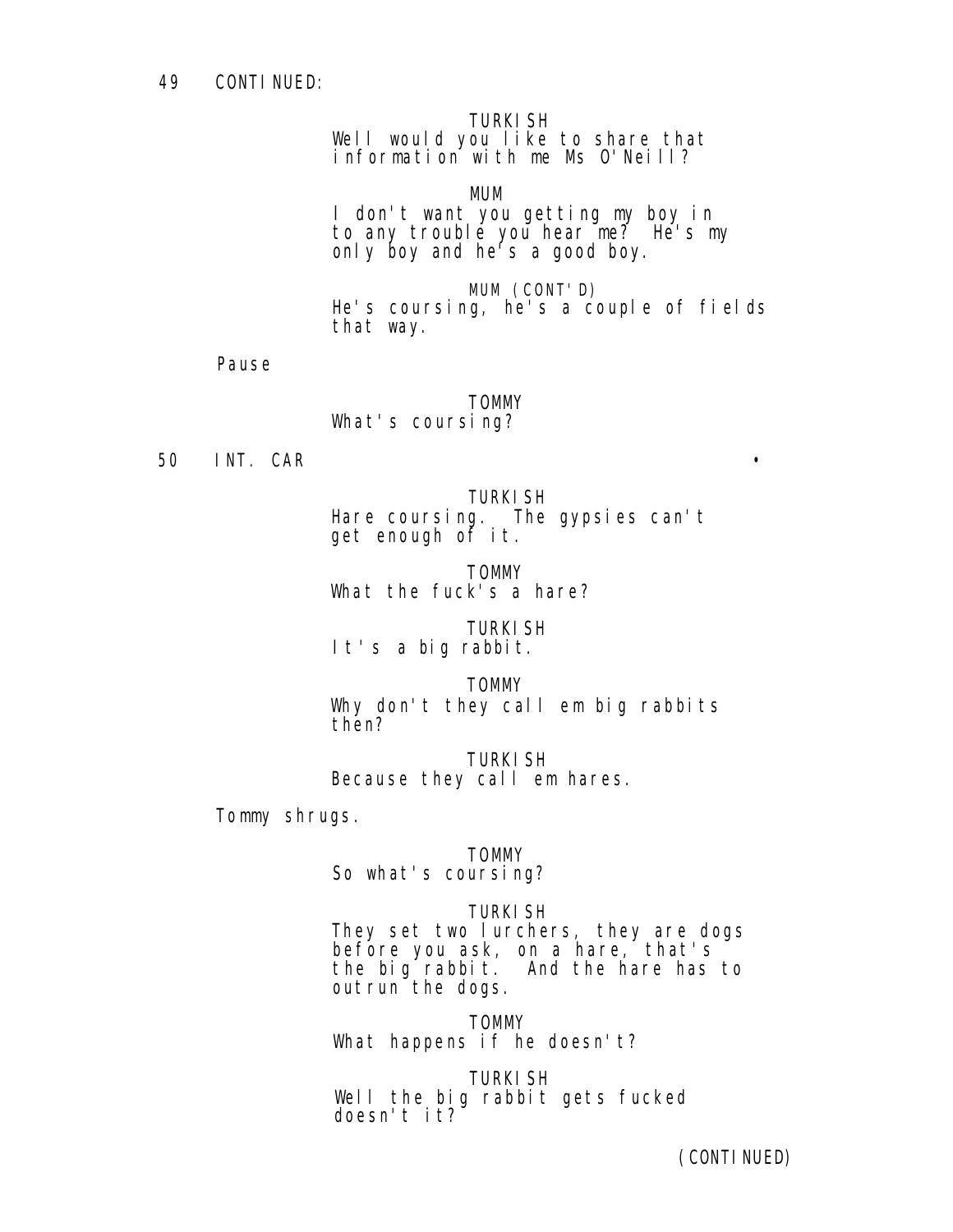Tommy looks a taken aback by this statement.

TOMMY

Come on, what, proper fucked?

TURKISH

Yeah before the Germans get there Tommy. How can a dog fuck a rabbit?...eh? If eats the bastard.

### 51 EXT. SEEDY STREET

Errol is curb crawling down a particularly seedy street in a car with John. They come to a halt, at the feet of some touter.

ERROL

Excuse me mate, d'ya know Mullet?

The man looks a little 'further down the street. Errol follow his eyes, squints and seems to focus on something.

# ERROL (CONT'D)

Cheers pal.

Errol puts on the gas a little-, the car surges forward and slows at the feet of Mullet - seedy looking character with big ears and a moody haircut, who smokes fat cheap cigars and wears his top shirt button fastened.

### MULLET

Errol, John. Alright chaps? How's the gov'nor?

ERROL.

Very well Mullet, I am sure he'll be flattered you inquired.

MULLET

Yeah let him know that I asked.

### JOHN

We'll be sure to. Now come on Mullet what have you got for us about the gov'nor's bookies?

### MULLET

I did find something out as it happens, I knew a driver who was grafting that day.

ERROL Don't stop with the foreplay.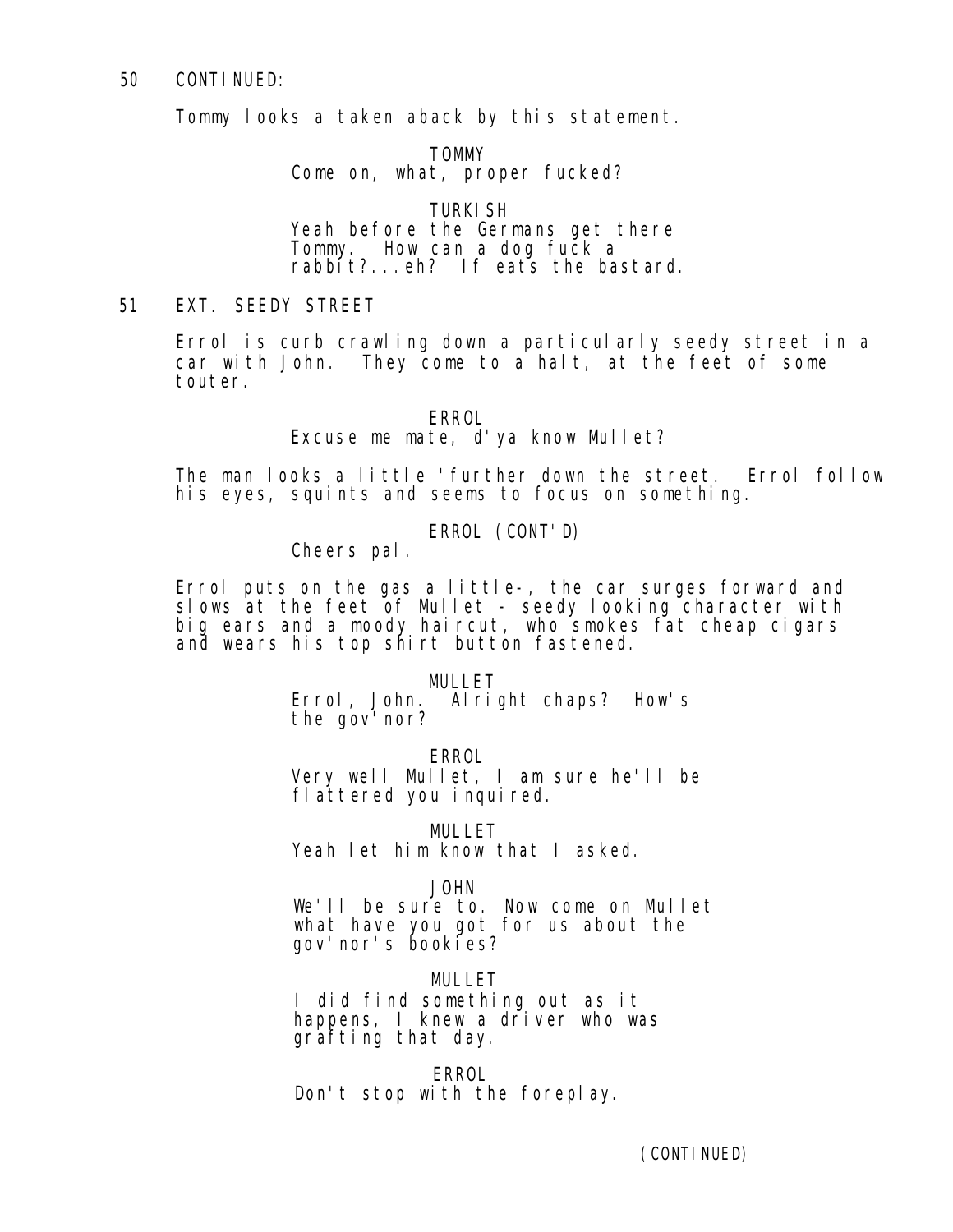# MULLET

White geezer, bit of a bounty.

# EROL

Eh?

# MULLET

Bounty, black on the outside, white on the inside.

# JOHN

Go on.

# MULLET

He was doing a job for a couple of brothers in Smith Street. I think it was a pawn shop.

JOHN

Porn as in filthy dirty?

*i* MULLET Pawn as in I have run out of money and here's my wedding ring.

ERROL

Good boy Mullet.

52 EXT. FIELD

Turkish and Tommy have found Micky who is in the middle of a field and is betting on with various dodgy characters.

> TURKISH Well do you want to do it?

MI CKY That depends.

# **TURKISH**

On what?

MI CKY On you buying this caravan.

He pulls out a catalogue on fancy caravans and points to the picture of the Rolls Royce of caravans.

> TURKISH That's not the same caravan.

MI CKY This isn't the same fight.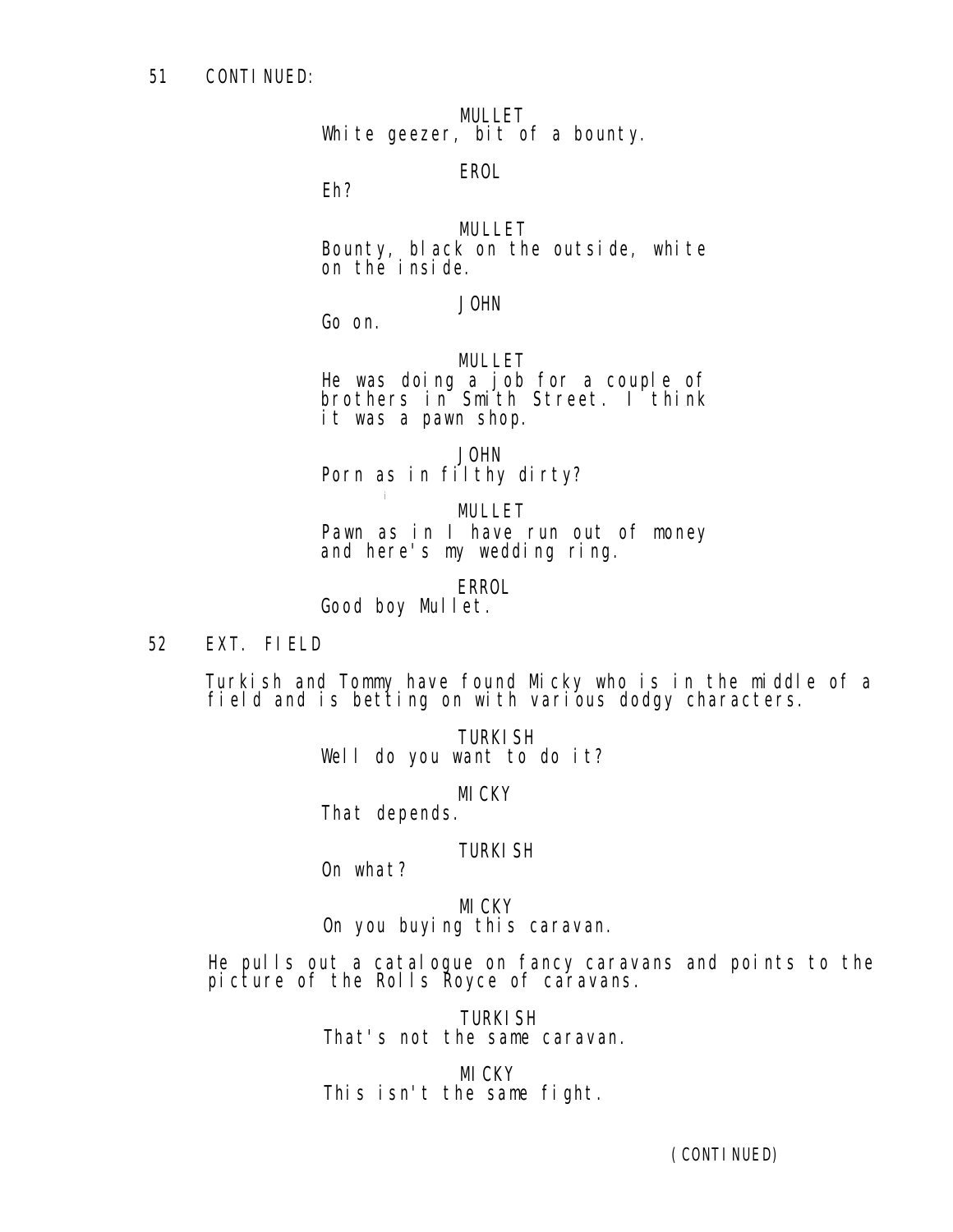# TURKISH

It's twice the fuckin size of the last one.

MICKY

The fight is twice the size. And my mum still needs *a* new caravan.

### TURKISH

Micky you are lucky we aren't worm food after your performance, I think buying a tart's mobile palace is a little fuckin rich.

There is a pause while Micky frowns. Turkish looks a little sheepish.

> TURKISH (CONT'D) I didn't mean that your mum was a tart. I just meant...

> > MI CKY

Save your breath for cooling your porridge. I'll bet you for it.

TURKISH What like Tommy did last time? Do

me a favour?

MI CKY

I'll do you a favour, you have first , bet. If I win I get the caravan, if I lose I'll do the fight for free.

Turkish considers this, uneasily. He looks at the dogs they look keen and fit.

> **TURKI SH** Okay, I reckon the hare gets caught.

But he's in. Gypsy Romany Music starts. Cut to slow motion, CU of dogs' enthusiasm, CU of pikeys and their fingers skillfully dealing in money, inhaling cigarettes, etc.

53 INT. CAR --

Slow motion. Errol and John are looking for Tyrone.

54 EXT. FIELD

Slow motion. Cut back to the dogs. The chase starts.

60.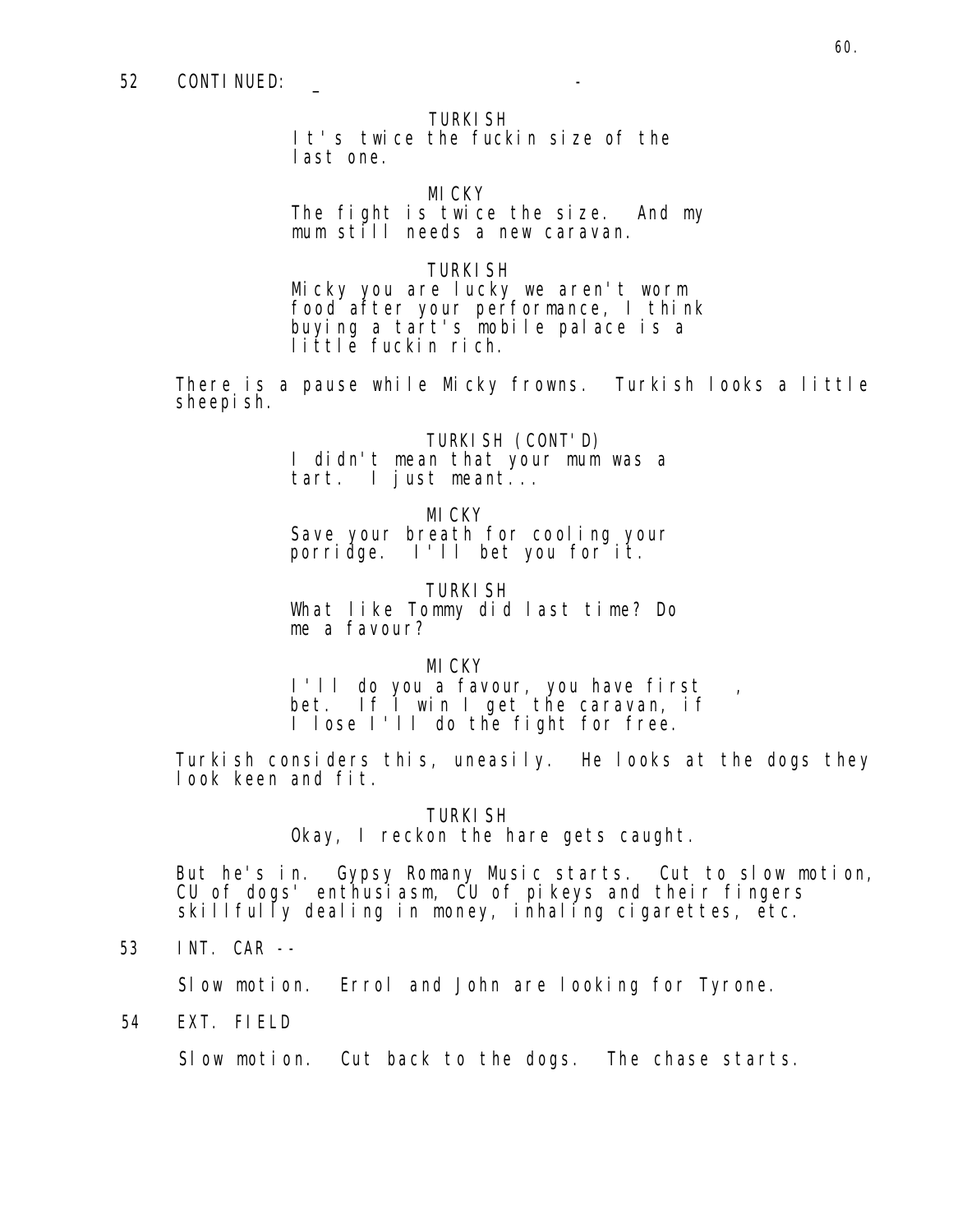55 INT. CAR

Slow, motion. They see Tyrone, Tyrone starts to run.

56 EXT. FIELD

Slow motion. The hare sees the , dogs and starts to run.

- 57 EXT. STREET Slow motion. They bail Tyrone into the back of a car.
- 58 EXT. FIELD Slow motion. The dogs move out in a pincer movement.
- 59 INT. BOOT OF A CAR

Poor Tyrone is bleeding in the boot of a car.

60 EXT. FIELD

The dogs move in.

61 EXT. CAR

They bail Tyrone out of the car and into Brick Top's pub. Brick Top is waiting there. Brick Top asks questions. We can't hear what he's asking, but we can see that Tyrone isn't playing the game.

62 EXT. FIELD

The dogs are moving in.

63 INT. DOG HOUSE

A door is opened and Tyrone is thrown in. A rabid Neapolitan mastiff pitbull hybrid that is attached to the end of a long pole with a lasso at the other end is brought in, it will quite clearly savage anything in its way.

64 EXT. FIELD

The hare gets caught and a pile of fur comes up

65 INT. DOG HOUSE

The dog bites Tyrone in the leg.

Tyrone shouts in panic, the music breaks, we come out of slow motion and into real time.

> TYRONE Ok, I'll fuckin tell you.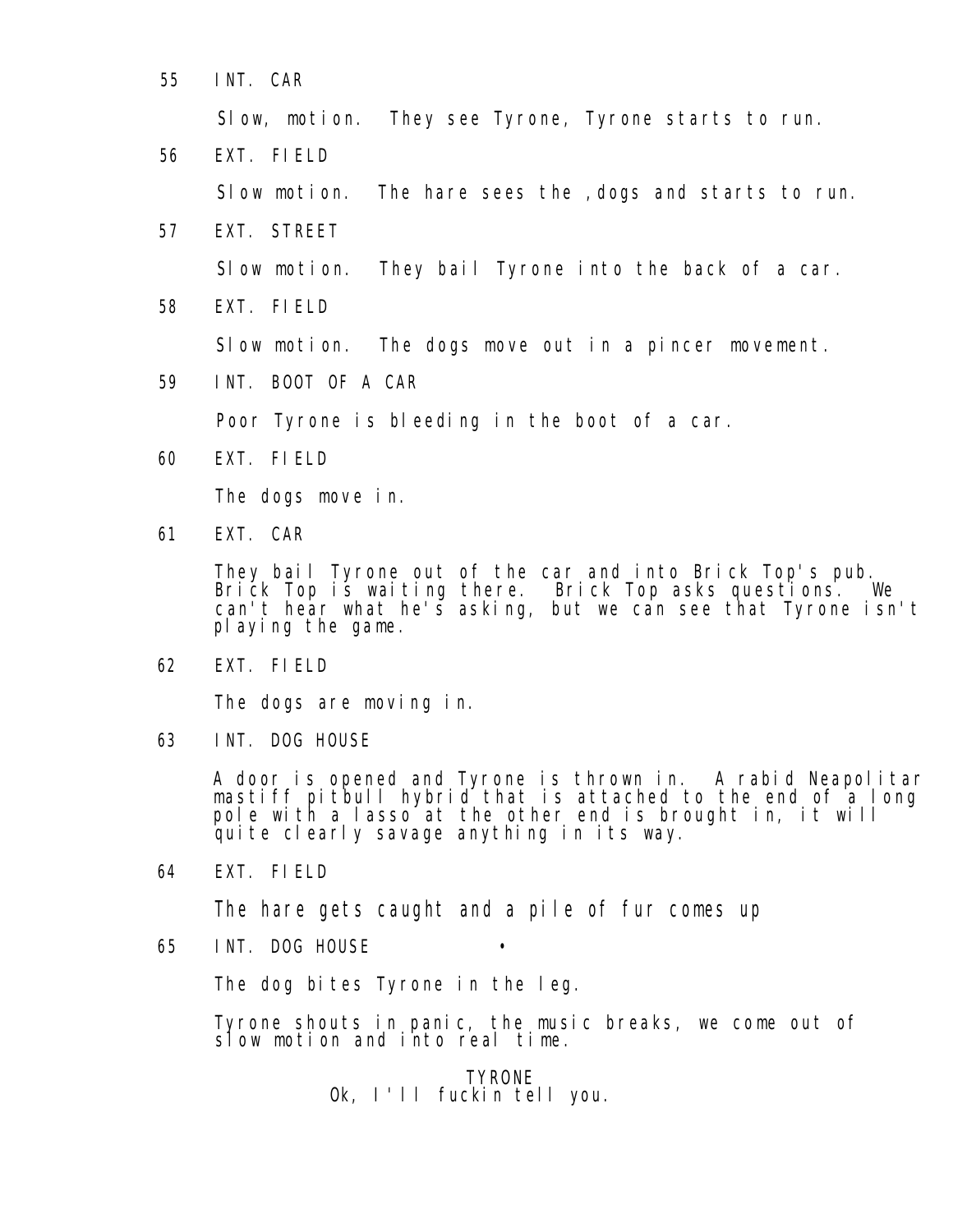#### 66 EXT. FIELD .

The hare escapes the jaws of the dogs and is off.

### 67 INT. CAR

Turkish is getting into his car. . ..

#### TOMMY

You're are as mad as mars you are, why did you take that bet? What happens now?

#### TURKISH

We buy him a caravan Tommy.

#### TOMMY

There is something very wrong with this, it was us that wanted to buy a caravan off him.

#### TURKI SH

Why didn't you "bus a cap in his ass" then Tommy? Mind you, you would do more damage if you threw it at him.

#### TOMMY

You saying *I* can't shoot?

#### TURKISH

Oh no Tommy I wasn't saying you can't shoot, I know you can't shoot. What I was saying is that six pound piece of shit stuck in your trousers there would do more damage if you fed it to em.

#### TOMMY

Are you saying it doesn't work?

#### TURKISH

You tried it?

Tommy frowns

#### TURKISH-(CONT'D)

= . . . That Russian saves the shooters that "' work for the faces, and I don't want to be the one that breaks it to you Tommy but you ain't a face. Go on try it.

Tommy sticks the gun out the window and pulls the trigger. Nothing happens.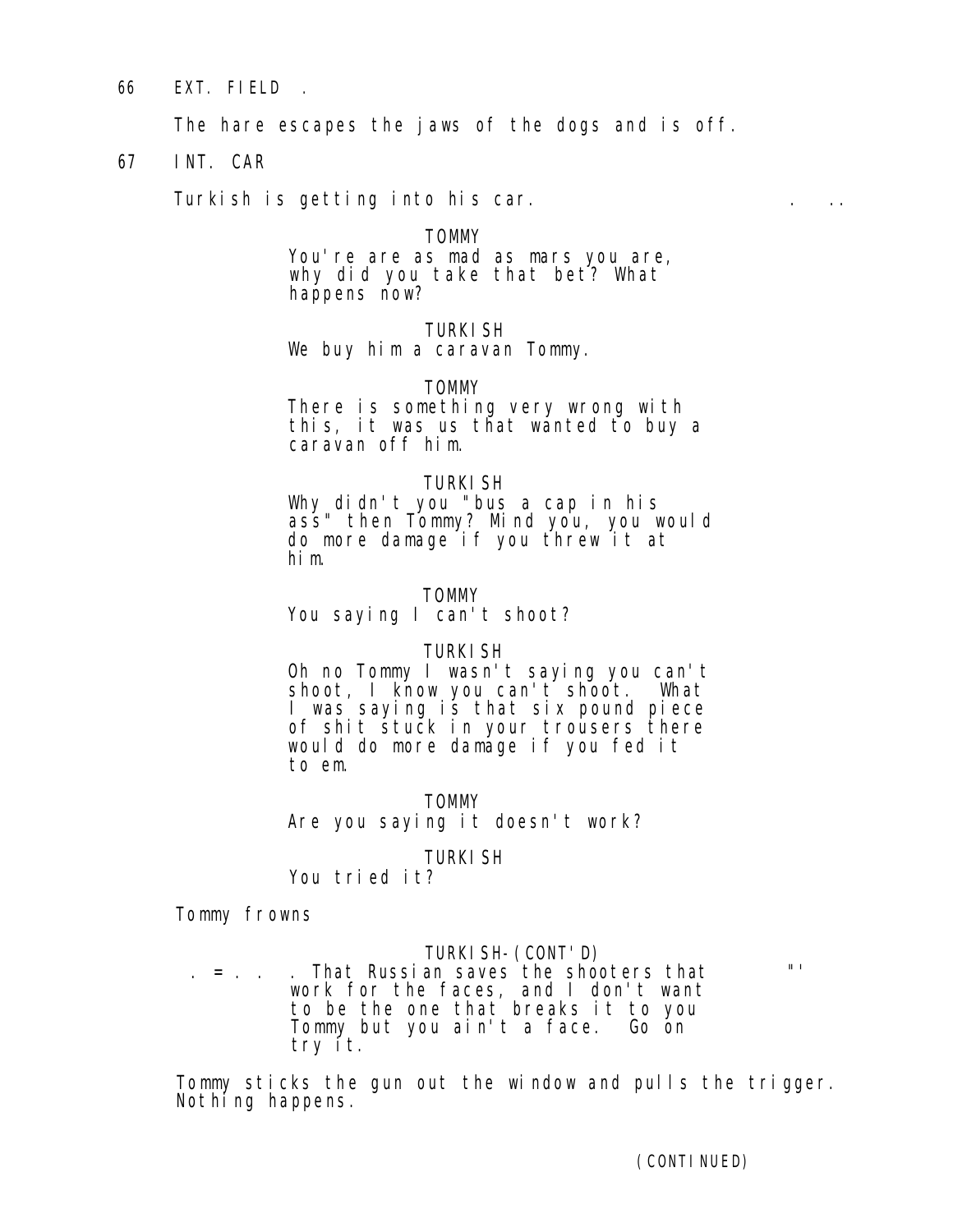### TURKISH (CONT'D)

Whoops.

TOMMY I want to see that sneaky fuckin Russian.

# 68 INT. BACK ROOM PAWN BROKERS

Vin and Sol are trying to wrap Franky's body up. Bad Boy Lincoln has been called in to help.

> BAD BOY LINCOLN What happened to him?

> > SOL

He got shot in the face Lincoln, I would have thought that was obvious.

BAD BOY LINCOLN Well what do you want me to do about it?

#### SOL

Sort it out.

BAD BOY LINCOLN The only way to sort it out is to bring him back to life and I am not a fuckin witch doctor am I?

SOL

Villains are supposed to know how to get rid of bodies.

BAD BOY LINCOLN Err, yes, but I have never actually got rid of one. Who is he?

SOL

He's a man with a hole in his face Lincoln. Who cares who he is?

BAD BOY LINCOLN Err well, let's wrap him up.

SOL

What do you want to do that for? , He's not a fuckin Christmas present.

69 INT. CAR

Brick Top is on the phone and Errol and John sit opposite.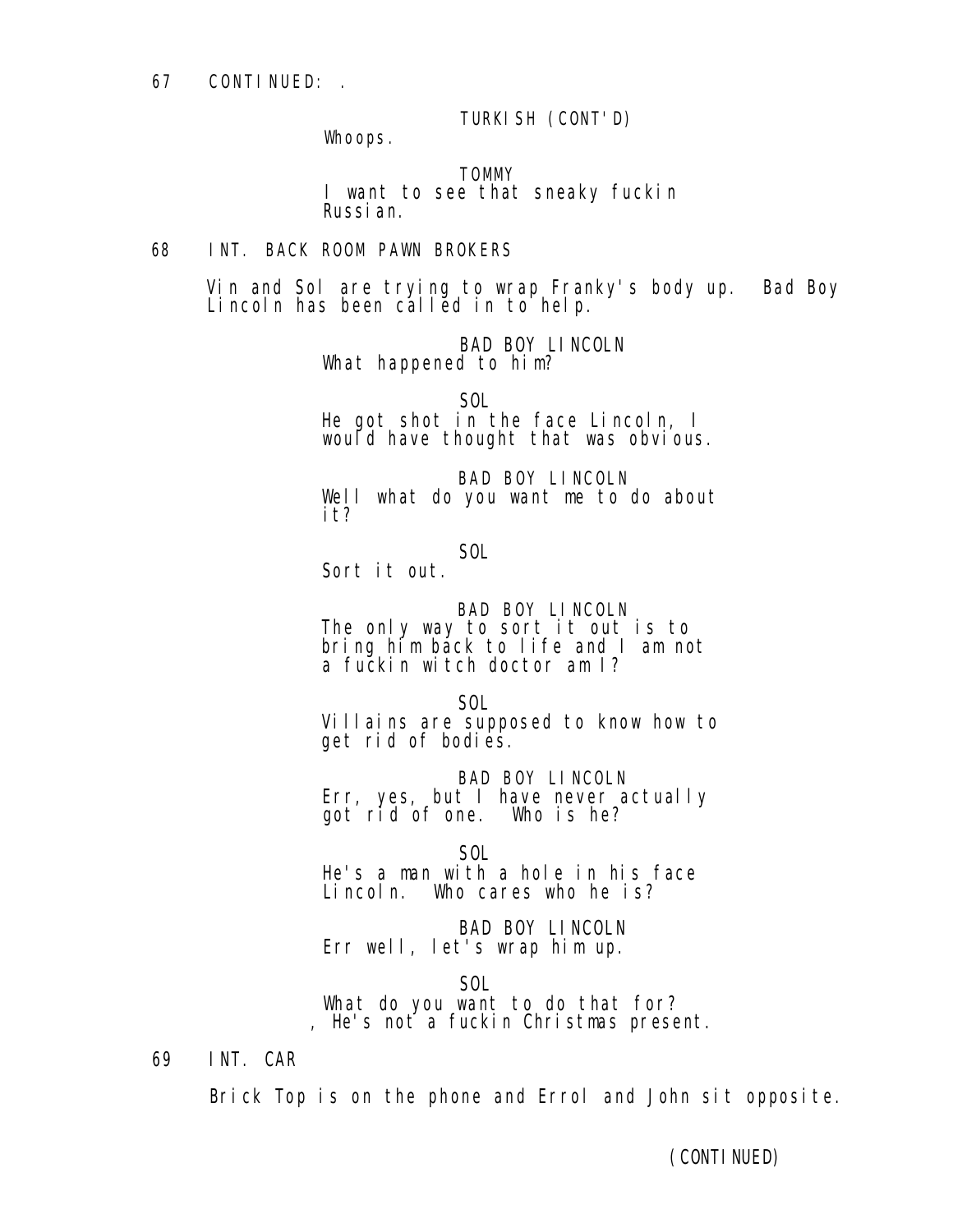#### BRICK TOP

Like I said I wasn't giving you a choice. I am telling you that fuckin gypsy has got to fight.

### 70 INT. AMUSEMENT ARCADE

Turkish is on the other end of the phone to Brick Top. Tommy is trying to listen in to what is being said.

#### TURKI SH

I am sorry, but he's a stubborn bastard, he says he's had enough, he says he's got to look after his old  $m \, \tilde{m}$ 

### BRICK TOP

His what?  $\bullet$  .  $\bullet$ 

# TURKISH '

His mum.

BRICK TOP Are' you taking the piss again?

TURKISH That's what he said, she's a nice old girl his mum.

BRICK TOP You're on thin ice Turkish, and I am going to be there when it breaks.

He puts the phone down and inhales.

BRICK TOP (CONT'D) Anything for an easy life. That fuckin pikey being difficult. Hello, we here?

### 71 EXT. PAWN BROKERS

We see Errol outside with a glass cutter. He puts it around the door and creates a circle with the sharp side, pulls it out and puts his hand through to kill the alarm. He's in.

> - ERROL You coming John?

JOHN Is a trout's head water proof Errol? I wouldn't miss it for the world.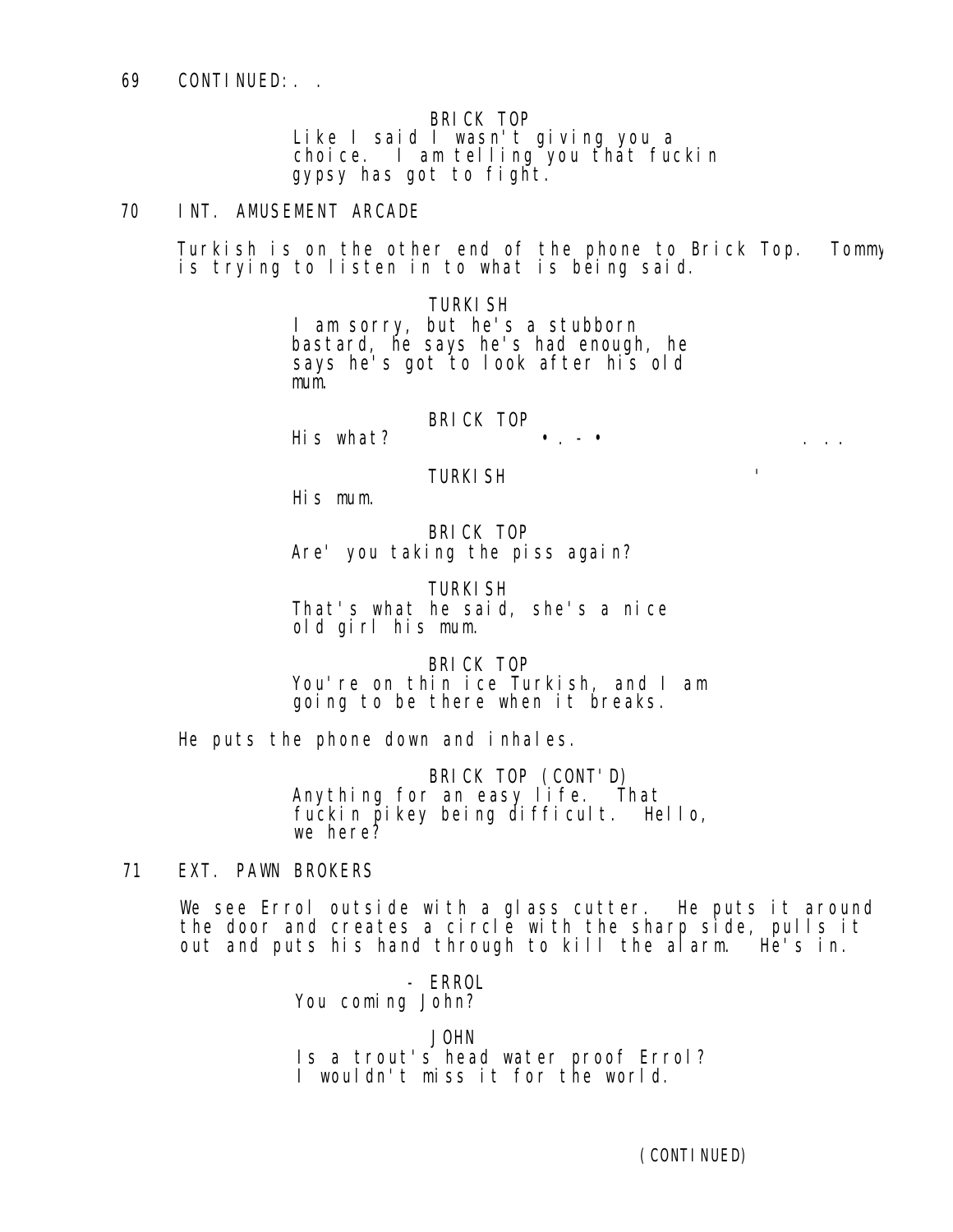#### ERROL

### Get the governor John.

John goes back to the car which is parked down the street. The window slides down.

> JOHN It looks like we are in gov.

BRICK TOP Oh goodie gum drops. Get us a cup of tea would you Errol?

72 INT. BACK ROOM PORN BROKERS

Vin, Lincoln and Sol are arguing

SOL Hold him by his legs.

BAD BOY LINCOLN What do you think I am holding him by, his fucking ears?

The interconnecting door opens slowly.

BRICK TOP Hope it's not a bad moment.

Sol looks at Vin, Vin looks at Lincoln: they are understandably surprised. Brick Top looks around the room the silence continues. Brick Top helps himself to the most comfortable seat.

> BRICK TOP (CONT'D) Do you know who I am?

> > BAD BOY LINCOLN

Yeah I know.

BRICK TOP Good. That will save me some time then.

VINNY

Well I don't.

#### BRICK TOP

What you gonna do with your man there? You're always gonna have problems lifting a body in one piece. Apparently the best thing to do is cut the corpse up into six pieces and pile it all together.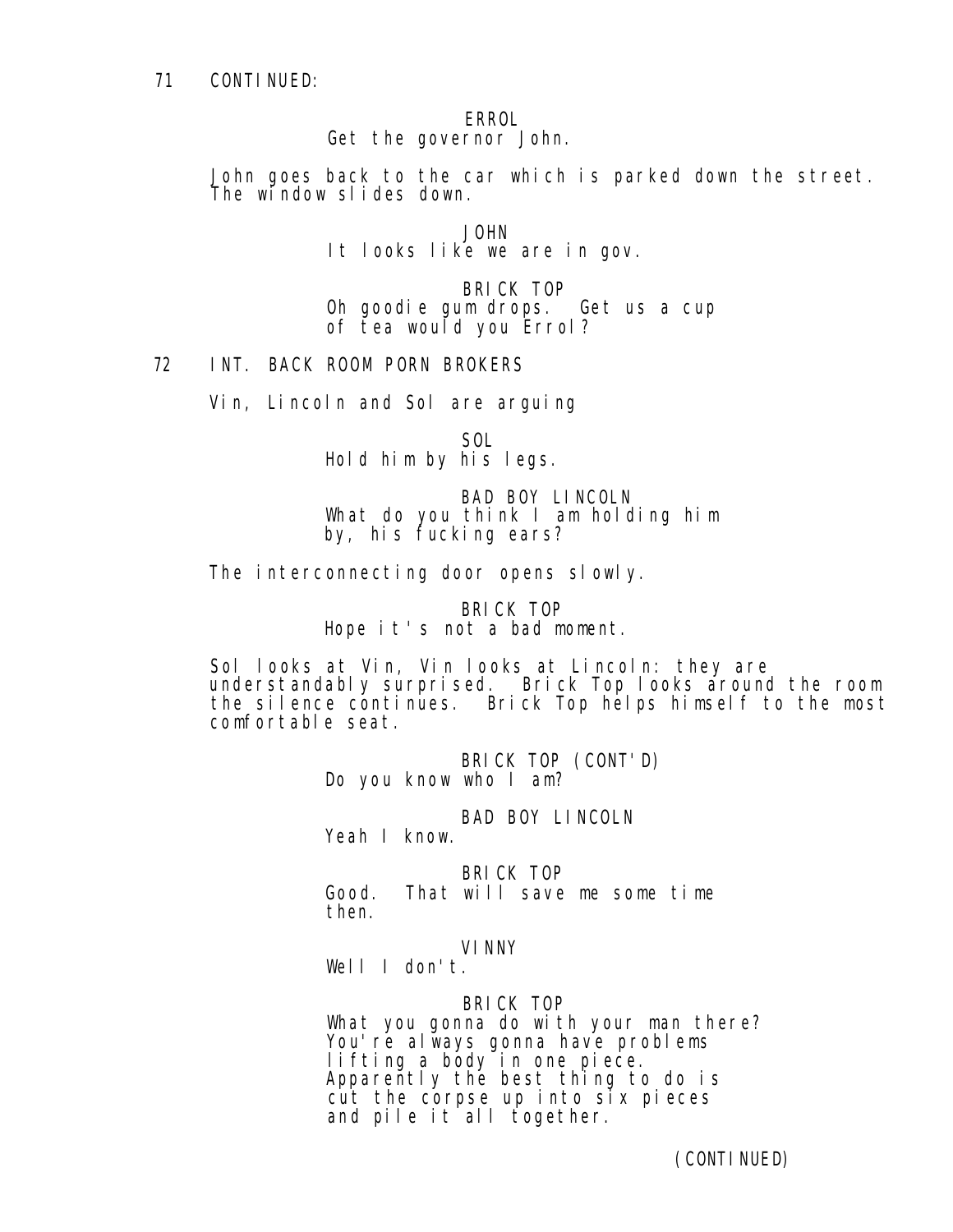SOL

Would someone mind telling me who you are?

### BRICK TOP

After you got six pieces you gotta get rid of 'em, of course you can't just leave it in the deep freeze for your mum to discover, can ya?

Pause while the black guys are still holding the body. The door opens and in walks Errol. He passes Brick Top a cup of tea in a take away container.

#### VINNY

Lincoln, who is this man?

### BRICK TOP

And then I hear the best thing to do is feed 'em to pigs. You gotta starve the pigs for a few days, then the sight of a chopped up body looks like curry to a drunk. You gotta shave the heads of your victims and pull the teeth out, you could do that after of course, but you don't want to go sieving pig shit do you? Ever seen the size of one of their molars?

He holds up his fist

### BRICK TOP (CONT'D)

They go through bone like  $i \tau$ 's butter. You gotta have a few pigs though you need about sixteen they will go through a body that weighs two hundred pounds in about eight minutes that means that a single pig can consume two pounds of uncooked flesh every minute,. . .

Pause

# BRICK TOP (CONT'D) Hence the expression greedy as a pig.

Pause

VINNY Well thank you, that's a large weight off my mind. (MORE)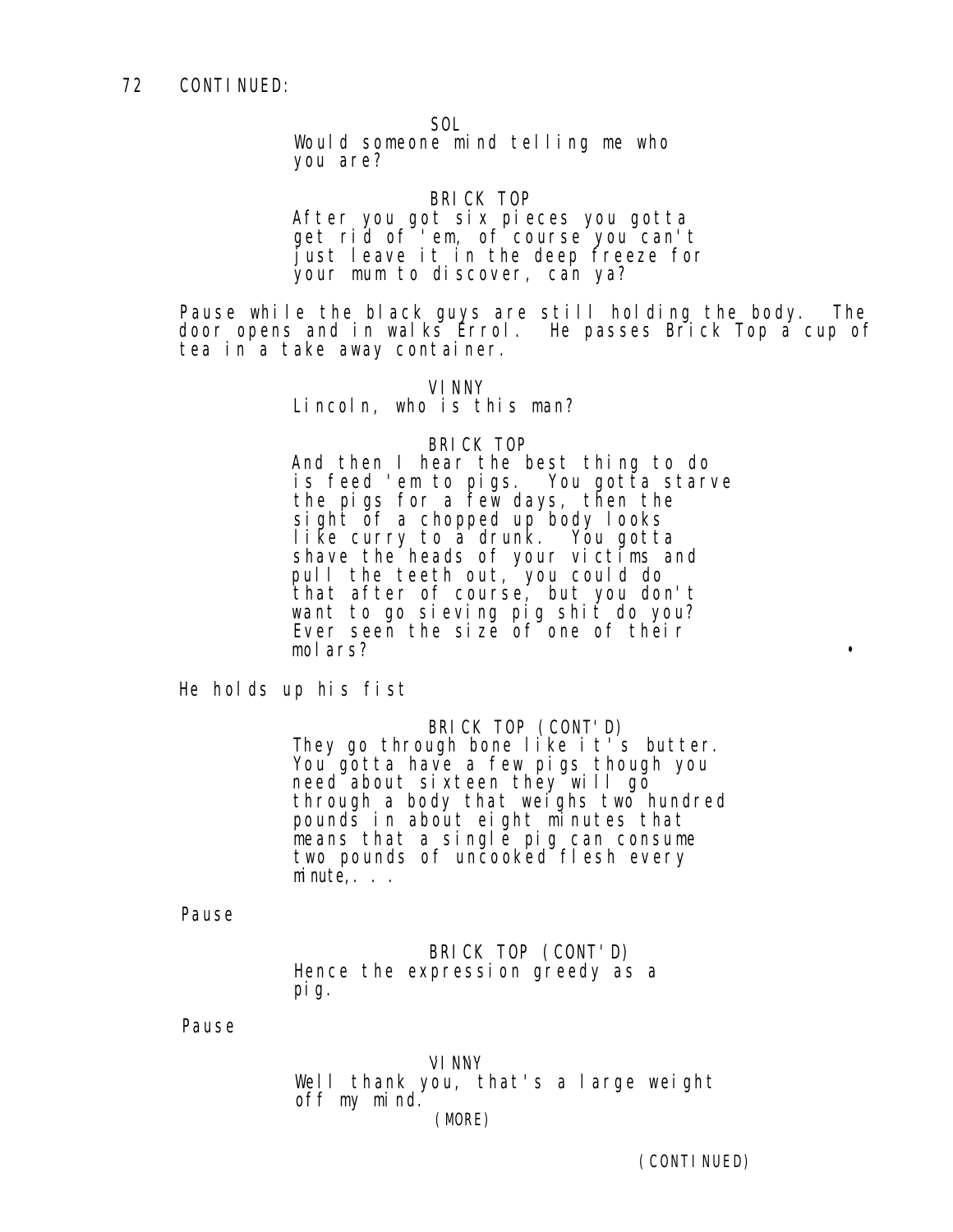VINNY (CONT'D) But would you mind very much telling me who the<sup> $\epsilon$ </sup> fuck you are? Other than a man that feeds people to pigs of course.

The door opens and we see John, who is wearing a pair of extremely large plastic gloves, showing Brick Top the shotgu that he has found.

> JOHN Would you look at the size of this?

BRICK TOP Golly that is big isn't it Errol?

He looks back at the brothers

BRICK TOP (CONT'D) Do you know what Nemesis means?

There is a pause

BRICK TOP (CONT'D) A righteous infliction of retribution •by. an appropriate agent, personified in this case by a horrible cunt. Me.

Brick Top stands and opens the door. We can see that a coupl of ropes have been slung over the rafters and a couple of buckets are underneath them. SIX VERY LARGE MEN (including Errol and John) are standing around wanting to get busy. - Tyrone is with them, all trussed up.

73 INT. DOUG'S OFFICE

•BULLET TOOTH' TONY is in front of Hands, Rosebud and Doug.

**HANDS** Can *I* call you Tony?

BTT You can call me Susan if it makes you happy.

ROSE BUD You got nice teeth Susan.

Tony demonstrates an interest in Rose Bud's.

BTT You don't, you should comb em some time.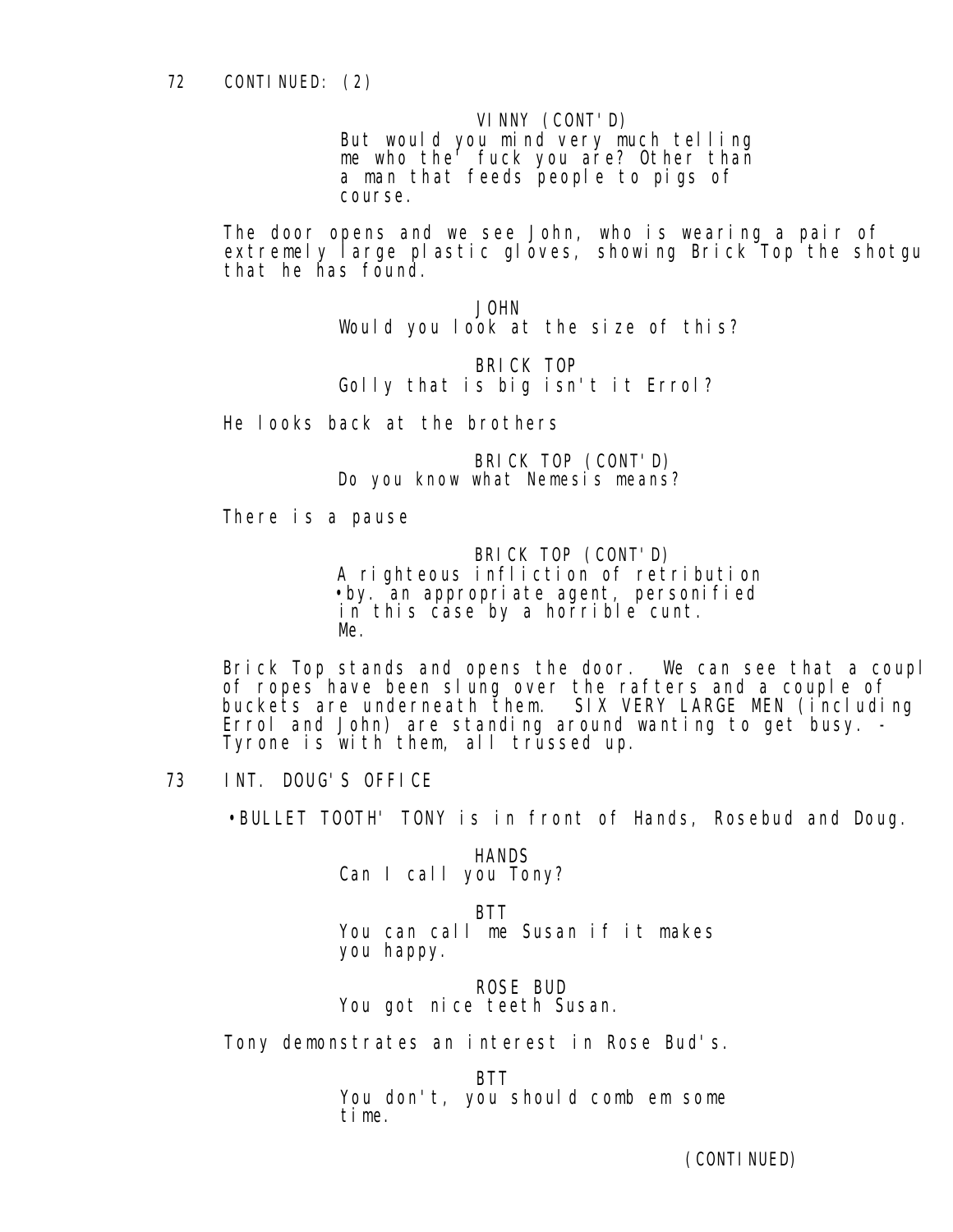Hands interrupts

### HANDS -

Tony, I want to know if you can find me a man.

BTT

Well then it depends on all the elements in the equation, how many , are there?

HANDS About forty thousand.

**BTT** Where was he last seen?

### DOUG<sub></sub>

At a bookies.

BTT A bookies eh? Susi, pass us the blower.

Susi reaches for the phone.

74 INT. PAWN BROKERS

The black guys are hanging upside down. Errol and John are now wearing industrial pinnies.

> ERROL Is this how you want him gov?

> > BRICK TOP

No spin him round, I want him sunny side up.

### SOL

Mr Mclean I kid you not. Why do you think we have a dead man, missing an arm in our office? Give us four days and we'11 bring you a stone the size of a home.

Brick Top considers this, and has a look at Errol who is more than enthusiastic to get on with the job at hand.

> BRICK TOP What do you think Errol?

> > ERROL.

I think we should drip dry em governor, while we have the chance.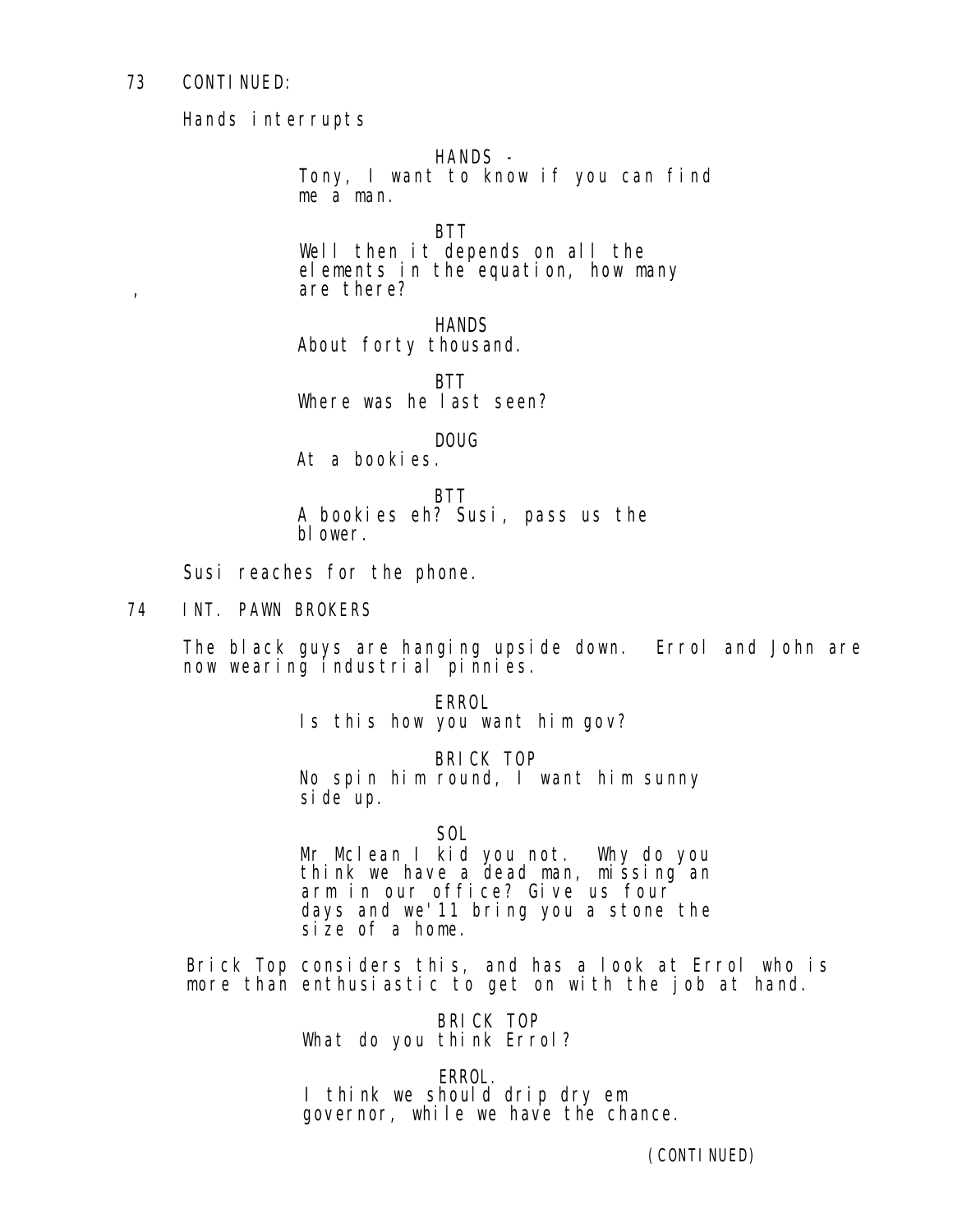# 74 CONTINUED:

Brick Top again frowns at Errol.

BRICK TOP It was a rhetorical question Errol, what have *I* told you about thinking?

He turns back to the brothers.

BRICK TOP (CONT'D) You got forty eight hours.

He looks at Lincoln.

BRICK TOP (CONT'D) I am going to take your man here.

Pointing to Tyrone.

BRICK TOP (CONT'D) You can keep this silly wanker.

.LINCOLN

Hold on..

ERROL Shut it or I'll cut ya. . .

BRICK TOP In forty eight hours I'11 set the dogs on him and then the pigs on the remains.

Brick Top nods at Errol who looks extremely disappointed.

75 INT. CAR

BTT and Hands are driving along. Rose Bud is in the back.

BTT A bookies got blagged last night.

# **HANDS**

Bl agged?

BTT

Robbed. I gotta see a man who looks like he might know something, but it can't be done on the phone if you know what I mean.

He turns to Rose Bud.

### ROSE BUD

I need a cun.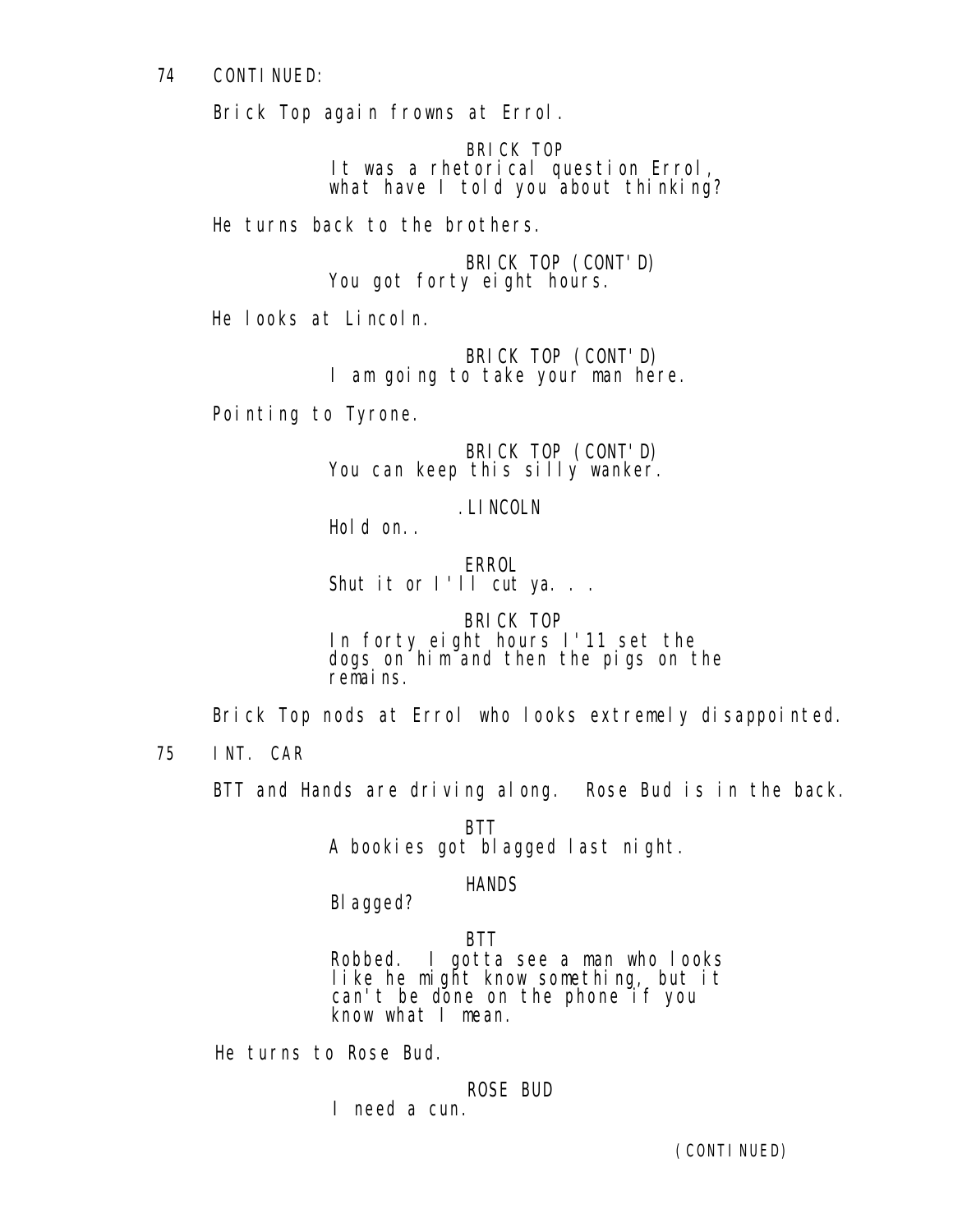BTT

No you don't, Rose Bud my old son, you need me.

### 76 INT. PAWN BROKERS

Tyrone looks desperate. .

#### TYRONE

He set the dogs on me. Look.

He shows his wounds to Sol and Vin.

### VINNY

No wonder that sneaky fuckin Russian didn't want to do it.

SOL

First things first, one of us, Tyrone, you get round to-the Russian's. The second you see him call us.

### TYRONE

You better be round with something substantial, don't turn up with a frown and a wagging finger.

SOL

# I am on it Tyrone^.

### 77 EXT. SEEDY STREET

BTT is in the car with Hands and Rose Bud. The car is parked at the feet of Mullet, who is in discussion with another horrible character. Mullet is extremely nervous about seeing BTT.

### BTT

# Alright Mullet?

### MULLET

Tony, alright mate? I thought., well I thought you weren't about anymore.

: : BTT *. : • . • • • •* Well what do you know? It's still warm the blood that courses through my veins. Unlike yours Mullet.

Bt.t has a quick look down the street.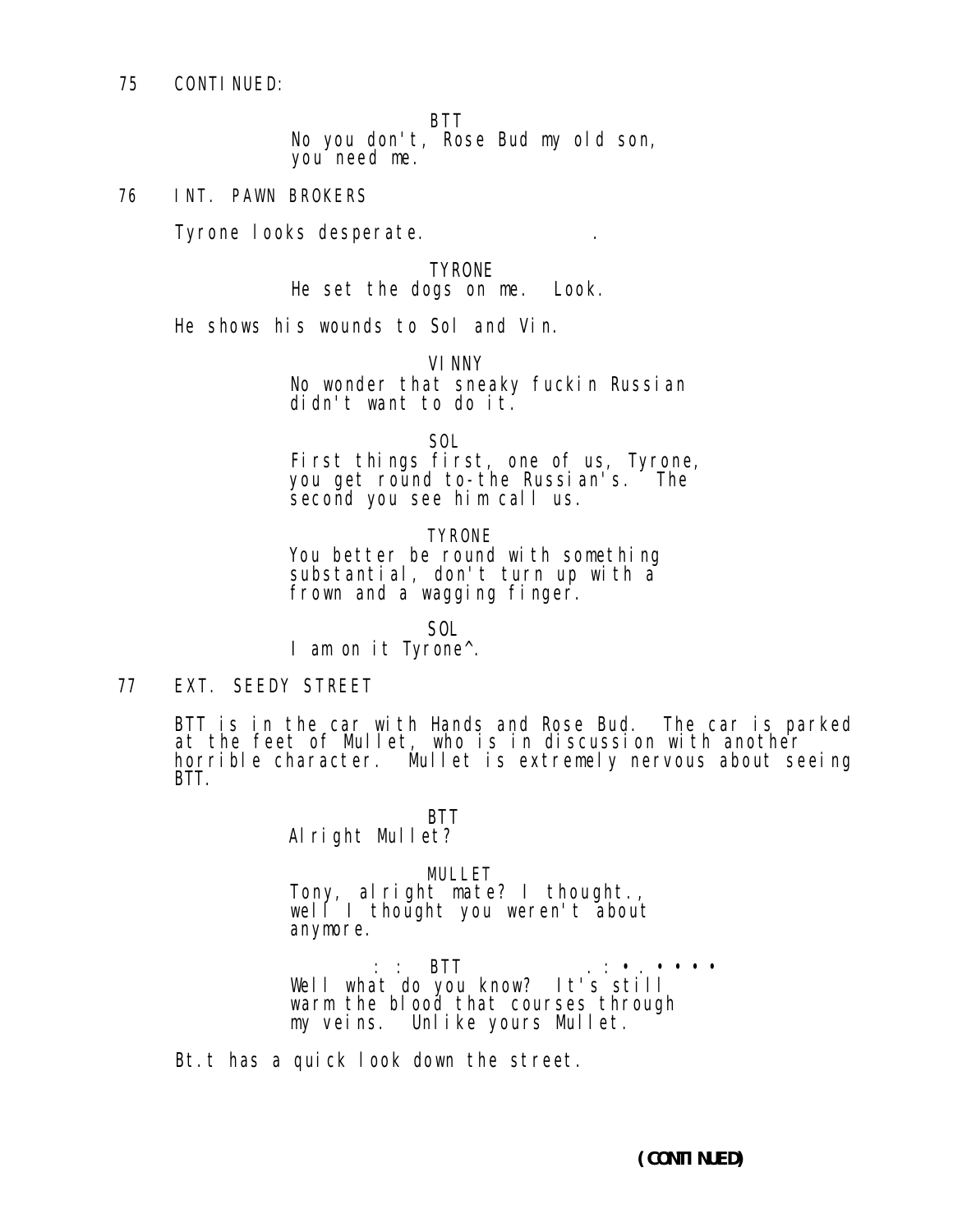BTT (CONT'D) This job does have prospects after all, you travel to pretty places, meet interesting people.

Btt looks at who Mullet is talking to, the man has a try hard mustache and interjects.

> MAN Who the fuck gave you such a big mouth?

**BTT** Someone whom you might shortly meet.

MAN You threatening me?

BTT

Only with wings and a halo.

Mullet gives the man a furtive kick and makes eyes to shut up. ,

BTT (CONT'D)

Clean the breakfast<sup>7</sup>off your top lip/ and make yourself busy sunshine.

The man moves off

BTT (CONT'D) I want to know who blagged Brick Top's bookies.

MULLET Oh do me a favour Tone?

*j* ' • • •

BTT

I will do you a favour Mullet, I'll not bash the living fuck out of you in front of all your girlfriends here.

• MULLET

I don't know anything about that Tony.. . *••*

BTT If you play hard to get 'Mullet you'll wish you'd never been caught.

Mullet looks uncomfor table about the fact that he's thinking.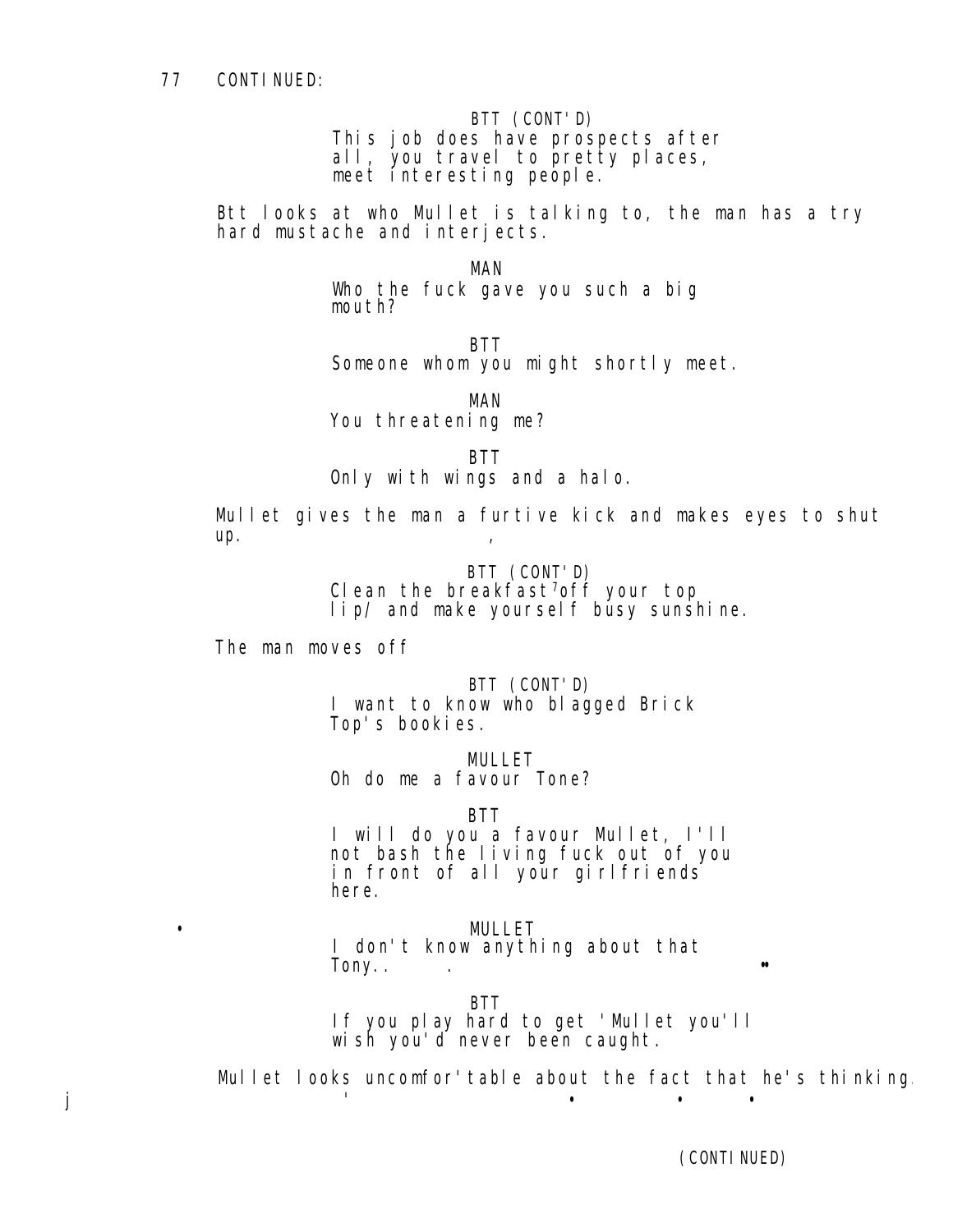MULLET Make it worth my while at least. Jesus Tone you know how it is.

Btt turns to Hands.

**BTT** 

Give us your wallet Hands.

Hands makes eyes and digs into his back pocket and produces his wallet. BTT takes out some notes and proffers them to Mullet, Mullet nervously reaches forward. As quick as you like Btt has Mullet by the collar and pulls Mullet into the car. He then raises the electric window on Mullet's throat until it has fastened Mullet to the roof of the vehicle.

> BTT (CONT'D) Comfortable Mullet? ,

Mullet has already gone pink.

BTT (CONT'D) You can take as long as you like Mullet.

Btt starts to pull away so Mullet has to keep walking with him.

> MULLET Fuckin hell what are you doing?

> > **BTT**

I am driving down the street with your head stuck in my window. What do you think I am doing you penis?

He does the window up a bit tighter. And grabs him by the nose. He pulls a face when he smells his breath.

> BTT (CONT'D) You been using dog shit tooth paste Mullet?

He speeds up even more.

. MILLET . . - . - • **Slow down.**

BTT . Err no I don't think I'll slow down Mullet, I think I'll speed up. I could play you some music if you like.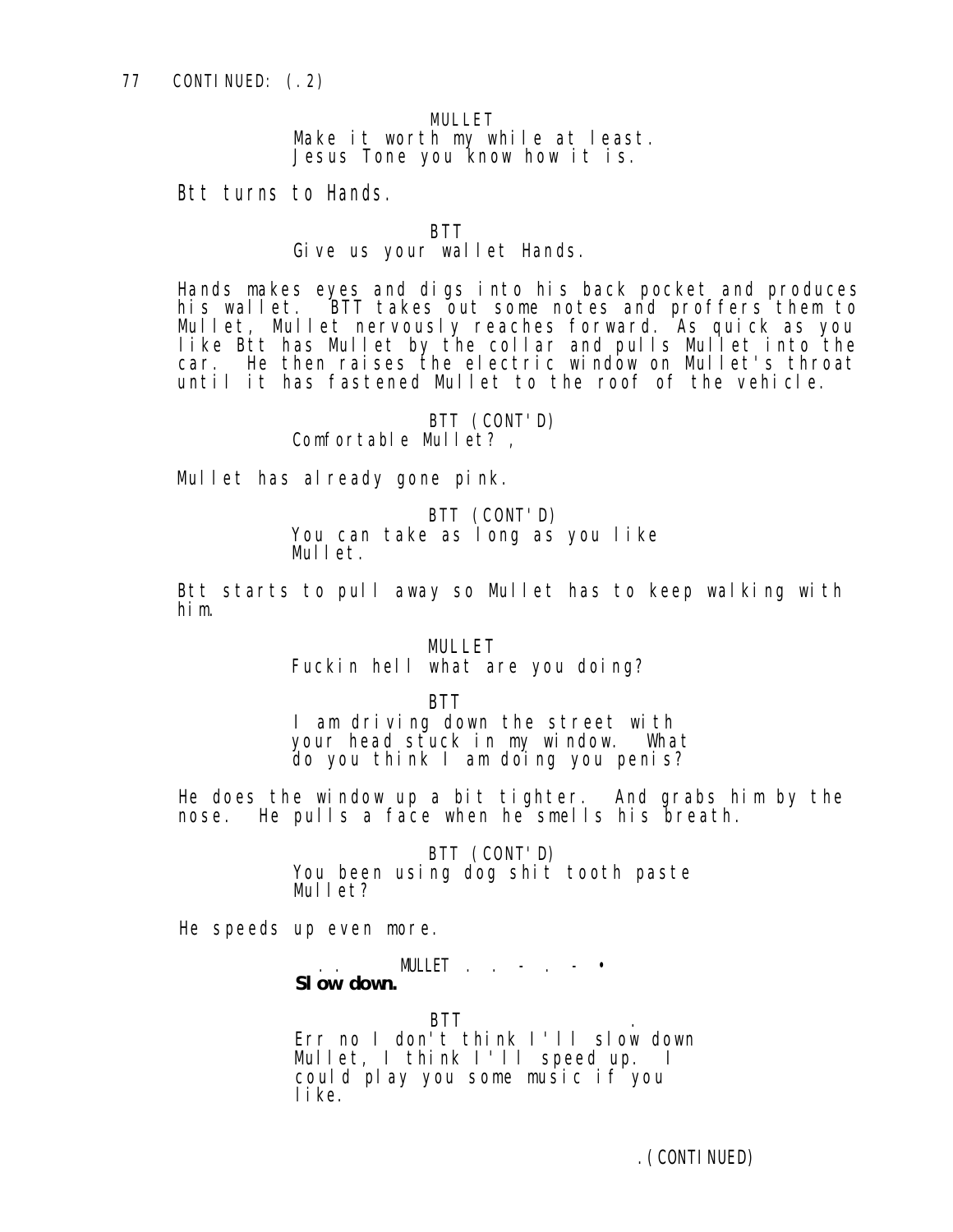# 77 CONTINUED: ( 3 )

BTT turns on the radio. A song comes on that he loves.

BTT (CONT'D) Oh I love this track. Yes Mullet.

MULLET

It could be Tyrone Conway.

# **BTT**

Tyrone Conway?

### MULLET

White geezer, thinks he's black, did a job for a pair of brothers who have a pawn shop in Smith Street.

BTT

Tyrone Conway?

### MULLET

Yes that's what I said. It's fuckin Tyrone Conway.

#### **BTT**

It may be fuckin him, but wait and see what I can do to you.

He puts his foot down and Mullet loses his footing, and is dragged along.

# HANDS

What about?

He points to Mullet. BTT pulls an, 'oh yes I forgot about him<sup>1</sup> face. He doesn't even look at Mullet. He lowers the window, and Mullet falls by the way, in god knows what condition.

# 78 INT. PAWN BROKERS

The music continues, and we have a montage of the black guys dealing with Bullet Tooth Tony and Hands as they arrive at the pawn shop. We see the corpse, we see Hands get irate and it looks like it's going to be the end of the black fella: again. The black guys try to whip out the big gun but Tony disarms them and takes the gun off them. The music ends along with the scene when Sol breaks.

> SOL It's the Russian, well to be technical an Uzbekistan.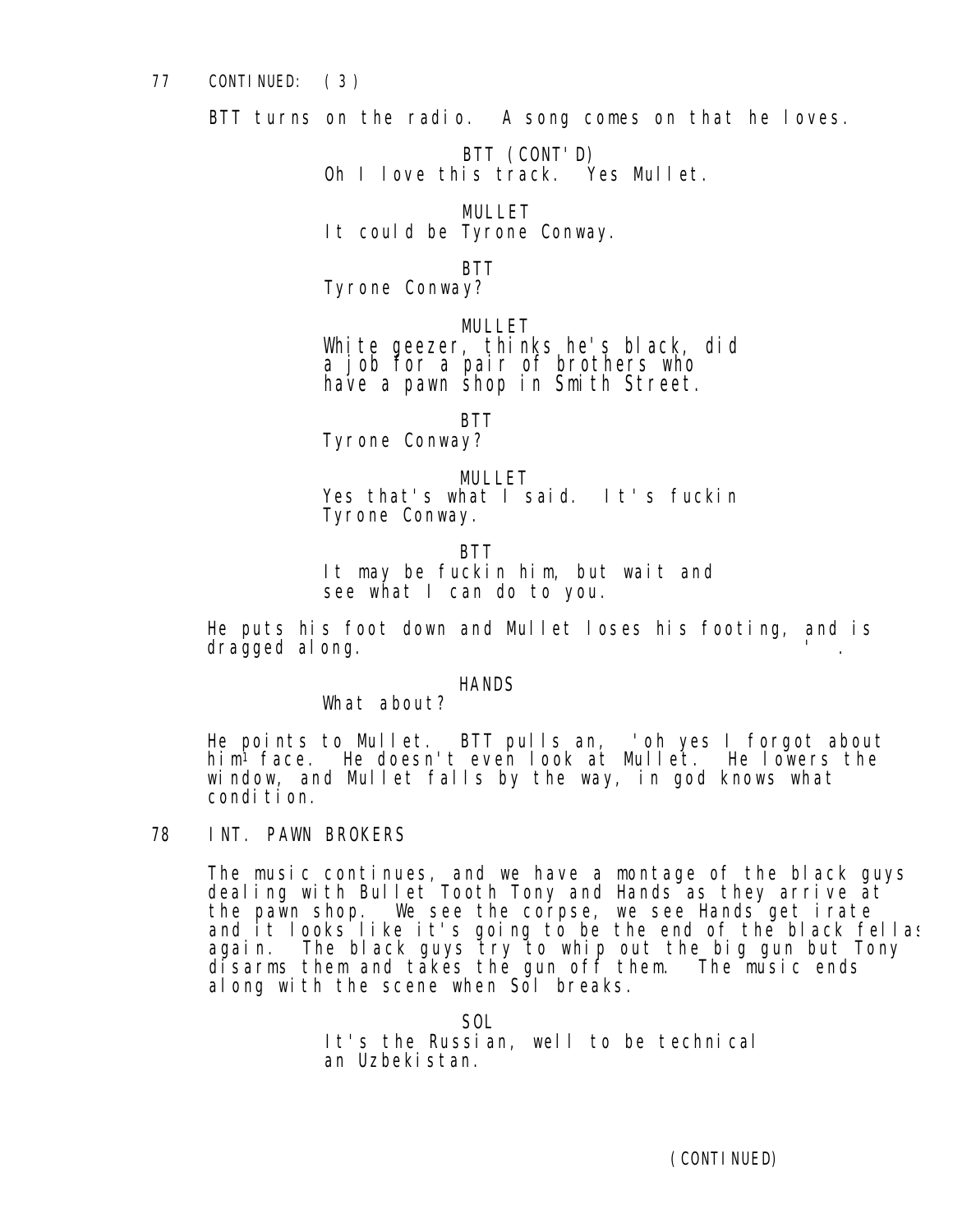Russian? The sneaky dogs. I been doing business with those sneaky dogs.

# SOL

Boris.

BTT looks familiar with this name.

### **BTT**

Dear oh dear, you do know some horrible people.

79 INT. DOUG'S OFFICE

### **HANDS**

Russians, I didn't think it would be the Russians.

# DOUG

Boris the Blade? I heard of him, isn't he supposed to be a short little fucker that's covered in scars?

**BTT** 

Sneaky little shit one of the Russian dissidents, killed more men than,...well he's-killed a lot of men. Deals in arms, that he gets off some of the old school.

We cut to the security monitor that observes the shop, it sits on Doug's desk. The door opens and in walks Boris. As bold as brass he walks up to the counter.

> DOUG Hold on. What's going on here?

Doug picks up the phone to the downstairs shop. Susi picks up the receiver at the other end.

# **SUSI**

Yes Dad?

- DOUG What does that man want?

SUSI It's hard to say, he's got a thick Russian accent.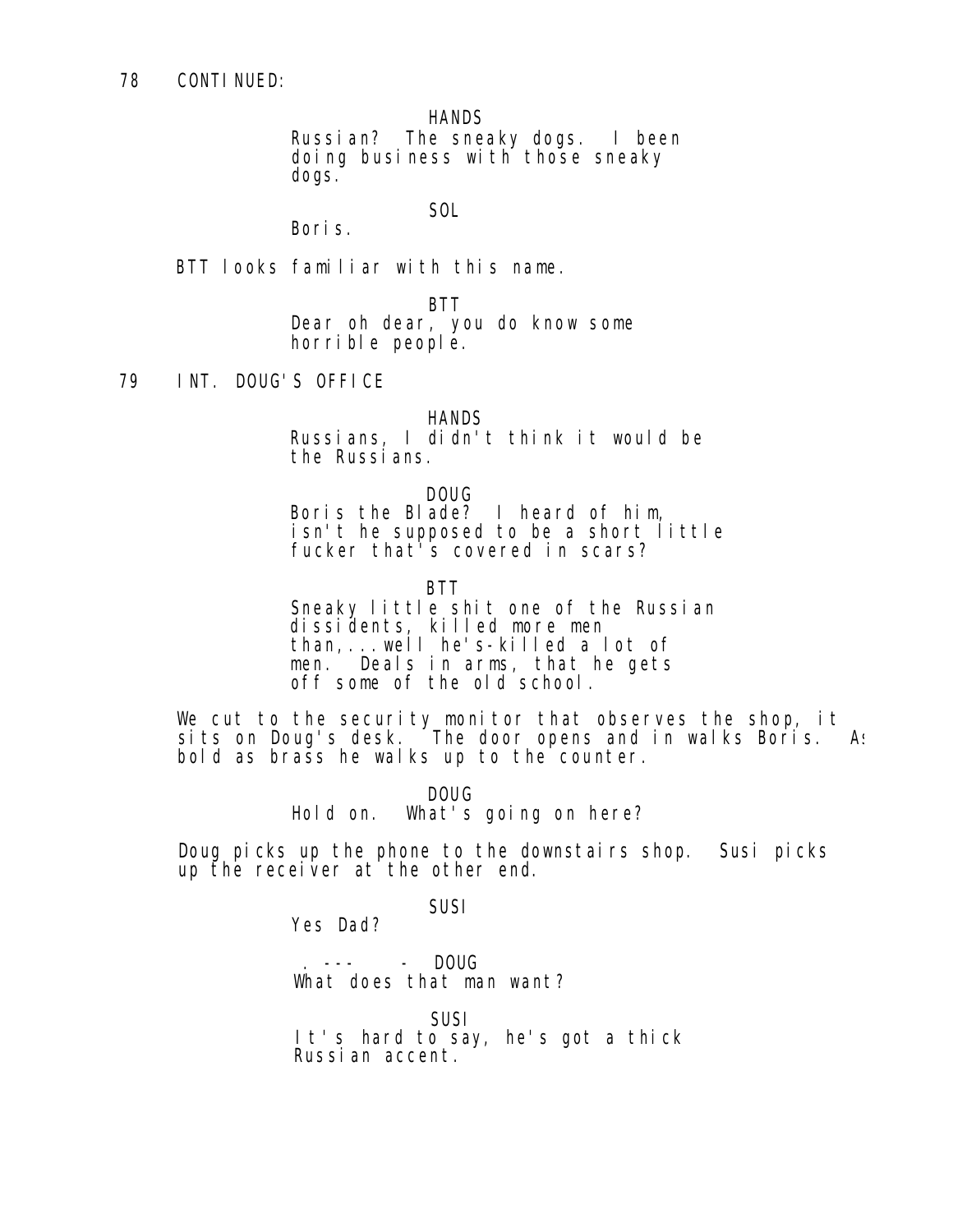# 80 INT. DOUG'S .OFFICE DOWNSTAIRS

They are obviously going to move in on the Russian.

**BTT** 

He's a bit sneaky this fella, so watch out.

# ROSE BUD

*I* hate Russians. I'll sort him out.

Hands and BTT both look at Rose Bud and look relieved for the offer.

# BTT

He's all yours Rose Bud.

# 81 EXT. CARAVAN CAMP SITE

Micky is looking at his caravan; it's in flames, real proper roaring flames. People are desperately trying to put the flames out. Micky is covered in dirt from his futile efforts. One of the other pikies who's involved in trying to extinguish the fire turns round and sees Micky standing there motionless. He can see he's upset.

# PATRICK

What's wrong with Micky?

### DAREN

His mam was in there Patrick. They burnt his mam.

All real sound recedes and we drift in to music. The camera slowly tracks in on Micky. It's hard to read how devastated he is. The camera reaches Micky's face, the reflections of the flames can be seen in his water swollen eyes, but his cheeks remain dry. .

# 82 INT. BTT CAR

BTT is driving, Hands in the passenger seat and Rose Bud in the back. BTT's got a bleeding eye and his hand is wrapped up in a bandage. Rose Bud is clutching his stomach.

> HANDS Sneaky was a bit of a fuckin understatement wasn't it?

> > BTT

What do you want me to do? Your man there thought he could take him. I told you he was dangerous.

**HANDS** How you doing Rosey?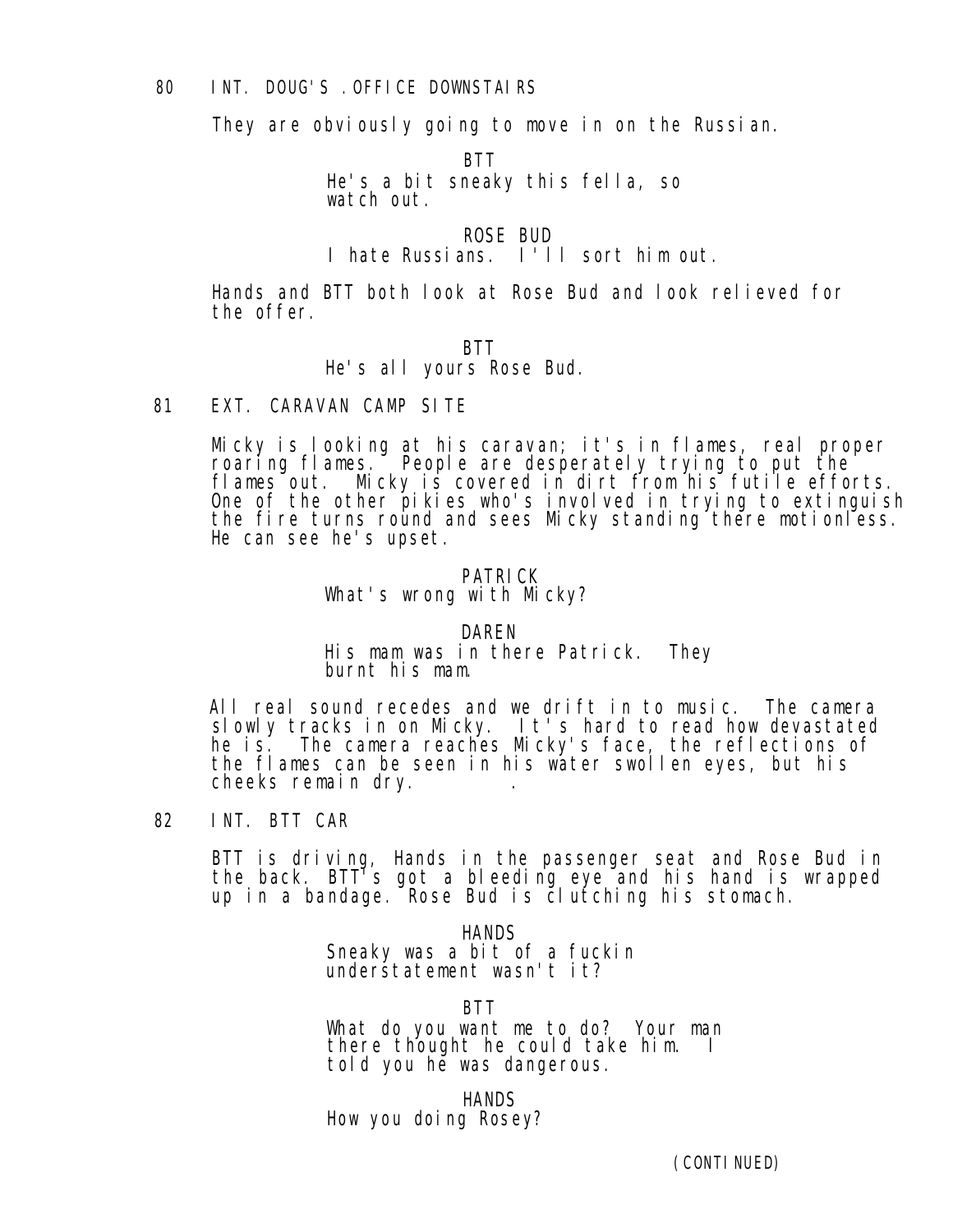# 82 CONTINUED: .

Hands looks at Rose Bud who's holding his midsection.

ROSE BUD You're going to have to get me to a hospital, let's shoot that fucker. Then get me to a hospital.

**HANDS** 

We gotta get this stone first Rosy and then we'll get you to a hospital.

# 83 INT. BAD BOY LINCOLN'S

Vin and Sol are going through a selection of keys they have, trying to open the front door.

SOL

Lincoln's got some tools here, when he has had<sup>"</sup> a few drinks he gets em out and runs around the house holding a pistol in each hand, telling me about what a bad boy he is.

VINNY

Do you know where he keeps em?

They find the right key.

SOL Well they ain't gonna be lying on the kitchen table Vince, we gotta have to look. Flick tlie switch.

It's dark, they flick the switch. They look onto an immaculate pad. Music fades up along with the lights.

> VINNY Jesus. What's going on here?

> > SOL

He likes his drum does Bad Boy Li ncol n.

The dog goes bounding in.

SOL (CONT'D) Well let's get busy.

# 84 EXT. BORIS<sup>1</sup> HOUSE

BTT's car pulls up outside Boris<sup>1</sup> house. BTT and Rosebud pull Boris up in the boot. Tyrone who is hanging about nearb keeping watch, witnesses this. Rosebud places a blade at the Russian's neck.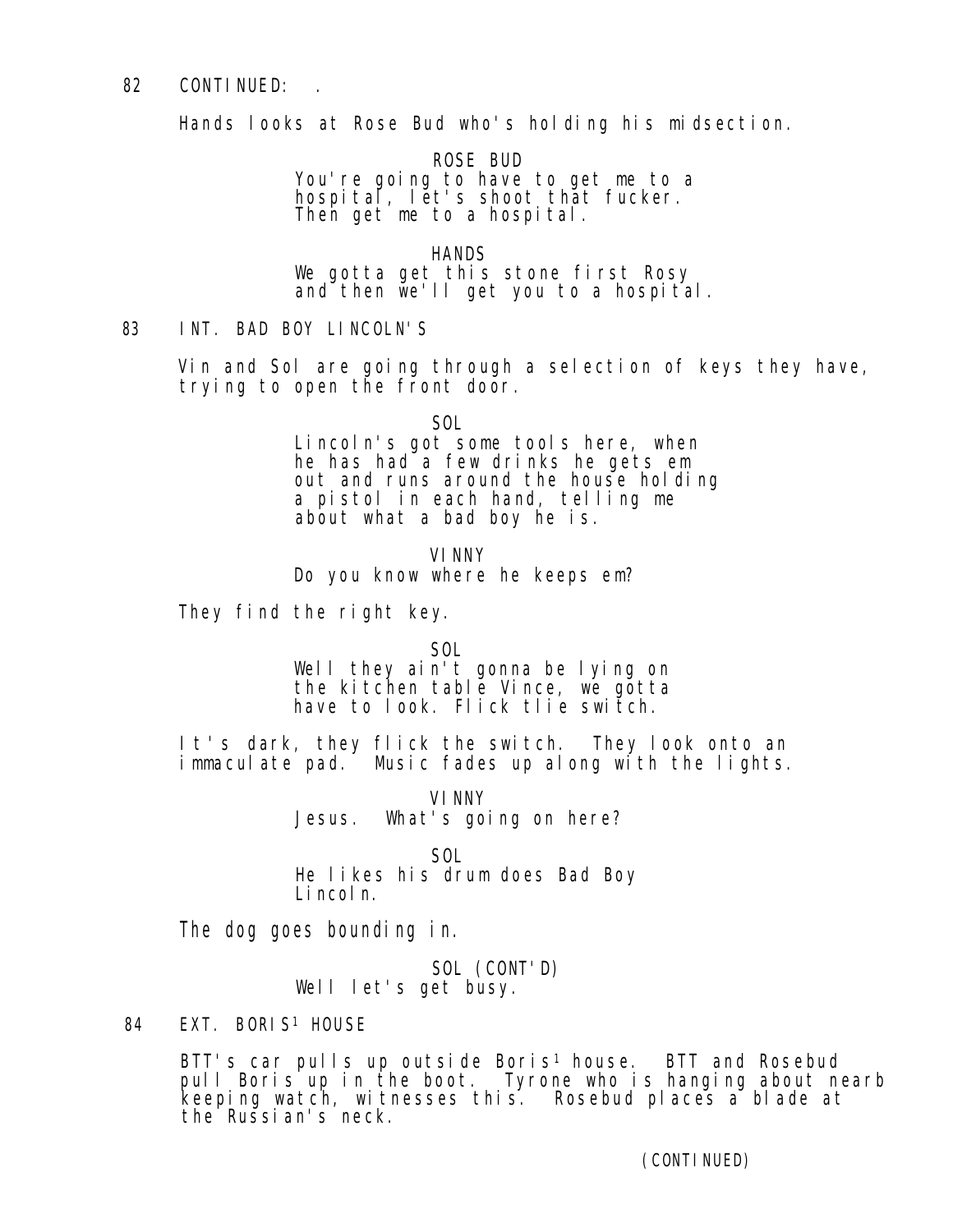# ROSE BUD

I think you have got something to tell us.

**HANDS** 

Take it easy Rosy, take it easy.

BTT looks at the blood that's already starting to pierce the skin from where the blade is pressed against the Russian's neck. BTT then looks at Hands with concern.

> BTT You want him to be able to talk or not?

85 INT. BAD BOY LINCOLN'S

Sol and Vin have found the weapons and are tossing them from hand to hand.

> SOL I didn't know did I? They always looked the shit to me.

> VI NNY What are we gonna do with em Sol?

SOL Shut your mouth Vince, this is all we got, so this will have to do.

Sol's mobile rings.

SOL (CONT'D)

Yes?

86 EXT. BORIS' HOUSE

#### **TYRONE**

Boris is here.

87 INT. BAD BOY LINCOLN'S

# SOL

Now.

TYRONE That's why I am calling you.

SOL

We're coming over. Hold him there.

Sol puts the phone down before he has to hear what Tyrone has to say.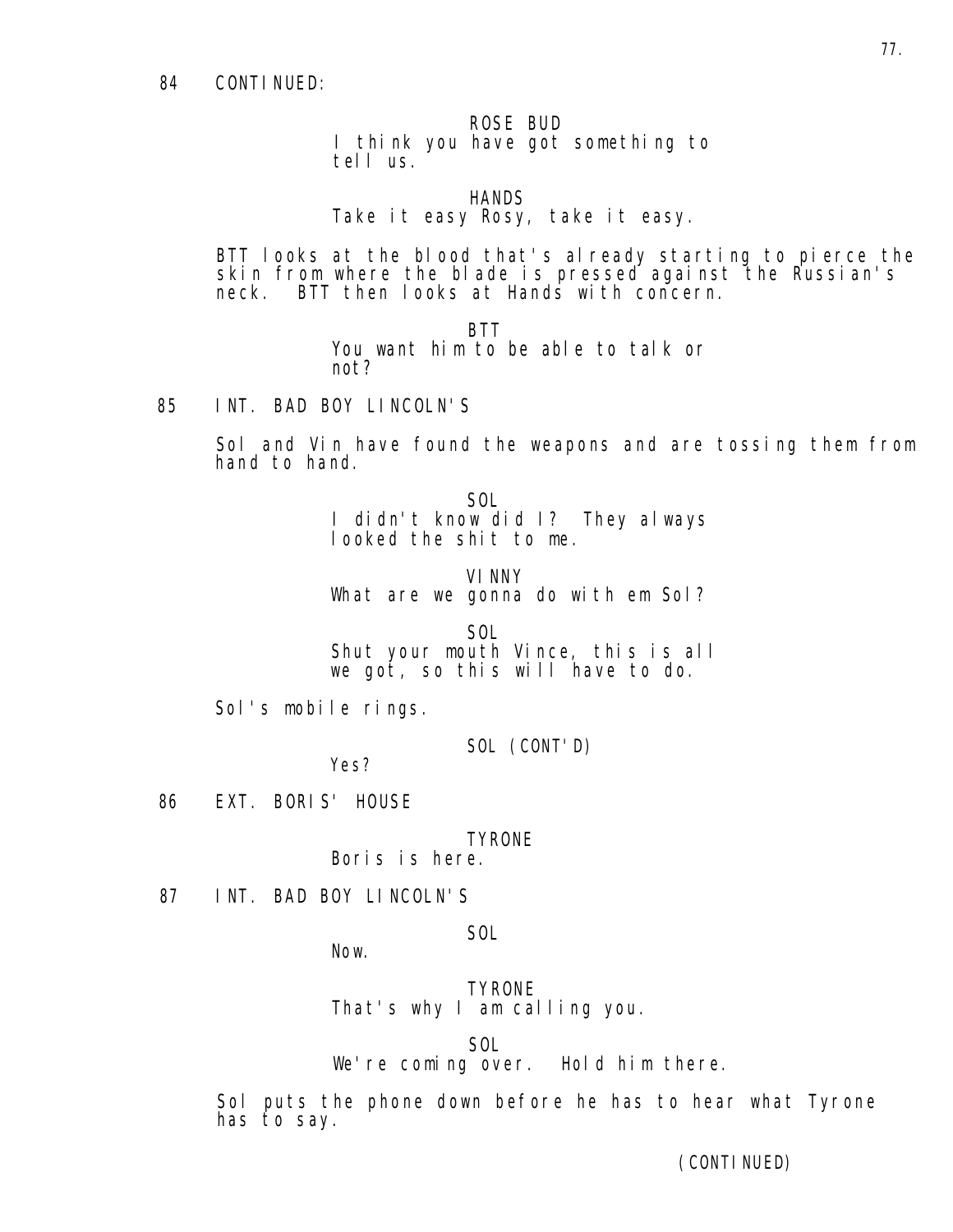SOL (CONT'D) Leave that dog here Vince, we gotta go.

They shut the dog in the main room and go out of Lincoln's house.

88 EXT. BORIS<sup>1</sup> HOUSE 88

TYRONE (continuing after \* Sol's put the phone  $*$ down) \* He's not on his own.

89 INT. TYRONE'S CAR 89

We cut to Vinny and Sol tearing round to Boris's.. They're driving Tyrone's car. As they arrive, Tyrone jumps out in the middle of the road. They screech to a halt, narrowly avoiding squashing Tyrone.

#### SOL

Where is he?

 $\bullet$  . The set of  $\bullet$  is the set of  $\bullet$ 

**TYRONE** It's not just a he, there are three . \* of them in the house with him.

SOL Why didn't you tell us Tyrone?

Tyrone pulls a "I tried" face.

VINNY Do they look hard?

TYRONE They look fucked up.

 $SOL$   $*$ Well get in and let's load up.

Vin whips out a gun.

VINNY \* Load them up with what?

**TYRONE** What's wrong with them?

VI NNY They' re replicas.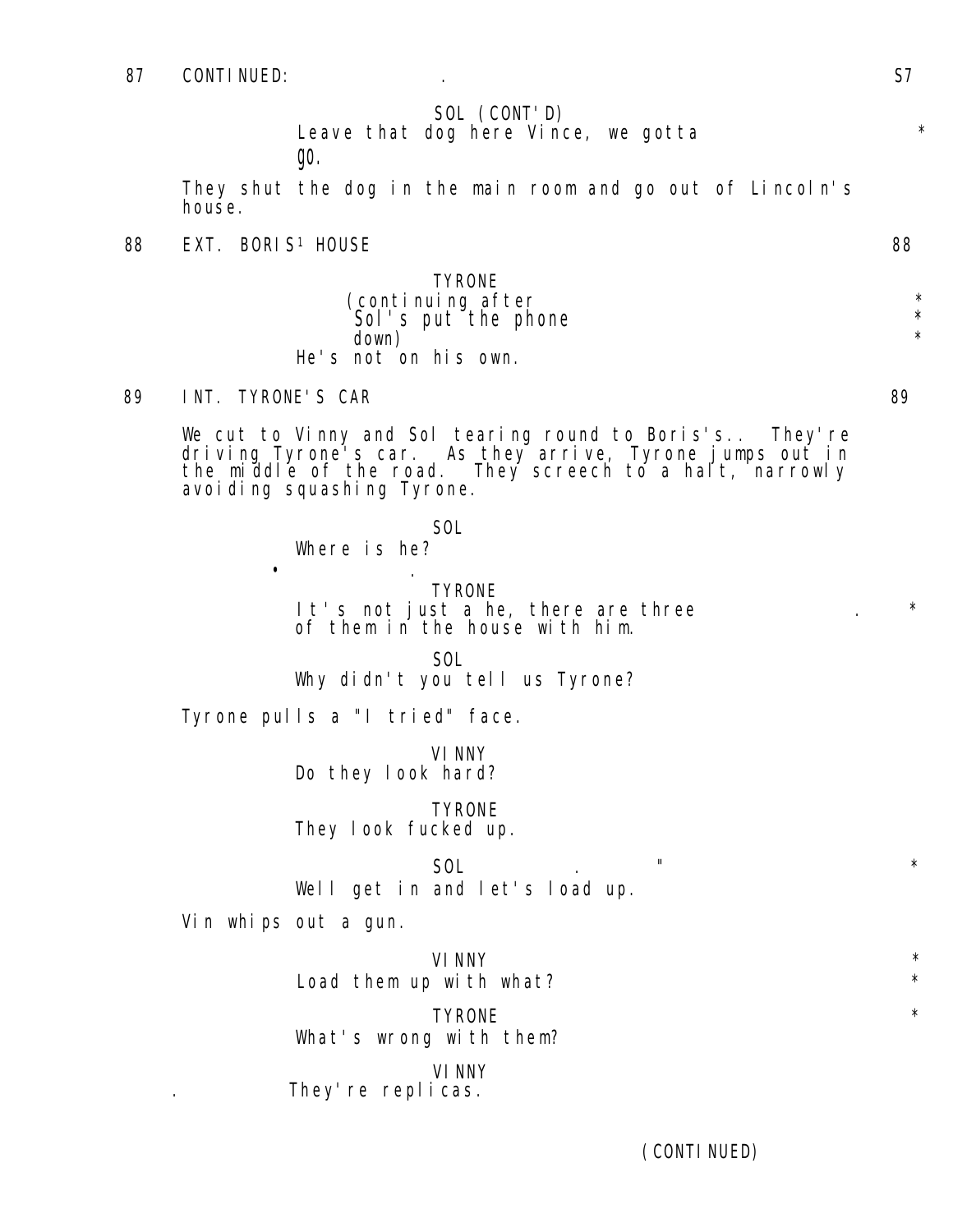**TYRONE** 

Hold tight rudy, are you fuckin mad? Do you know who these people are?

SOL

No I don't Tyrone, but I do know I don't want to be eaten by pulled apart by dogs and then eaten by fuckin pigs.

90 EXT. PIKEY ENCAMPMENT

Tommy and Turkish are looking on to the burned out caravan. . They are in shock. There is a whole gathering of dodgy, angry looking pikies standing around, giving Turkish and Tommy some bad looks.

> TURKISH Jesus I am sorry Micky. I am really sorry. He's a mad bastard.

Darren decides to interject.

DAREN Who are these the boys Micky?

Darren's eyes are full of poison. Tommy and Turkish suddenly feel very uncomfortable.

MICKY

Back off Darren. What kind of cunt would turn up here if they knew what had happened? Leave my bŭsiness to me boy.

Darren spins on his heel

# MICKY (CONT'D)

I got a message that he wanted me to fuck you two off, that's why I wanted you back. I'll do the fight before he causes any more carnage, but I'll only do it if you're there.

# **TURKI SH**

Why?

MI CKY Because I know he fuckin hates ya. . •

91 INT. TURKISH'S CAR -- CONTINUOUS

Turkish and Tommy are driving. Turkish is drinking a pint of"milk (as usual). There is silence for a while.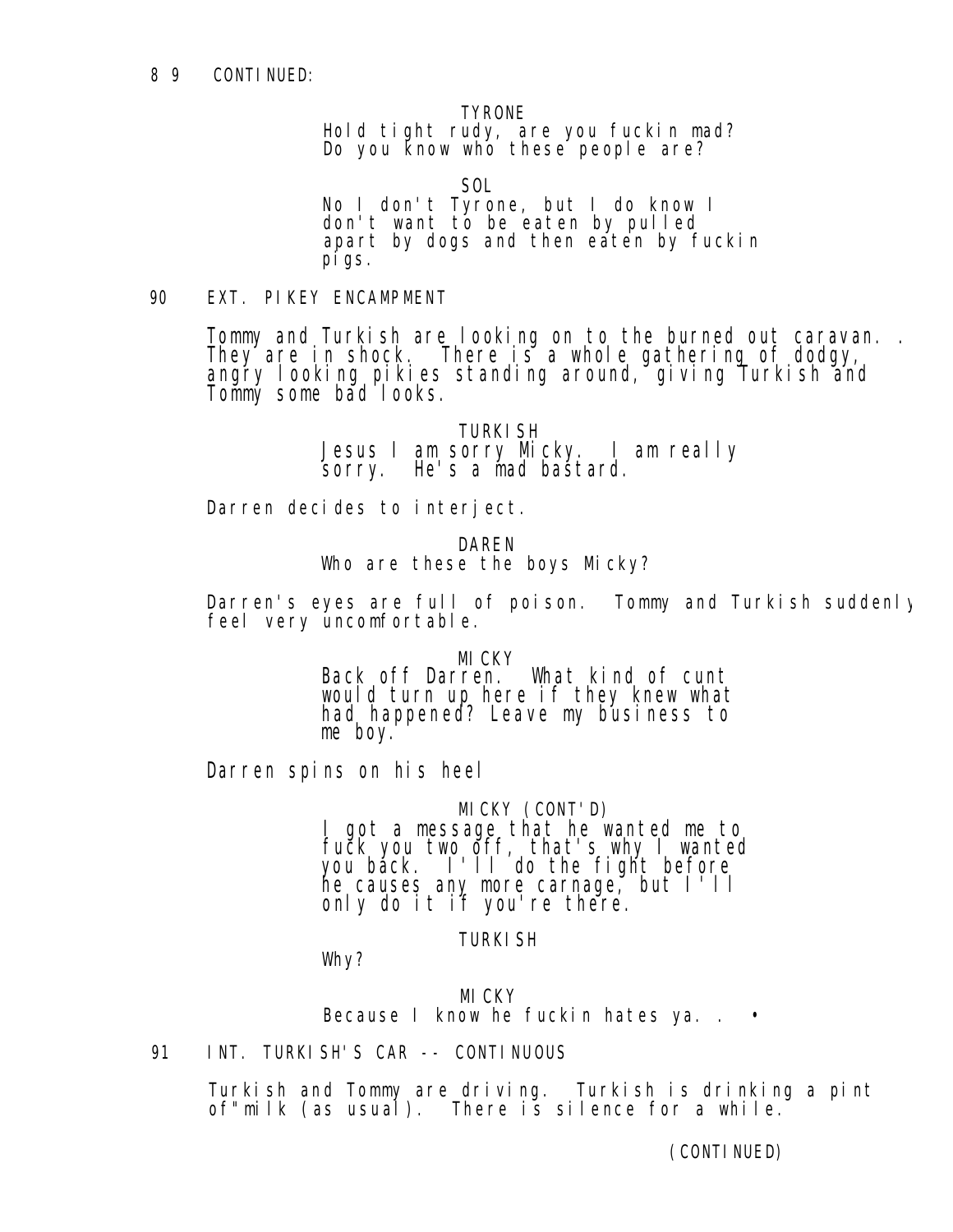### TOMMY

It's not warm the blood in his veins is it?

### TURKISH

I gotta say .1 don't like this Tommy. This has got very fuckin messy. Jesus you know how he felt about his old girl. I think we should get you a new gun Tommy, but this time try . . . '. it.

TOMMY

How far is the Russian's?

TURKISH We'll be there in a minute.

He takes a sip of his milk. There's a pause.

TURKISH (CONT'D) It's not the same.

TOMMY

What?

TURKISH Milk, in these cartons.

TOMMY *i* You shouldn't drink that stuff any way.

\ TURKISH Why, what's wrong with it?

TOMMY It's not in synch with evolution.

# TURKISH

Shut up!

# TOMMY

Cows have only been domesticated in the last eight thousand years, before that they were running around mad as lorries. The human digestive system *'"'* hasn't got used to any dairy products yet, it takes a lot longer than that.

TURKISH Well fuck me Tommy, what have you been reading? (MORE)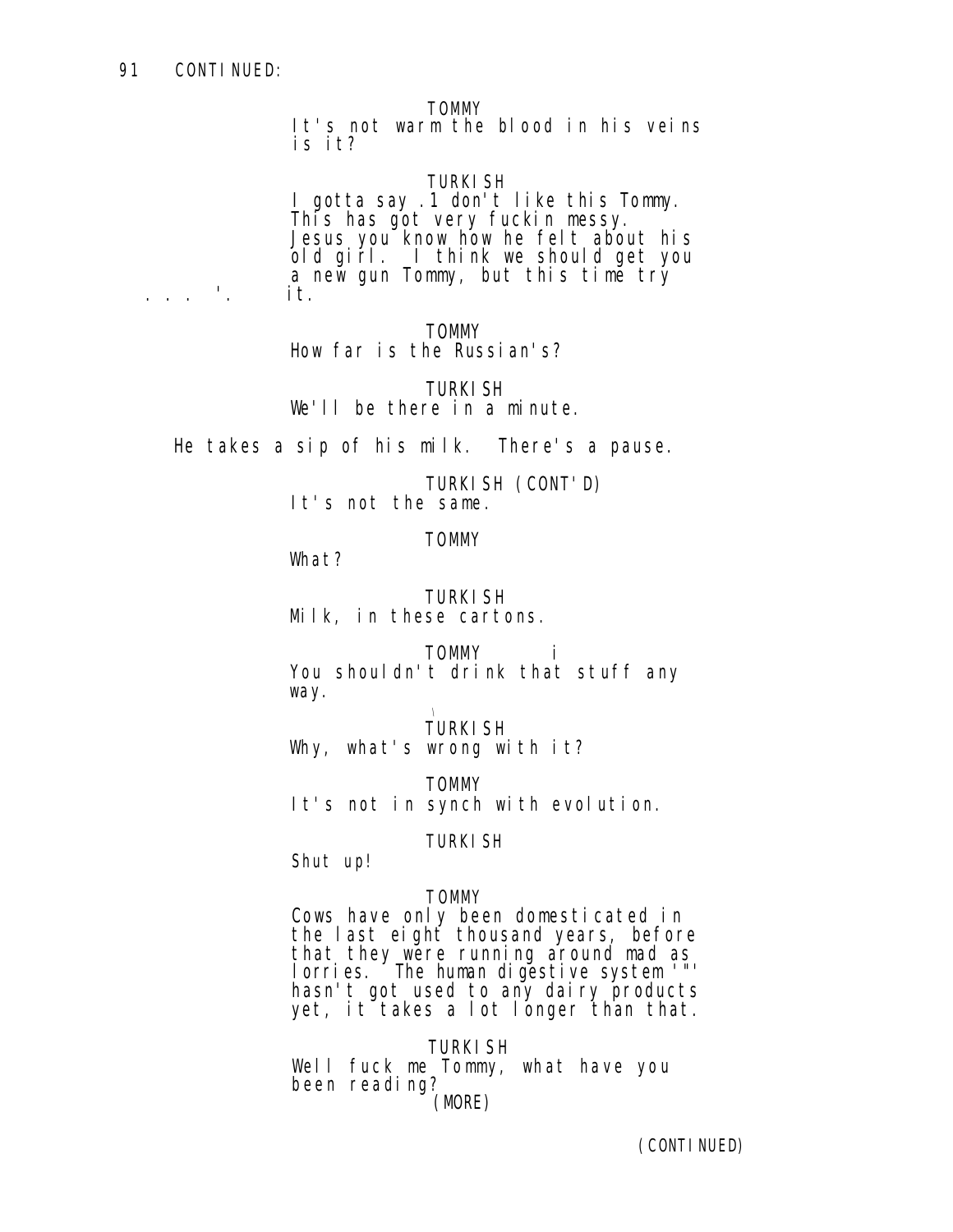TURKISH (CONT'D) Cows mad as lorries eh? You hear about the two cows having a chat in a field? One says to the other, "what do you think about this mad cows' disease then? The other one looks back and says "doesn't bother me, *I'm a* duck.

Turkish looks back at him blankly.

TOMMY

Here let me do you a favour.

He reaches over and grabs the carton from Turkish, and throws it out the window. The milk obviously hits an on-coming car in the other direction. There is a terrible crashing noise. Tommy and Turkish come to a standstill, and look back to see a small pile up on the other side of the road.

> TOMMY (CONT'D) What was in that milk?

# 92 INT. BORIS' HOUSE

BTT, Hands and Rose Bud are standing over a safe. They are looking at a whole pile of money. The case is open and Hands is holding the stone.

> **HANDS** He's a sneaky fucker that Russian. Well shall we go?

BTT What you want to do about the Russian?

**HANDS** I want to bury him.

93 EXT. BORIS<sup>1</sup> HOUSE

Hands, Tony and Rosebud walk out.

94 INT. TYRONE'S CAR

The black guys witness this. Tyrone's now in the front seat driving.

> VI NNY Well come on let's have em.

Pause while they consider this.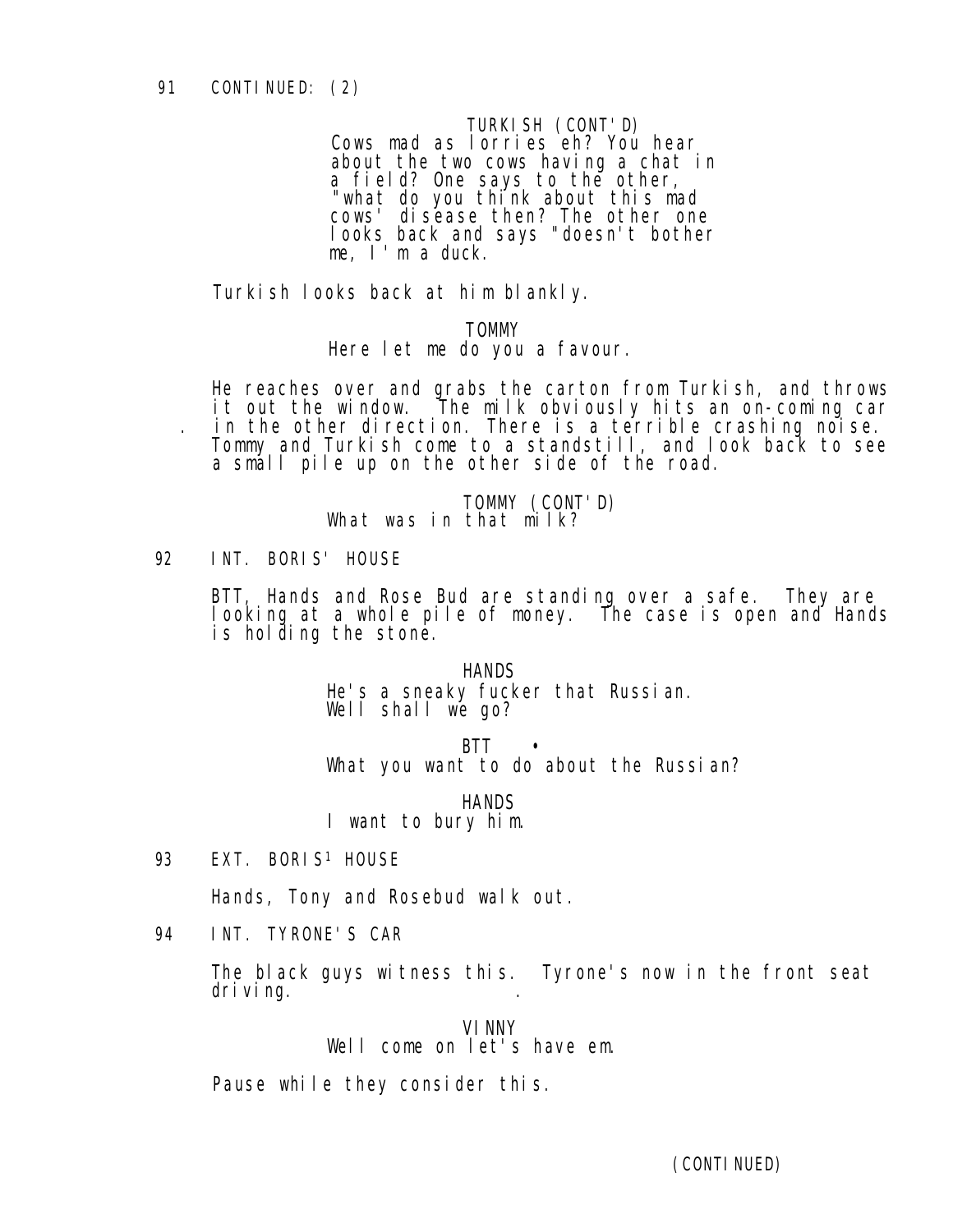#### VINNY (CONT'D) Well come on.

# SOL

Not so fast Vin we can't get em now we gonna have to follow them.

BTT's car moves off. The black guys follow.

TYRONE

I'll move in. It'll be ok.

SOL

OK is very close to KO, and KO is close to R.I fucking.P. You know what RIP stands for Tyrone?

### TYRONE

It stands for.

#### SOL

It stands for .shut your fuckin mouth Tyrone and leave the talking to us. Let's get these ready.

### TYRONE

Do they fire?

Pointing to the guns.

' SOL

Of course they fuckin fire?

VINNY

How do you know? They're replicas, what do you know about replicas?

Sol looks at the gun and frowns, "what does he know about replicas"? He pulls the trigger. He fires one shot. It is very loud, the gun goes off near Tyrone's ear, he buckles in . pain. The car does a massive swerve and everything nearly ends in disaster, all the windows shatter including the windshield (but the glass stays put). Tyrone regains some control over the car.

> VINNY {CONT'D) What the fuck do you think you're doing Sol?

SOL Jesus, I didn't know it was that loud.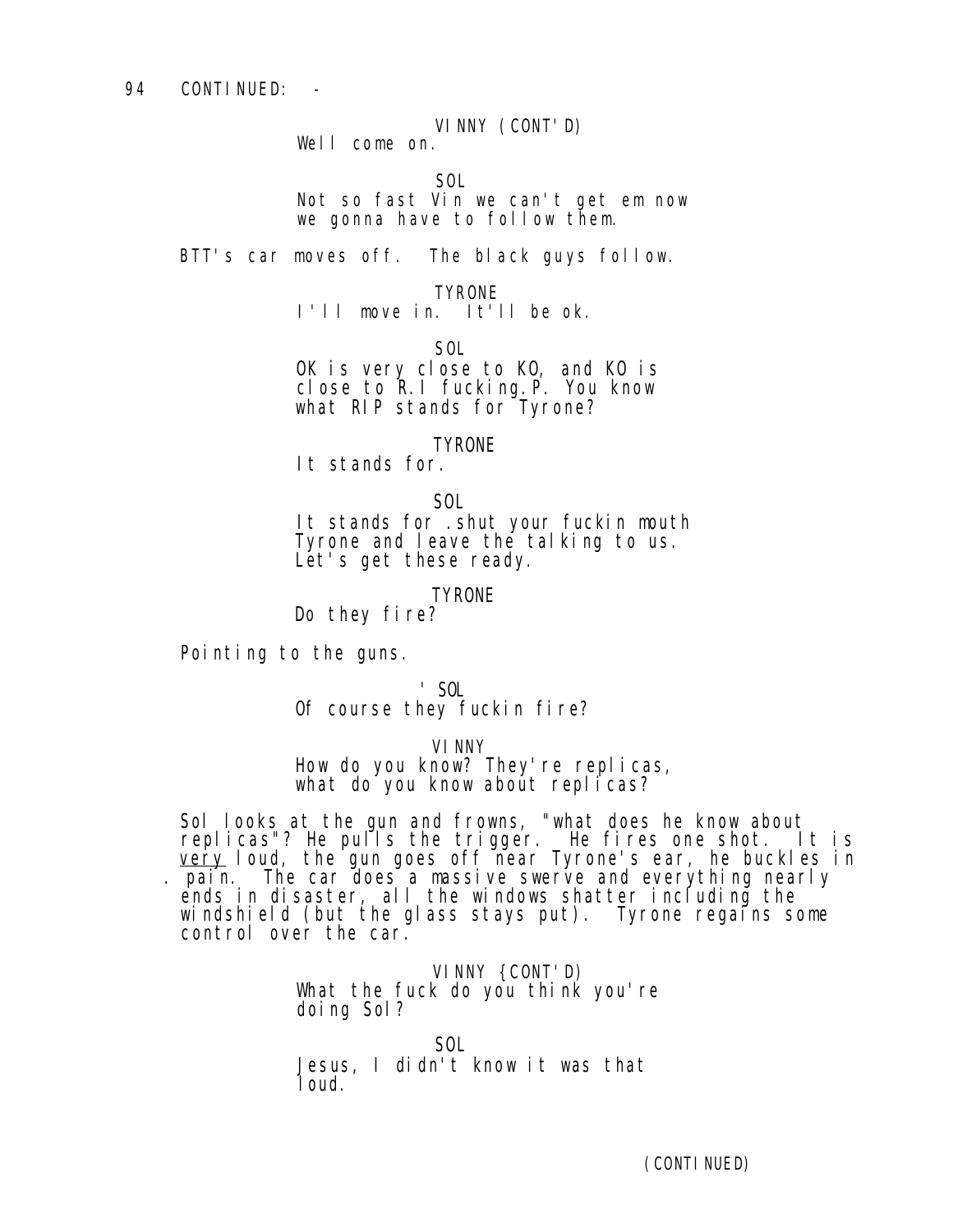#### VINNY

Well just how fuckin loud did you think it was going to be? It's afucking gun Sol, guns are renowned for making a loud fucking noise whenever you pull the trigger.

SOL

You wanted to see if they worked.

VINNY

I didn't mean try it in the fuckin car Sol.

SOL

Well they work, I reckon they are really gŏing to put the shitš into em.

#### VINNY

Right now *I* am not concerned with putting the shits into em Sol, I am " " . concerned about taking the pain out of my ringing fucking ears. Look what you did to poor Tyrone. Tyrone you al right?

He taps Tyrone on the shoulder. Tyrone looks up.

VINNY (CONT'D) Are you alright?

Tyrone spins in his seat and answers a little too loudly.

TYRONE I am fuckin deaf! What have you done to my car?

They crash into the car in front. Boris the Blade comes flying through the windshield.

95 INT. BTT CAR -- NIGHT

*(This scene runs concurrently* with scene *91)*

HANDS- . . . . . . . How we going to get rid of him?

BTT You want to shoot him?

HANDS It's a bit noisy isn't it?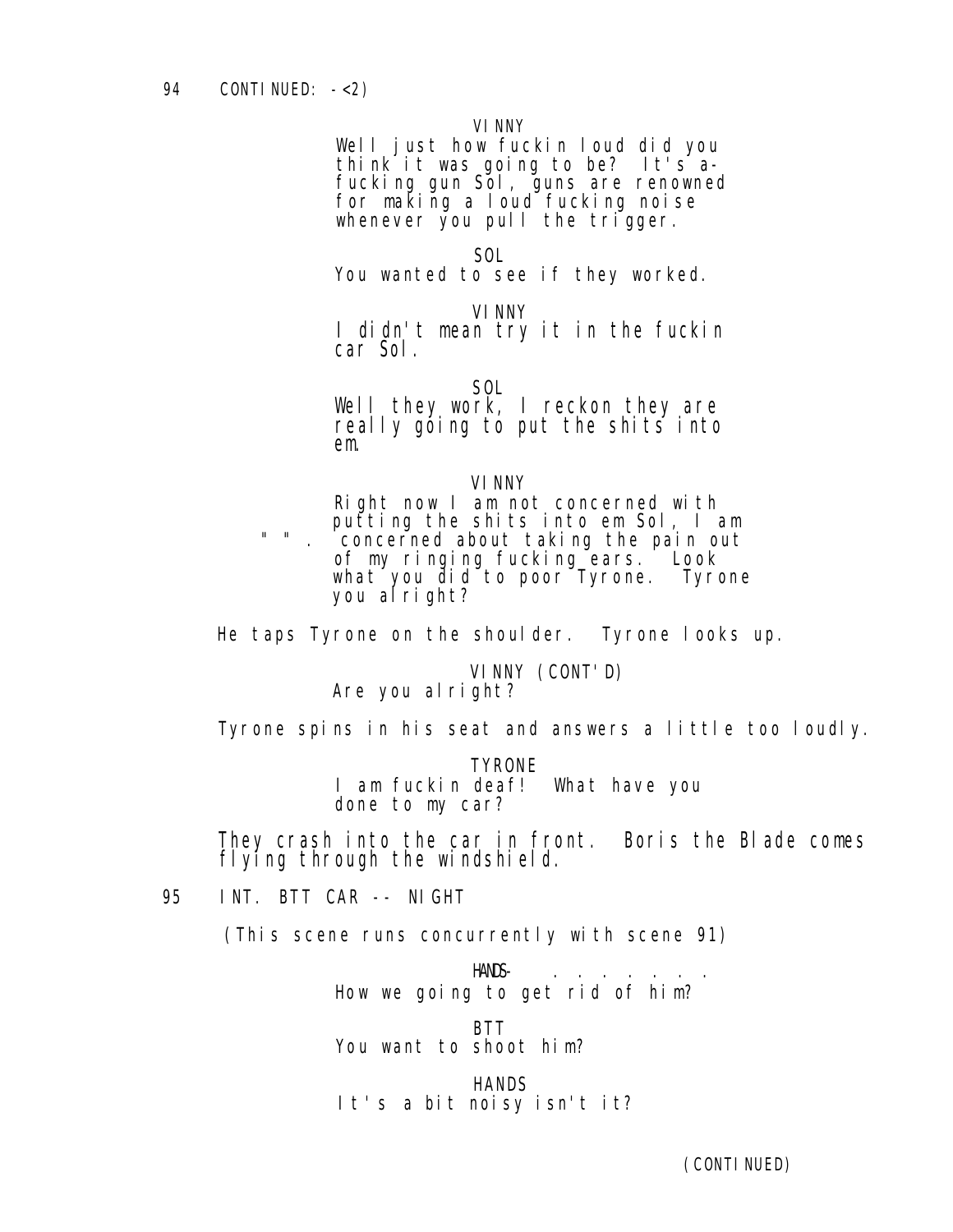BTT

Well you want to stab him?

- HANDS That's a bit cold blooded isn't it?

**BTT** 

You want to kill him or not?

ROSE BUD

 $I'$  11 cut him.

**BTT** That'*s* the spirit. There's a sword back there.

He points to behind a seat: there is a bloody great sword concealed. Tony skillfully passes the sword to Rose Budd, who attempts to pull it out of its scabbard. Tony turns round to Hands.

> BTT (CONT'D) You, you want a knife?

He passes Hands a knife.

HANDS

*I* wouldn't know what to do with it.

BTT

It's not a fuckin rocket launcher. It's a knife for gods sake, what have you used for to keep your fork company for all these years? It's got a sharp side and a blunt side. You want a lesson?

There is a sudden bang on the windshield and BTT turns back to the front only to see the windshield covered in milk. Tony can't see where he is going and searches for the windshield wipers. While this is happening the car swerves to the side and hits a lamp post. They crash and the boot (trunk) has flown open and Boris the Blade tries to lift himself out. Rose Bud looks down at the sword he has been extracting he can see he very nearly cut himself in two. Tony pulls himself up from the steering wheel he has a trickle of blood running down his face. There's a crash and a car hits em from behind.

96 INT. TYRONE'S CAR --NIGHT

They too are recovering from the accident. And Boris has now come headfirst through the windshield.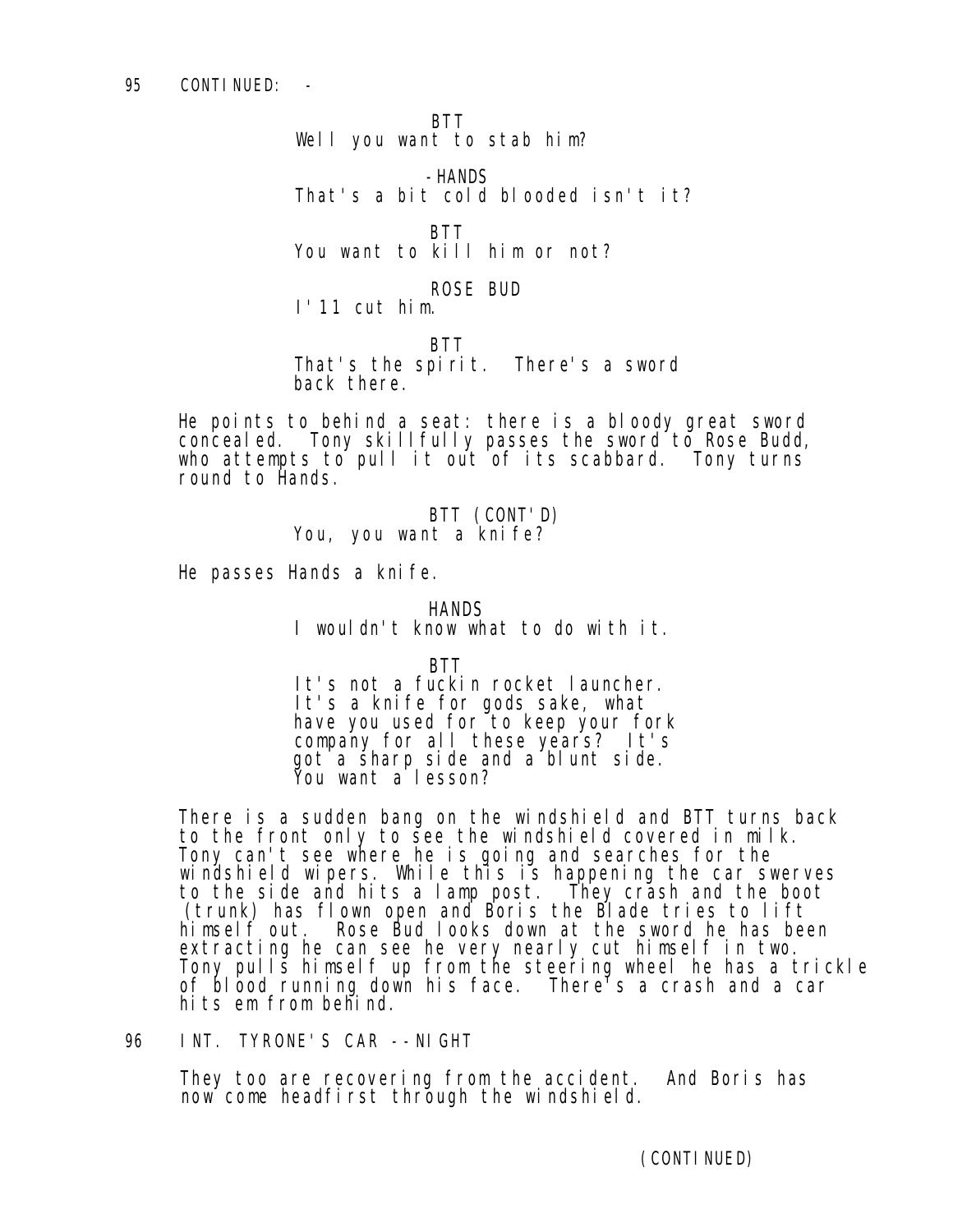VINNY You idiot what have you done?

SOL

# Is that Boris?

97 INT. BTT'S CAR

# **HANDS**

What happened?

BTT

We hit something and something hit us.

He turns and sees that Rose Bud has got a sword sticking though him. It's gone through him and the seat that he is sitting on.

98 INT. BLACK GUY'S CAR

# SOL

Let's hit em now.

# VINNY

The is a dead Russian on my lap Sol I am not thinking about hitting anybody right now.

SOL

Well you better start thinking Vince because otherwise you'll be fuckin lucky if you end up looking like that.

99 INT. BTT'S CAR .

# BTT

You alright?

### HANDS

No I am about a rocket ride from right Tony.

### BTT

*I* mean do you feel alright?

### HANDS

Ohh yeah, I feel like I am lying on the naked lap of Aphrodite, cooled by the tumbling petals of spring roses, how the fuck do you think I feel?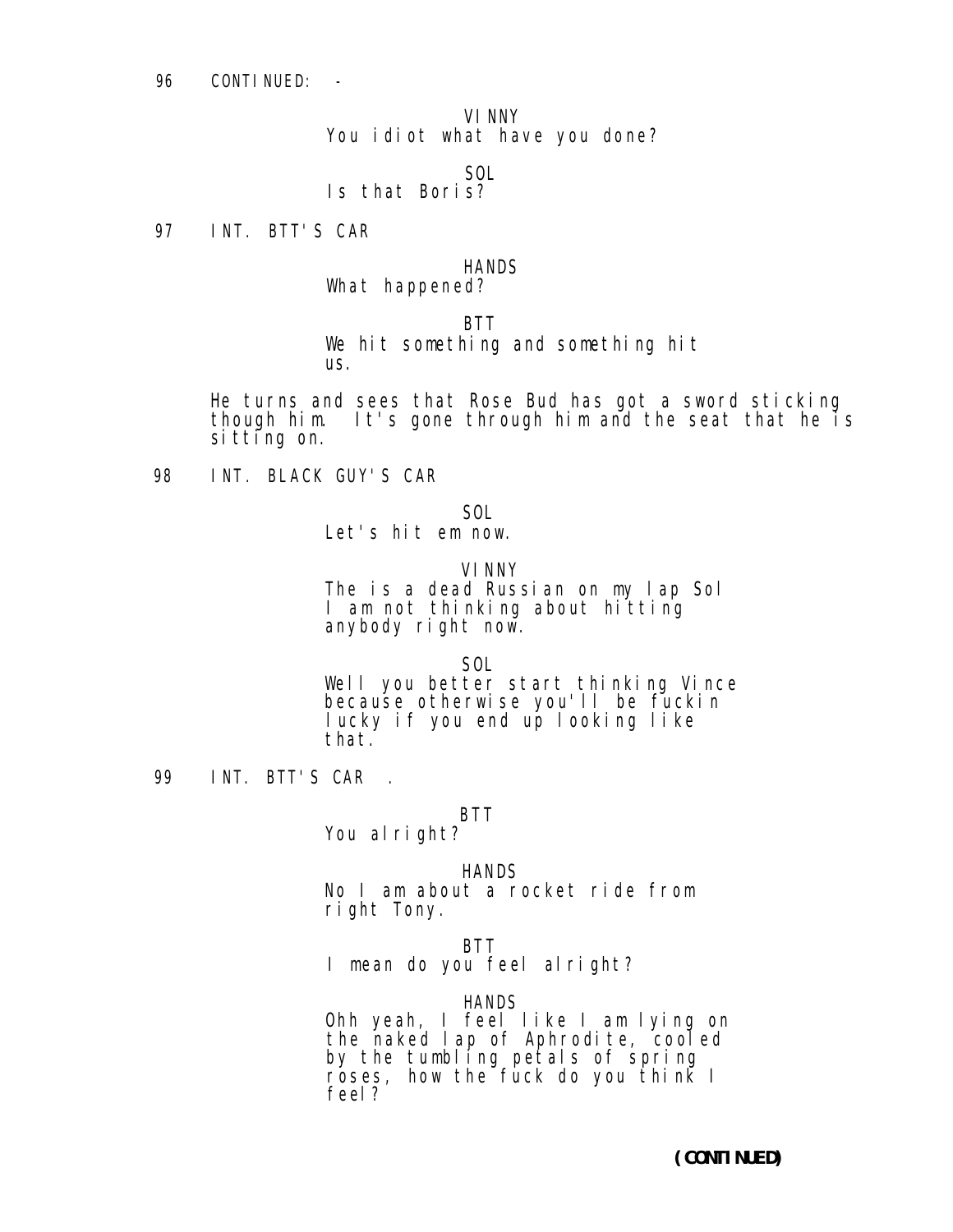**BTT** 

Hold tight big man, and put your guns away. Let's get going.

HANDS What about Rose Bud?

**BTT** 

Well you can bring him with you if you want but which bit do you want to bring?

100 INT. BLACK GUY'S CAR

SOL They are getting out.

VINNY Well get down, the last thing we want him to see is three brothers wearing ski masks.

1.01 INT. CAFE

BTT and Hands, covered in blood, walk off the street into a cafe.

# **HANDS**

# I gotta clean up.

He goes out the back while BTT goes to the pay phone to call Doug.

102 EXT. STREET

The black guys pile out of the car and follow BTT and Hands at a safe distance.

103 INT. CAFE

BTT is on the phone

**BTT** Doug, we are in the shit, come and pick us up.

104 EXT. BORIS<sup>1</sup> HOUSE

Tommy and Turkish pull up outside Boris' house.

TURKISH He's left the door open.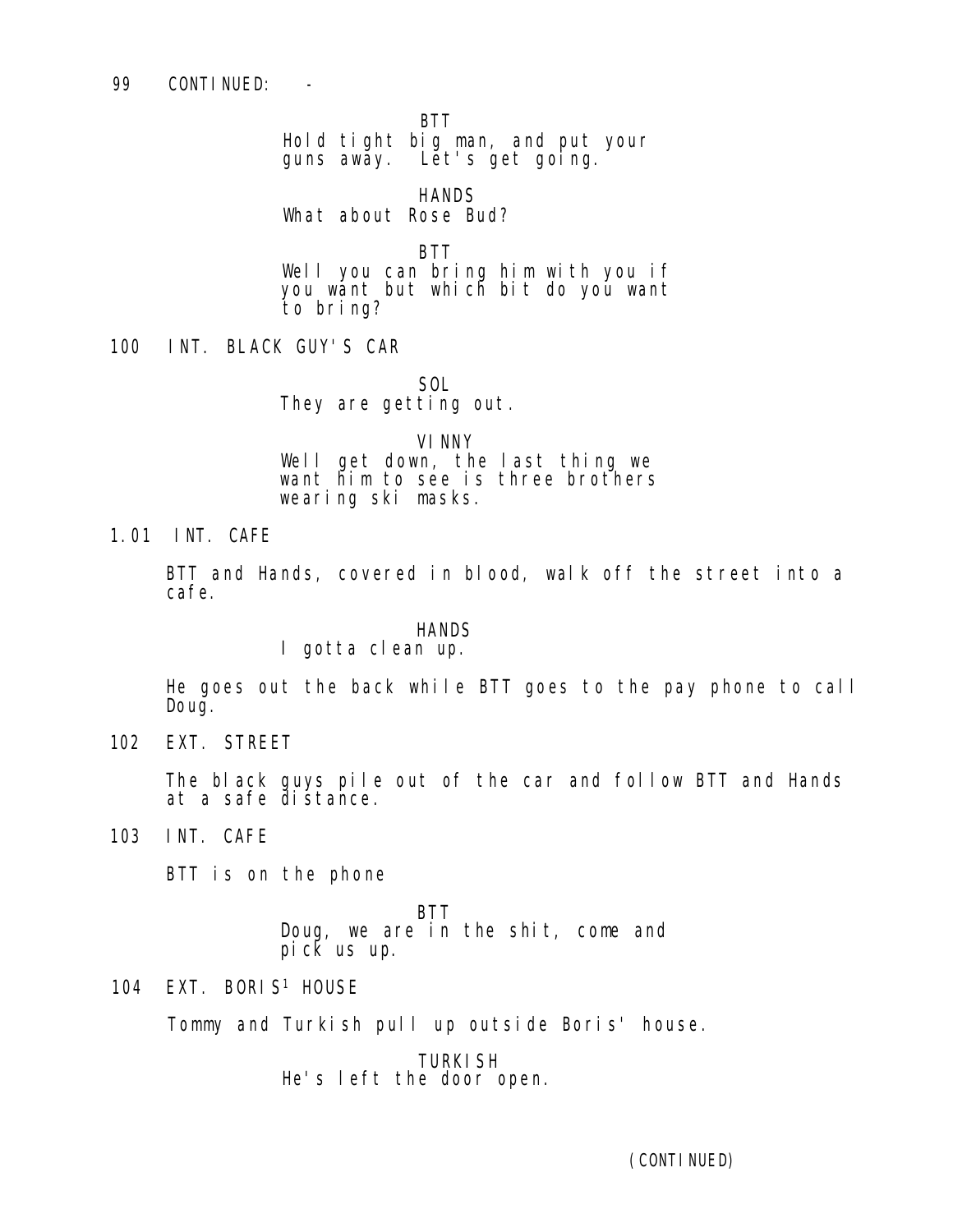#### TOMMY

I shouldn't think that's a good idea. Shall we have a look?

#### TURKISH

I don't want to go in there, he's a dangerous bastard, taken too many disco biscuits in the heat of Russian disputations, he's got as many of these nuts as those nuts.

He grabs his groin and circles his finger and his temple

TOMMY

I don't care if he's got fuckin hazel nuts, I want a gun that works.

**TURKI SH** Well come on then before the Germans get here.

105 EXT. CAFE

The black guys have followed BTT and Hands and are waiting outside, readying themselves for action.

> $SOL$   $\qquad \qquad \qquad$ . Now Tyrone you go... Tyrone, oi Tyrone.

Tyrone can't hear a thing.

VINNY I'11 never forgive you Sol.

Sol taps Tyrone on the shoulder.

SOL

When we get in you wait by the door I am number one, Vin number two and you are number three.

106 INT. CAFE

The black guys enter. BTT has just finished his phone call and sat down. .

SOL

I don't want a fuss and I don't want to put a bullet in your face, but unless you give me exactly what I want there will be murders.

BTT shakes his head in amazement.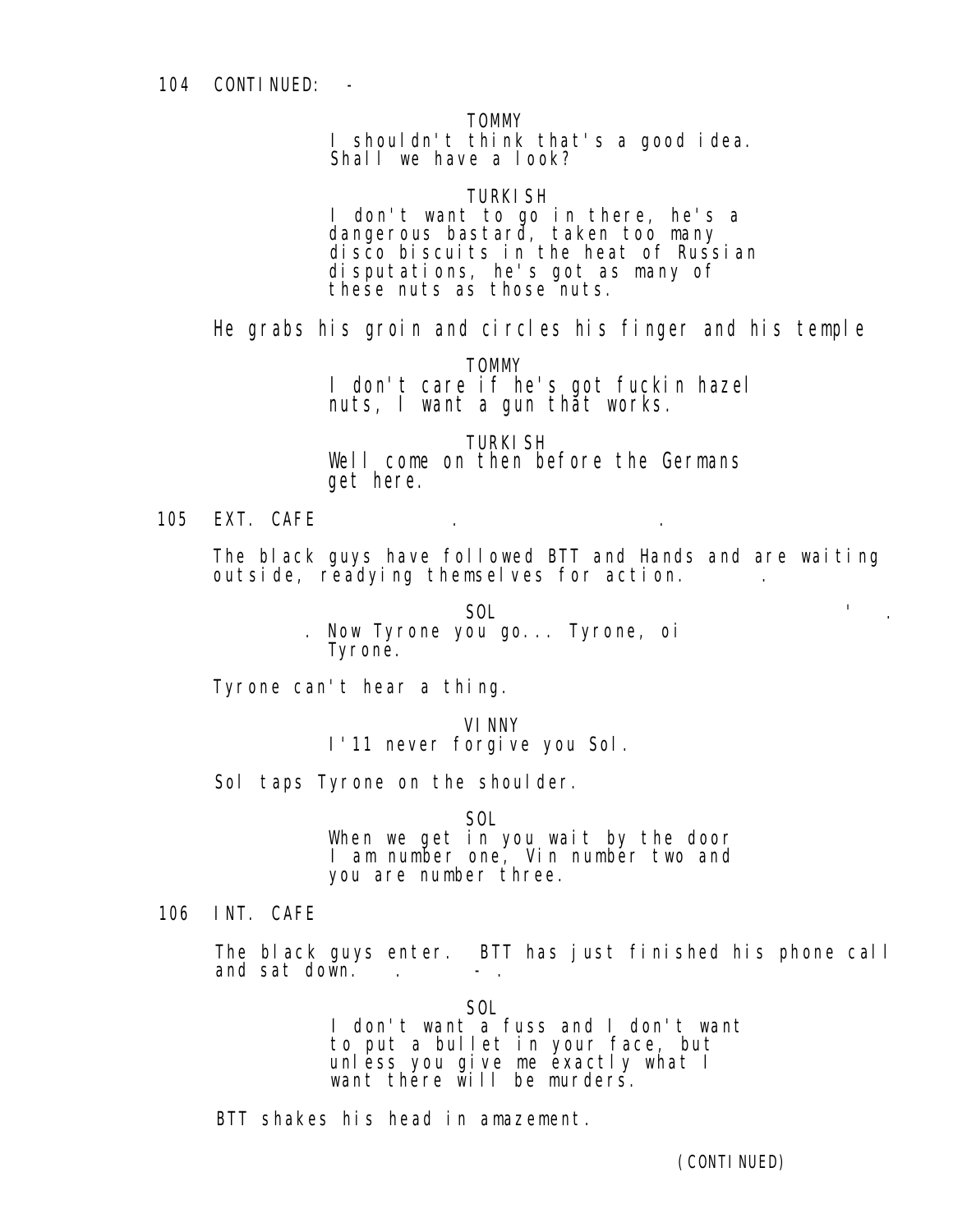# SOL (CONT'D) Number three pull the blind down.

Tyrone can't hear this request.

VINNY lo number three, he said pull the blind down.

He still can't hear him. This is minorly embarrassing.

VINNY (CONT'D)

I'll sort it.

# SOL

Stand up!

BTT Excuse me, but who the fuck are you?

SOL

You hear what .1 said? Stand up, unless you're crippled.

BTT

Do I look crippled?

SOL

You'll look fucking dead, unless you stand up.

Sol cocks the gun and Tony pulls a sarcastic 'I am shocked' face.

# **BTT**

You got ballsl

SOL

You want to test em?

# **BTT**

There are two types of balls, there are big brave balls and there are little mincy faggot balls.

•p- WNNY . '-- *- \* ' . - •* You're a dead man talking. These are your last words so make them a prayer.

Vinny takes aim.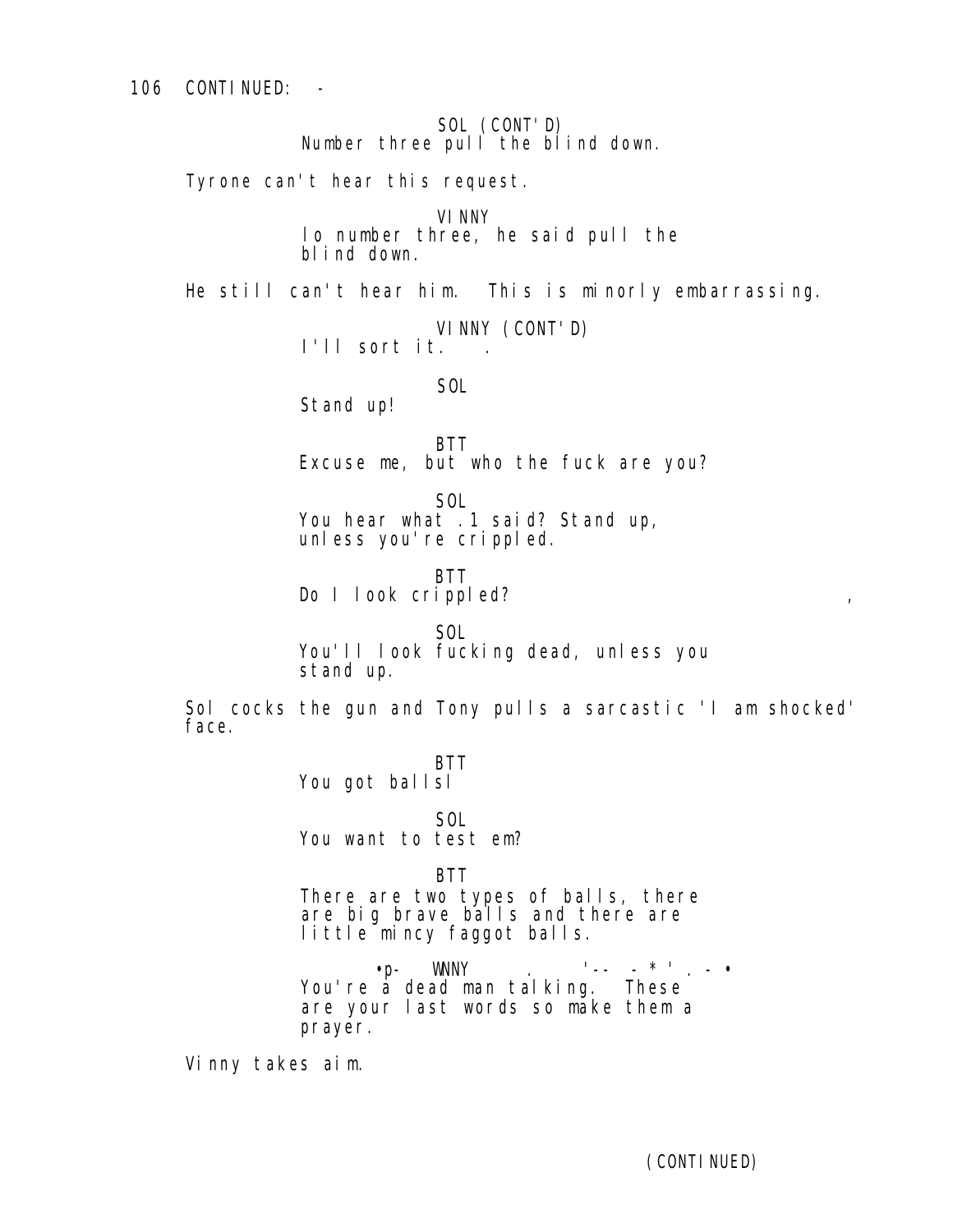BTT .

So you're obviously the big dick, and they on either side of you, must be your balls.

Vin goes to hit him with the gun but it's caught by Tony, Vin tries to pull the nose out of Tony's hand but he can't move it. Sol steps forward and raises his gun.

SOL

Let go of the gun.

Vinny cocks his gun. There is a pause and eventually Tony lets go of it.

BTT

I am talking for your benefit. Now dicks have drive, and clarity of vision.

Tony starts to build himself a complicated looking weapon under the table, unseen by the black guys. He takes bits out of one sock and bits out of another sock.

BTT (CONT'D)

But they're not clever, they smell pussy, and they want a piece of the action, and the dimmer the dick, the less he cares about the consequences, and you thought you smelt gooood ol pussy, and have brought your little mincy faggot balls along for a gooood ol time, but you have got your parties muddled up, there is no pussy here, just a dose to make you wish you were born a woman.. . .

We cut to the shell shocked brothers, and the almost completely built weapon.

> BTT (CONT'D) And just like a prick, you are having second thoughts; you're shrinking, and your little balls are shrinking with you.

They stare on. The brothers have lost this one and they know it. They start to reverse. BTT lets the odd chicken cluck out the corner of his mouth, Vinny misses his step and waves his gun about in a futile effort to look mean. They back away into the corridor down to the back door of the<br>cafe .. cafe. . . •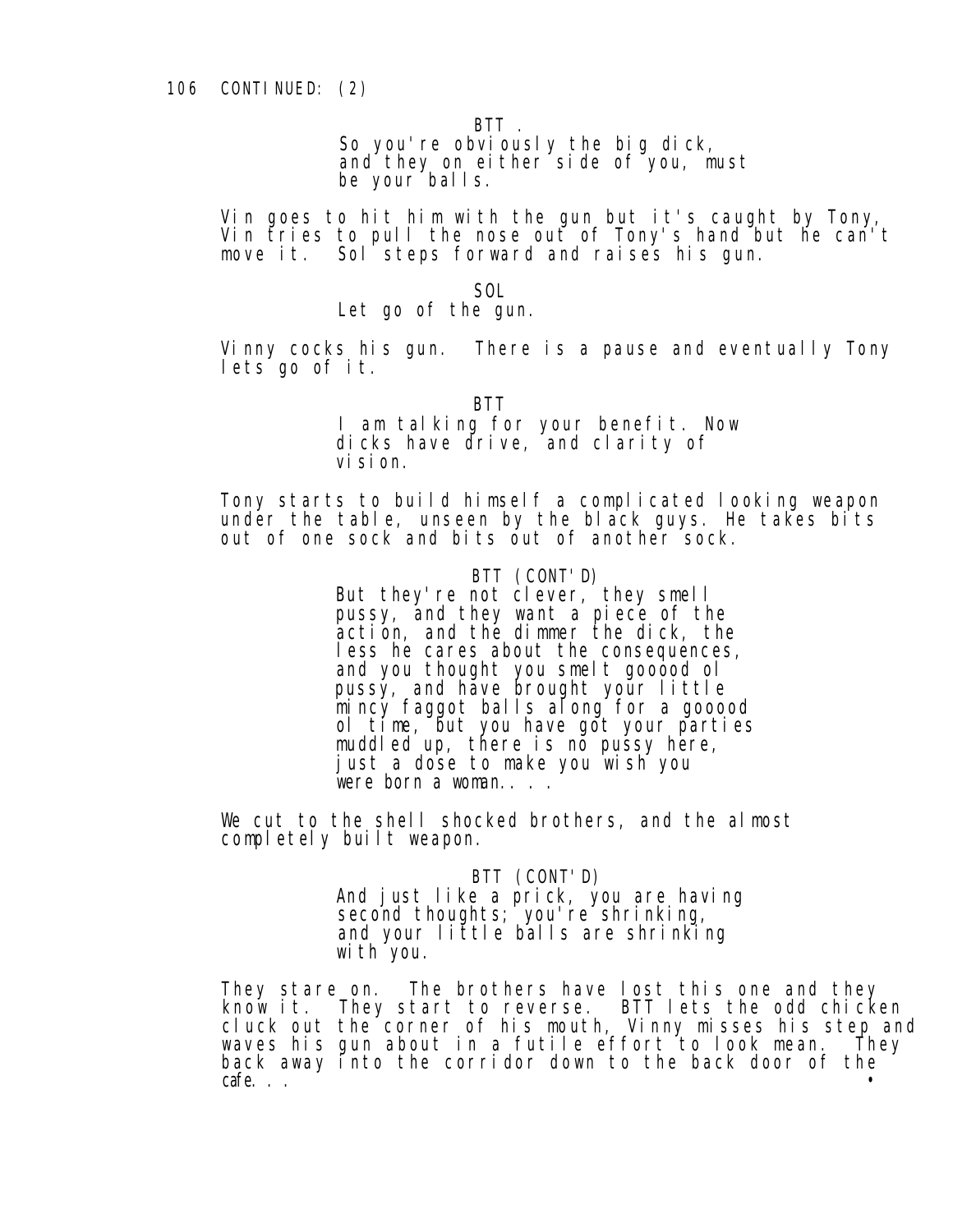...and just as they turn the corner they bump into Hands still drying his hands, they can see that he's carrying a case that they recognize. The brothers adapt to their new scenario:

### VINNY

Pass it me.

Hands hesitates.

108 INT. CAFE.-- CONTINUOUS

BTT can hear that the black guys and Hands have run into each other and pulls out the complicated looking gun which is now in one piece. BTT cocks the gun and aims it at the wall which the brothers would be behind, he follows the wall simulating the speed of their journey.

109 INT. .CORRIDOR -- CONTINUOUS

 $\blacksquare$  - . .  $\blacksquare$  . VI NNY

I won't ask again

He raises his gun. A covey of bullets perforates the wall, one hitting Vin in the hand. The brothers take the opportunity to duck. Hands dives for cover too and drops the bag. A continuation of bullets comes flying through the wall. The black guys take the opportunity to pick the bag up and leg it.

110 INT. CARAVAN

I AM AFRAID THAT THIS SCENE HAS TO WAIT UNTIL I HAVE BEEN TO A IRISH TRAVELERS WAKE. I'LL BE ABOUT FOUR MINUTES LONG. IF YOU HAVE ANY IRISH RELATIVES THAT HAVE DIED RECENTLY DON'T HESITATE TO CALL.

111 INT. BRICK TOP'S PUB

The brothers are standing in front of Brick Top, they move uneasily from foot to foot. Brick Top examines the stone. He looks up.

> BRICK TOP Quite a lump. Alright you can go ' now.

SOL Any chance of taking Lincoln with us?

BRICK TOP That's where Errol's taking ya.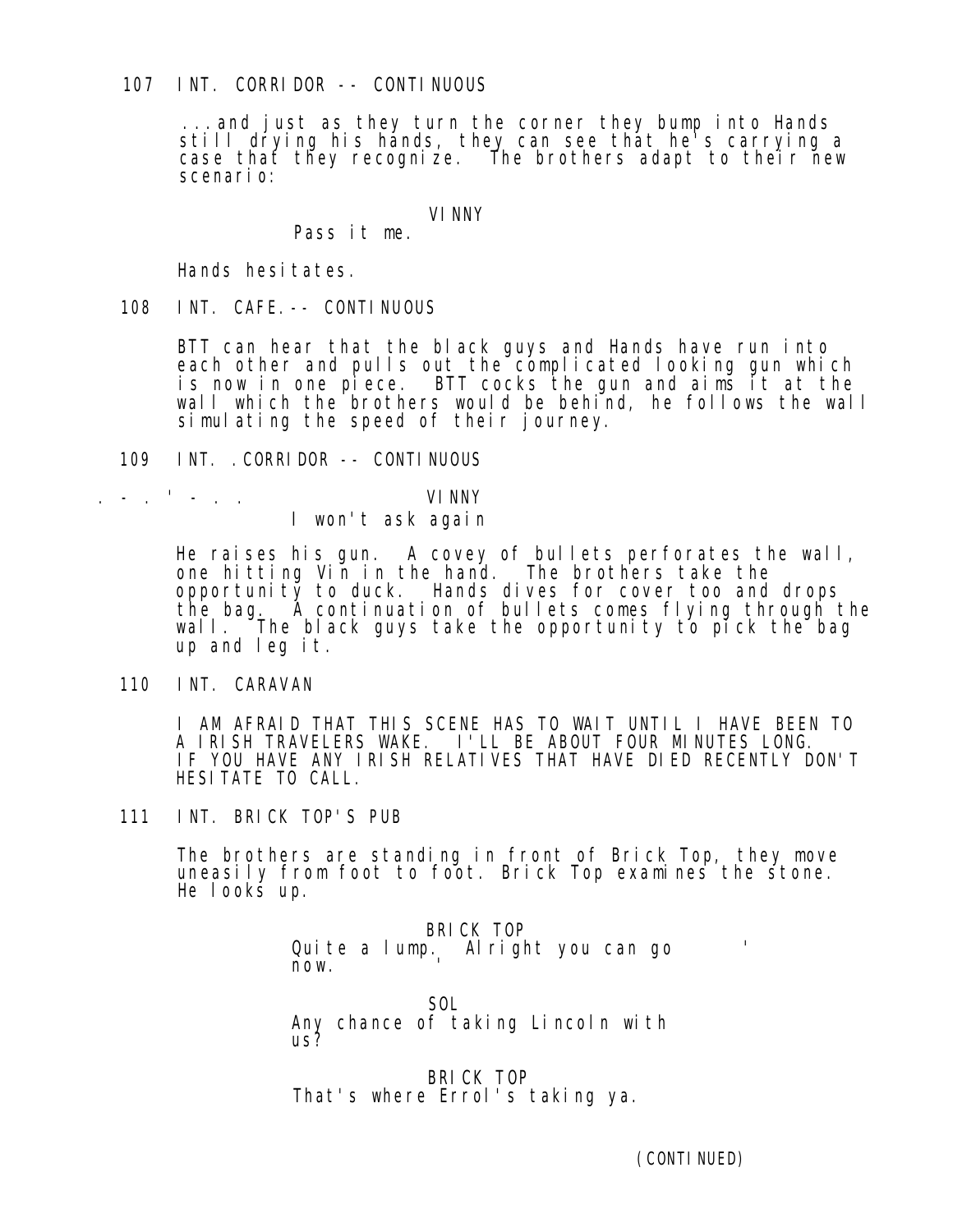# Ill CONTINUED:

They turn and Errol is waiting for them.

# ERROL

Follow me.

They go out of one room into another, and Errol shuts the door behind them. Vin looks uncomfortable. Another door is door behind them. Vin looks uncomfortable. opened and a man brings out Lincoln. Lincoln is in bad shape and is relieved to see familiar faces, they are now shut in a room .

SOL

You al right Lincoln?

ERROL

Do you know why the governor is the governor?

#### VINNY

Err. .

#### ERROL

It's because people are scared of him. You know why they are scared of him?

### SOL

Err .

#### ERROL

It's because of stories. I am sure you've heard one or two of those stories. For example, did you hear about the three black fellas that did a very bad thing, however they made some effort to redeem that very bad thing, so the governor saw fit not to kill em. He thought it would be a more advantageous concept to let them kill each other and let the survivor live to tell the tale. That way everybody wins, well, all except the two that died of course.

We look at the table where we see three large kitchen knives sitting provocatively. Tyrone rushes for one of the blades grabs it and runs at Vin, Vin sidesteps and Tyrone keeps running straight into the arms of Errol who raises his gun at the last moment. Tyrone slides the blade into Errol 's ribs and Errol fires a shot straight at Tyrone. The bullet passes through Tyrone and hits John in the throat . Vin, Lincoln and Sol are left wondering what the fuck has just happened .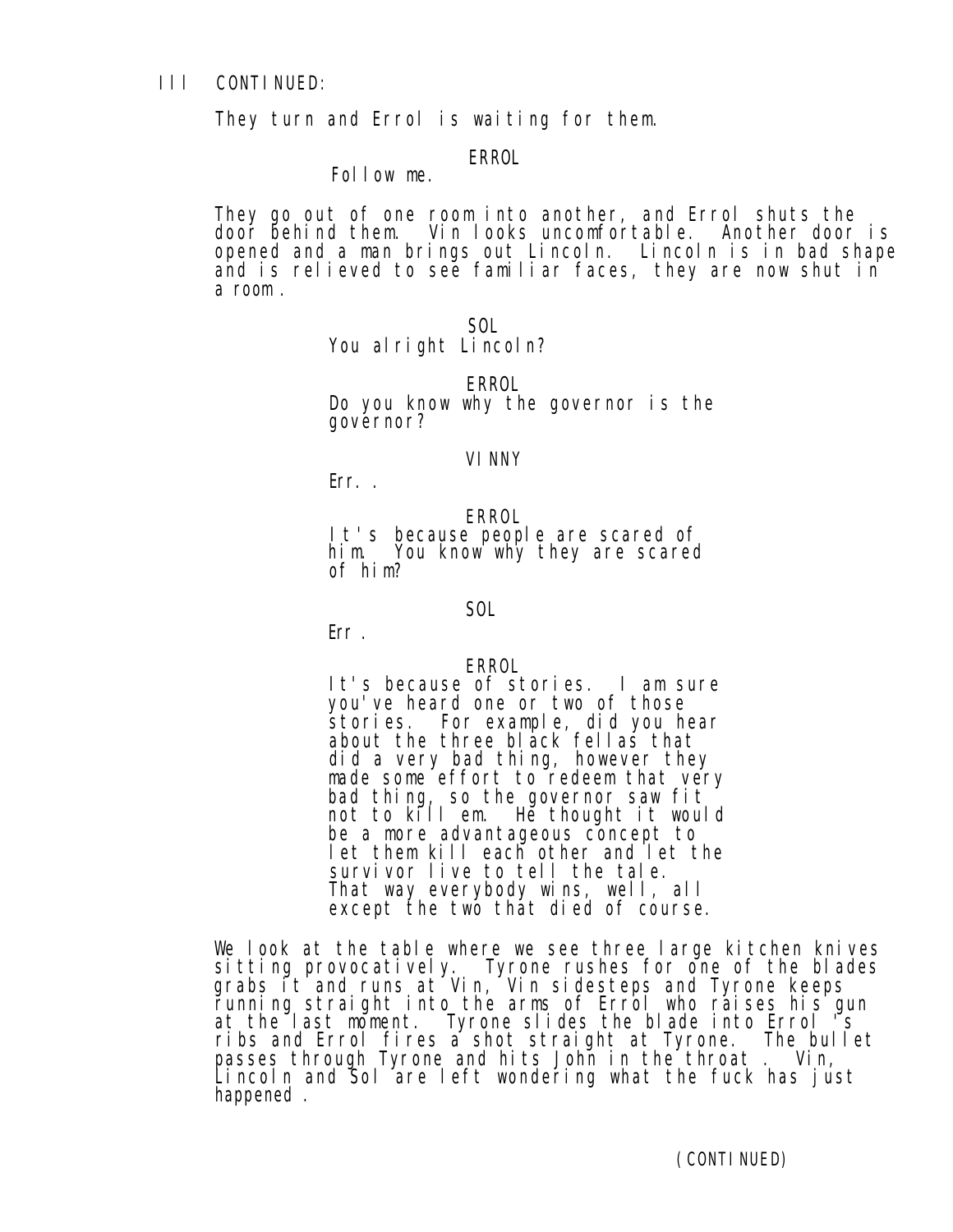BAD BOY LINCOLN

Grab it.

What?

SOL

# VINNY The gun you prick.

Sol goes for one, and Vin goes for the other.

# 112 INT. CARAVAN, PIKEY CAMPSITE

There is a wake in motion. We cut to Micky and Turkish. It is obvious that a lot of hard core drinking has been going on, and there is an Irish band playing. The is a coffin in the middle of a caravan that is closed for obvious reasons it's surrounded by heavy looking lads. The is a man dancing on one of the tables.

THIS SCENE I SHALL BE FILLING IN SHORTLY BUT I AM AFRAID YOU<br>HAVE TO WAIT TILL I HAVE BEEN TO A IRISH WAKE. ALL AS I HAVE TO WAIT TILL I HAVE BEEN TO A IRISH WAKE. KNOW IS THAT RATHER IRONICALLY THEY ARE FUN. HOWEVER I LIKE JUXTAPOSITIONS OF MICKY SINGING AND CRYING SIMULTANEOUSLY.

# 113 INT. DOUG'S OFFICE '

All three black guys are sitting in front of BTT and Hands and Doug. There is silence as the white guys have just been told something disturbing. BTT eventually breaks the silence

> BTT Well you gotta admire their balls.

**HANDS** *I* don't want to admire balls that I want to chop off.

SOL

What choice did we have?

# VINNY

I know sorry doesn't mean fuck all, but we are game on, what do you want us to do?

•HANDS Get us that stone back.

BTT So Brick Top has now got the stone?

VINNY

He's got it.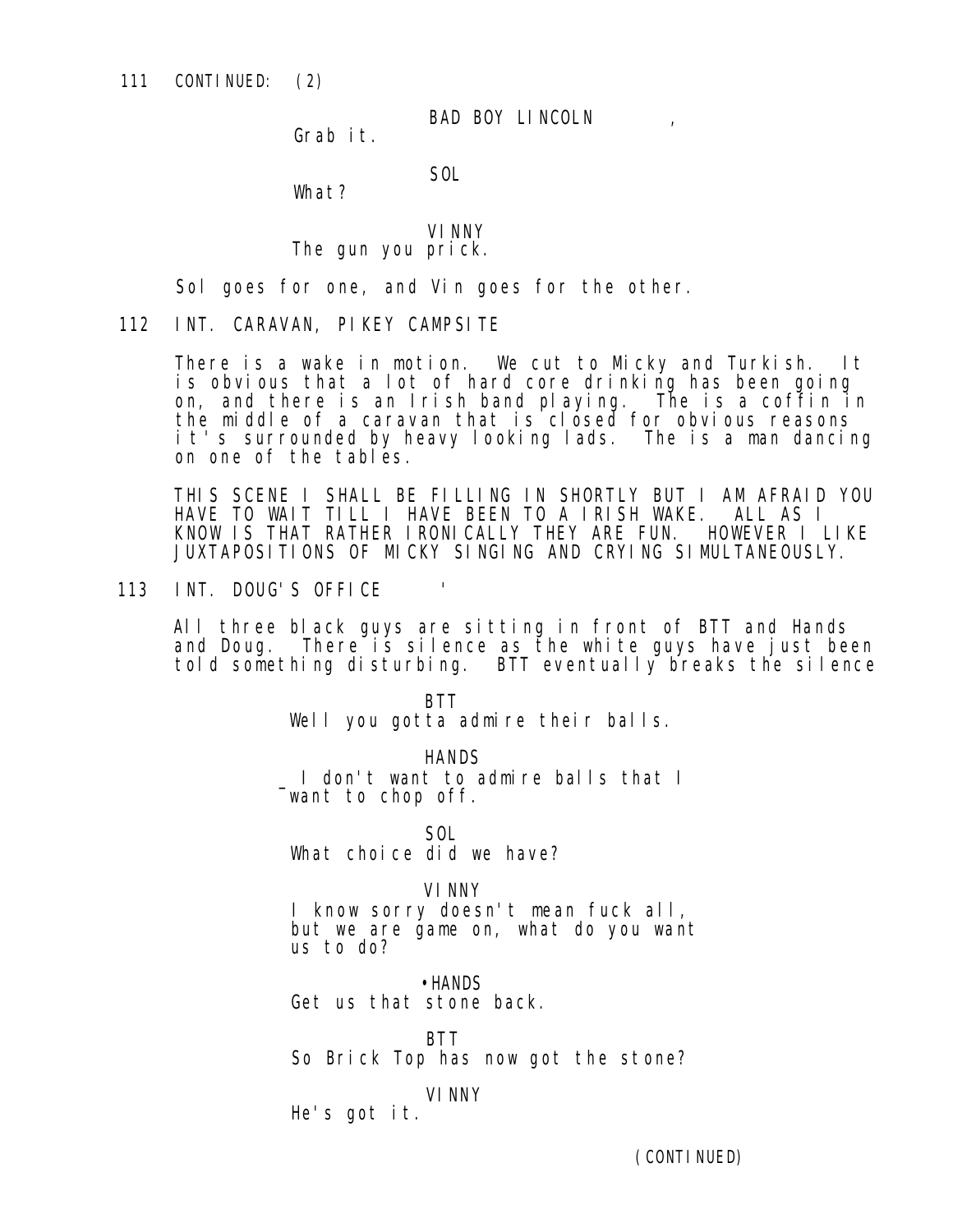You wouldn't be lying to us would you now?

SOL

Why should we? Could just have di sappeared.

Cut to Hands who's thinking.

### **HANDS**

Okay.

114 INT. BRICK TOP'S PUB

BTT and Hands are at the bar.

BARMAN You got some front coming round here ain't ya Tony?

BTT Never mind what I got , I am looking for Brick Top?

BARMAN You mean Mr Mclean.

**BTT** You know who I mean you fucking fringe now find him.

Pause: the barman looks truculent.

BTT (CONT'D)

Chop chop.

The barman walks down the end of a bar and picks up the phone.

HANDS What was it you did exactly Tony?

### BTT

I had a little run in with a few of the chaps.

# HANDS

How ' s that ?

### BTT

They're all brainless, they got white powdered angels sitting on their shoulders telling them what was what, all too busy. . .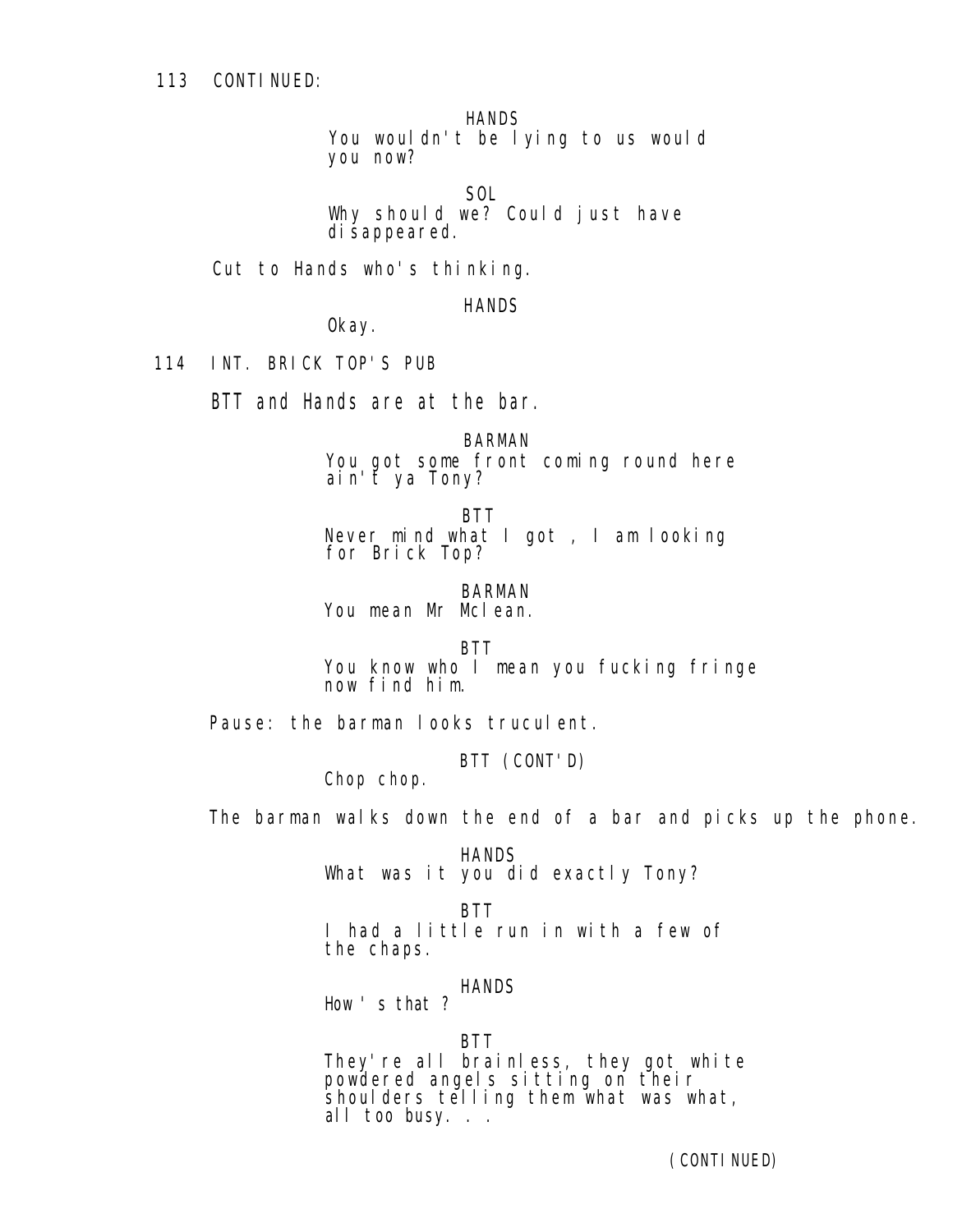He sticks his finger by the side of his nose and inhales.

BTT (CONT'D) If they weren't sniffing the dust they where flicking the ash. And never trust who puts anything other than a finger up his nose.

KEN, another of Brick Top's men, appears from somewhere and approaches Tony with another heavy, SEAN.

# KEN

Follow me.

They do and end up in a corridor. The door .shuts behind them and the door in front hasn't yet opened. Ken turns around and faces Tony.

> KEN (CONT'D) Did you know that it was my cousin Lorrie you stabbed?

There is a pause. The situation is volatile.

BTT Yes I know I stabbed a man called Lorrie, but no I didn't know he was related to a tub a shit.

Ken knows it's on.

KEN Shut that door Sean.

BTT

Lock that fuckin door Sean.

BTT takes a step forward and puts his hand, into the back of his trousers. He starts to growl.

# BTT (CONT'D)

You're a big man, but I don't care if you're ten foot fuckin tall, you still got eight pints of blood and you'll bleed like any bastard. And . when.I drop .ya, and I will fuckin drop ya, I'll open you up like a packet of crisps.

Pause to take in what has just been said then he continues.

BTT (CONT'D) You're a bully Ken, but remember, I am a bigger bully.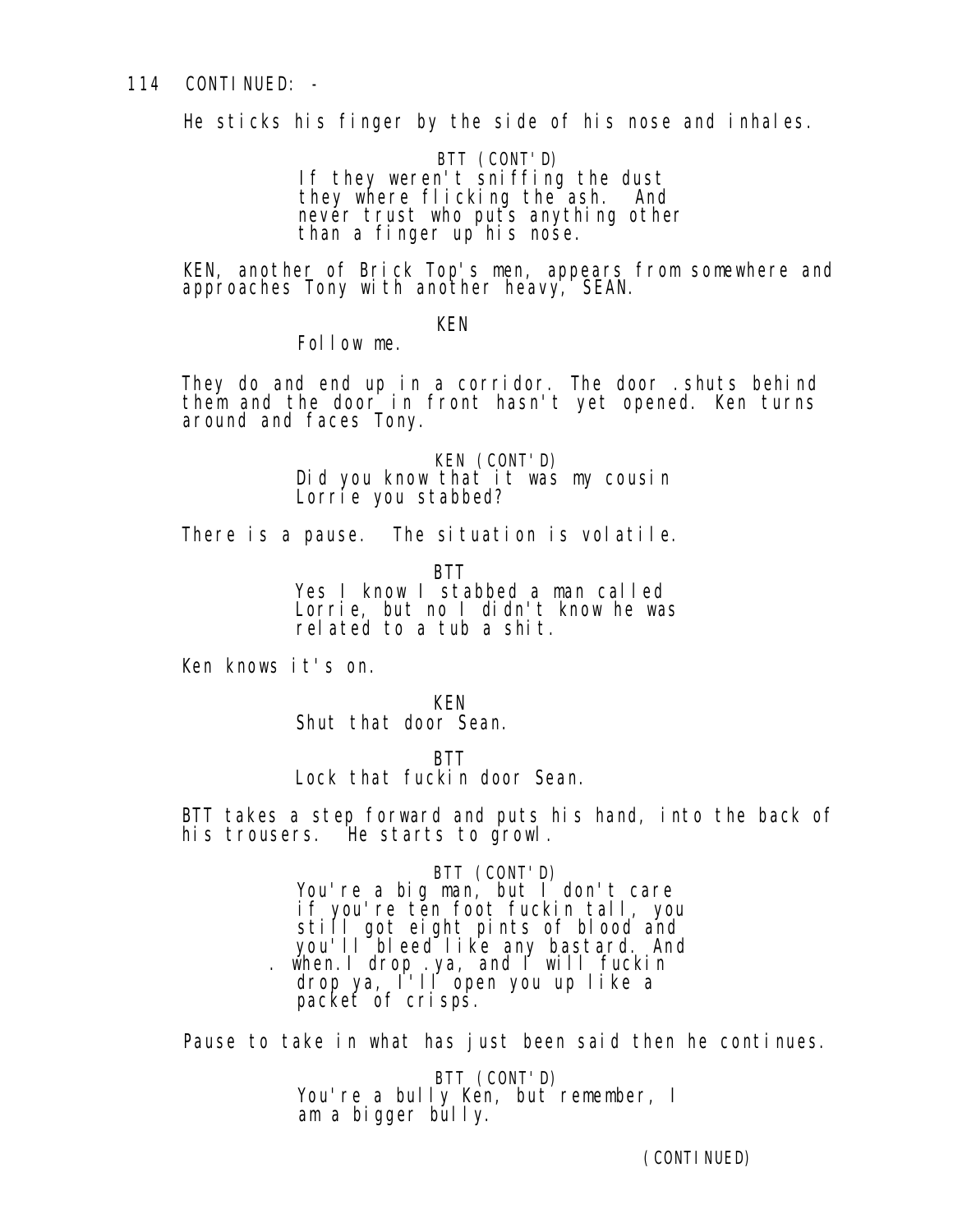The door opens and they are interrupted by another HEAVY.

HEAVY FELLA Ha, Ken what' s going on? Bring em through. The governor wants to see em.

Ken is relieved by the interruption, and he leads the way with a truculent "you're lucky" stare. They enter Brick Top's office.

BRICK TOP

I gotta say you have got some front coming round here Tone, you know the lads are picking straws. . .

Interrupted

BTT

You gotta diamond and it doesn't belong to you, it belongs to my colleague here.

BRICK TOP That's what *I* love about you Tone, no small talk.

**BTT** 

I said we should come round and raise fuckin hell, you know shoot a few of the boys and that, but he said he thinks we would have more success if we paid for it. So I am going to have a drink and let you two discuss what you have to discuss.

Btt walks to the bar. Ken is sitting there with Sean.

BTT (CONT'D) Alright big man, I hope you aren't bitter about your cousin Lorrie.

If you listen carefully, you will hear a slight zip of flies being undone.

KEN

You know you're alright when they're are talking business, I' d like to see you gob off outta here.

 $BTT$  •

Ohh do me a favour Ken, you've always been mouth and no trousers.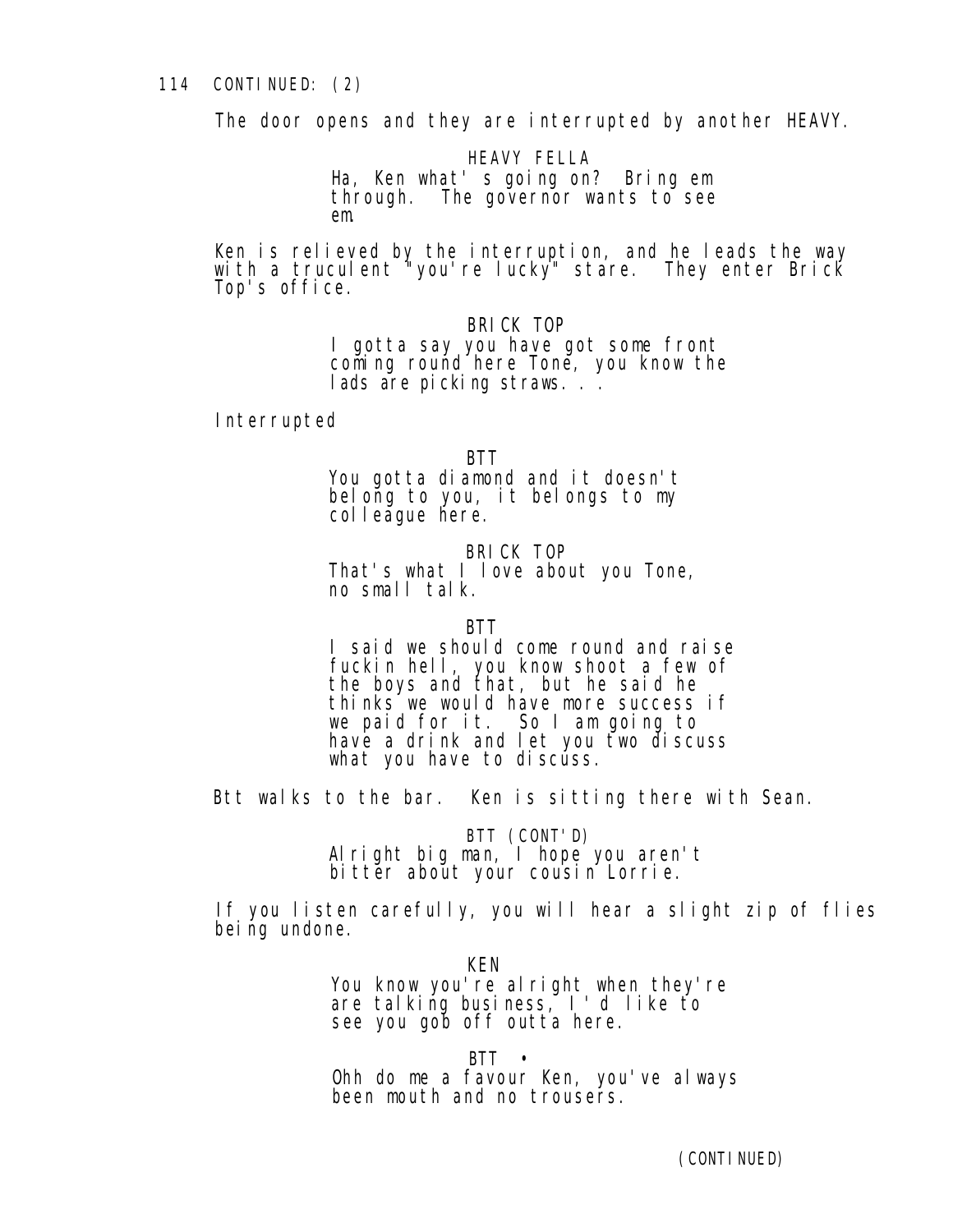We cut back to Brick Top and Hands

HANDS -

I'll pay for it, I won't pay you the top fuckin whack but you'll never get that anyway. You got it?

BRICK TOP I can't sell you something I haven't got now can I?

BTT returns to them - there is a scream from Ken

KEN

You're a dead fuckin man. You listen to me Tony you're a dead fuckin...

Brick top frowns at Ken, and Ken shuts up quickly.

BRICK TOP What did you do to upset Ken, Tony?

Tony shrugs

KEN He's pissed in my fuckin pocket, look!

Ken shows off a wet-sided jacket and a damp set of trousers.

BRICK TOP Do shut up Ken. That was a bit naughty Tony.

Tony shrugs. Brick Top puts his hands in to his pocket and withdraws the stone. We cut to Hand's expression.

> **HANDS** Well come on, let's have a look.

Brick Top passes the stone to Hands. All goes quiet while everybody focuses on the stone. Hands lifts it up to his eye.

> HANDS (CONT'D) What are you playing at? -

He drops the stone: it smashes on the ground.

HANDS (CONT'D) It's a zirconia.

We crash track in to Brick Top's expression of shock.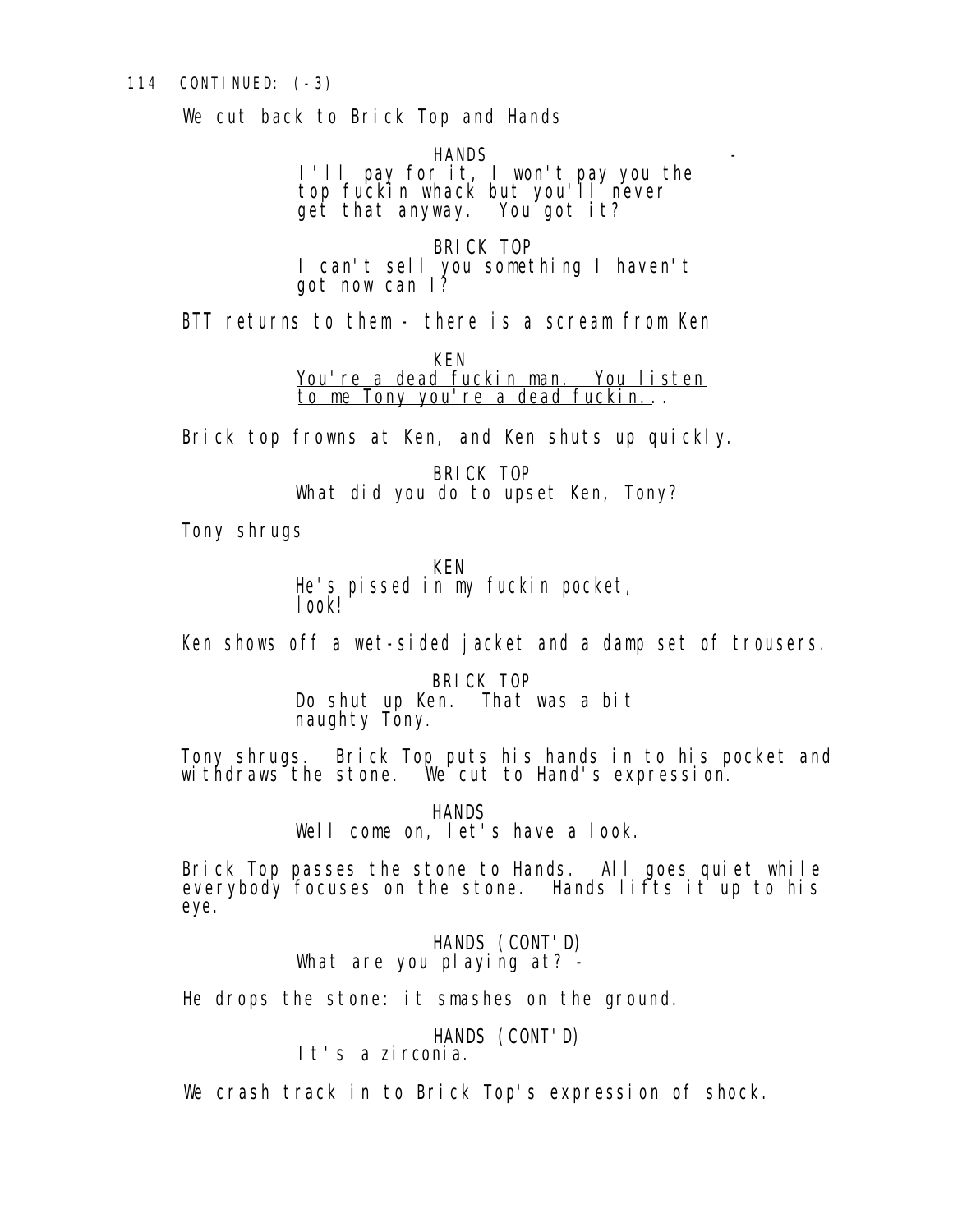# 115 INT. VAULT(DOUG'S OFFICE)

The four black guys are trying to pick the lock of the vault, having been locked in it by Bullet Tooth, Hands and Doug.

> VINNY I changed the stone.

> > SOL

You what?

VINNY I changed it. I know Brick Top knows nothing about stones.

SOL Yes but Doug the fuckin head does!

VINNY Yeah well I didn't expect them to lock us up in here did I?

SOL Ohh your one clever bastard Vin, you really are. Where is it?

VINNY It's at Lincoln's.

BAD BOY LINCOLN What the fuck's it doing at my place?

VINNY Waiting for us to pick it up.

SOL What happen if they find that it's a fake stone Vince?

VINNY Well we are going to get fucked Sol what do you think is going to happen?

The door opens.

**BTT** Ohh yes you are going to get fucked Vi nce.

116 INT. DARK.

A distant voice is shouting

TURKI SH<br>Oi Micky. Oi Micky. Oi Micky.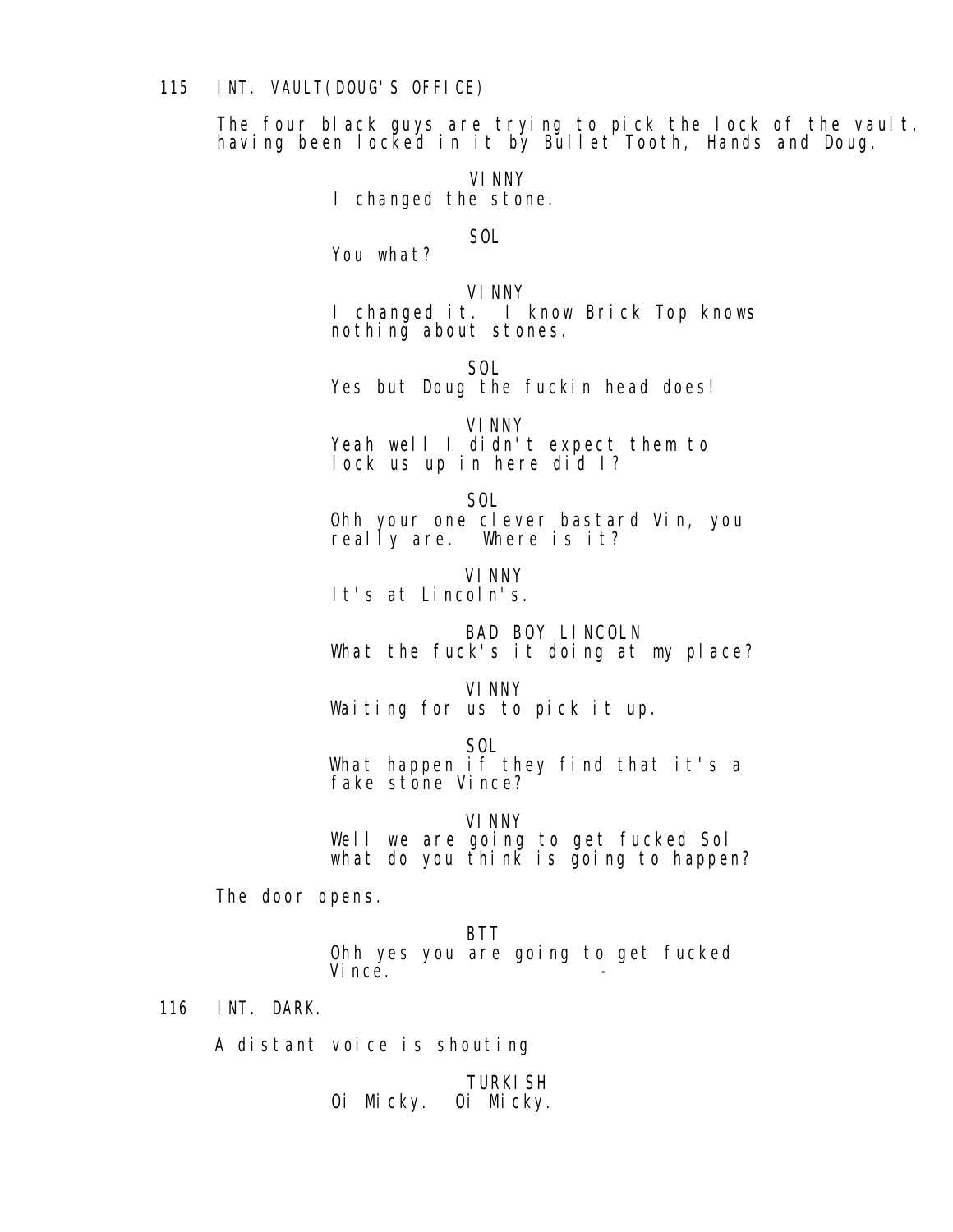# 117 ' INT. VAN -- NIGHT

We fade out of black to Micky's pov. Thisis shot in slow motion. Micky opens his eyes, in the backof.a large van, there is only one faint light that moodilyilluminates his tired eyes.

> TURKISH You feeling alright Micky?

> > MI CKY

I've felt better.

# TURKI SH

We are nearly there. They are a horrible bunch this lot Micky so pay attention to what you are doing.

Micky just yawns.

# TURKISH (CONT'D)

Put up some kind of a show, he's a hard bastard this "good night" Anderson so don't get too clever, he used to be a pro. Just keep moving round the ring, and let the odd one go when push has come to shove.

### MI CKY

Let's get on with it, shall we?

### 118 INT. WAREHOUSE

A temporary ring has been erected, four scaffolding posts with welded on hoops make the arena, the ropes that are threaded through the hoops are industrial nylon and free of padding. Around the ropes it's starting to fill. Brick Top approaches Salt Pete and Jack 'the all seeing eye'.

> SALT, PETER I hope we gonna get a better show this time.

### BRICK TOP

This will make up for it. Micky's going down in the fourth. Terry over there is in charge of the bets. Now you'll have to forgive me.

Brick Top leaves with Ken.

BRICK TOP (CONT'D) Have we got the lads at the- camp site?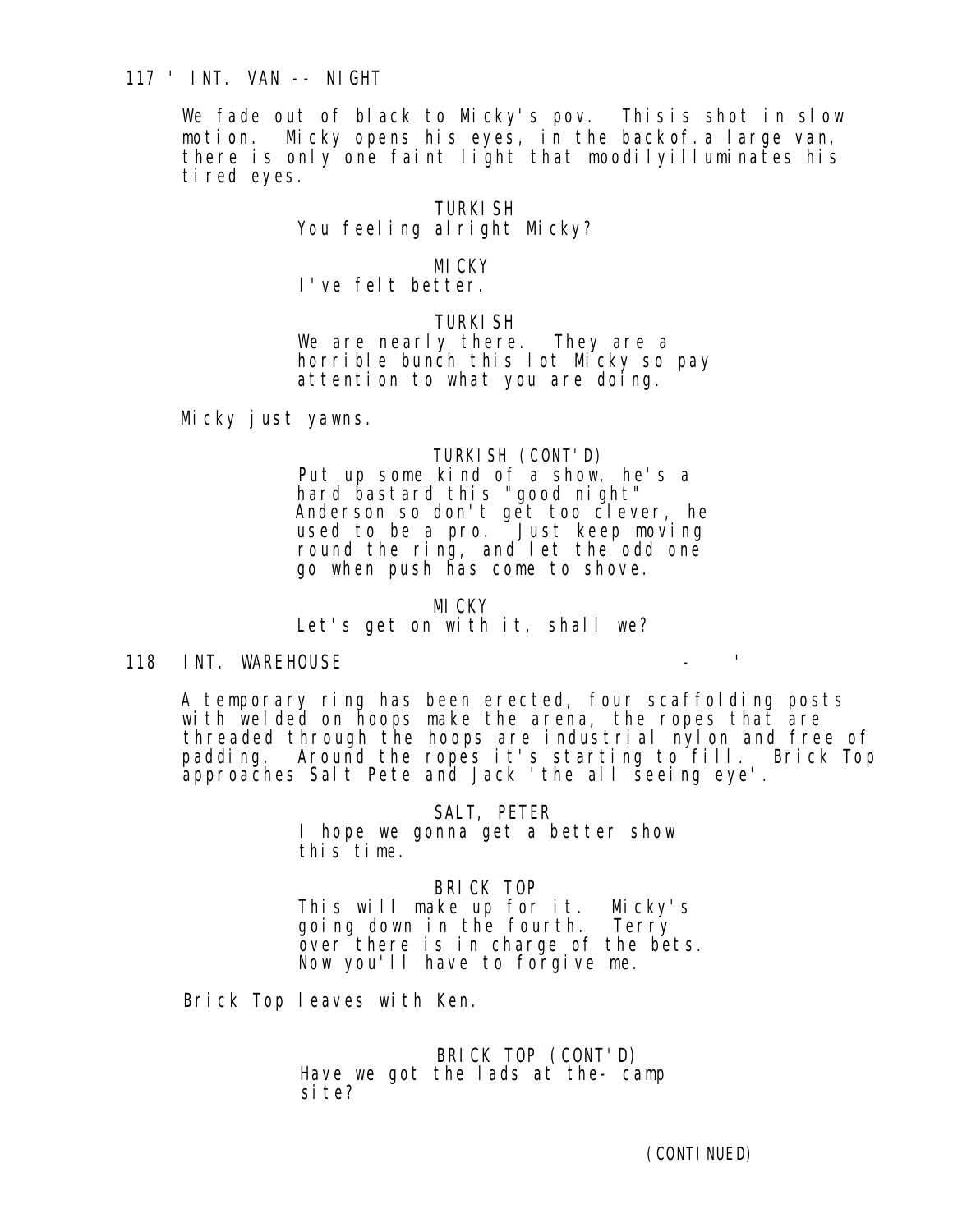# KEN

# Yeah they are there.

Cut to a shot of some of Brick Top's heavies waiting in a car outside the campsite.

# BRICK TOP Where's that fuckin pikey?

119 INT. BACK OF WAREHOUSE

Brick Top is standing in front of Micky whose eyes are still semi open.

> BRICK TOP What's wrong with you? You stoned? Is he fuckin stoned?

TURKI SH He's like that before a fight.

He turns his attention to Micky.

BRICK TOP

Now you know when you're going down?

TURKISH Of course he knows when he's going down.

KEN

Hey fuck face, who's speaking to you? He asked him didn't he?

**TURKI SH** 

Fuck face? I like that, I'll have to use that one next time -I want to impress your mum Ken.

MI CKY

The fourth... or was it the fifth..

# BRICK TOP

There's a campsite full of pikies that might not think you're so fuckin funny when they 'are putting the flames out on their children's backs.

Cut to a shot of Brick Top's boys lighting a cigarette in the car outside the pikies.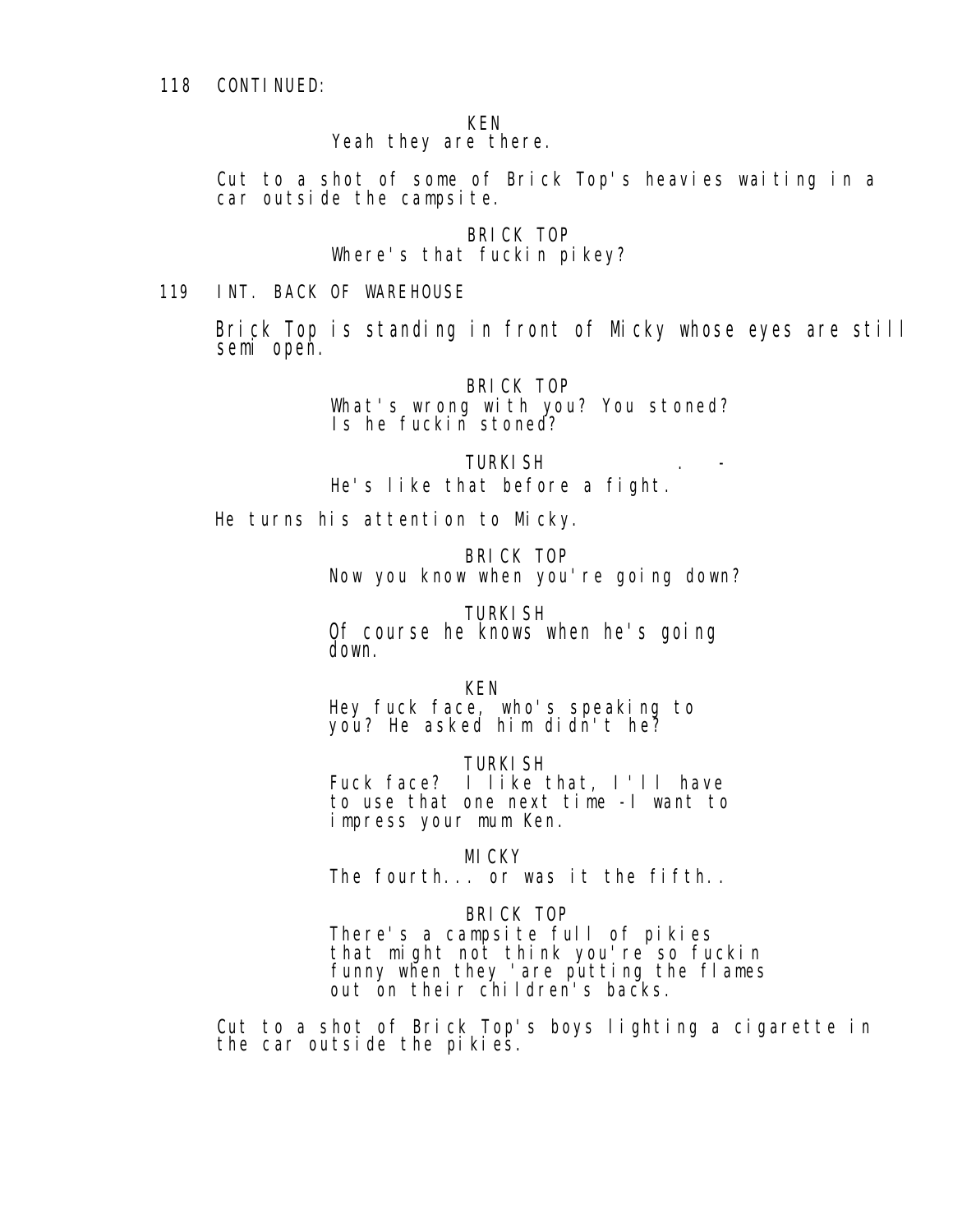Micky appears from a small door at the back of the warehouse. He approaches the ring accompanied with shouts of encouragement and counter shouts. He's wearing a pair of semi cut tracksuit bottoms and a t-shirt with grease marks down the front. Turkish walks behind him, Micky still looks bored. He climbs into the ring. Then from the same door as the one through Micky came out walks a larger character with a nose that appears to have seen countless rounds with a frying pan: HORACE 'GOOD NIGHT<sup>1</sup> ANDERSON.

### THE REFF

Alright lads no eye gouging no biting. Do your worst. Back to your corners.

We drift again into Micky's pov, his world is becoming more and more surreal. He can faintly hear Turkish whispering words to him, but he's not really listening. A bell comes from somewhere, and Micky instinctively walks to the center of the ring. "Good night" is already there, they pace one another for a second or two, Micky avoids a punch or two and then he takes a hard one and he knows it, we flash to white, Micky's in trouble: he lets one of his missiles go and BANG it shakes "good night" to his core, all goes quiet. We go to super slow motion: his knees buckle and "good night" is in trouble. Micky maintains a frown as he watches his opponent's knees threaten to betray him. The crowd tries to digest what is happening. After a period of silence reality dawns. Brick Top mouths the words in silence."Don<sup>i</sup>t go down you fucker". The crowd wants Micky to finish the job. But common sense reins back the coup de grace. "Good night" eventually regains control of his legs and stumbles forward, after a few sleepy punches he starts to provide a serious onslaught.

# **TURKI SH**

I don't like the look of this Tommy, bring the van up to the back door.

This goes on for two rounds (which is montage down to a few seconds). We go in the mind of poor Micky. We break the music just as it's starting to look dangerous... The bell goes and Micky walks to the wrong corner. Turkish pulls him back to his corner.

> TURKISH (CONT'D) They are on ya. You got to hurt him Micky. Otherwise we are rumbled....you hear me Micky? Do -something, it looks like it's rigged.

Micky goes out again his hands are low, BANG there is a flas! of white as Micky goes down in the dirt. Dust rises from where he fell. He gets up quickly, his hands are still low, BANG he goes down again, in no time he's up.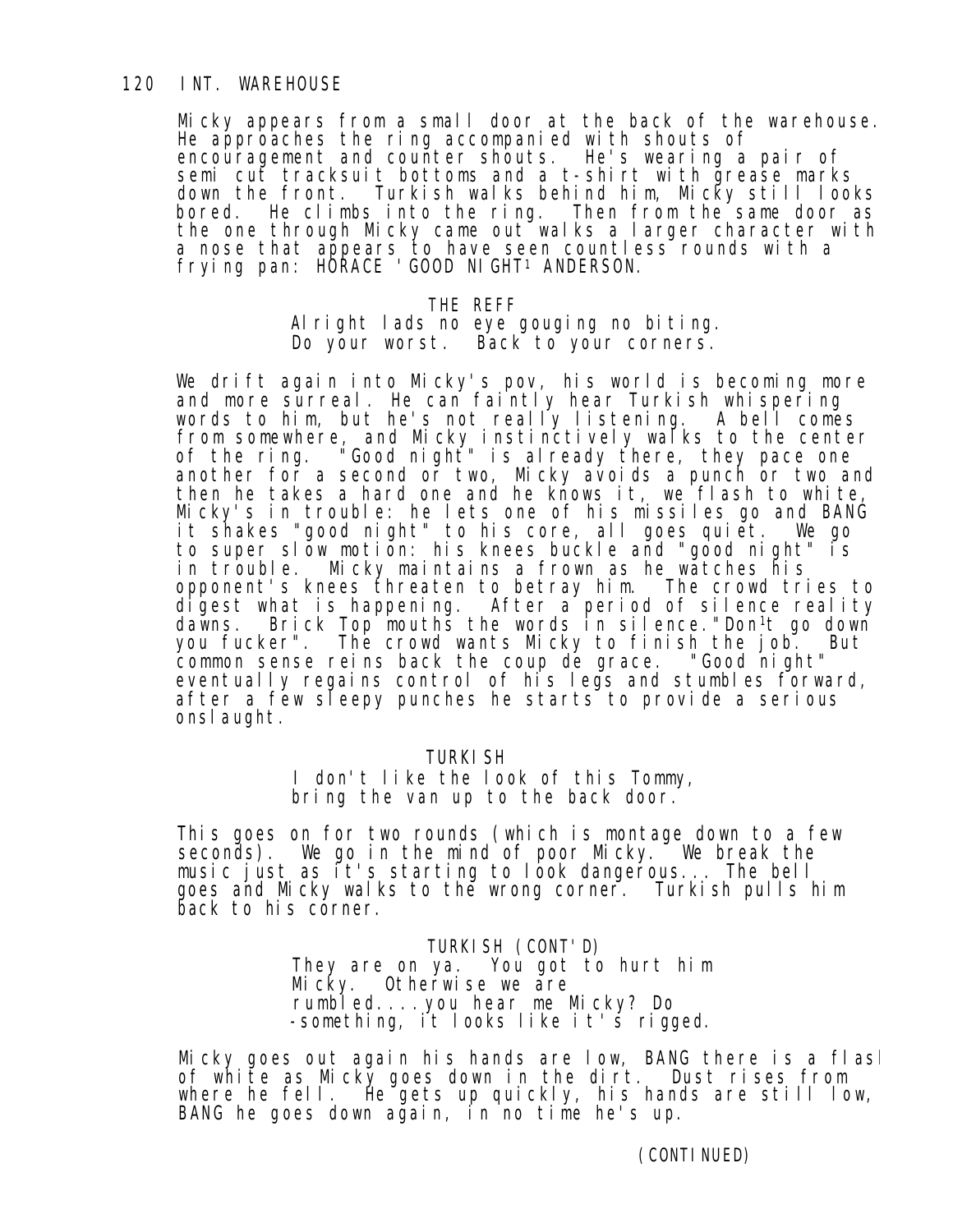BANG: he hits the ground again and this time when he hits the deck, he penetrates the dust covered floor, like it 's made out of water. He falls through the water like he's sinking; his eyes are open and he can't breathe, he continues to fall, but he's unpanicked (he is now Micky 1). When Micky 1 looks up he can see himself in the corner of the ring takir kidney punches from Good Night, he's winded and only semiconscious (this is Micky 2). Micky 1 makes the effort to swim up and tries to penetrate the floor but he's stuck he can't get through. Micky 2 takes more punishment in the ring, as Micky I's hand continues to try to break the underside of the floor but it stretches like rubber and forces Micky 1 down again. Micky 1 looks up again and sees how much trouble Micky 2's in the ring. Micky 1 is panicking now, he's running out of oxygen and Micky 2's being beaten, Micky 1 starts - to sink again but now flames tickle the bottom of his feet he looks up. and sees Micky 2 being smashed to hell, his body eventually collapses and Micky 2 falls through the floor. And as the latter falls through, Micky 1 manages to rise from the depths and his punch manages to perforate the surface. The punch continues its trajectory and has the power to fell a red blooded rhino.... it catches "Good Night" on the jaw and it's good night for "Good Night" it's unlikely that he'll awake in the next hour. Dear oh dear everybody is in trouble.

Again we cut to the reactions of the relevant parties.

TURKISH (CONT'D)

Tommy get the van.

### TOMMY

I have it, it's waiting.

Turkish jumps into the ring and grabs Micky.

TURKISH We are off Micky, hold tight, and move quickly.,

Turkish pulls Micky away. It's not as hard as it might be trying to get out, because the crowd seems to have found its own disputes, chairs start to fly. Brick Top's boys are frustrated in the mayhem. Brick Top calmly dials into his mobile telephone. It rings.

# 121 EXT. CARAVAN, PIKEY CAMPSITE

Darren picks up the phone.

### **DAREN**

If you would you like to speak to your friends, you'll have to speak a little -louder.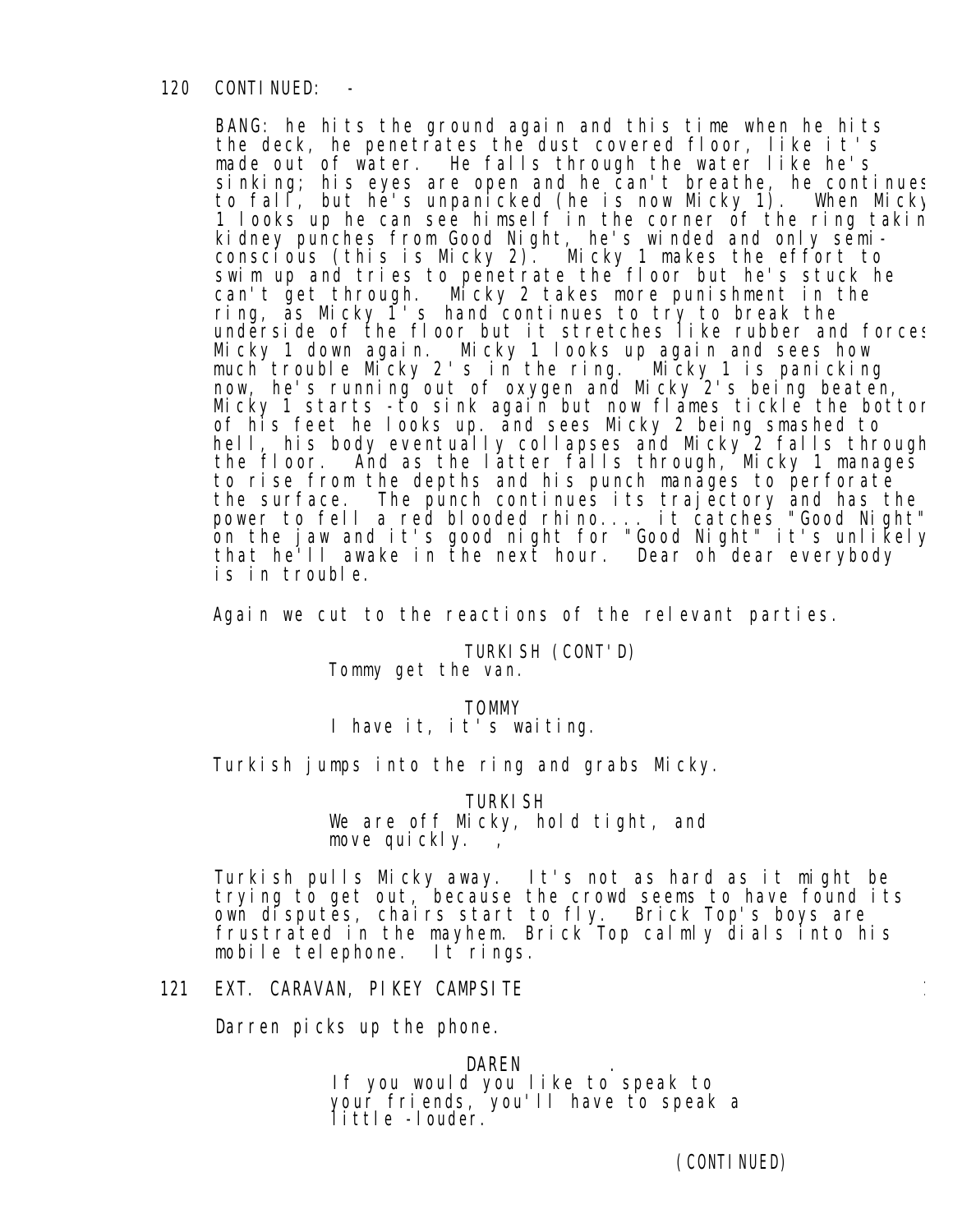# 121 CONTINUED:

We pull back to see four slumped heads in the car and blood staining the windscreen. Brick Top calmly puts the phone down.

### BRICK TOP

# Right lets get outta here.

Brick Top is looking every which way and trying to get out of there, accompanied by Ken.

> BRICK TOP (CONT.'D) Where'*s* the car Ken?

> > KEN

It's coming now.

# BRICK TOP

### We are outta here.

They come out of a side entrance, their car pulls round the corner and screeches to a halt. Brick Top opens the door as he is about to get in, he's eyes widen to the size of saucers as FOUR MEN (who we recognize from the wake) are sitting in the place of his driver. They both have sawed-off shotguns and empty four barrels into the chest of Brick Top and Ken. The car spins away, leaving their twitching bodies on the dirt.

# 122 INT. BAD BOY LINCOLN'S HOUSE . :

Hands, Doug and Bullet Tooth have Vin, Sol and Bad Boy Lincol in tow. They look at the front room of Lincoln's house.

> **HANDS** Very nice Lincoln.

**BTT** Veeeery nice Lincoln.

BTT (CONT'D) Well where is it?

# VINNY

Next door.

They open the door.

# 123 INT. BAD BOY LINCOLN'S SITTING ROOM.

This room is a complete mess. All the colony leather has been chewed up beyond recognition. They all grimace at the smell. The dog comes running up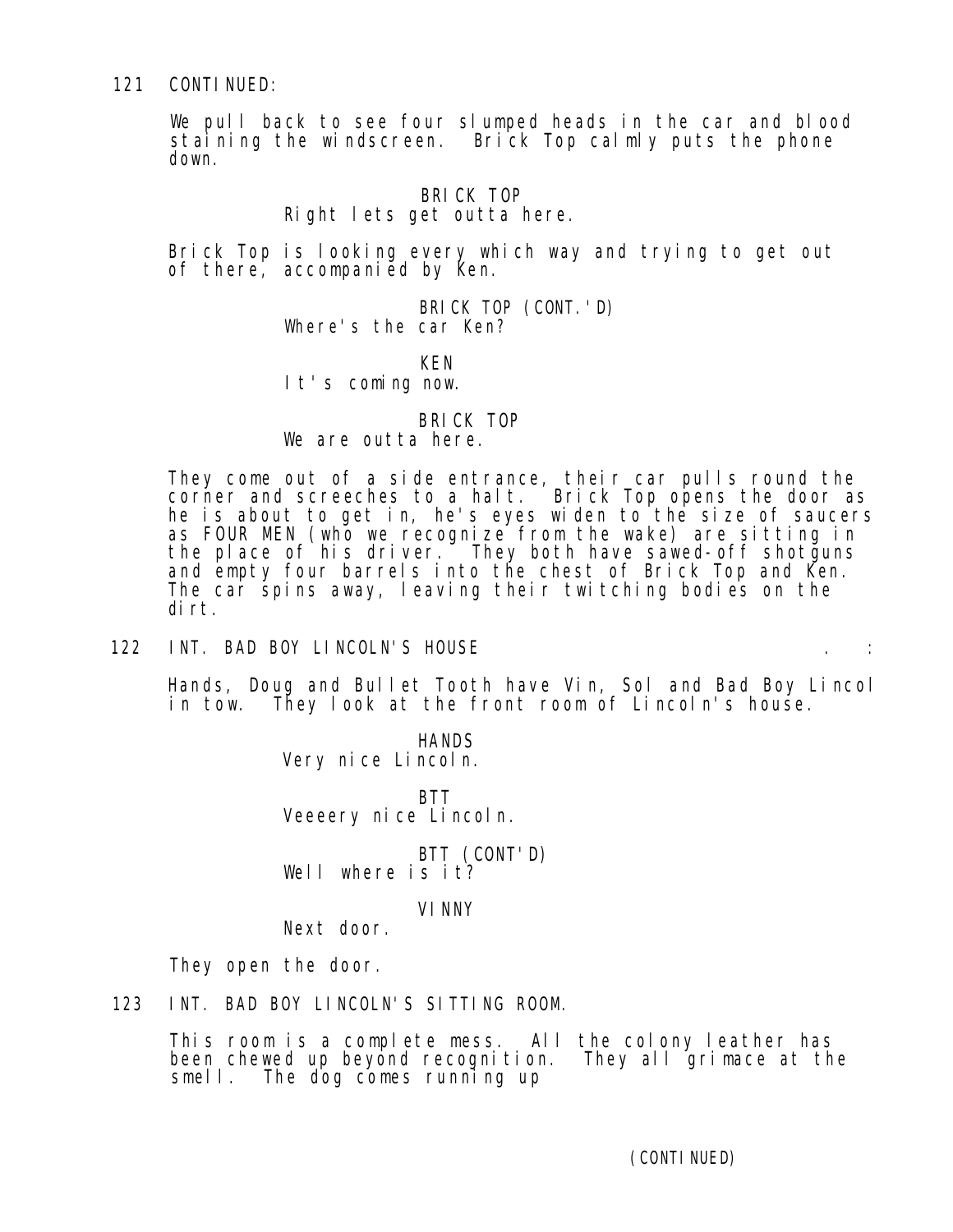BAD BOY LINCOLN Look what your dog's done to my leather.

BTT

It's a bit funky in here.

BTT opens a window. The dog looks extremely relieved to see someone.

> **HANDS** You keep a good house Lincoln. So where's this stone?

VINNY It was over there.

He points to a pile of chewed up cushions.

**HANDS** 

Where?

VI NNY We left it in a box over there... somewhere.

He walks over and finds the remains of the box.

VINNY (CONT'D)

It's empty.

**HANDS** 

Tony.

BTT

Dear oh dear.

SOL He's not fuckin about, we left it there. It must be in the dog.

All eyes focus on the dog.

**HANDS** Well let's have a look shall we?  $\ldots$  Tony.

All eyes focus on Tony.

# BTT

What?

**HANDS** . • Have *a* <sup>v</sup>look in the dog.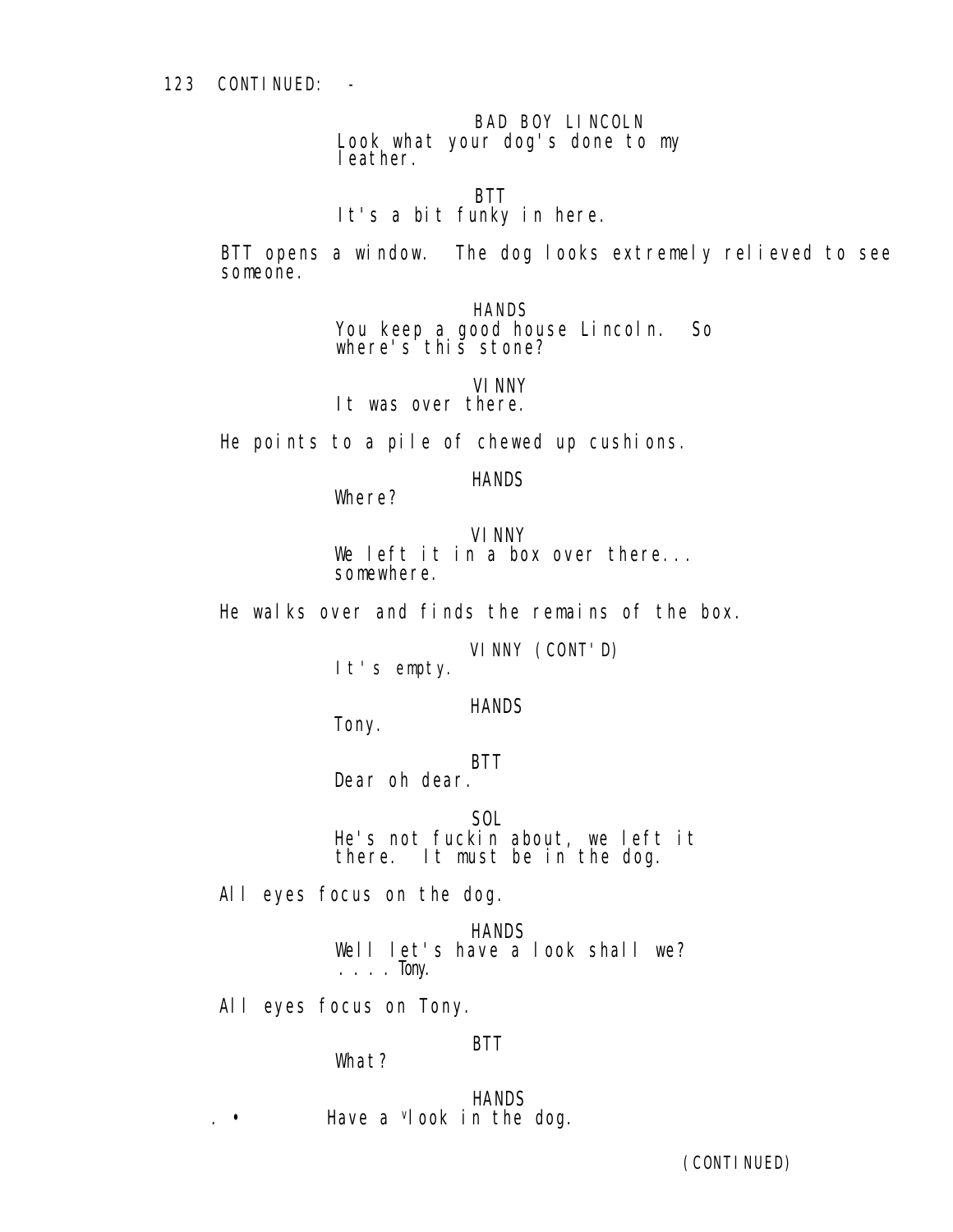**BTT** 

What do you mean have a look in the dog?

HANDS I mean open him up..

Tony is not sure about this.

**BTT** It's not a fuckin tin of baked beans, what do you mean open him up?

**HANDS** 

I mean open him up.

Hands does a movement that represents a knife across the throat.

BTT

That's a bit strong isn't it?

**HANDS** 

You wouldn't have a problem if it was a person.

BTT But it's not, it's a dog and I have never done a dog.

HANDS My heart bleeds.

There is another pause

,BTT What dp I do?

HANDS

Let me take a wild and reckless guess. Stick a knife in his guts and see if it's got a diamond in there? I'll hold it still and'you open it up.

Tony looks positively unsure and rocks his head from side to side.

> **BTT** Fuckin hell, alright then.

VI NNY You can't do that.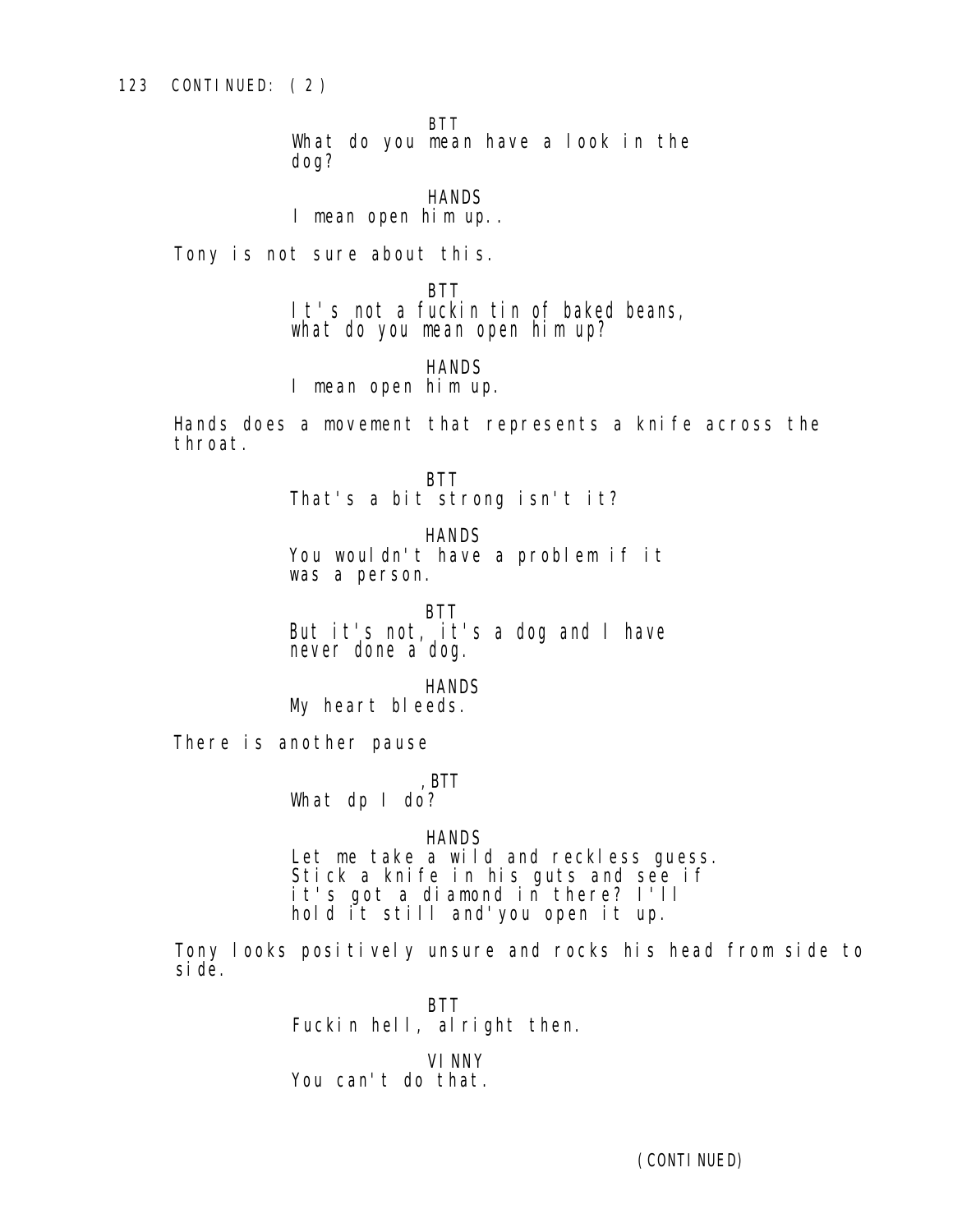Well do it to you as well if it makes you feel any better.

Cut to Tony having some problems trying to get hold of the awkward dog. The dog starts to squeak. Tony passes the blade to Hands.

#### BTT

It's squeaking.

### **HANDS**

What, you've never heard a dog squeak before?... Hold him still.

The dog isn't sure about this either. Vin is in a panic and sudden<sup>T</sup>y.

# VINNY Stop! I can see it. I can see the stone.

Hands at the point of entry stops. Vinny hops over to the stone and picks it up. Tony lets the dog stand but keeps a grip oh the collar. The dog is relieved to be semi-liberated. Hands is still on his knees armed with an incredulous stare.

#### HANDS

# Well let's see it.

Vinny holds it up. There's a sense of relief. He then throws the stone, it cuts through the air. And the dog seeing .another projectile runs to intercept it. There's a pause while all now focus again on the dog. This is digested literally and mentally. The dog recognizes all the attention it's receiving. And goes through the motions of swallowing it. Hands attempts an approach. The dog understandably feels uncomfortable about the advancing vanguard and decides emergency action is needed, and seeing the open window launches itself out of it.

FADE TO BLACK

FADE UP

# 124 EXT. CARAVAN CAMP SITE ;

The pikies have moved overnight.

SOL Well this is where they were.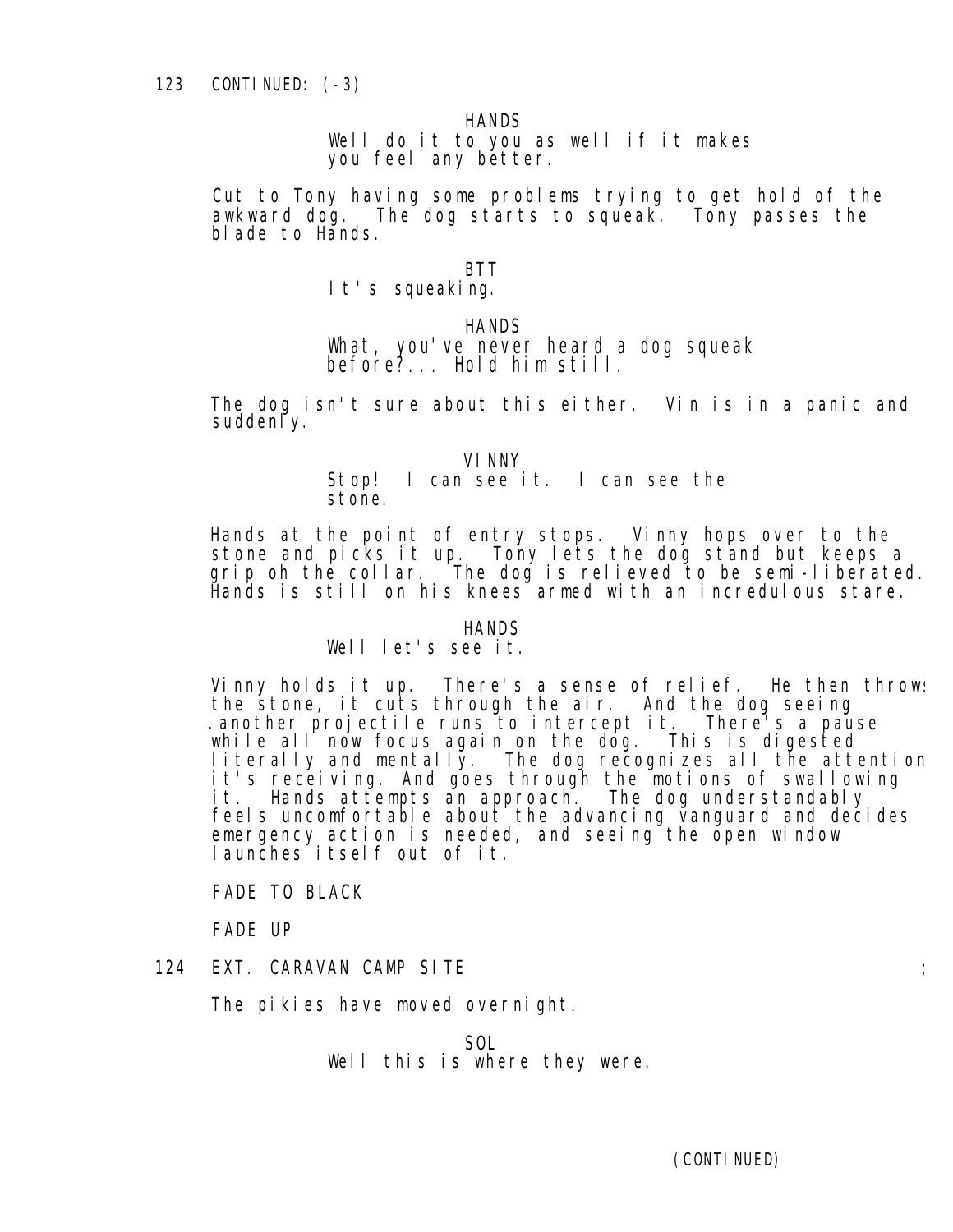Well they aren't fuckin here now are they? And I can't see a dog can you?

VINNY

# They can't be far.

125 INT. CAR

Hands, BTT and the black guys are back on the road.

HANDS

You gonna have to come up with something.

Just then they see some caravans in the distance.

# VINNY

There they are.

126 INT. NEW CARAVAN CAMP SITE

All the caravans are fastened to the back of cars. Vinny, Sol, BTT and Hands are standing in front of Micky.

MI CKY

Well he's didn't come back to us.

VINNY

But he always came back.

# MI CKY

Well you might have noticed that we have moved, you should have fed him more, a dog will never leave you if you feed it properly. It was a good dog, he had a little flatulence problem but was a good dog.

HANDS

Are you sure he's not here?

# MI CKY

I think I would have noticed if a fuckin dog was sitting in my caravan don't you? Tommy, Turkish, have you seen a dog sitting in me caravan?

TURKISH *I* can't say I have Micky.

MI CKY See there you have it.